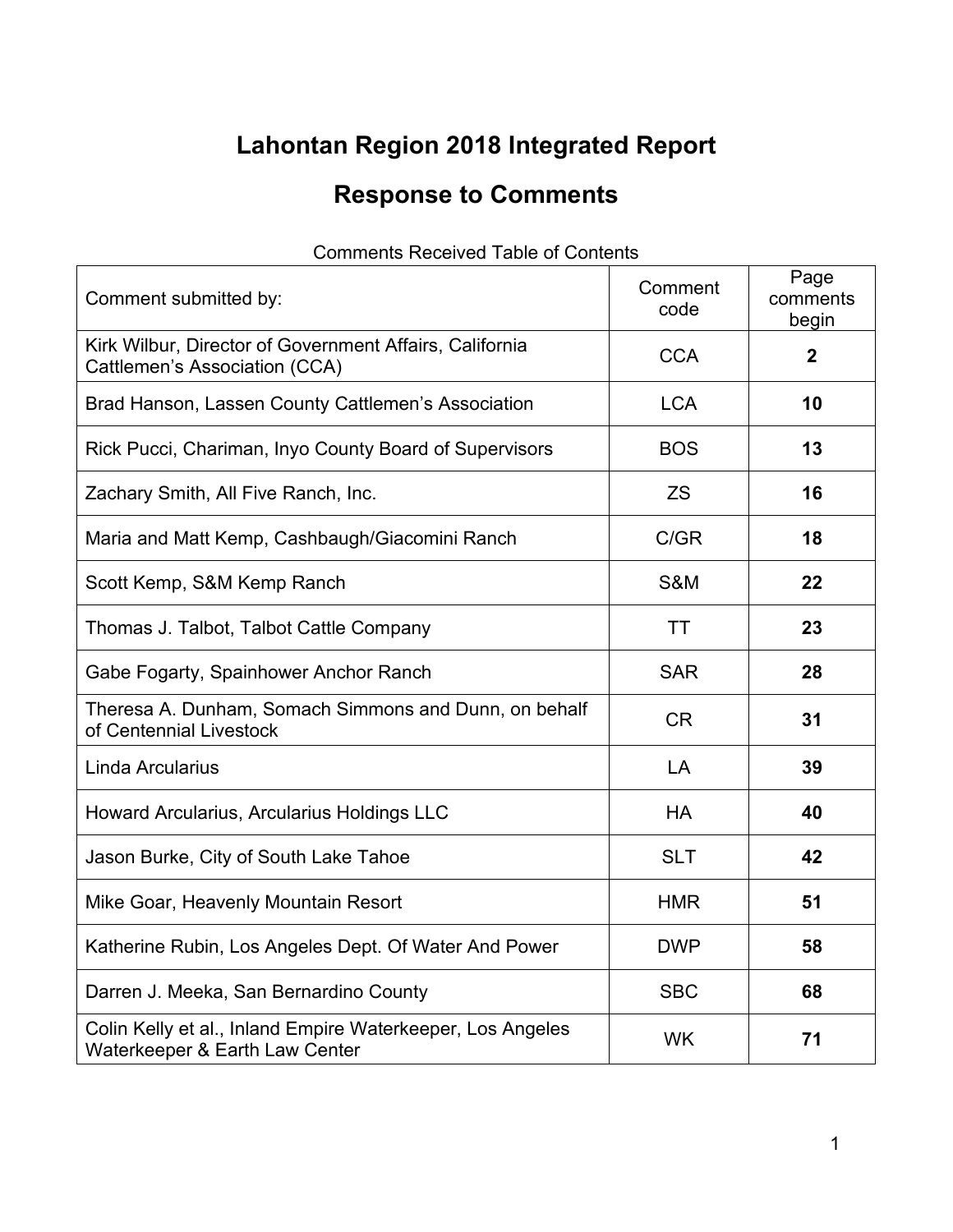| <b>Comment</b><br><b>Number</b> | <b>Author</b>                            | <b>Comment</b>                                                                                                                                                                                                                                                                                                                                                                                                                                                                                                                                                                                                                                                                                                                                                                | <b>Response to comment</b>                                                                                                                                                                                                                                                                                                                                                                                                                                                                                                                                                                                                                                                                                                                                                                                                                                                                                                   |
|---------------------------------|------------------------------------------|-------------------------------------------------------------------------------------------------------------------------------------------------------------------------------------------------------------------------------------------------------------------------------------------------------------------------------------------------------------------------------------------------------------------------------------------------------------------------------------------------------------------------------------------------------------------------------------------------------------------------------------------------------------------------------------------------------------------------------------------------------------------------------|------------------------------------------------------------------------------------------------------------------------------------------------------------------------------------------------------------------------------------------------------------------------------------------------------------------------------------------------------------------------------------------------------------------------------------------------------------------------------------------------------------------------------------------------------------------------------------------------------------------------------------------------------------------------------------------------------------------------------------------------------------------------------------------------------------------------------------------------------------------------------------------------------------------------------|
| CCA-1                           | California<br>Cattlemen's<br>Association | Numerous CCA members throughout the<br>Lahontan Region have expressed concerns<br>with listing proposals in the Lahontan<br>Region, particularly with new listings for<br>Susan River (Willard Creek to Susanville)<br>and Susan River (Susanville to Honey<br>Lake). Those members have expressed<br>frustration that they cannot meaningfully<br>access the underlying data employed by<br>the Lahontan Water Board to justify its<br>proposed 303(d) impairment listings-a<br>frustration shared by CCA staff. CCA staff<br>urges the Lahontan Water Board to<br>improve public access to this data by<br>making more information available in an<br>easily-interpreted format and by providing<br>additional time for the public to review and<br>comment upon that data. | The data that forms the basis for the proposed 303(d)<br>listings is available via links within the Lines of Evidence<br>that enable the associated data file to be downloaded as<br>an Excel file. Some familiarity with Excel is required to<br>locate the data specific to an individual Line of Evidence.<br>Due to the need to timely complete the Integrated Report,<br>an extension to the public comment period beyond 60<br>days was not granted. Staff is available to assist the CCA<br>to access specific data. Staff reached out to the CCA to<br>offer assistance in this matter in an email sent to the<br>commenter on August 14, 2019. Additionally, the Lahontan<br>Water Board Executive Officer offered assistance in<br>subsequent conversations with the commenter. The CCA<br>did not respond to Water Board staff and Executive Officer<br>offers of help to access and interpret the assessed data. |
| CCA-2                           | California<br>Cattlemen's<br>Association | CCA also urges the Lahontan Water Board<br>not to list water bodies as impaired by<br>indicator bacteria on the basis of<br>Lahontan's unreasonably strict fecal<br>coliform standard of 20cfu/100mL, but<br>instead to reference the state E. coli<br>standard and/or delay listing decisions on<br>the basis of bacterial objectives<br>exceedances until after the Lahontan<br>Water Board conducts its Evaluation of<br><b>Bacteria Water Quality Objectives.</b>                                                                                                                                                                                                                                                                                                         | The Water Quality Control Plan for the Lahontan Region<br>(Basin Plan) currently contains a water quality objective for<br>bacteria that applies to all waters in the Lahontan Region<br>and is based on fecal coliform concentrations (see Basin<br>Plan, Chapter 3, Water Quality Objectives, Page 3-4). The<br>2018 Triennial Review of the Basin Plan prioritized an<br>effort to evaluate the Lahontan Region's bacteria water<br>quality objective. While underway, that effort has not been<br>completed and the Lahontan Water Board is required to<br>include the Basin Plan fecal coliform water quality<br>objective in the assessment process for the 2018<br>Integrated Report. Additionally, the California Listing Policy<br>states in Section 3.3, Numerical Water Quality Objectives<br>or Standards for Bacteria Where Recreational Uses Apply,<br>that "In the absence of a site-specific exceedance      |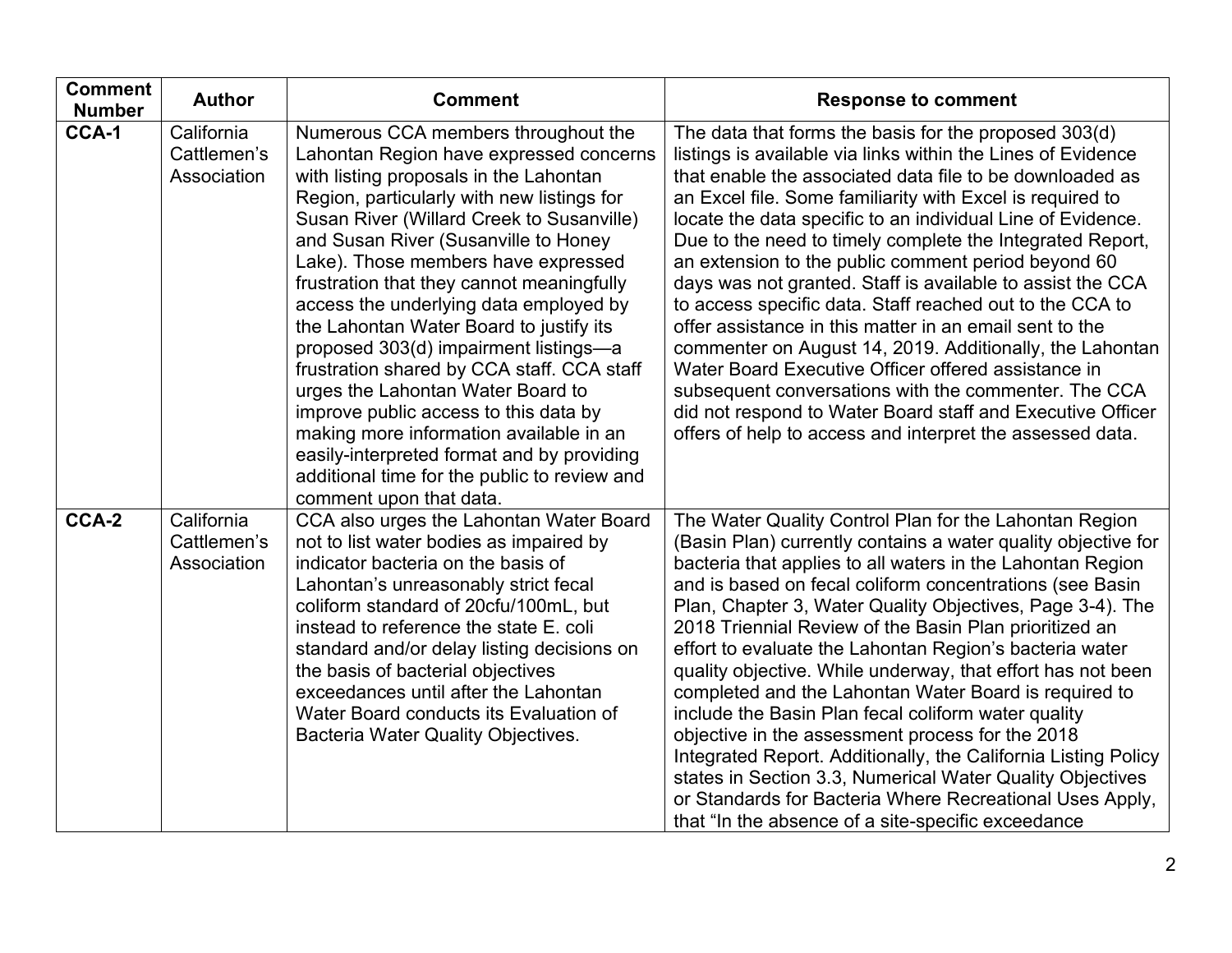| <b>Comment</b><br><b>Number</b> | <b>Author</b>                            | <b>Comment</b>                                                                                                                                                                                                                                                                                                                                                                                                                                                                                                                                                                                                                                                                                                                                                                                                    | <b>Response to comment</b>                                                                                                                                                                                                                                                                                                                                                                                                                                                                                                                                                                                                                                                                                                                                                                                                                                                                                                                                                                                                                                                                                                                                                                                                                                                                                                                                                                                                                                                                                                |
|---------------------------------|------------------------------------------|-------------------------------------------------------------------------------------------------------------------------------------------------------------------------------------------------------------------------------------------------------------------------------------------------------------------------------------------------------------------------------------------------------------------------------------------------------------------------------------------------------------------------------------------------------------------------------------------------------------------------------------------------------------------------------------------------------------------------------------------------------------------------------------------------------------------|---------------------------------------------------------------------------------------------------------------------------------------------------------------------------------------------------------------------------------------------------------------------------------------------------------------------------------------------------------------------------------------------------------------------------------------------------------------------------------------------------------------------------------------------------------------------------------------------------------------------------------------------------------------------------------------------------------------------------------------------------------------------------------------------------------------------------------------------------------------------------------------------------------------------------------------------------------------------------------------------------------------------------------------------------------------------------------------------------------------------------------------------------------------------------------------------------------------------------------------------------------------------------------------------------------------------------------------------------------------------------------------------------------------------------------------------------------------------------------------------------------------------------|
|                                 |                                          |                                                                                                                                                                                                                                                                                                                                                                                                                                                                                                                                                                                                                                                                                                                                                                                                                   | frequency, a water segment shall be placed on the section<br>303(d) list if bacteria water quality standards in California<br>Code of Regulations, Basin Plans, or statewide plans are<br>exceeded using the binomial distribution as described in<br>section 3.2. These requirements prevent the Water Board<br>from delaying the assessment of bacteria water quality<br>data against the Basin Plan fecal coliform water quality<br>objective.                                                                                                                                                                                                                                                                                                                                                                                                                                                                                                                                                                                                                                                                                                                                                                                                                                                                                                                                                                                                                                                                         |
| CCA-3                           | California<br>Cattlemen's<br>Association | The California Administrative Procedures<br>Act requires that "the record of the<br>rulemaking proceeding demonstrates by<br>substantial Evidence the need for a<br>regulation to effectuate the purpose of the<br>statute" <sup>1</sup> and that a proposed regulatory<br>action be "written or displayed so that the<br>meaning of regulations will be easily<br>understood by those persons directly<br>affected by them." <sup>2</sup><br>The integrated report fails on both counts,<br>as the Staff Report and accompanying<br>materials fail to present the justifications for<br>the proposed 303(d) listing in any format<br>that can be meaningfully understood by the<br>impacted public.<br><sup>1</sup> CAL. GOV'T CODE § 11349 (defining<br>"necessity").<br><sup>2</sup> Id. (defining "clarity"). | The Integrated Report assessment process conducted by<br>the Regional Board is not a rulemaking action and is not<br>subject to the California Administrative Procedures Act.<br>The transmittal of the Regional Board's recommendations<br>for the revised Section 303(d) List, and other supporting<br>information to the State Water Board for its consideration,<br>and State Water Board's approval of the 303(d) List<br>portion of the Integrated Report and submission of the<br>Integrated Report (sections 303(d) and 305(b)) to U.S.<br>EPA does not constitute a rulemaking or a promulgated<br>regulation. This process does not commit the Water Board<br>to any definite course of action. The State Water Board's<br>proposed 303(d) list, while formally "approved" by<br>resolution, constitutes a recommendation to U.S. EPA of<br>the water quality limited segments within its boundaries,<br>and a priority ranking of such waters, taking into account<br>the severity of pollution and the beneficial uses to be<br>made. (Clean Water Act, $\S$ 303(d)(1)(A).) U.S. EPA then<br>conducts an independent review of the state's<br>recommendations and either approves, or disapproves,<br>the state's proposed listings. (Id., $\S$ 303(d)(2).) When a<br>303(d) list is approved, it becomes part of the state's water<br>quality management plan. When the EPA disapproves a<br>state's proposed 303(d) list, the EPA must promulgate its<br>own list of impaired water segments, which must be |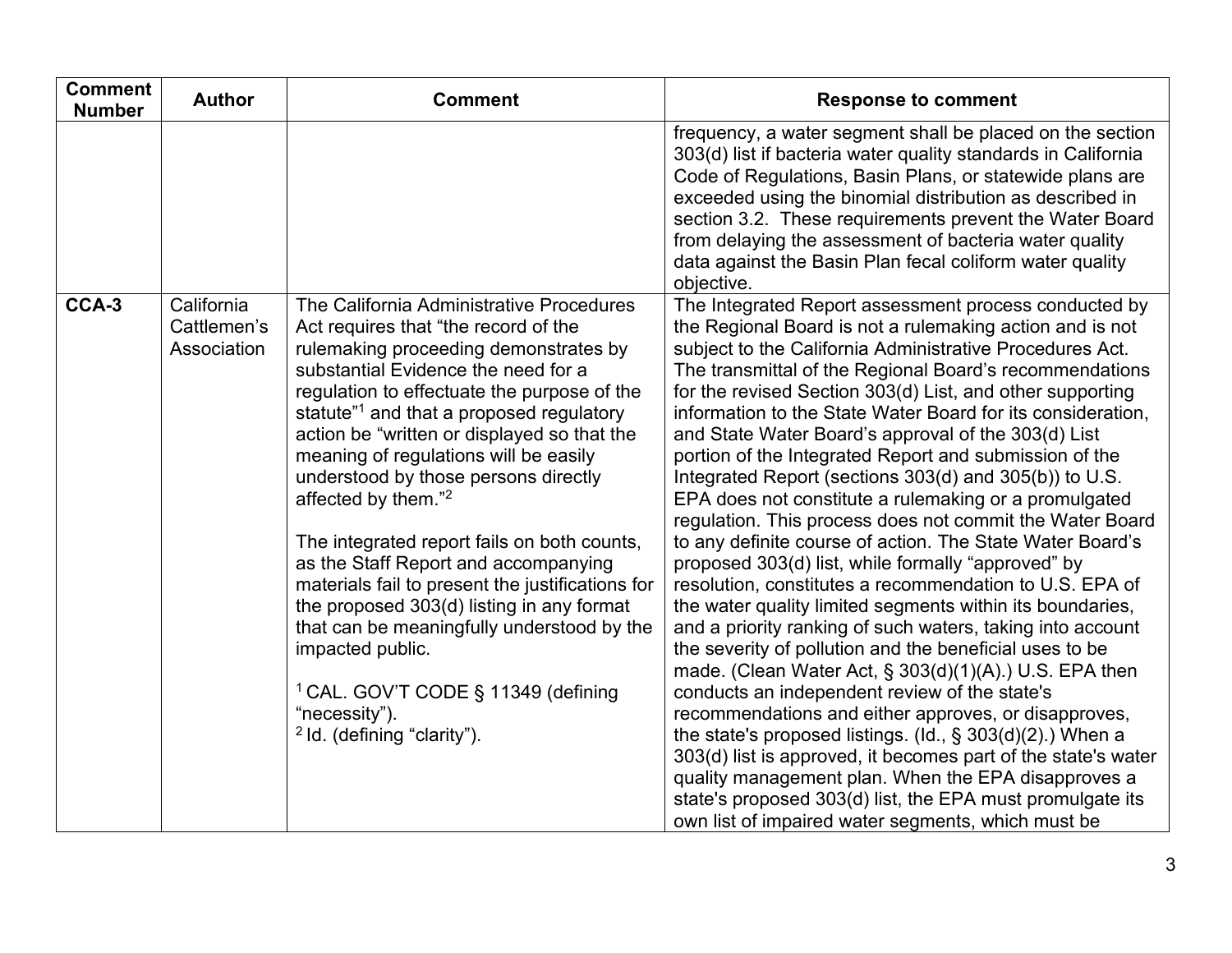| <b>Comment</b><br><b>Number</b> | <b>Author</b> | <b>Comment</b> | <b>Response to comment</b>                                                                                                                                                                                                                                                                                                                                                                                                                                                                                                                                                                                                                                                                                                                                                                       |
|---------------------------------|---------------|----------------|--------------------------------------------------------------------------------------------------------------------------------------------------------------------------------------------------------------------------------------------------------------------------------------------------------------------------------------------------------------------------------------------------------------------------------------------------------------------------------------------------------------------------------------------------------------------------------------------------------------------------------------------------------------------------------------------------------------------------------------------------------------------------------------------------|
|                                 |               |                | incorporated into the state's water quality management<br>plan. (Id.) Upon the State Water Board's approval of the<br>303(d) list, no rights vest and the Water Boards are not<br>bound to any definite course of action. The Water Board is<br>not adopting or amending a rule of general application or<br>otherwise adopting a regulation.                                                                                                                                                                                                                                                                                                                                                                                                                                                    |
|                                 |               |                | Under Section 303(d) of the Act, states are required to<br>evaluate all available water quality-related data and<br>information to develop a list of waters that do not meet<br>established water quality standards (impaired) and those<br>that currently meet water quality standards, but may<br>exceed it in the next reporting cycle (threatened). As<br>discussed in more detail, below, the underlying information<br>and water quality data that forms the basis for the<br>proposed 303(d) listings in the 2018 Integrated Report are<br>available via links on the Lines of Evidence in the Fact<br>Sheets in Appendix H. Staff has offered to help the CCA<br>find the data of interest to them. However, the California<br>Administrative Procedures Act is not violated because the |
|                                 |               |                | Integrated Report is not a regulation and its completion is<br>not a regulatory action.                                                                                                                                                                                                                                                                                                                                                                                                                                                                                                                                                                                                                                                                                                          |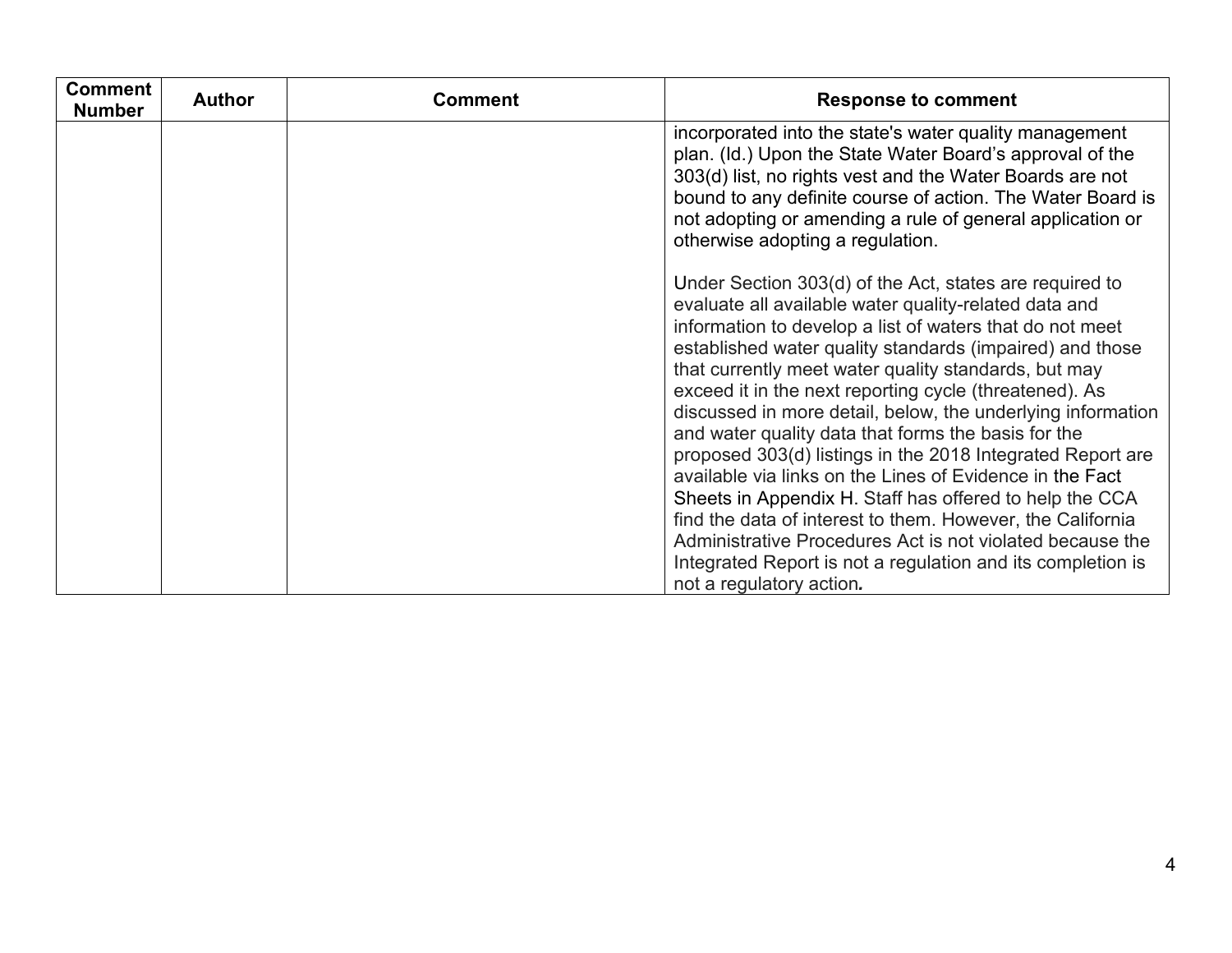| <b>Comment</b><br><b>Number</b> | <b>Author</b>                            | <b>Comment</b>                                                                                                                                                                                                                                                                                                                                                                                                                                                                                                                                                                                                                                                                                                                                                                                                                                                                                                                                                                  | <b>Response to comment</b>                                                                                                                                                                                                                                                                                                                                                                                                                                                                                                                                                                                                                                                                                                                                                                                                                                           |
|---------------------------------|------------------------------------------|---------------------------------------------------------------------------------------------------------------------------------------------------------------------------------------------------------------------------------------------------------------------------------------------------------------------------------------------------------------------------------------------------------------------------------------------------------------------------------------------------------------------------------------------------------------------------------------------------------------------------------------------------------------------------------------------------------------------------------------------------------------------------------------------------------------------------------------------------------------------------------------------------------------------------------------------------------------------------------|----------------------------------------------------------------------------------------------------------------------------------------------------------------------------------------------------------------------------------------------------------------------------------------------------------------------------------------------------------------------------------------------------------------------------------------------------------------------------------------------------------------------------------------------------------------------------------------------------------------------------------------------------------------------------------------------------------------------------------------------------------------------------------------------------------------------------------------------------------------------|
| CCA-4                           | California<br>Cattlemen's<br>Association | Take, for instance, Susan River (Willard<br>Creek to Susanville), which is proposed as<br>a new listing due to indicator bacteria<br>exceedances. The Staff Report does not<br>list any of the underlying data which<br>justifies the listing, but readers are instead<br>directed to Lines of Evidence contained in<br>Appendix H. Upon successfully navigating<br>the voluminous Appendix H and finding the<br>proper watercourse within the proper<br>subcategory, the reader will be taken to the<br>relevant Line of Evidence.<br>But the Lines of Evidence provide little<br>meaningful information for members of the<br>public most likely to be impacted by the<br>proposed 303(d) listing. For instance, the<br>summary for Line of Evidence 96950 states<br>that 18 of 35 samples "exceeded the water<br>quality objective of 20CFU/100mL," but<br>provides no further detail (for instance,<br>what the fecal coliform concentrations of<br>those 18 samples were). | Considering the volume of data utilized and the number of<br>decisions for which data would need to be reported, details<br>regarding each decision are available via the Waterbody<br>Fact Sheets contained in Appendix H. Each decision<br>includes one or more Lines of Evidence that display the<br>outcome of the assessment for a given<br>waterbody/pollutant/beneficial use combination by<br>providing the total number of samples assessed and the<br>number of exceedances identified for those samples. The<br>Lines of Evidence do not include the numeric values for<br>each of the samples or exceedances. However, that<br>information is available by accessing the data file<br>associated with the Line of Evidence, and subsequently<br>sorting and filtering the data to identify the water quality<br>sampling data for that Line of Evidence. |
| CCA-5                           | California<br>Cattlemen's<br>Association | Ideally, an interested member of the public<br>could access the underlying data to<br>determine what justifies the regulation.<br>Indeed, the Lines of Evidence do include<br>links to the CEDEN databases including<br>the underlying data. For Line of Evidence<br>96950, for instance, the CEDEN<br>information produces two spreadsheets;<br>the user must properly select between the<br>two. If the proper database is selected, one                                                                                                                                                                                                                                                                                                                                                                                                                                                                                                                                      | An R-based script was used to complete the necessary<br>computations to assess the bacteria data. R is an open<br>source programming language for data analysis that can<br>be used to process large amounts of data. Staff is<br>available to assist the CCA and other interested<br>stakeholders to access specific data.                                                                                                                                                                                                                                                                                                                                                                                                                                                                                                                                          |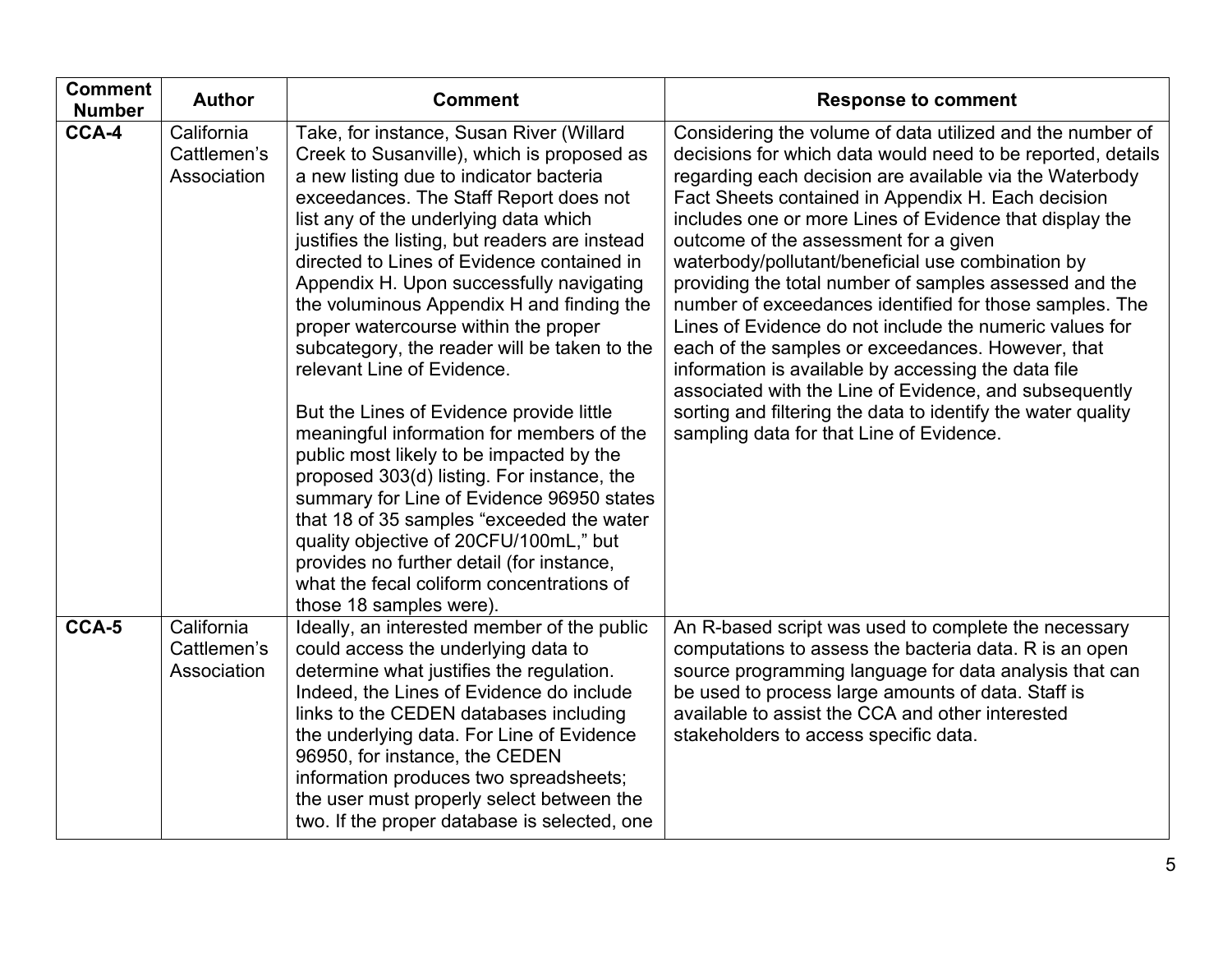| <b>Comment</b><br><b>Number</b> | <b>Author</b>                            | <b>Comment</b>                                                                                                                                                                                                                                                                                                                                                                                                                                                                                                                                                                                                                                                                                                                                                                                                                               | <b>Response to comment</b>                                                                                                                                                                                                                                                                                                                                                                                                                                                                                                                                                                                                                                                                                                            |
|---------------------------------|------------------------------------------|----------------------------------------------------------------------------------------------------------------------------------------------------------------------------------------------------------------------------------------------------------------------------------------------------------------------------------------------------------------------------------------------------------------------------------------------------------------------------------------------------------------------------------------------------------------------------------------------------------------------------------------------------------------------------------------------------------------------------------------------------------------------------------------------------------------------------------------------|---------------------------------------------------------------------------------------------------------------------------------------------------------------------------------------------------------------------------------------------------------------------------------------------------------------------------------------------------------------------------------------------------------------------------------------------------------------------------------------------------------------------------------------------------------------------------------------------------------------------------------------------------------------------------------------------------------------------------------------|
|                                 |                                          | discovers that it contains 15,591 rows of<br>raw data. Even isolating the data to the<br>analytes of "coliform, fecal" and "E. coli"<br>results in 3,571 rows of raw data. It is<br>unclear how a reader is to identify the 35<br>geomeans computed from this raw data by<br>the Lahontan Board (or indeed how a<br>reader is to make sense of any individual<br>sample given the complexity of the<br>spreadsheets).                                                                                                                                                                                                                                                                                                                                                                                                                        |                                                                                                                                                                                                                                                                                                                                                                                                                                                                                                                                                                                                                                                                                                                                       |
| CCA-6                           | California<br>Cattlemen's<br>Association | Simply put: no ordinary citizen can be<br>expected to make sense of CEDEN's<br>voluminous datasets, but citizens should<br>still have access to sufficient data to<br>understand the justifications underlying a<br>regulatory action. The Final Staff Report<br>ought to provide more detail regarding the<br>alleged water quality exceedances which<br>justify amendments to the 303(d) list. At a<br>minimum, the Lines of Evidence in<br>Appendix H ought to specify the value of<br>the exceedances which necessitate the<br>addition of a water body to the 303(d) list.<br>For example, for Line of Evidence 96950<br>for listing indicator bacteria on the Susan<br>River (Willard Creek to Susanville), the<br>Line of Evidence summary ought to, at a<br>minimum, list the value (in cfu/100mL) of<br>the 18 claimed exceedances. | Please refer to the response to comment CCA-4. All the<br>data relied upon for the 2018 Integrated Report<br>assessment are available via links within the individual<br>Lines of Evidence. The large size of the data files<br>accessed via the Lines of Evidence in Appendix H can be<br>challenging for non-technical stakeholders. Staff is<br>available to assist the CCA and other interested<br>stakeholders to access specific data associated with the<br>Lines of Evidence. Water Board staff sent an email to the<br>CCA on August 14, 2019 offering to assist with data<br>interpretation. However, CCA did not engage with Water<br>Board staff to seek help interpreting the data assessed in<br>the Integrated Report. |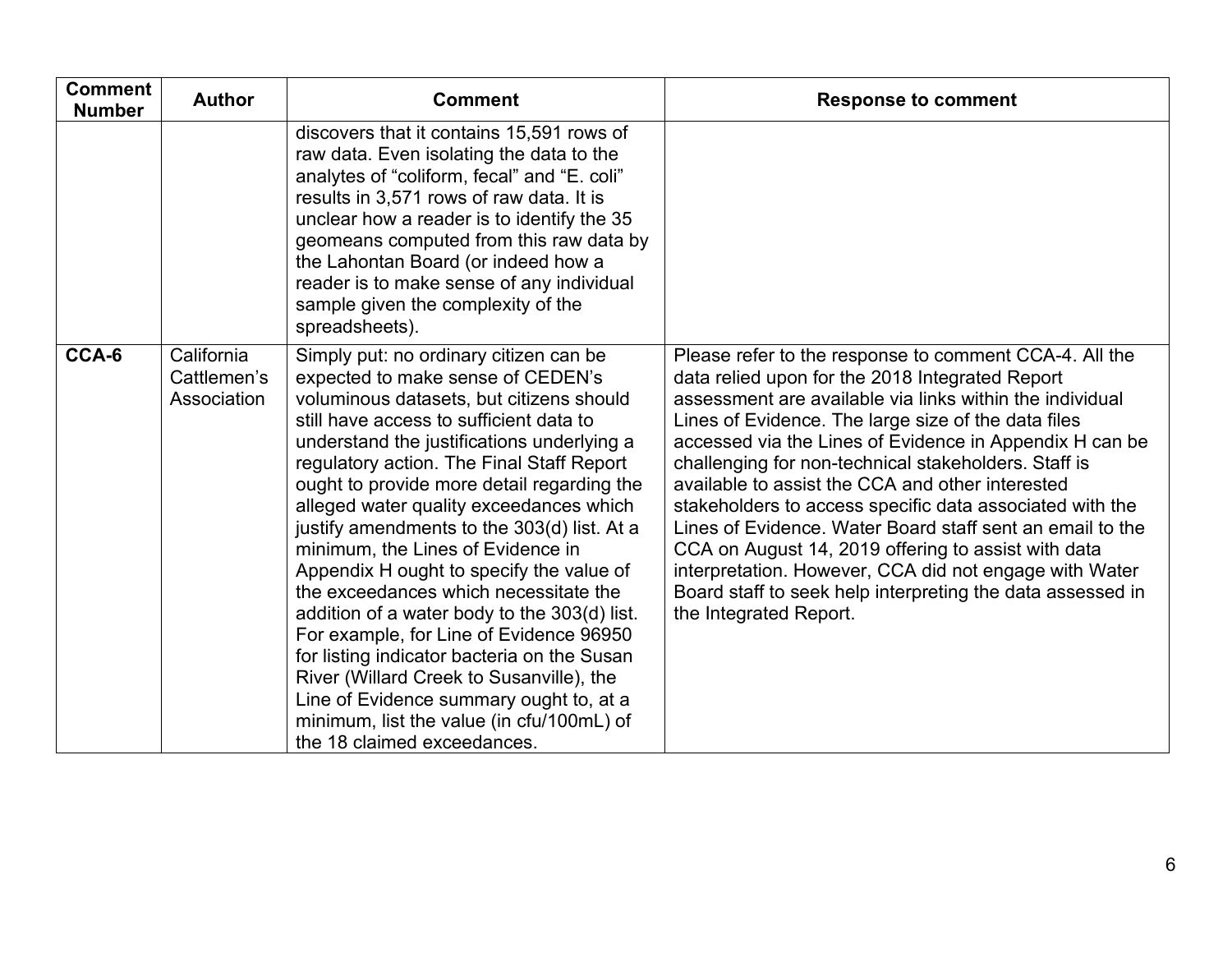| <b>Comment</b><br><b>Number</b> | <b>Author</b>                            | <b>Comment</b>                                                                                                                                                                                                                                                                                                                                                                                                                                                                                                                                                                                                                                                                                                                                                                                                                                                                                                                                                                                                                                                                                                  | <b>Response to comment</b>                                                                                                                                                                                                                                                                                                                                                                                                                                                                                                                                                                                                   |
|---------------------------------|------------------------------------------|-----------------------------------------------------------------------------------------------------------------------------------------------------------------------------------------------------------------------------------------------------------------------------------------------------------------------------------------------------------------------------------------------------------------------------------------------------------------------------------------------------------------------------------------------------------------------------------------------------------------------------------------------------------------------------------------------------------------------------------------------------------------------------------------------------------------------------------------------------------------------------------------------------------------------------------------------------------------------------------------------------------------------------------------------------------------------------------------------------------------|------------------------------------------------------------------------------------------------------------------------------------------------------------------------------------------------------------------------------------------------------------------------------------------------------------------------------------------------------------------------------------------------------------------------------------------------------------------------------------------------------------------------------------------------------------------------------------------------------------------------------|
| CCA-7                           | California<br>Cattlemen's<br>Association | The Lahontan Basin Plan currently sets a<br>geometric mean for fecal coliform at 20<br>cfu/100mL. Prior to the State Water<br>Resources Control Board's adoption of an<br>E. coli standard (of 100 cfu/100mL), the<br>SWRCB employed a fecal coliform<br>standard of 200cfu/100mL. Given the far<br>more liberal water quality standards<br>throughout the rest of the state, CCA has<br>repeatedly objected to this overly-restrictive<br>Lahontan standard. <sup>3</sup> In short, our concerns<br>have been as follows: (1) that the restrictive<br>standards appear to lack adequate<br>scientific basis showing a necessity for the<br>more restrictive objectives, (2) that the<br>restrictive fecal coliform standards are<br>unachievable under any circumstances,<br>including where ranchers cooperate with<br>regional water board staff and adhere to<br>best management practices, and (3) that<br>the more restrictive standards place<br>ranchers in the Lahontan Region at a<br>distinct economic disadvantage to ranchers<br>throughout the rest of California and the<br>rest of the country. | The 2018 Triennial Review of the Basin Plan prioritized an<br>effort to evaluate the Lahontan Region's bacteria water<br>quality objective. While underway, that effort has not been<br>completed and the Lahontan Water Board is required to<br>include the Basin Plan fecal coliform water quality<br>objective in the assessment process for the 2018<br>Integrated Report. See response to CCA-2, above. There<br>are waterbodies in the Lahontan Region that meet the<br>Basin Plan fecal coliform bacteria objective, so it is<br>incorrect to state that these standards are unachievable<br>under any circumstances. |
|                                 |                                          | <sup>3</sup> See, e.g., Letter from Kirk Wilbur, Director<br>of Government Affairs, California<br><b>Cattlemen's Association to Daniel</b><br>Sussman, Lahontan Regional Water<br>Quality Control Board (Sept. 20, 2018);<br>Letter from Kirk Wilbur, Director of<br>Government Affairs, California Cattlemen's<br>Association to Jeanine Townsend, Clerk to                                                                                                                                                                                                                                                                                                                                                                                                                                                                                                                                                                                                                                                                                                                                                    |                                                                                                                                                                                                                                                                                                                                                                                                                                                                                                                                                                                                                              |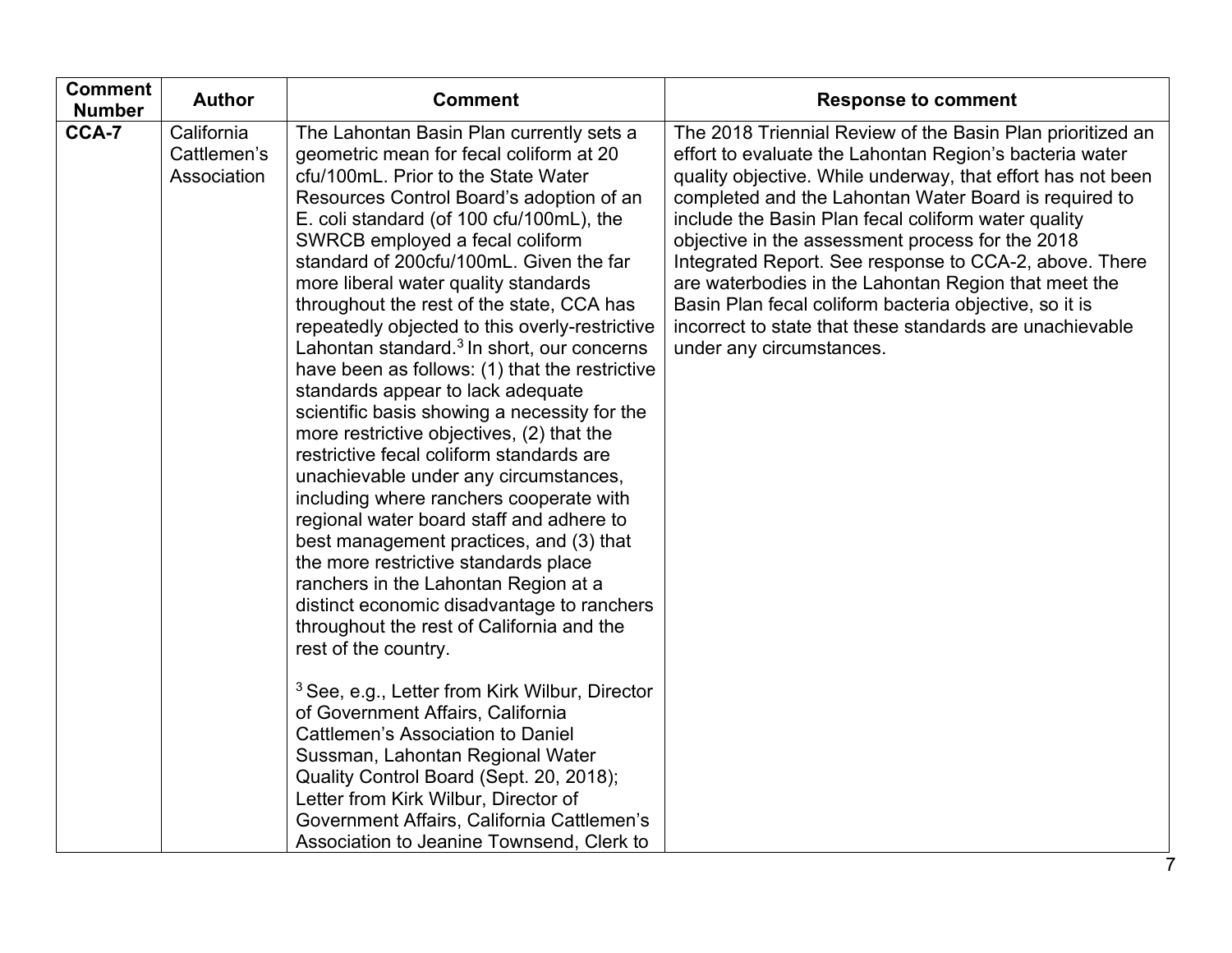| <b>Comment</b><br><b>Number</b> | <b>Author</b>                            | <b>Comment</b>                                                                                                                                                                                                                                                                                                                                                                                                                                                                                                                                                                                                               | <b>Response to comment</b>                                                                                                                                                                                                                                                                                                                                                                                                                                                                                                                                                                                                                                                                       |
|---------------------------------|------------------------------------------|------------------------------------------------------------------------------------------------------------------------------------------------------------------------------------------------------------------------------------------------------------------------------------------------------------------------------------------------------------------------------------------------------------------------------------------------------------------------------------------------------------------------------------------------------------------------------------------------------------------------------|--------------------------------------------------------------------------------------------------------------------------------------------------------------------------------------------------------------------------------------------------------------------------------------------------------------------------------------------------------------------------------------------------------------------------------------------------------------------------------------------------------------------------------------------------------------------------------------------------------------------------------------------------------------------------------------------------|
|                                 |                                          | the Board, State Water Resources Control<br>Board (Feb. 20, 2015); Letter from Kirk<br>Wilbur, Director of Government Affairs,<br>California Cattlemen's Association and<br>Jack L. Rice, Associate Counsel, California<br>Farm Bureau Federation to Felicia Marcus,<br><b>Chair, State Water Resources Control</b><br>Board (May 30, 2014); Letter from Margo<br>Parks, Associate Director of Government<br>Relations, California Cattlemen's<br>Association and Kari Fisher, Associate<br>Counsel, California Farm Bureau<br>Federation to the Lahontan Regional Water<br>Quality Control Board (November 2013).           |                                                                                                                                                                                                                                                                                                                                                                                                                                                                                                                                                                                                                                                                                                  |
| CCA-8                           | California<br>Cattlemen's<br>Association | In determining whether water bodies are<br>impaired and thus ought to be added to the<br>303(d) list of impaired water bodies, the<br>Lahontan Water Board ought to compare<br>sampling data against the State standard,<br>rather than the more restrictive and<br>unreasonable Lahontan standard. At the<br>very least, impacted members of the public<br>ought to be able to reference the sampling<br>data against State Water Board standards<br>in order to comment upon the<br>reasonableness of the proposed listings,<br>further necessitating the more detailed<br>release of sampling results discussed<br>above. | The statewide freshwater Bacteria objective based on E.<br>coli as the indicator bacteria is used in the 2018 Integrated<br>Report assessment to assess the available E. coli data for<br>impairment of the REC-1 beneficial use. For most<br>waterbodies, both E. coli and fecal coliform data are<br>available, and both types of data were assessed against<br>their respective water quality objectives. As mentioned<br>previously, the water quality sampling data and information<br>that was used for the Integrated Report are available and<br>can be accessed via the Waterbody Fact Sheets found in<br>Appendix H. Staff is available to assist the CCA with<br>accessing this data. |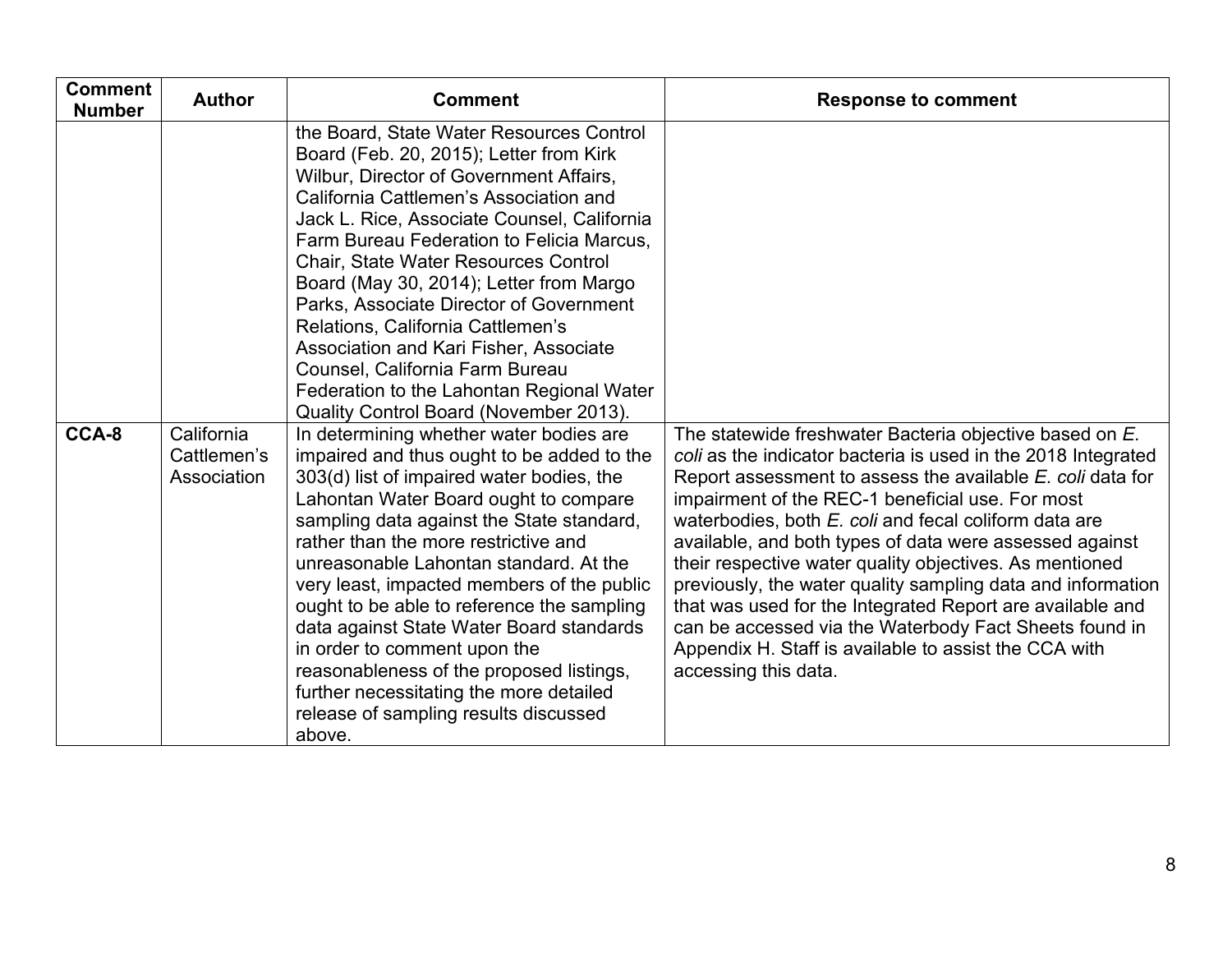| <b>Comment</b><br><b>Number</b> | <b>Author</b>                            | <b>Comment</b>                                                                                                                                                                                                                                                                                                                                                                                                                                                                                                                                                                                                                                                                                                                                                                                                                                                                                                                                                                                                                                                                                                                                                                                        | <b>Response to comment</b>                                                                                                                                                                                                                                                                                                                                     |
|---------------------------------|------------------------------------------|-------------------------------------------------------------------------------------------------------------------------------------------------------------------------------------------------------------------------------------------------------------------------------------------------------------------------------------------------------------------------------------------------------------------------------------------------------------------------------------------------------------------------------------------------------------------------------------------------------------------------------------------------------------------------------------------------------------------------------------------------------------------------------------------------------------------------------------------------------------------------------------------------------------------------------------------------------------------------------------------------------------------------------------------------------------------------------------------------------------------------------------------------------------------------------------------------------|----------------------------------------------------------------------------------------------------------------------------------------------------------------------------------------------------------------------------------------------------------------------------------------------------------------------------------------------------------------|
| CCA-9                           | California<br>Cattlemen's<br>Association | CCA applauds the Lahontan Water Board<br>prioritizing the "Evaluat[ion of] Bacteria<br>Water Quality Objectives" as its top priority<br>in the 2018 Triennial Review List, intending<br>to "Evaluate Basin Plan fecal coliform<br>objectives for surface waters and clarify<br>their regulatory and assessment<br>applications considering the State Water<br>Board's recently adopted statewide<br>bacteria objective for REC-1 beneficial<br>use."<br>It is our hope that, in undertaking that<br>evaluation of bacteria water quality<br>objectives, the Lahontan Water Board<br>might finally adopt a more reasonable<br>standard in line with the statewide standard<br>(at least for waters other than Lake Tahoe).<br>Regardless, any amendments made to the<br>region's bacteria water quality objectives<br>could alter the nature of a 303(d) listing<br>based on alleged exceedances of bacteria<br>water quality. Because the Evaluation of<br><b>Bacteria Water Quality Objectives is</b><br>imminent, we urge the Lahontan Water<br>Board not to newly list water bodies as<br>impaired on the basis of the current<br>bacteria water quality standards, which<br>may soon be outdated. | See response to CCA-2, above. It is worth noting that<br>should the Basin Plan bacteria objective be revised in the<br>future, a reassessment of the bacteria data used in the<br>Integrated Report would occur in the future. This could<br>lead to recommendations to modify the 303(d) listings<br>currently being proposed for the 2018 Integrated Report. |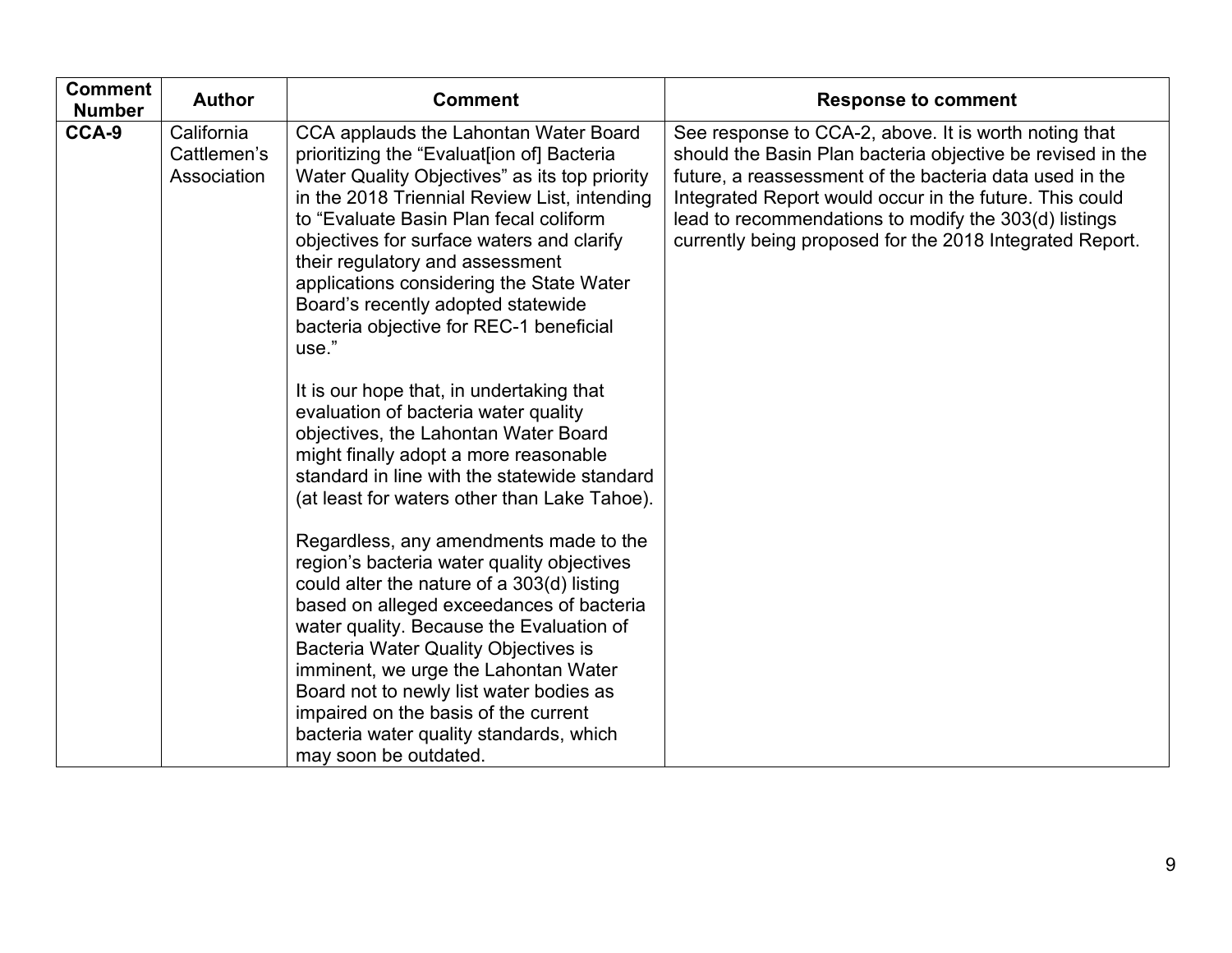| <b>Comment</b><br><b>Number</b> | <b>Author</b>                                  | <b>Comment</b>                                                                                                                                                                                                                                                                                                                                                                                                                                                                                                                                                                                                                                                                                                                                                                                                                              | <b>Response to comment</b>                                                                                                                                                                                                                                                                                                                                                                                                                                                                                                                                                                                                                                                                                                                                                                                                                                                                                  |
|---------------------------------|------------------------------------------------|---------------------------------------------------------------------------------------------------------------------------------------------------------------------------------------------------------------------------------------------------------------------------------------------------------------------------------------------------------------------------------------------------------------------------------------------------------------------------------------------------------------------------------------------------------------------------------------------------------------------------------------------------------------------------------------------------------------------------------------------------------------------------------------------------------------------------------------------|-------------------------------------------------------------------------------------------------------------------------------------------------------------------------------------------------------------------------------------------------------------------------------------------------------------------------------------------------------------------------------------------------------------------------------------------------------------------------------------------------------------------------------------------------------------------------------------------------------------------------------------------------------------------------------------------------------------------------------------------------------------------------------------------------------------------------------------------------------------------------------------------------------------|
| <b>CCA-10</b>                   | California<br>Cattlemen's<br>Association       | CCA is aware that the Lahontan Water<br>Board has already extended the comment<br>deadline on the Integrated Report once,<br>extending the deadline from July 15 to<br>August 14. Given the sheer volume of the<br>Integrated Report and the associated<br>appendices, however, as well as the<br>complexity and sheer size of the underlying<br>data which supports the listing proposals,<br>60 days is insufficient for members of the<br>public to meaningfully provide feedback on<br>these impactful regulatory decisions.<br>Therefore, CCA urges the Lahontan Water<br>Board to further extend the comment<br>deadline to September 11th and to make<br>every effort to release the data relied upon<br>in the Integrated Report in a digestible<br>manner in advance of the new deadline to<br>facilitate meaningful public input. | As stated by the commenter, staff already extended the<br>30-day public comment period once, adding an additional<br>30 days. The time extension was provided in response to<br>stakeholder requests, and at the expense of meeting the<br>State Water Resources Control Board's schedule for<br>completing the Integrated Report process. To avoid falling<br>further behind schedule, staff will not be extending the<br>public comment period for a second time. Staff is available<br>to assist the CCA and other interested stakeholders to<br>access specific data associated with the Lines of<br>Evidence. Additionally, there are other opportunities to<br>provide input on the Integrated Report by attending the<br>Water Board adoption hearing in November and by<br>providing comments for the State Water Board approval<br>process, that takes place following the Water Board<br>hearing. |
| LCA-1                           | Lassen<br>County<br>Cattlemen's<br>Association | Prior to the 2018 report, Susan River had<br>been listed on the 303{d) list for mercury in<br>each of its 3 waterbody sections and<br>toxicity in 1 section (Headwaters to Willard<br>Creek).                                                                                                                                                                                                                                                                                                                                                                                                                                                                                                                                                                                                                                               | The commenter is correct that the Susan River was listed<br>during previous Integrated Report cycles for both mercury<br>(2006) and unknown toxicity (1994). At the time the listings<br>occurred, the Susan River was not segmented and the<br>listings applied to the entire river. Lahontan Water Board<br>staff later broke the Susan River into three segments for<br>the Integrated Report assessment and the original listings<br>were applied to all three segments. During the 2018<br>Integrated Report assessment process, the break points<br>for the Susan River segments were modified to better align<br>the resulting segments with land uses in the area. This<br>meant that some Lines of Evidence had to be moved to an<br>adjoining segment, depending upon the location where the                                                                                                      |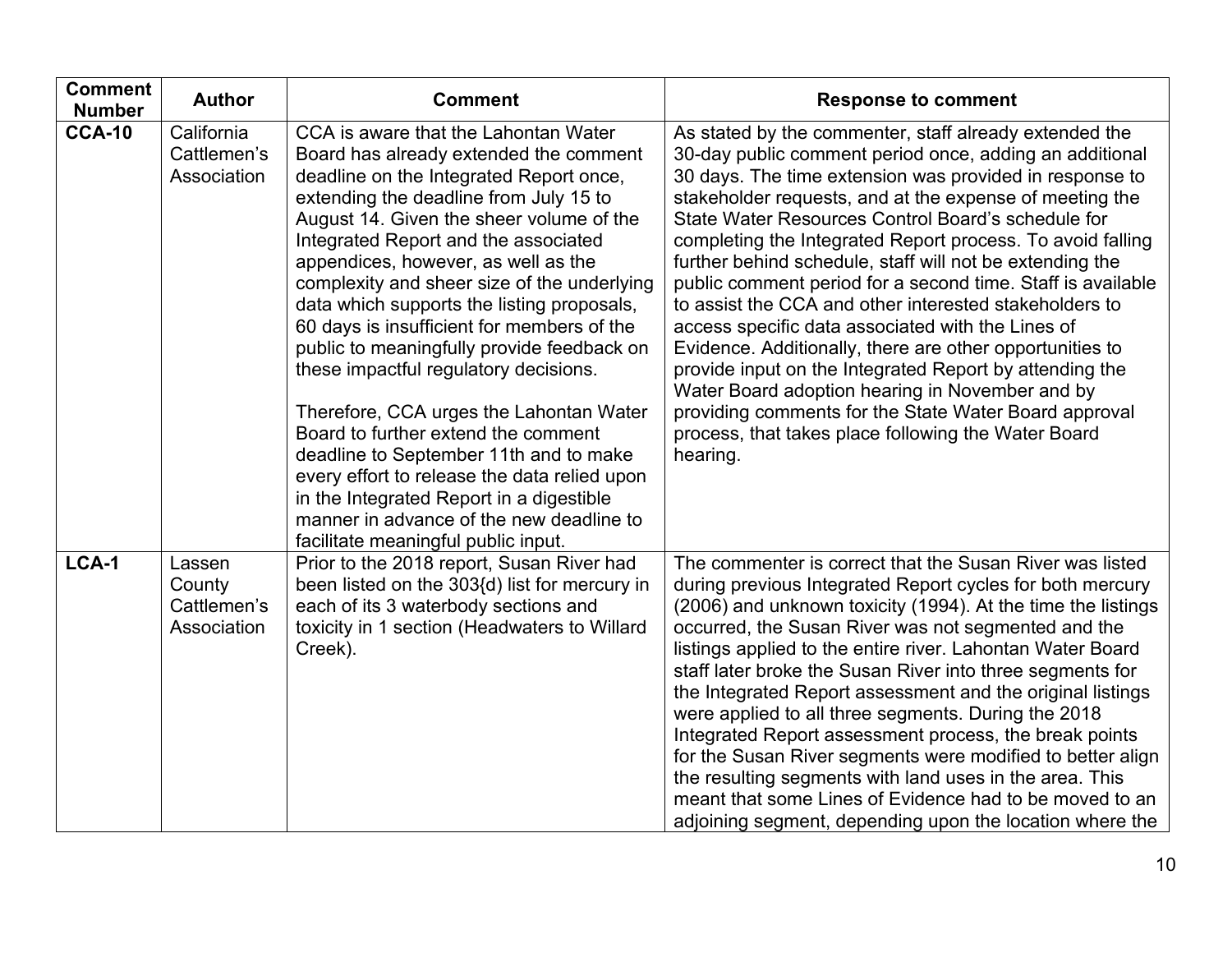| <b>Comment</b><br><b>Number</b> | <b>Author</b>                                  | <b>Comment</b>                                                                                                                                                                                                                                                                                                                                                                                                                                                                          | <b>Response to comment</b>                                                                                                                                                                                                                                                                                                                                                                                                                                                                                                                                                                                                                                                                                                                                                                                                                                                                                                                                                                                                                                                                                                                                                                                                                                                                                                                                                         |
|---------------------------------|------------------------------------------------|-----------------------------------------------------------------------------------------------------------------------------------------------------------------------------------------------------------------------------------------------------------------------------------------------------------------------------------------------------------------------------------------------------------------------------------------------------------------------------------------|------------------------------------------------------------------------------------------------------------------------------------------------------------------------------------------------------------------------------------------------------------------------------------------------------------------------------------------------------------------------------------------------------------------------------------------------------------------------------------------------------------------------------------------------------------------------------------------------------------------------------------------------------------------------------------------------------------------------------------------------------------------------------------------------------------------------------------------------------------------------------------------------------------------------------------------------------------------------------------------------------------------------------------------------------------------------------------------------------------------------------------------------------------------------------------------------------------------------------------------------------------------------------------------------------------------------------------------------------------------------------------|
|                                 |                                                |                                                                                                                                                                                                                                                                                                                                                                                                                                                                                         | data was collected. In the case of mercury, when the Lines<br>of Evidence for mercury fish tissue data were assigned to<br>the updated river segments for the 2018 Integrated<br>Report, the result was a recommendation to de-list all<br>three segments of the Susan River for mercury. Similarly,<br>for unknown toxicity, whereas previously, all three<br>segments were listed, with the new segmentation, only the<br>lower two reaches retain the listing and the upper segment<br>of the Susan River from the headwaters to Willard Creek is<br>recommended for de-listing for toxicity.                                                                                                                                                                                                                                                                                                                                                                                                                                                                                                                                                                                                                                                                                                                                                                                   |
| LCA-2                           | Lassen<br>County<br>Cattlemen's<br>Association | The 2018 report (after the re-segmentation<br>of the Susan River waterbody) is<br>essentially adding chloride, phosphorus,<br>indicator bacteria, nitrogen, boron, sodium,<br>sulfates, total dissolved solids, and turbidity<br>to segments of the Susan River, mostly in<br>Susanville to Honey Lake segment. What is<br>the basis for changes in the 303(d) listing<br>to include those substances as pollutants?<br>Was it from a single sampling or a more<br>extensive analysis?" | The proposed new 303(d) listing decisions are based on<br>more than a single sampling effort, though the number of<br>samples vary depending upon the analyte and river<br>segment. In some cases, the decisions are based solely<br>on new data assessed for the first time for the 2018<br>Integrated Report. For others, the decision is due to data<br>collected and assessed for previous Integrated Report<br>cycles combined with more recent data. As described in<br>the Staff Report, Section 2.7, "TMDL Integrated Report<br>Special Study" Data Analysis, an effort was made<br>following completion of the previous Lahontan Region<br>Integrated Report to identify waterbody/pollutant<br>combinations that warranted further investigation to better<br>characterize water quality at the selected locations. The<br>Susan River was selected for conducting more frequent<br>sampling than had occurred in the past. The water quality<br>samples collected from the Susan River as part of this<br>effort were analyzed for the following constituents: Nitrate,<br>Nitrite, Total Nitrogen, Total Kjeldahl Nitrogen, Total<br>Dissolved Solids and Turbidity. Staff collected water<br>quality samples from the Susan River on numerous<br>occasions between 2010 and 2017 and this data forms the<br>basis for many of the new listings proposed for the Susan |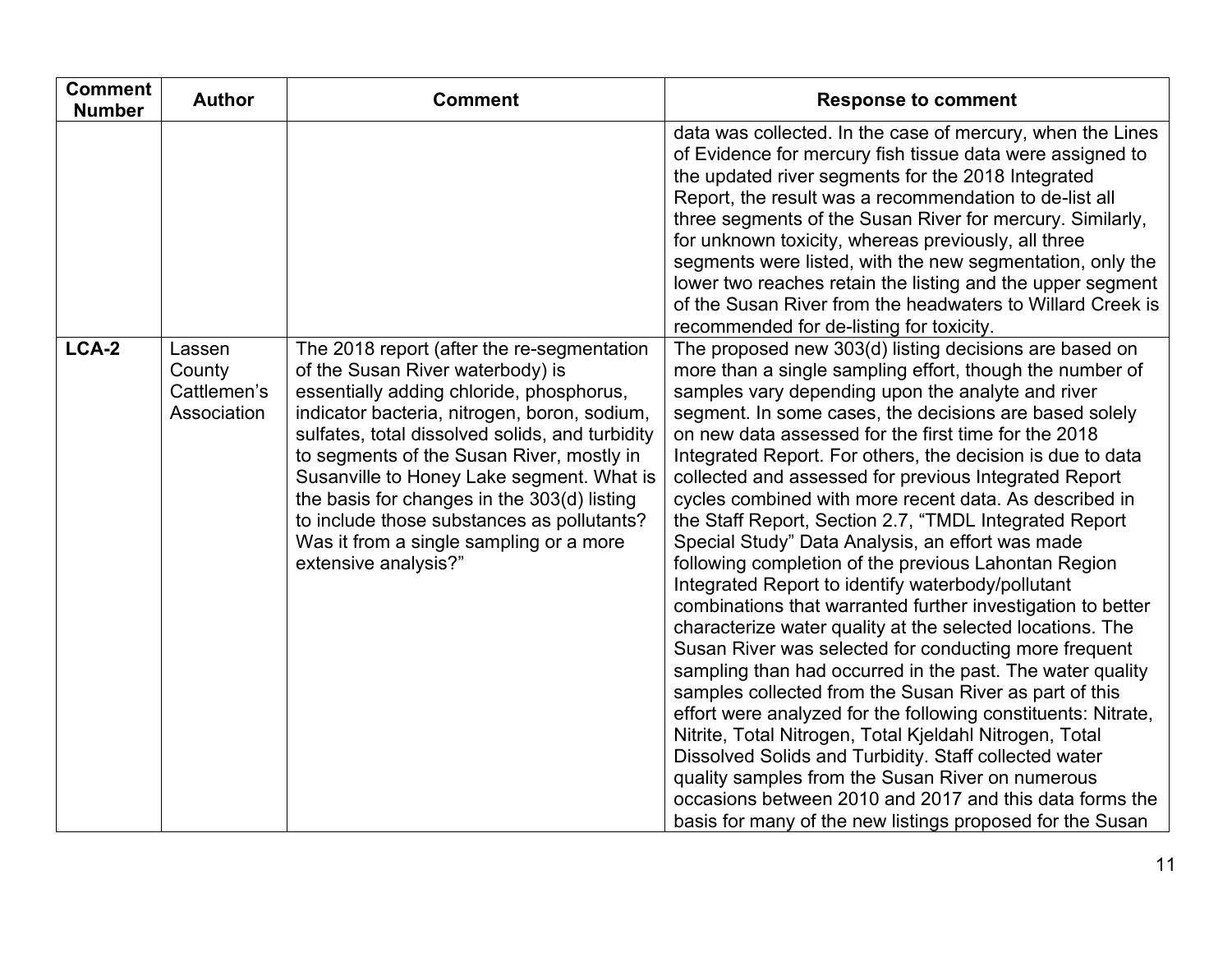| <b>Comment</b><br><b>Number</b> | <b>Author</b>                                  | <b>Comment</b>                                                                                                                                                                                                                                     | <b>Response to comment</b>                                                                                                                                                                                                                                                                                                                                                                                                                                                                                                                                                                                                                                                                                                                                                                                                                                                                                                                                                                                                                                                                                                                                                                                         |
|---------------------------------|------------------------------------------------|----------------------------------------------------------------------------------------------------------------------------------------------------------------------------------------------------------------------------------------------------|--------------------------------------------------------------------------------------------------------------------------------------------------------------------------------------------------------------------------------------------------------------------------------------------------------------------------------------------------------------------------------------------------------------------------------------------------------------------------------------------------------------------------------------------------------------------------------------------------------------------------------------------------------------------------------------------------------------------------------------------------------------------------------------------------------------------------------------------------------------------------------------------------------------------------------------------------------------------------------------------------------------------------------------------------------------------------------------------------------------------------------------------------------------------------------------------------------------------|
|                                 |                                                |                                                                                                                                                                                                                                                    | River between Susanville and Honey Lake. For example,<br>the proposed 303(d) listing for Nitrogen is based on water<br>sampling conducted in June 2011, and quarterly, or more<br>frequent sampling between April 2012 and February 2017.<br>Information regarding when and where water quality<br>samples were collected is available by accessing the data<br>file associated with the Lines of Evidence, as described in<br>more detail in the response to LCA-3. Staff is available to<br>assist the LCCA to access this data if need be.                                                                                                                                                                                                                                                                                                                                                                                                                                                                                                                                                                                                                                                                      |
| LCA-3                           | Lassen<br>County<br>Cattlemen's<br>Association | Relating to water sampling, is there a way<br>for the public to access the dates,<br>locations, sampling method, agency who<br>performed the sampling, and results of the<br>samples used in the determination of the<br>303(d) listed pollutants? | The water quality data used in the Integrated Report<br>assessment is available online and can be accessed via<br>the individual Lines of Evidence that are associated with<br>each decision under the heading "Data Reference". Often,<br>the raw data files attached to a given Line of Evidence<br>contain more than the data for that particular<br>waterbody/pollutant combination, including data for other<br>waterbodies and pollutants. In general, the data files are<br>organized by the entity that collected the data for a given<br>water quality sampling program. For example, water<br>quality data collected by Lahontan Water Board staff for<br>the Surface Water Ambient Monitoring Program (SWAMP)<br>will be contained in a single Microsoft Excel file that<br>contains data for multiple waterbodies and Lines of<br>Evidence.<br>The data files include information regarding the agency<br>that performed the sampling, where and when an<br>individual water quality sample was collected, and the<br>sampling methods. The data file also includes information<br>regarding the laboratory methods used for the analysis<br>and the quality assurance/quality control information for |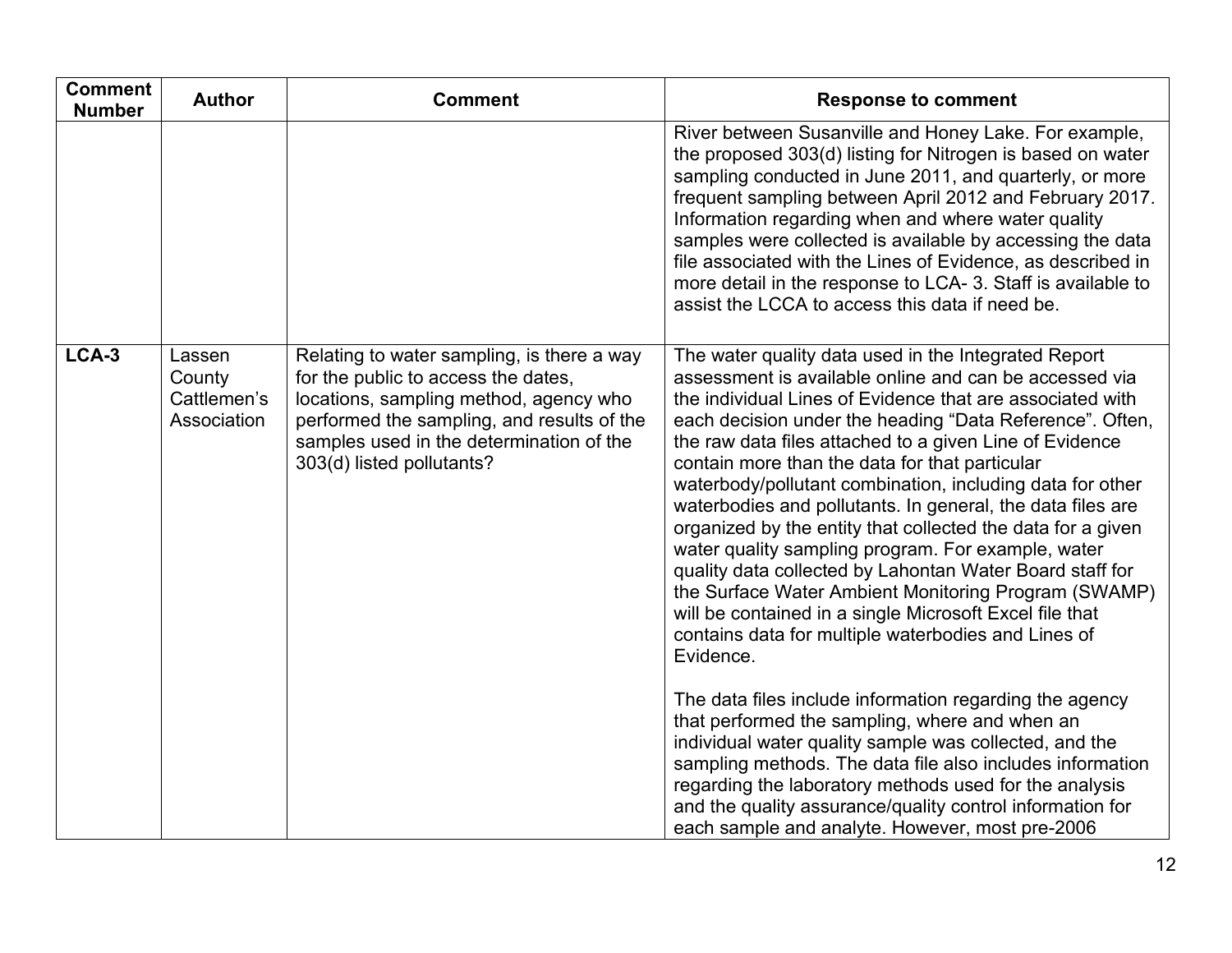| <b>Comment</b><br><b>Number</b> | <b>Author</b>                                                      | <b>Comment</b>                                                                                                                                                                                                                                                                                                                                                                                                                                                                                                                                                                                                                                                             | <b>Response to comment</b>                                                                                                                                                                                                                                                                                                                                                                                                                                                                                                                                                                                                                                                                                                                                                                                                                                                                                                                                                                                                                                                                                                                                                                                                    |
|---------------------------------|--------------------------------------------------------------------|----------------------------------------------------------------------------------------------------------------------------------------------------------------------------------------------------------------------------------------------------------------------------------------------------------------------------------------------------------------------------------------------------------------------------------------------------------------------------------------------------------------------------------------------------------------------------------------------------------------------------------------------------------------------------|-------------------------------------------------------------------------------------------------------------------------------------------------------------------------------------------------------------------------------------------------------------------------------------------------------------------------------------------------------------------------------------------------------------------------------------------------------------------------------------------------------------------------------------------------------------------------------------------------------------------------------------------------------------------------------------------------------------------------------------------------------------------------------------------------------------------------------------------------------------------------------------------------------------------------------------------------------------------------------------------------------------------------------------------------------------------------------------------------------------------------------------------------------------------------------------------------------------------------------|
|                                 |                                                                    |                                                                                                                                                                                                                                                                                                                                                                                                                                                                                                                                                                                                                                                                            | assessments are not available online due to database<br>system limitations.                                                                                                                                                                                                                                                                                                                                                                                                                                                                                                                                                                                                                                                                                                                                                                                                                                                                                                                                                                                                                                                                                                                                                   |
| LCA-4                           | Lassen<br>County<br>Cattlemen's<br>Association                     | What, if any, beneficial uses of water does<br>Lahontan believe are at risk in the Susan<br>River?                                                                                                                                                                                                                                                                                                                                                                                                                                                                                                                                                                         | Based on the water quality impairments identified for the<br>Susan River, the beneficial uses most likely at risk are the<br>Cold Freshwater Habitat (COLD) and Warm Freshwater<br>Habitat (WARM) beneficial uses, and Municipal Supply<br>(MUN). More specifically, the impairments identified for<br>unknown toxicity and turbidity are two factors that could<br>potentially impair the COLD and WARM beneficial uses<br>and turbidity can impair the MUN beneficial use.<br>Additionally, the REC-2 beneficial use may be impaired<br>due to impacts to aesthetics associated with high turbidity.                                                                                                                                                                                                                                                                                                                                                                                                                                                                                                                                                                                                                        |
| <b>BOS-1</b>                    | Rick Pucci,<br>Chairman,<br>Inyo County<br>Board of<br>Supervisors | The Lahontan Regional Water Quality<br>Control Board Integrated Report draft staff<br>report should consider the existing legal<br>framework established by Inyo County and<br>its residents to protect water and land uses<br>and their associated economic, habitat and<br>aesthetic benefits. The Inyo/ Los Angeles<br>Long-Term Water Agreement requires that<br>water deliveries to Los Angeles-owned<br>lands for irrigation, habitat and recreation<br>continue. Maintaining water use on these<br>lands provides economic opportunities for<br>ranching and farming in the County in<br>addition to enhancing recreation,<br>aesthetics, air quality, and habitat. | The Lahontan Water Board respects any pre-existing legal<br>agreements between stakeholders in the Lahontan<br>Region. While the Inyo County Board of Supervisors are<br>right to be concerned about any action that might affect<br>the Long-Term Water Agreement (LTWA), the Lahontan<br>Water Board Integrated Report does not in and of itself<br>affect such an agreement. Decisions to recommend<br>waterbodies as additions to the 303(d) list are based on<br>assessments of high-quality data which are found to be<br>exceeding designated water quality objectives. The<br>Integrated Report is not a regulation. Adoption of the<br>Integrated Report does not alter water deliveries to Los<br>Angeles-owned lands, nor does it shutter economic,<br>habitat or aesthetic benefits associated with such water<br>deliveries. At the core of the Integrated Report is the<br>research question: "Are water quality objectives being<br>met?", and the report is a compilation of the answers to<br>this question for the hundreds of distinct surface waters<br>found in the Lahontan Region. The Integrated Report is a<br>data analysis exercise which has no immediate impacts to<br>conditions on the ground. |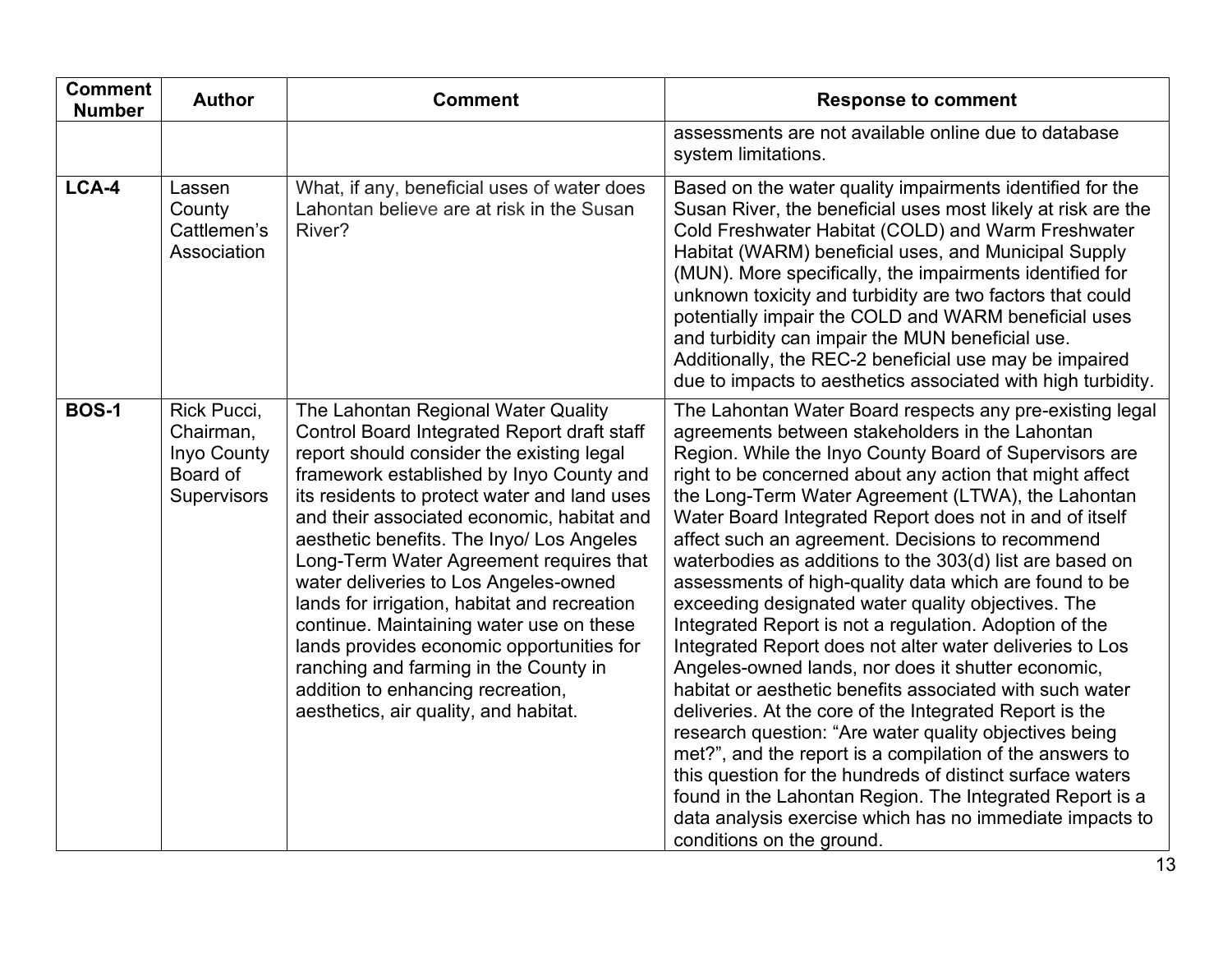| <b>Comment</b><br><b>Number</b> | <b>Author</b>                                                             | <b>Comment</b>                                                                                                                                                                                                                                                                                                                                                                                                                                                                                                                                            | <b>Response to comment</b>                                                                                                                                                                                                                                                                                                                                                                                                                                                                                                                                                                                                                                                                                                                                                                                                                                                                                                                        |
|---------------------------------|---------------------------------------------------------------------------|-----------------------------------------------------------------------------------------------------------------------------------------------------------------------------------------------------------------------------------------------------------------------------------------------------------------------------------------------------------------------------------------------------------------------------------------------------------------------------------------------------------------------------------------------------------|---------------------------------------------------------------------------------------------------------------------------------------------------------------------------------------------------------------------------------------------------------------------------------------------------------------------------------------------------------------------------------------------------------------------------------------------------------------------------------------------------------------------------------------------------------------------------------------------------------------------------------------------------------------------------------------------------------------------------------------------------------------------------------------------------------------------------------------------------------------------------------------------------------------------------------------------------|
| <b>BOS-2</b>                    | Rick Pucci,<br>Chairman,<br>Inyo County<br>Board of<br>Supervisors        | The LTWA also requires the continuation of<br>sustainable uses, including livestock<br>grazing and agriculture. Irrigation is also<br>needed to meet these goals. Because of<br>this, it is imperative that any plan proposed<br>by Lahontan carefully consider these uses<br>and how they can continue as required by<br>the LTWA.                                                                                                                                                                                                                       | Please refer to comment response BOS-1.                                                                                                                                                                                                                                                                                                                                                                                                                                                                                                                                                                                                                                                                                                                                                                                                                                                                                                           |
| <b>BOS-3</b>                    | Rick Pucci,<br>Chairman,<br>Inyo County<br>Board of<br><b>Supervisors</b> | Protections of irrigated lands are based on<br>vegetation conditions and land uses that<br>existed in 1981-1982. Altering the irrigation<br>duty, water management (if it degrades<br>vegetation conditions), or uses of irrigated<br>lands to accomplish water quality<br>objectives potentially could violate the<br>existing legal agreements between LADWP<br>and the County.                                                                                                                                                                         | Please refer to comment response BOS-1.                                                                                                                                                                                                                                                                                                                                                                                                                                                                                                                                                                                                                                                                                                                                                                                                                                                                                                           |
| <b>BOS-4</b>                    | Rick Pucci,<br>Chairman,<br>Inyo County<br>Board of<br><b>Supervisors</b> | Finally, The [sic] indicator bacteria dataset<br>used for the draft Integrated Report spans<br>parts of 2012 to 2016 with the majority of<br>data collected in 2014 and 2015. This<br>period included extreme and historic<br>drought conditions. The final report should<br>assess the available water quality data<br>accounting for the abnormally low creek<br>flow in those years. Additional data from<br>years of normal and above normal runoff<br>should be added to the dataset to assess<br>inter-annual variability in contaminant<br>levels. | The data solicitation deadline for the 2018 Integrated<br>Report was May 3, 2017 at 5:00 p.m. Any water quality<br>data collected and submitted to the California<br>Environmental Data Exchange Network (CEDEN) on or<br>before this time and date was used in the 2018 report. The<br>previous Integrated Report the Lahontan Region<br>participated in was during the 2012 listing cycle, meaning<br>that the majority of new data assessed in the 2018<br>Integrated Report was collected between the end of the<br>2012 data solicitation window and May 3, 2017 (the end of<br>the 2018 data solicitation window). Inyo County<br>waterbodies identified for the first time on the 303(d) List<br>and 305(b) Report are based on data collected between<br>the closure of the 2012 data solicitation window and the<br>closure of the 2018 Report data solicitation window. For<br>much of this time period California experienced historic |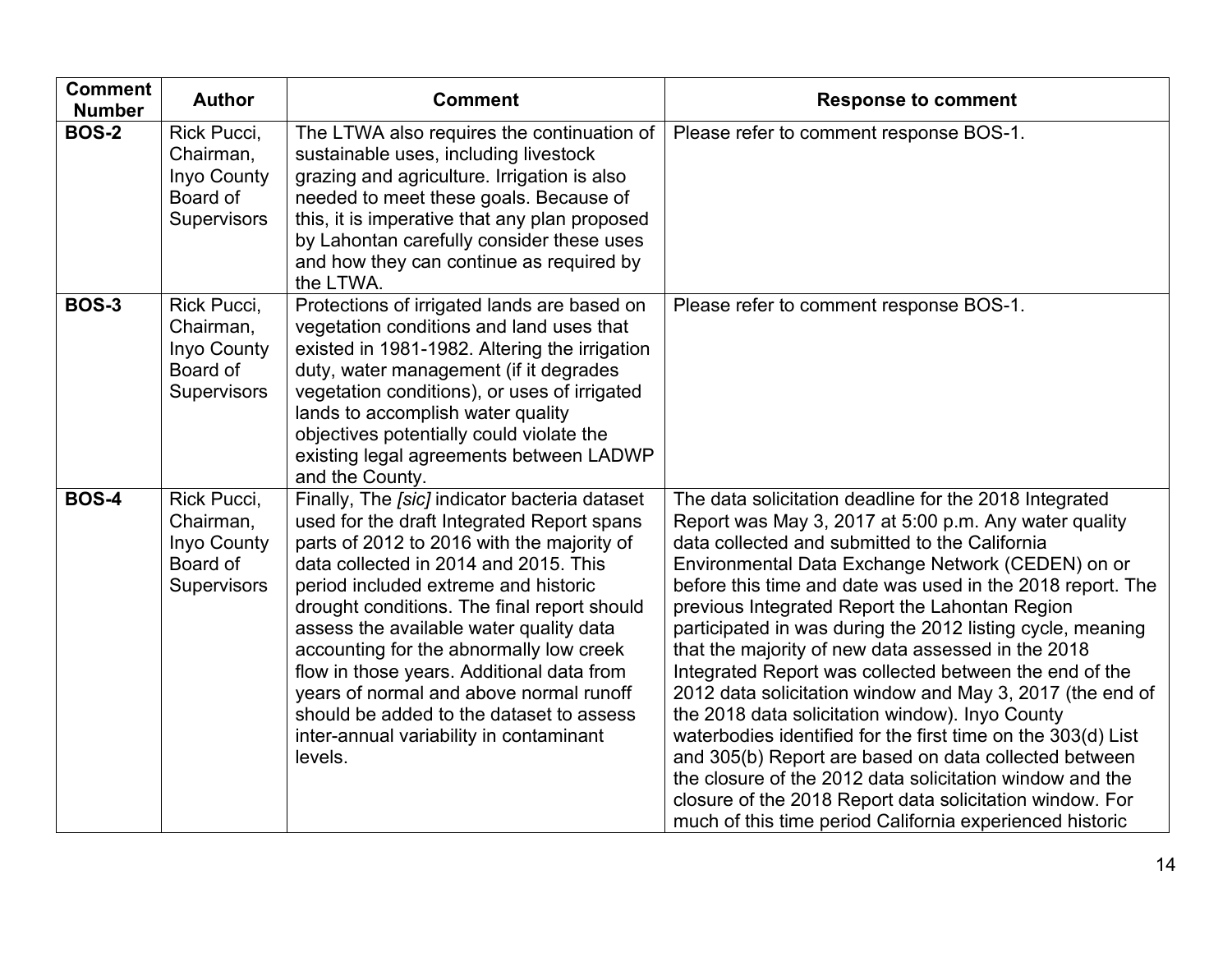| <b>Comment</b><br><b>Number</b> | <b>Author</b> | <b>Comment</b> | <b>Response to comment</b>                                                                                                                                                                                                                                                                                                                                                                                                                                                                                                                                                                                                                                                                                                                                                                                                                                                                                                                                                                                                                                                                                                                                                                                                                                                                                                          |
|---------------------------------|---------------|----------------|-------------------------------------------------------------------------------------------------------------------------------------------------------------------------------------------------------------------------------------------------------------------------------------------------------------------------------------------------------------------------------------------------------------------------------------------------------------------------------------------------------------------------------------------------------------------------------------------------------------------------------------------------------------------------------------------------------------------------------------------------------------------------------------------------------------------------------------------------------------------------------------------------------------------------------------------------------------------------------------------------------------------------------------------------------------------------------------------------------------------------------------------------------------------------------------------------------------------------------------------------------------------------------------------------------------------------------------|
|                                 |               |                | drought, and the dataset available for the 2018 report is<br>likely affected by drought conditions. Inyo County<br>waterbodies identified during previous Integrated Reports<br>include data collected prior to the recent historic drought.<br>While volume of flow in a waterbody may be an important<br>consideration, it is not the task of the Integrated Report to<br>identify the cause of water quality impairments - rather the<br>goal of the report is to determine whether water quality<br>objectives are being met or are exceeded. Once a water<br>quality impairment has been determined through the<br>Integrated Report process and a waterbody has been<br>added to the 303(d) list, Water Board staff begin separate<br>processes to (1) prioritize all listings and identify those that<br>staff will begin addressing, (2) take steps to characterize<br>the impairment for the highest priority waterbodies, (3)<br>identify and select an approach to improve conditions, and<br>(4) implement the selected approach. It is during Step 2 in<br>this multistep process that conditions such as flow may be<br>analyzed with respect to specific pollutant impairments.<br>Additionally, each of these steps involves significant<br>stakeholder/public participation and opportunities to<br>provide input. |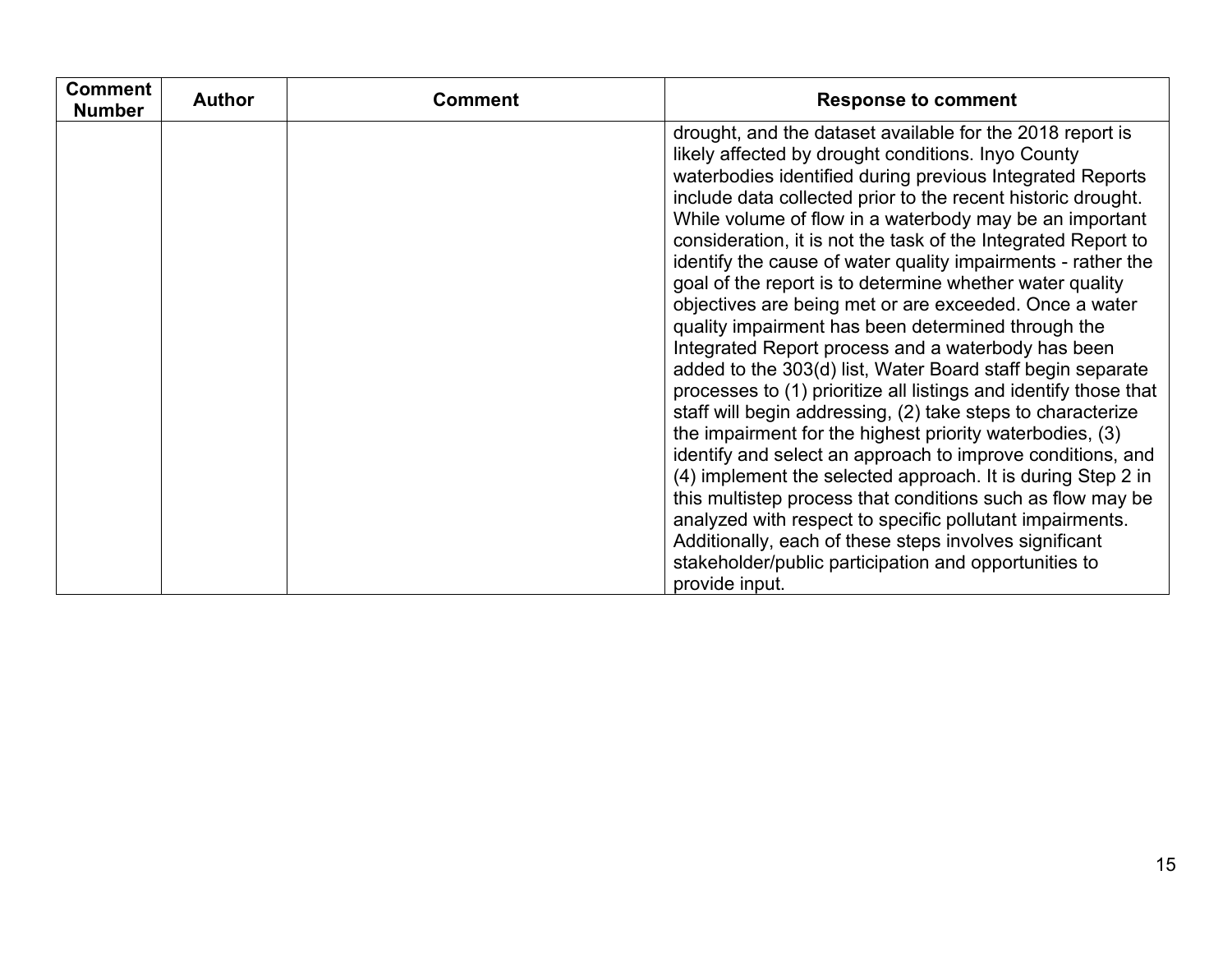| <b>Comment</b><br><b>Number</b> | <b>Author</b>                                                      | <b>Comment</b>                                                                                                                                                                                                                                                                                                                                                                                                                                                                                                                                                                                                                                                                                                                                                                                                          | <b>Response to comment</b>                                                                                                                                                                                                                                                                                                                                                                                                                                                                                                   |
|---------------------------------|--------------------------------------------------------------------|-------------------------------------------------------------------------------------------------------------------------------------------------------------------------------------------------------------------------------------------------------------------------------------------------------------------------------------------------------------------------------------------------------------------------------------------------------------------------------------------------------------------------------------------------------------------------------------------------------------------------------------------------------------------------------------------------------------------------------------------------------------------------------------------------------------------------|------------------------------------------------------------------------------------------------------------------------------------------------------------------------------------------------------------------------------------------------------------------------------------------------------------------------------------------------------------------------------------------------------------------------------------------------------------------------------------------------------------------------------|
| <b>BOS-5</b>                    | Rick Pucci,<br>Chairman,<br>Inyo County<br>Board of<br>Supervisors | Multiple legal judgements and settlements<br>govern LADWP's management and<br>distribution of surface water for irrigation in<br>the Bishop area. The County supports<br>efforts to remediate impaired water quality<br>and offers the following information for<br>context as LRWQCB proceeds with the<br>Vision Project on Bishop Creek and<br>associated waters.<br>Bishop Creek flows in 2014 and 2015 were<br>the lowest and 3rd lowest flows measured<br>since 1904. It is not known if the low flow<br>volumes, particularly in west Bishop,<br>influenced the water quality exceedances<br>measured during that period. As stated<br>previously, additional data from years of<br>normal and above normal runoff should be<br>added to the dataset to assess inter-annual<br>variability in contaminant levels. | The Lahontan Water Board appreciates Inyo County's<br>support of efforts to improve water quality in Bishop Creek.<br>Please refer to response to comments BOS-1 and BOS-4.<br>Water Board staff also appreciates the context provided by<br>the County regarding water issues and agreements in the<br>Bishop watershed. Vision Project staff will work closely<br>with Inyo County representatives and interested<br>stakeholders in the Bishop watershed while drafting plans<br>to improve Bishop Creek's water quality. |
|                                 |                                                                    | The 1915 Chandler Decree regulates flows<br>in Bishop Creek and water storage in the<br>upstream South Lake and Lake Sabrina<br>reservoirs by setting minimum flows above<br>the North and South Forks of Bishop Creek<br>for the months of April through September.<br>The Chandler Decree and the operation of<br>the Bishop Cr. bypass to divert potentially<br>damaging high flows from the creek result<br>in relatively consistent irrigation deliveries<br>and seasonal flows in the two branches of<br>Bishop Creek. The 2012-2016 drought was<br>an exception to the general trend due                                                                                                                                                                                                                         |                                                                                                                                                                                                                                                                                                                                                                                                                                                                                                                              |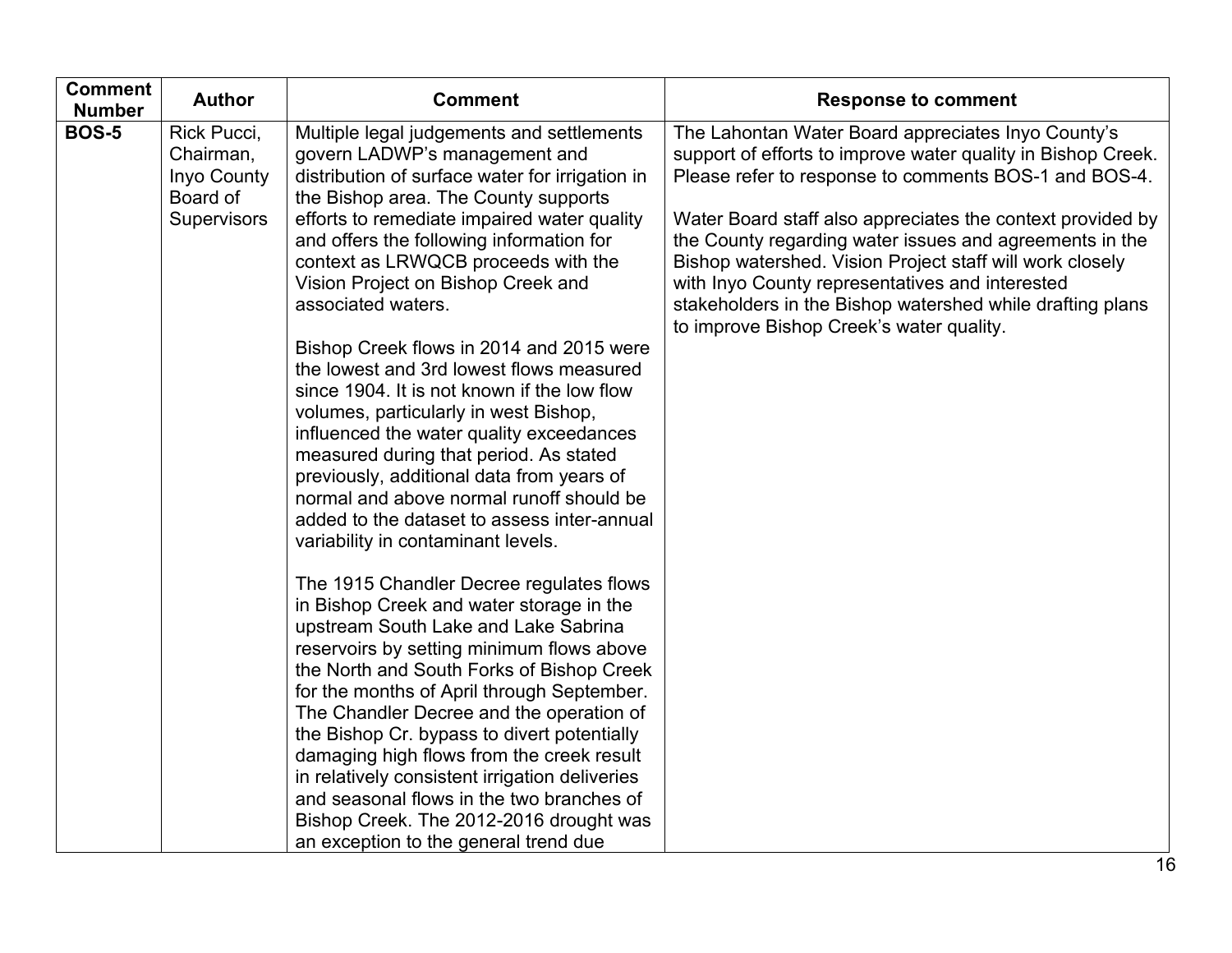| <b>Comment</b><br><b>Number</b> | <b>Author</b>    | <b>Comment</b>                                                                                                                                                                                                                                                                                                                                                                                                                                                                                                                                                                                                                                                                                                                                                                                                           | <b>Response to comment</b>                                                                                                                                                                                                                                                                           |
|---------------------------------|------------------|--------------------------------------------------------------------------------------------------------------------------------------------------------------------------------------------------------------------------------------------------------------------------------------------------------------------------------------------------------------------------------------------------------------------------------------------------------------------------------------------------------------------------------------------------------------------------------------------------------------------------------------------------------------------------------------------------------------------------------------------------------------------------------------------------------------------------|------------------------------------------------------------------------------------------------------------------------------------------------------------------------------------------------------------------------------------------------------------------------------------------------------|
|                                 |                  | to a combination of diminished reservoir<br>storage and atypical management of flow<br>diversions by LADWP. That unusual set of<br>circumstances led to historically low flows<br>in Bishop Creek and decreased irrigation in<br>the west Bishop area.                                                                                                                                                                                                                                                                                                                                                                                                                                                                                                                                                                   |                                                                                                                                                                                                                                                                                                      |
|                                 |                  | The 1940 Hillside Decree 3 regulates<br>LADWP-pumped groundwater and artesian<br>wells on the Bishop Cone (greater Bishop<br>area). The combined LADWP extraction of<br>groundwater must be less than the amount<br>of water uses for irrigation on Bishop Cone<br>lands (uses include losses in delivery<br>ditches and stockwater consumption).<br>LADWP's uses have averaged<br>approximately 25,000 acre-ft/yr on the<br>Bishop Cone over the past 25 years. The<br>relatively constant pumping in the Bishop<br>area, even in drought years, provides for<br>relatively stable grazing management and<br>water supply in ditches to lands that can be<br>supplied by wells. Any water management<br>alterations included in a plan to improve<br>water quality on Bishop Creek can have<br>impacts on this balance. |                                                                                                                                                                                                                                                                                                      |
| $ZS-1$                          | Zachary<br>Smith | Please explain why the Integrated Report<br>proposes to use the Water Quality Control<br>Plan for the Lahontan Region (Basin Plan)<br>standard for fecal coliform as one of the<br>criteria to determine impairment?                                                                                                                                                                                                                                                                                                                                                                                                                                                                                                                                                                                                     | Clean Water Act (CWA) section 303(d) requires states to<br>identify waters that do not meet applicable water quality<br>standards (CA Listing Policy, Section 1). Water quality<br>standards and control measures for surface and ground<br>waters of the Lahontan Region are contained in the Water |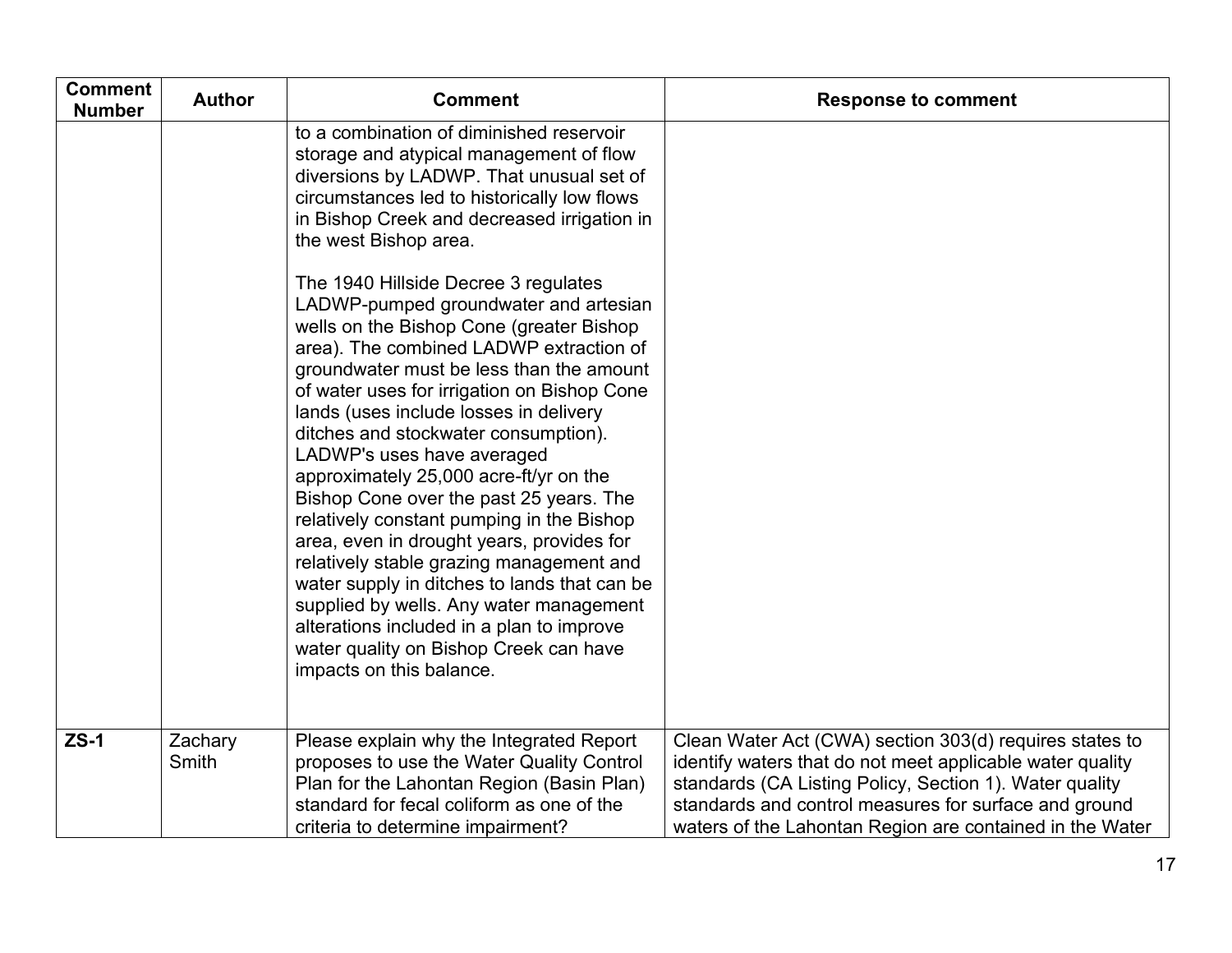| <b>Comment</b><br><b>Number</b> | <b>Author</b>           | <b>Comment</b>                                                                                                                                                                                                                                                                                                                                                                                                                          | <b>Response to comment</b>                                                                                                                                                                                                                                                                                                                                                                                                                                                                                                                                                                                                                                                    |
|---------------------------------|-------------------------|-----------------------------------------------------------------------------------------------------------------------------------------------------------------------------------------------------------------------------------------------------------------------------------------------------------------------------------------------------------------------------------------------------------------------------------------|-------------------------------------------------------------------------------------------------------------------------------------------------------------------------------------------------------------------------------------------------------------------------------------------------------------------------------------------------------------------------------------------------------------------------------------------------------------------------------------------------------------------------------------------------------------------------------------------------------------------------------------------------------------------------------|
| $ZS-2$                          | Zachary<br>Smith        | It is my understanding that the Lahontan<br>Board's bacterial standard of 20<br>CFU/100mL is an improper basis for listing                                                                                                                                                                                                                                                                                                              | Quality Control Plan for the Lahontan Region (Basin Plan).<br>The Basin Plan designates beneficial uses for waterbodies<br>and establishes water quality objectives, waste discharge<br>prohibitions, and other implementation measures to protect<br>those beneficial uses. The fecal coliform water quality<br>objective is a designated objective in the Basin Plan and,<br>as such, has been assessed as an applicable water quality<br>objective in the 2018 Integrated Report.<br>The fecal coliform water quality objective is an applicable<br>objective contained in the Basin Plan (see comment<br>response ZS-1). The objective provides a basis for               |
|                                 |                         | determinations? Is this true? If so, can the<br>Lahontan Water Board adopt a more<br>reasonable standard in line with the<br>statewide standard?                                                                                                                                                                                                                                                                                        | determining water quality impairments from bacteria in the<br>Lahontan Region. The Water Board has identified<br>evaluating the fecal coliform water quality objective as a<br>top priority during the November 2018 Triennial Review of<br>the Basin Plan. The evaluation project began in July 2019,<br>but any outcomes of this project will not affect the<br>assessments made in the 2018 Integrated Report. If the<br>outcomes of the reevaluation project result in changes to<br>water quality objectives contained in the Basin Plan, any<br>such changes will apply to a future iteration of the<br>Lahontan Region's recommendations for the Integrated<br>Report. |
| $ZS-3$                          | Zachary<br><b>Smith</b> | Summer months are an extremely busy<br>time of year for the ranch and farming<br>community. It is hard to get the day to day<br>work that needs to be accomplished done<br>on our operations, let alone digest and<br>respond to the Integrated Report. I am<br>appealing to the Lahontan Water Board to<br>extend the comment deadline and in the<br>meantime, make an effort to reach out to<br>the ranch and farm families and their | Lahontan Water Board staff recognizes that summer<br>months are a critical time for ranchers and those who work<br>in the farming industry. Staff also recognizes that the<br>Integrated Report is a large document that takes<br>significant time to delve into and digest. The Water Board<br>granted a thirty (30) day extension to the comment period<br>after the July 2019 Water Board meeting in Bishop at the<br>request of the Inyo County Board of Supervisors. The time<br>extension was granted to provide time for stakeholders to<br>further develop any comments they might have and was                                                                       |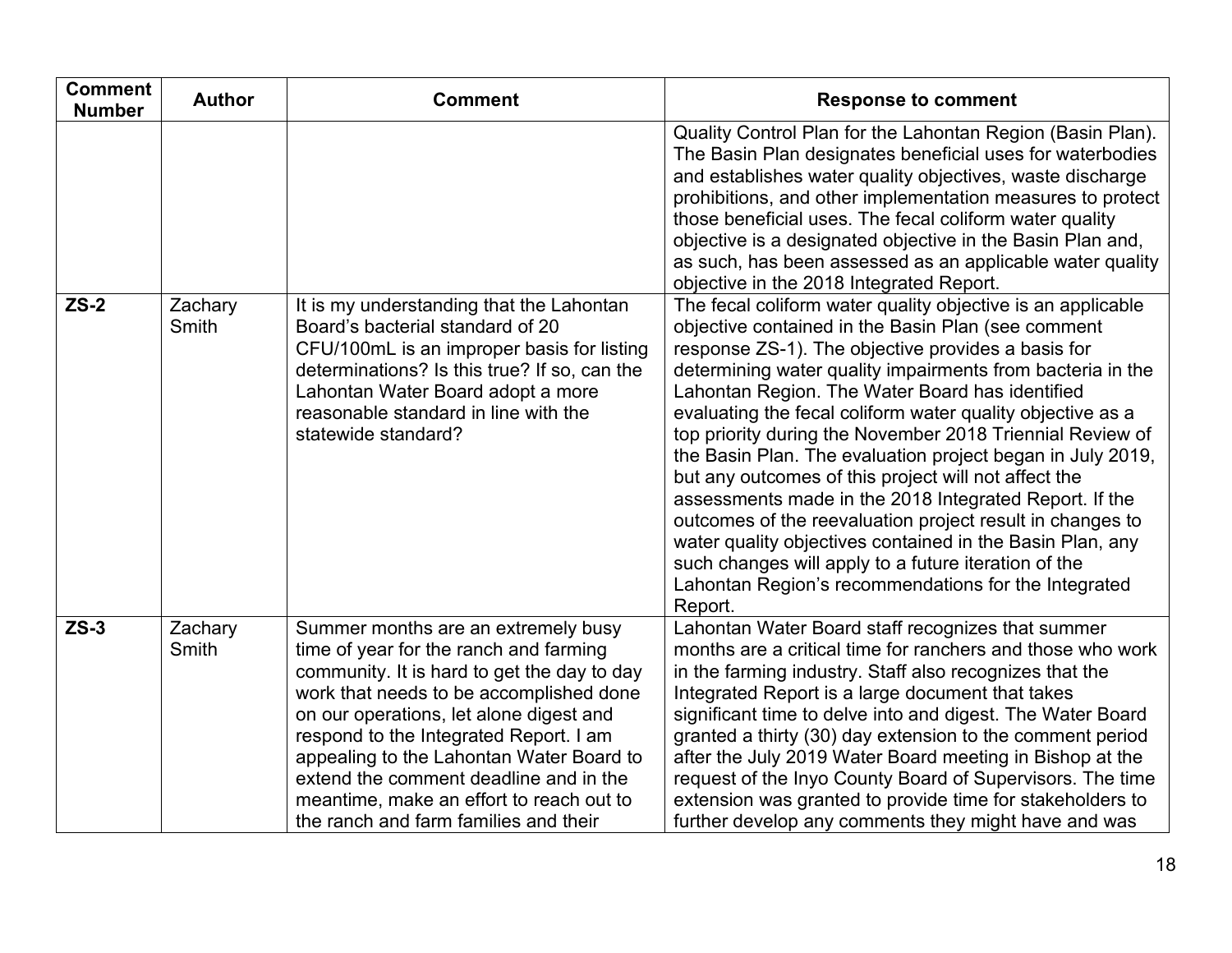| <b>Comment</b><br><b>Number</b> | <b>Author</b>          | <b>Comment</b>                                                                                                                                                                                                                                                                                                                                                                                                                                                                                                                                                                                                                                                                                                                                                      | <b>Response to comment</b>                                                                                                                                                                                                                                                                                                                                                                                                                                                                               |
|---------------------------------|------------------------|---------------------------------------------------------------------------------------------------------------------------------------------------------------------------------------------------------------------------------------------------------------------------------------------------------------------------------------------------------------------------------------------------------------------------------------------------------------------------------------------------------------------------------------------------------------------------------------------------------------------------------------------------------------------------------------------------------------------------------------------------------------------|----------------------------------------------------------------------------------------------------------------------------------------------------------------------------------------------------------------------------------------------------------------------------------------------------------------------------------------------------------------------------------------------------------------------------------------------------------------------------------------------------------|
|                                 |                        | employees who will be directly impacted by<br>the listing proposals in the Lahontan<br>Region. You are welcome to visit my ranch<br>anytime to discuss this very important<br>matter.                                                                                                                                                                                                                                                                                                                                                                                                                                                                                                                                                                               | done so at the expense of meeting the State Water<br>Resources Control Board's schedule for completing the<br>Integrated Report process. Water Board staff has also<br>opened a line of contact with those in the ranching<br>community in order to share information regarding the<br>Integrated Report, such as the September 5, 2019 email<br>sent to Mr. Smith (the commenter) to discuss the contents<br>of this comment letter. Mr. Smith has not replied to the<br>September 5, 2019 staff email. |
| $C/GR-1$                        | Maria and<br>Matt Kemp | The Lahontan Regional Water Control<br>Board fecal coliform standard is an unfair,<br>unrealistic and inappropriate standard to<br>determine impairment of the proposed<br>waters. In areas where ranchers have<br>instituted best management practices to<br>cooperate with Lahontan Water Board<br>Staff, the standard still cannot be met. The<br>standard put ranchers in the Lahontan<br>region at a distinct disadvantage to<br>ranchers in rest of the state and country. It<br>is not necessary to meet this standard to<br>maintain public health and protect<br>beneficial uses. Why is Lahontan Water<br>Board Staff using this unreasonable<br>standard instead of using the far more<br>realistic and sustainable State or Federal<br>E-Coli standard? | See response to CCA-2, above.                                                                                                                                                                                                                                                                                                                                                                                                                                                                            |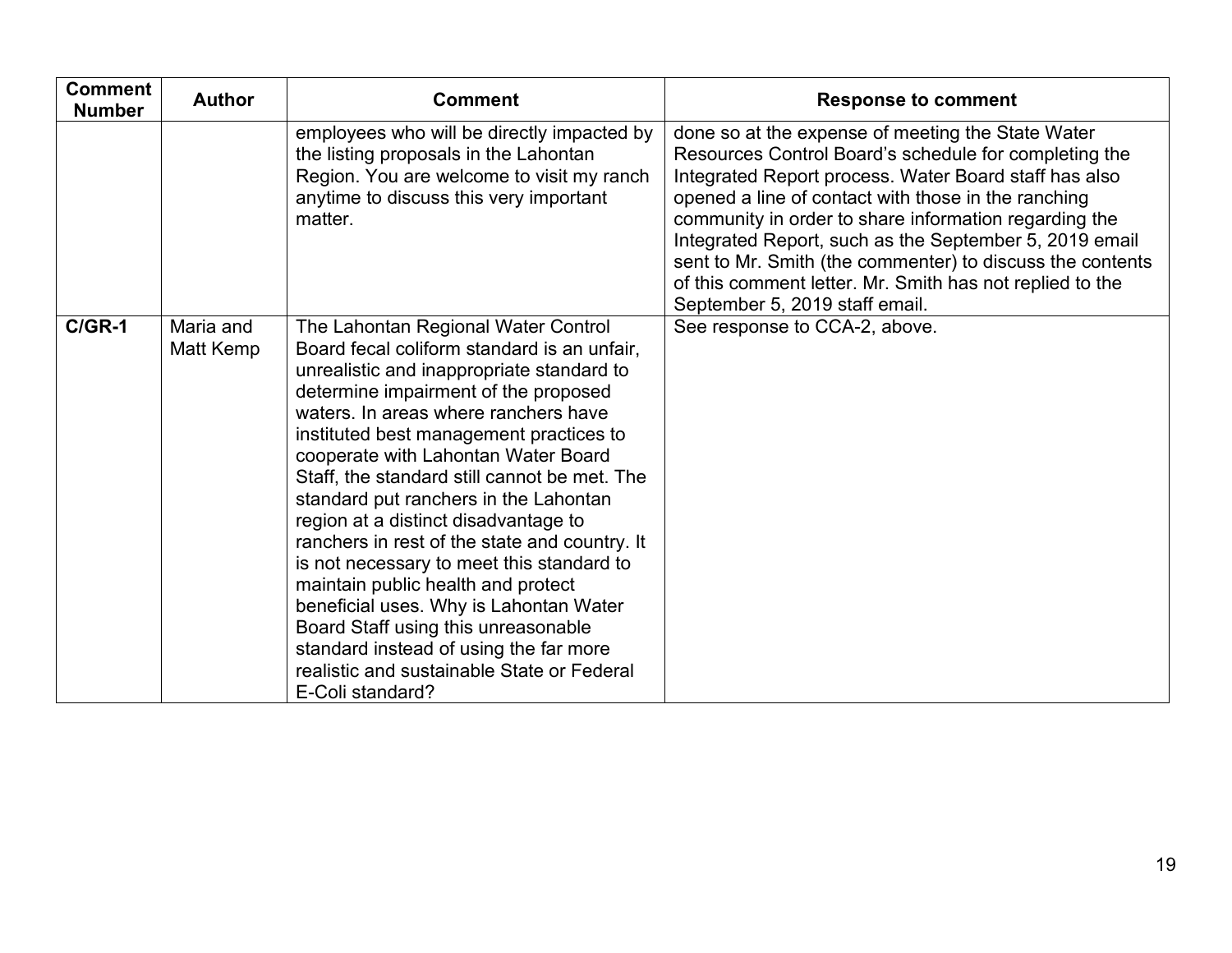| <b>Response to comment</b>                                                                                                                                                                                                                                                                                                                                                                                                                                                                                                                                                                                                                                                                                                                                                                                                                                                                                                                                                                                                                                           |
|----------------------------------------------------------------------------------------------------------------------------------------------------------------------------------------------------------------------------------------------------------------------------------------------------------------------------------------------------------------------------------------------------------------------------------------------------------------------------------------------------------------------------------------------------------------------------------------------------------------------------------------------------------------------------------------------------------------------------------------------------------------------------------------------------------------------------------------------------------------------------------------------------------------------------------------------------------------------------------------------------------------------------------------------------------------------|
| Completion of the Integrated Report does not in and of<br>itself result in requirements for new measures or changes<br>in ranching practices. Rather, completion of the Integrated<br>Report is a requirement of the federal Clean Water Act to<br>conduct a periodic assessment of the available water<br>quality data to determine whether waterbodies are meeting<br>applicable water quality objectives. When a waterbody is<br>placed on the 303(d) list, it is an indication that water<br>quality objectives are not being met for a given pollutant in<br>a given waterbody. Being placed on the 303(d) list does<br>not automatically or immediately trigger requirements to<br>address the water quality impairment.                                                                                                                                                                                                                                                                                                                                       |
| CEQA generally applies to "discretionary projects"<br>"approved" by a public agency. The Regional Board's<br>approval of a resolution is not an "approval" under CEQA<br>because it does not commit the Regional Water Board to<br>any "definite course of action" "regarding a project" within<br>the meaning of the CEQA Guidelines. (Cal. Code Regs.,<br>tit. 14, § 15352, subd. (a).) The Regional Board's<br>proposed 303(d) list, while formally "approved" by<br>resolution, constitutes a recommendation to State Board,<br>who then creates a proposed 303(d) list to recommend to<br>U.S.EPA. U.S. EPA then conducts an independent review<br>of the state's recommendations and either approves, or<br>disapproves, the state's proposed listings. (Id., $\S$ )<br>303(d)(2).) The Regional Board is not bound to any<br>definite course of action from that process.<br>The Regional Board's 303(d) listing recommendations<br>does not constitute a "project" under CEQA because such<br>action does not have potential to result in a "direct physical |
| change in the environment, or a reasonably foreseeable<br>indirect physical change on the environment." (Pub. Res.                                                                                                                                                                                                                                                                                                                                                                                                                                                                                                                                                                                                                                                                                                                                                                                                                                                                                                                                                   |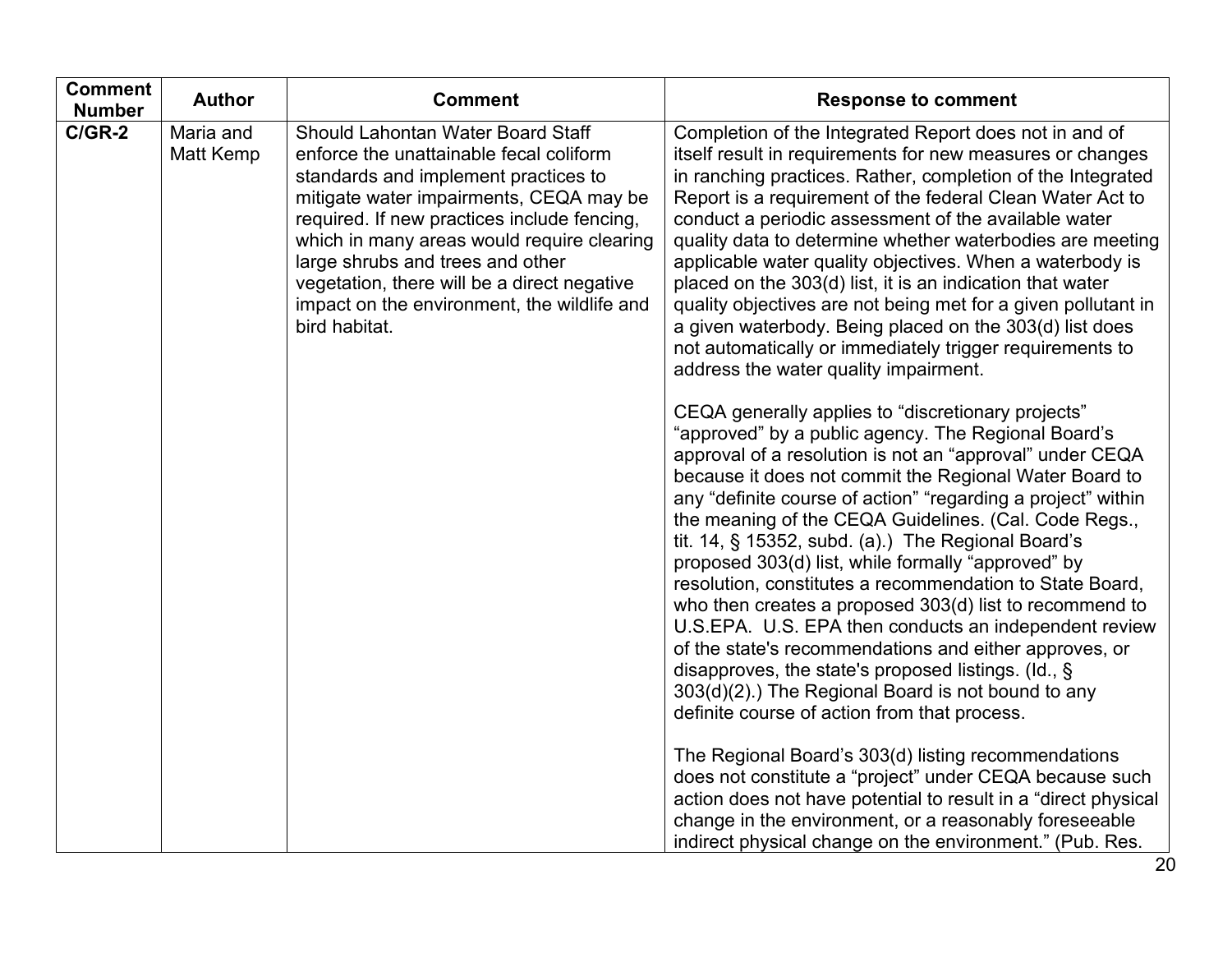| <b>Comment</b><br><b>Number</b> | <b>Author</b> | <b>Comment</b> | <b>Response to comment</b>                                                                                                                                                                                                                                                                                                                                                                                                                                                                                                                                                                                                                                                                                                                                                                                |
|---------------------------------|---------------|----------------|-----------------------------------------------------------------------------------------------------------------------------------------------------------------------------------------------------------------------------------------------------------------------------------------------------------------------------------------------------------------------------------------------------------------------------------------------------------------------------------------------------------------------------------------------------------------------------------------------------------------------------------------------------------------------------------------------------------------------------------------------------------------------------------------------------------|
|                                 |               |                | Code § 21065). The Integrated Report process does not<br>make any commitment to develop any particular Total<br>Maximum Daily Load (TMDL) or other regulatory action.<br>Actions to address a water quality impairment will be<br>determined at a later date by the Regional Water Board.<br>Such action is an uncertain future project that may or may<br>not be undertaken by a Regional Water Board.                                                                                                                                                                                                                                                                                                                                                                                                   |
|                                 |               |                | There are several steps that must occur following adoption<br>of the Integrated Report and prior to any on-the-ground<br>requirements being implemented in response to a303(d)<br>listing. 303(d) listings must first be prioritized, as the<br>Lahontan Water Board does not have the resources to<br>address all 303(d) listings. In the past staff, in part, used<br>the Guidelines for Prioritizing Listed Water Bodies<br>(available at the Lahontan Region TMDL webpage) to<br>assist in this process. Following prioritization, staff<br>evaluates and selects effective approaches to address<br>impairments for a limited number of high-priority<br>waterbodies. Both evaluation and selection of approaches<br>to address an impairment involve stakeholder/public input<br>and participation. |
|                                 |               |                | The 2018 Triennial Review of the Basin Plan prioritized an<br>effort to evaluate the Lahontan Region's bacteria water<br>quality objective. Should the Basin Plan bacteria objective<br>be revised in the future, the bacteria data used in the<br>Integrated Report plus any new data would be reassessed<br>and compared to the revised bacteria objective. This<br>reassessment could subsequently lead to<br>recommendations to modify the 303(d) listings currently<br>being proposed for the 2018 Integrated Report.                                                                                                                                                                                                                                                                                |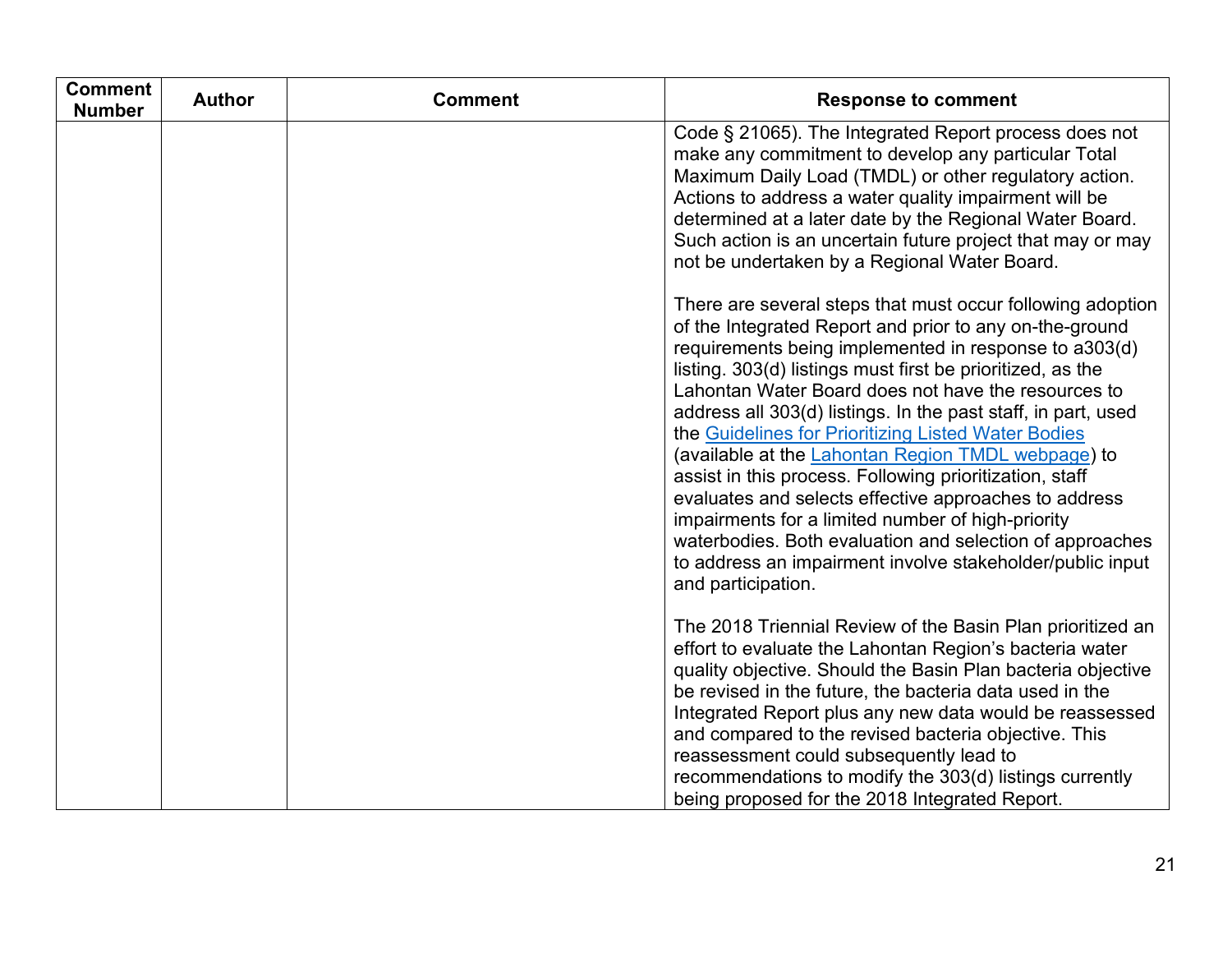| <b>Comment</b><br><b>Number</b> | <b>Author</b>                 | <b>Comment</b>                                                                                                                                                                                                                                                                                                                                                                                                                                                                                 | <b>Response to comment</b>                                                                                                                                                                                                                                                                                                                                                                                                                                                                                                                                                                                                                                                    |
|---------------------------------|-------------------------------|------------------------------------------------------------------------------------------------------------------------------------------------------------------------------------------------------------------------------------------------------------------------------------------------------------------------------------------------------------------------------------------------------------------------------------------------------------------------------------------------|-------------------------------------------------------------------------------------------------------------------------------------------------------------------------------------------------------------------------------------------------------------------------------------------------------------------------------------------------------------------------------------------------------------------------------------------------------------------------------------------------------------------------------------------------------------------------------------------------------------------------------------------------------------------------------|
| $C/GR-3$                        | Maria and<br><b>Matt Kemp</b> | Is Lahontan Water Board Staff considering<br>all negative environmental impacts that<br>would occur should hundreds and<br>hundreds of miles of fencing be<br>implemented? Who would be responsible<br>for a CEQA document? If the grazing<br>operations are responsible financially for<br>CEQA the cost will be far greater than our<br>small operations can financially handle.                                                                                                             | See response to comment C/GR-2. As stated, above,<br>completion of the Integrated Report does not automatically<br>or immediately result in requirements for new measures or<br>changes in ranching practices. Such actions are beyond<br>the scope of the Integrated Report.                                                                                                                                                                                                                                                                                                                                                                                                 |
| $C/GR-4$                        | Maria and<br>Matt Kemp        | Another proposed idea for water<br>management is holding ponds at the<br>bottom of our meadows. These ponds<br>would now be classified as stock water<br>ponds and would need to be registered<br>with the state. Digging with heavy<br>machinery to this degree will create an<br>environmental catastrophe and this will<br>also completely negate the return flows that<br>the DWP mandates in our management<br>plans thus negating our binding<br>agreements with the DWP.                | As discussed in the response to comment C/GR-2, it is<br>speculative to consider what measures or actions may be<br>required in the future to address 303(d) listings.                                                                                                                                                                                                                                                                                                                                                                                                                                                                                                        |
| $C/GR-5$                        | Maria and<br>Matt Kemp        | We request that any further communication<br>include us as lessees directly. It is the<br>lessees that will ultimately be responsible<br>for implementing any new management<br>practices, and we have never been<br>consulted by your board or staff. With that<br>in mind we request a further extension of<br>comments and request a stay on any<br>enforcement of the standards being applied<br>until the legal questions of the impact to the<br>LTWA, and if CEQA will be triggered are | See response to comment C/GR-2. There are no new<br>management measures or other implementation<br>requirements associated with completing the Integrated<br>Report process. Any action or new regulatory requirement<br>intended to address the proposed 303(d) listings for<br>waterbodies in the Inyo/Mono area would occur in the<br>future and would include stakeholder input and<br>participation in the Water Board's decision-making<br>process. That would include focused communication and<br>outreach to Los Angeles Department of Water and Power<br>lessees, and other interested persons. Additionally, the<br>Integrated Report process does not include any |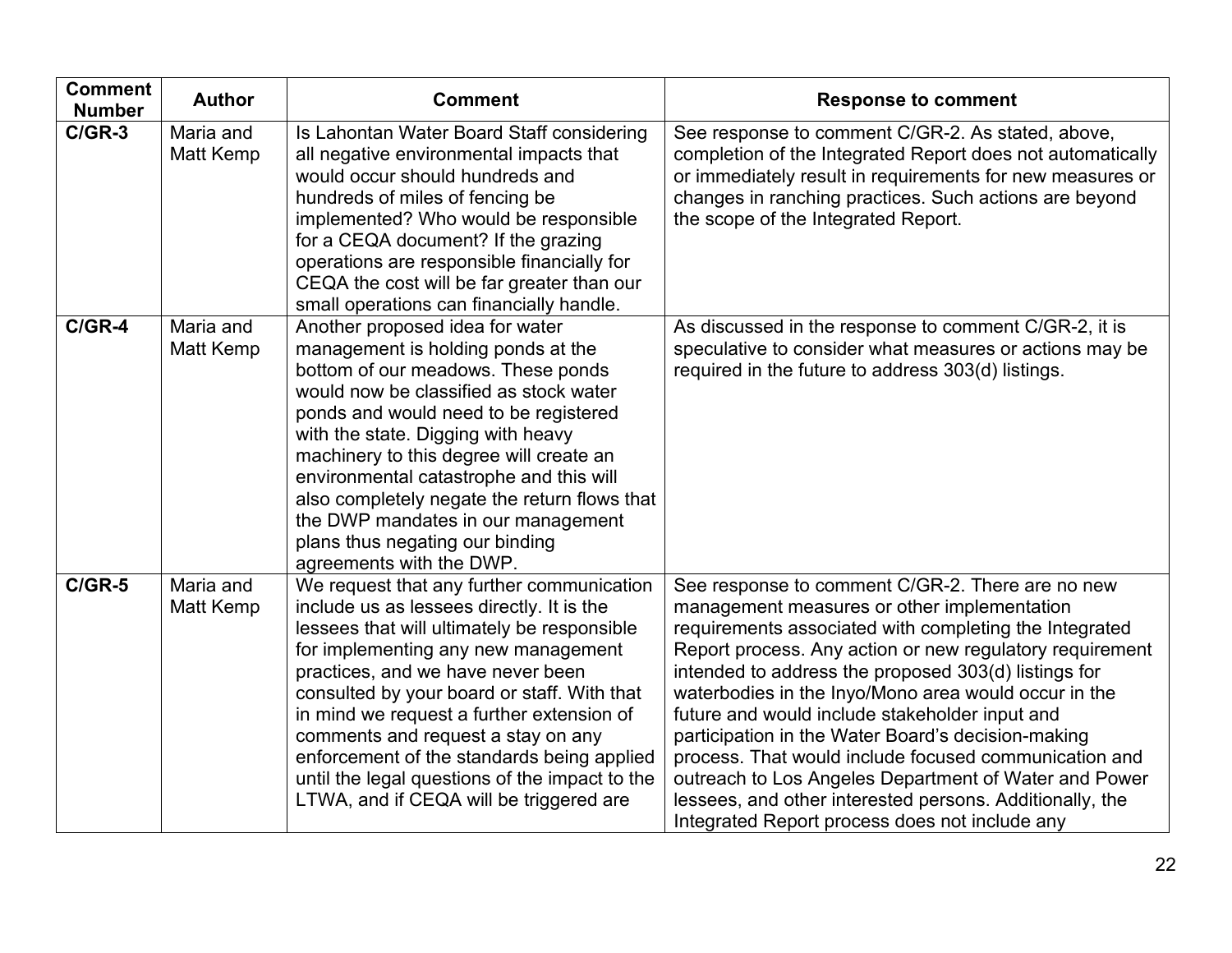| <b>Comment</b><br><b>Number</b> | <b>Author</b>                   | <b>Comment</b>                                                                                                                                                                                                                                                | <b>Response to comment</b>                                                                                                                                                                                                                                                                                                                                                                                                                                                                                                                                                                                                                                                                                                                                                                                                                                                                                                                     |
|---------------------------------|---------------------------------|---------------------------------------------------------------------------------------------------------------------------------------------------------------------------------------------------------------------------------------------------------------|------------------------------------------------------------------------------------------------------------------------------------------------------------------------------------------------------------------------------------------------------------------------------------------------------------------------------------------------------------------------------------------------------------------------------------------------------------------------------------------------------------------------------------------------------------------------------------------------------------------------------------------------------------------------------------------------------------------------------------------------------------------------------------------------------------------------------------------------------------------------------------------------------------------------------------------------|
|                                 |                                 | answered, and until your board and staff<br>has met in Bishop with the lessees.                                                                                                                                                                               | enforcement action or require CEQA review.                                                                                                                                                                                                                                                                                                                                                                                                                                                                                                                                                                                                                                                                                                                                                                                                                                                                                                     |
|                                 |                                 |                                                                                                                                                                                                                                                               | Water Board staff has communicated directly with those in<br>the ranching community in order to share information and<br>better understand stakeholder concerns regarding the<br>Integrated Report, such as the September 5, 2019 email<br>sent to Mr. and Mrs. Kemp (the commenter) to discuss the<br>contents of this comment letter. Staff spoke with Mr. Kemp<br>via telephone on September 20, 2019 to discuss the<br>concerns raised in his comments.                                                                                                                                                                                                                                                                                                                                                                                                                                                                                    |
| <b>S&amp;M-1</b>                | Scott Kemp<br>S&M Kemp<br>Ranch | If the Lahontan Regional Quality Board<br>applies the same standard for FC and E<br>coli that is used for Lake Tahoe, it will be<br>very difficult for most ranchers to comply. Is<br>it the objective of the Board to remove<br>cattle from irrigated lands? | As discussed in the response to comments CCA-2, above,<br>the Water Board is obligated to use both the Basin Plan<br>fecal coliform water quality objective (which applies to<br>waters throughout the Lahontan Region) and the statewide<br>E. coli water quality objective for the 2018 Integrated<br>Report. Additionally, there are no new management<br>measures or other requirements associated with<br>completing the Integrated Report process, as explained in<br>the response to comment C/GR-3, above. Any action or<br>new regulatory requirement meant to address the<br>proposed 303(d) listings for bacteria for waterbodies in the<br>Inyo/Mono area would occur in the future and would<br>include extensive stakeholder outreach and involvement. It<br>is through such collaboration that the Water Board's hopes<br>to achieve its objective of protecting the quality and the<br>beneficial uses of the region's waters. |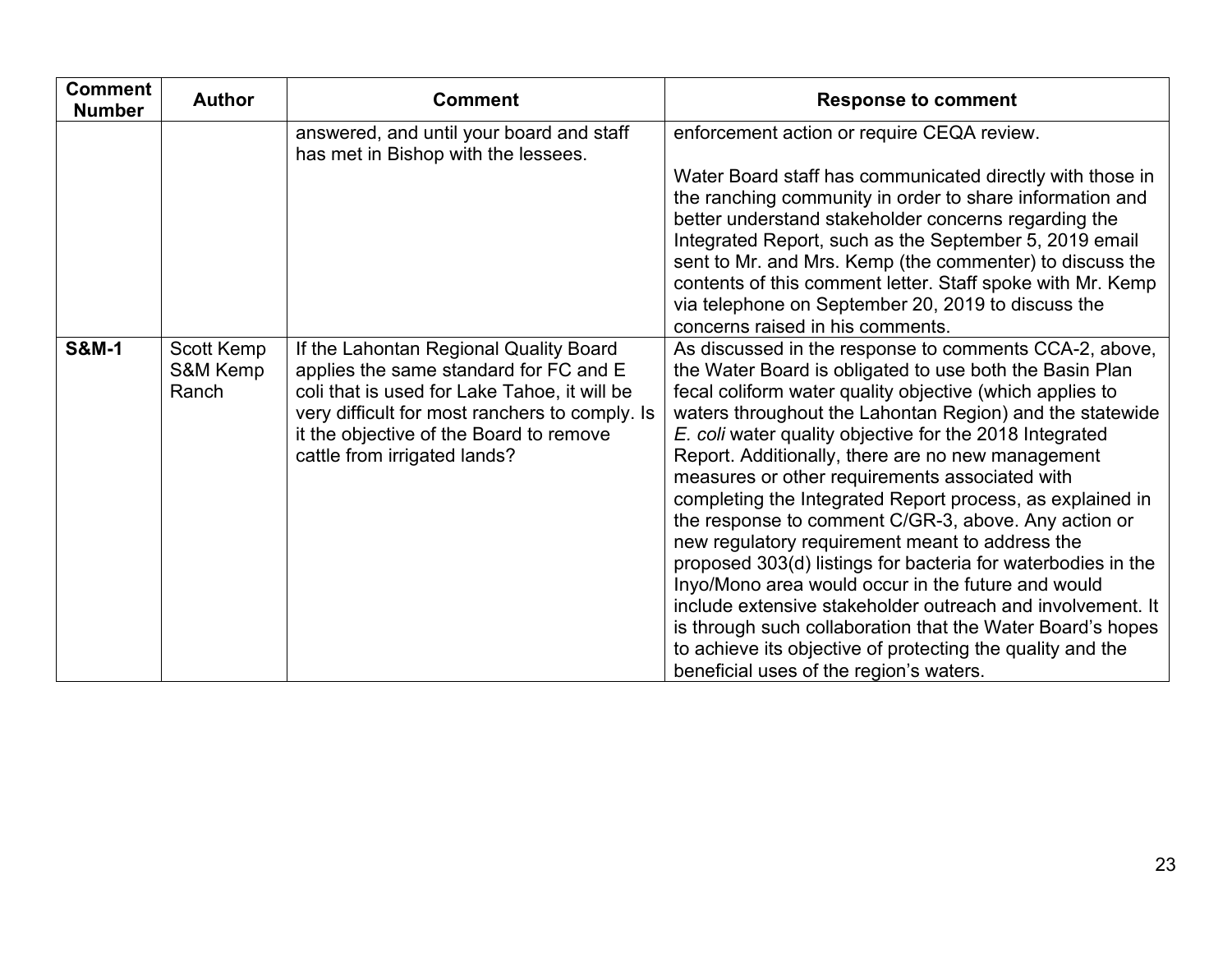| <b>Comment</b><br><b>Number</b> | <b>Author</b>                          | <b>Comment</b>                                                                                                                                                                                                                                                          | <b>Response to comment</b>                                                                                                                                                                                                                                                                                                                                                                                                                                                                                                                                                                      |
|---------------------------------|----------------------------------------|-------------------------------------------------------------------------------------------------------------------------------------------------------------------------------------------------------------------------------------------------------------------------|-------------------------------------------------------------------------------------------------------------------------------------------------------------------------------------------------------------------------------------------------------------------------------------------------------------------------------------------------------------------------------------------------------------------------------------------------------------------------------------------------------------------------------------------------------------------------------------------------|
| <b>S&amp;M-2</b>                | <b>Scott Kemp</b><br>S&M Kemp<br>Ranch | Why not use the State standard?                                                                                                                                                                                                                                         | The Lahontan Water Board is using the statewide E. coli-<br>based bacteria water quality objective to assess the<br>available E. coli data for the 2018 Integrated Report. The<br>Water Board is also required to use the fecal coliform-<br>based bacterial water quality objective prescribed by the<br>Water Quality Control Plan for the Lahontan Region (Basin<br>Plan) (see Basin Plan, Chapter 3 Water Quality<br>Objectives, Page 3-4). The CWA requires the state to<br>evaluate the condition of its waters against all existing<br>water quality objectives that are in effect.      |
| <b>S&amp;M-3</b>                | Scott Kemp<br>S&M Kemp<br>Ranch        | Has the Board shown how this standard<br>might affect the economies of these rural<br>areas; ecosystems, wildlife, dust?                                                                                                                                                | The Integrated Report does not in and of itself result in<br>requirements for new management measures or changes<br>in ranching practices. Any action or new regulatory<br>requirement meant to address 303(d) listings for<br>waterbodies in the Inyo/Mono area are outside the scope<br>of the Integrated Report, would occur in the future, and<br>would include stakeholder outreach and involvement in the<br>decision-making process. Therefore, the economies of<br>rural areas were not considered for the Integrated Report.<br>See response to comment C/GR-2 for additional details. |
| <b>S&amp;M-4</b>                | Scott Kemp<br>S&M Kemp<br>Ranch        | We grow grass for elk, deer, rabbits, etc.<br>Has the LADWP--Inyo County Long Term<br>Water Management Agreement been taken<br>into consideration. If so, How? It controls<br>irrigation. Would the Board be responsible<br>for a CEQA document to change the<br>LTWMA? | See response to comment C/GR-2. Additionally,<br>completing the Integrated Report in and of itself does not<br>trigger any changes to lessee management requirements<br>or alter implementation of the LADWP-Inyo County Long<br>Term Water Management Agreement.                                                                                                                                                                                                                                                                                                                               |
| $TT-1$                          | Thomas J.<br><b>Talbot</b>             | I am very disturbed that as an individual<br>who will see directs impacts from these<br>prosed [sic] changes, I was not notified by<br>the Lahontan Water Board of the<br>Integrated Report. In fact, none of us that<br>will be directly affected by these listings    | In response to a request from the Inyo County Board of<br>Supervisors, the comment period was extended an<br>additional 30 days and notification emails were sent to<br>Tribal governments, cities, and counties and to federal<br>USFS representatives in the Lahontan Region. Those<br>messages requested that the information related to the                                                                                                                                                                                                                                                 |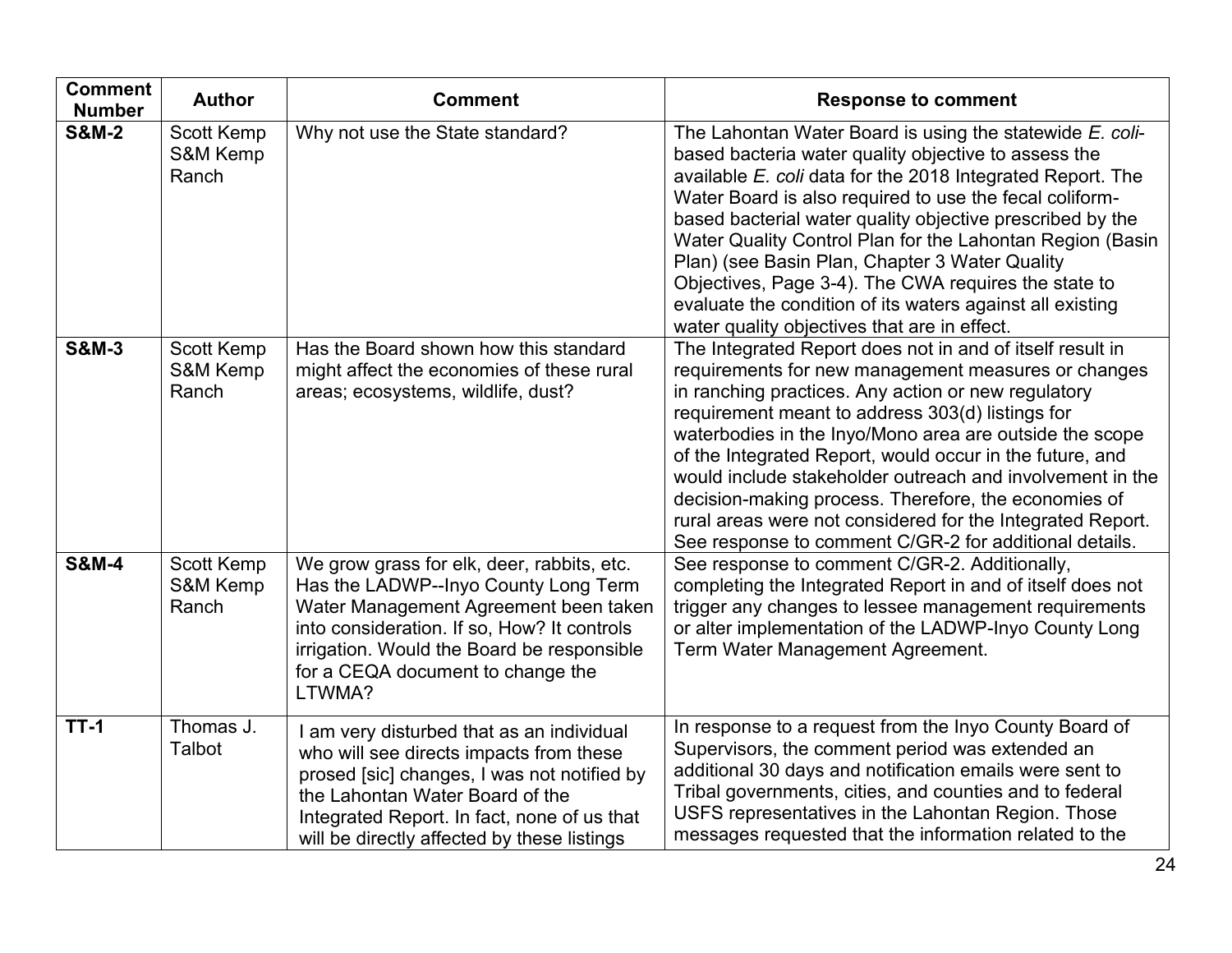| <b>Comment</b><br><b>Number</b> | <b>Author</b>       | <b>Comment</b>                                                                                                                                                                                                                                                                                                                                                                                                                                                                                          | <b>Response to comment</b>                                                                                                                                                                                                                                                                                                                                                                                                                                                                                                                                                                                                                                                         |
|---------------------------------|---------------------|---------------------------------------------------------------------------------------------------------------------------------------------------------------------------------------------------------------------------------------------------------------------------------------------------------------------------------------------------------------------------------------------------------------------------------------------------------------------------------------------------------|------------------------------------------------------------------------------------------------------------------------------------------------------------------------------------------------------------------------------------------------------------------------------------------------------------------------------------------------------------------------------------------------------------------------------------------------------------------------------------------------------------------------------------------------------------------------------------------------------------------------------------------------------------------------------------|
|                                 |                     | were notified. It is only because of the<br>efforts of our local NRCS representative<br>that we were even advised of the proposed<br>actions and the deadline to submit<br>comments.                                                                                                                                                                                                                                                                                                                    | Integrated Report be shared with other interested parties.<br>The original notice and the notice of an extension were<br>posted online and were sent to all persons on our email<br>subscription list. To subscribe and receive notices of<br>projects of interest to you, please visit the Lyris<br><b>Subscription Page. Completion of the Integrated Report is</b><br>not a regulation and does not result in requirements for<br>new management measures or changes in ranching<br>practices. Consequently, there are no direct impacts to<br>ranchers or cattle operations that would result from the<br>proposed new 303(d) listings.                                        |
| $TT-2$                          | Thomas J.<br>Talbot | It has been difficult in a short amount of<br>time with the complexity of the documents<br>to determine when data was collected, at<br>what locations it was collected, and how it<br>relates to the Integrated Report. I believe<br>that because of these factors alone it only<br>makes sense to extend the comment<br>period for at least another month to give us<br>an opportunity to dig deeper and gain<br>further understanding of the potential<br>ramifications of the Integral Report [sic]. | Staff recognizes the difficulty that stakeholders may<br>encounter when trying to locate the water quality data<br>specific to a given Integrated Report decision. That<br>information is available via the Lines of Evidence<br>associated with the fact sheets in Appendix H. Staff is<br>available to assist you in accessing the data. Additionally,<br>the 30-day public comment period was already extended<br>once in response to stakeholder requests, and at the<br>expense of meeting the State Water Resources Control<br>Board's schedule for completing the Integrated Report<br>process. Staff will not be extending the public comment<br>period for a second time. |
| $TT-3$                          | Thomas J.<br>Talbot | The Lahontan Board's bacterial standard of<br>20cfu/100 ml is an improper basis for listing<br>determinations.                                                                                                                                                                                                                                                                                                                                                                                          | See the response to CCA-2, above. The Lahontan Water<br>Board is obligated to use the Basin Plan fecal coliform<br>water quality objective until such time that the Basin Plan<br>is amended and the bacteria objective revised.                                                                                                                                                                                                                                                                                                                                                                                                                                                   |
| $TT-4$                          | Thomas J.<br>Talbot | The Lahontan Water Board ought to<br>compare sampling data against the State<br>standard rather than the more restrictive<br>and unreasonable Lahontan standard.                                                                                                                                                                                                                                                                                                                                        | See the response to CCA-2, above. The statewide E. coli<br>water quality objective is used to assess available E. coli<br>data for the 2018 Integrated Report, in addition to the<br>Basin Plan's fecal coliform objective, as required by the<br>Clean Water Act (CWA) and the California Listing Policy.<br>The later states in Section 3.3 that "In the absence of a                                                                                                                                                                                                                                                                                                            |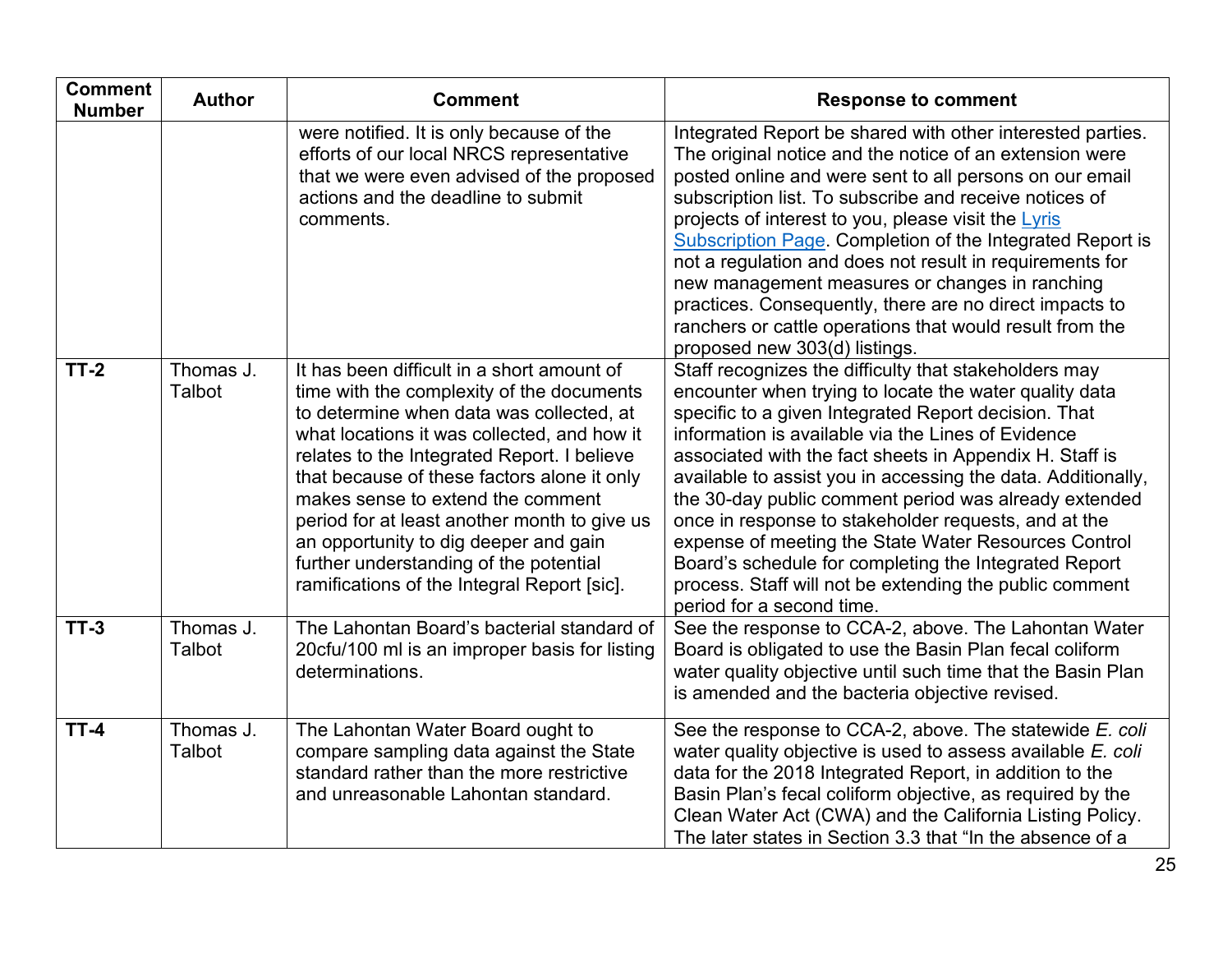| <b>Comment</b><br><b>Number</b> | <b>Author</b>       | <b>Comment</b>                                                                                                                                                                                                           | <b>Response to comment</b>                                                                                                                                                                                                                                                                                                                                                                                                                                                                                                                                                                                                                                                                                                                                                                                           |
|---------------------------------|---------------------|--------------------------------------------------------------------------------------------------------------------------------------------------------------------------------------------------------------------------|----------------------------------------------------------------------------------------------------------------------------------------------------------------------------------------------------------------------------------------------------------------------------------------------------------------------------------------------------------------------------------------------------------------------------------------------------------------------------------------------------------------------------------------------------------------------------------------------------------------------------------------------------------------------------------------------------------------------------------------------------------------------------------------------------------------------|
|                                 |                     |                                                                                                                                                                                                                          | site-specific exceedance frequency, a water segment shall<br>be placed on the section 303(d) list if bacteria water quality<br>standards in California Code of Regulations, Basin Plans,<br>or statewide plans are exceeded using the binomial<br>distribution as described in section 3.2". The Basin Plan<br>contains the fecal coliform bacteria objective, which is<br>required to be used.                                                                                                                                                                                                                                                                                                                                                                                                                      |
| $TT-5$                          | Thomas J.<br>Talbot | 303 [d] listing amendments for indicator<br>bacteria ought not to be finalized until the<br>Lahontan Water Board undertakes the<br><b>Evaluation of Bacteria Water Quality</b><br>Objectives under its Triennial Review. | See the response to CCA-2, above. The Clean Water Act<br>and the California Listing Policy require that all available<br>water quality data be assessed for the Integrated Report<br>against all applicable water quality objectives. Additionally,<br>the 2018 Triennial Review of the Basin Plan prioritized an<br>effort to evaluate the Lahontan Region's bacteria water<br>quality objective. Should the Basin Plan bacteria objective<br>be revised in the future, the bacteria data used in the<br>Integrated Report plus any new data would be reassessed<br>and compared to the revised bacteria objective. This<br>reassessment could subsequently lead to<br>recommendations to modify the 303(d) listings currently<br>being proposed for the 2018 Integrated Report.                                    |
| $TT-6$                          | Thomas J.<br>Talbot | What is the incidence of disease in humans<br>that have had contact with the impaired<br>waterways and what are the specific<br>agents causing the disease.                                                              | The statewide freshwater Bacteria water quality objective<br>$(i.e., 100 cfu/100 mL E. coli)$ is based on epidemiological<br>studies conducted by the U.S. EPA that are summarized in<br>the 2012 Recreational Water Quality Criteria report <sup>1</sup> . As<br>described by the U.S. EPA report, the recreational criteria<br>for pathogens are meant to protect the water contact<br>recreation (REC-1) beneficial use and are based on the<br>risk of illness to an individual swimmer. The estimated<br>illness rate corresponding with the 100 cfu/100 ml $E$ . coli<br>bacteria objective is 32 illnesses per 1,000 water contact<br>recreators. Unfortunately, there is no readily available<br>information regarding the incidence of bacteria-related<br>disease in humans for waterways in Inyo and Mono |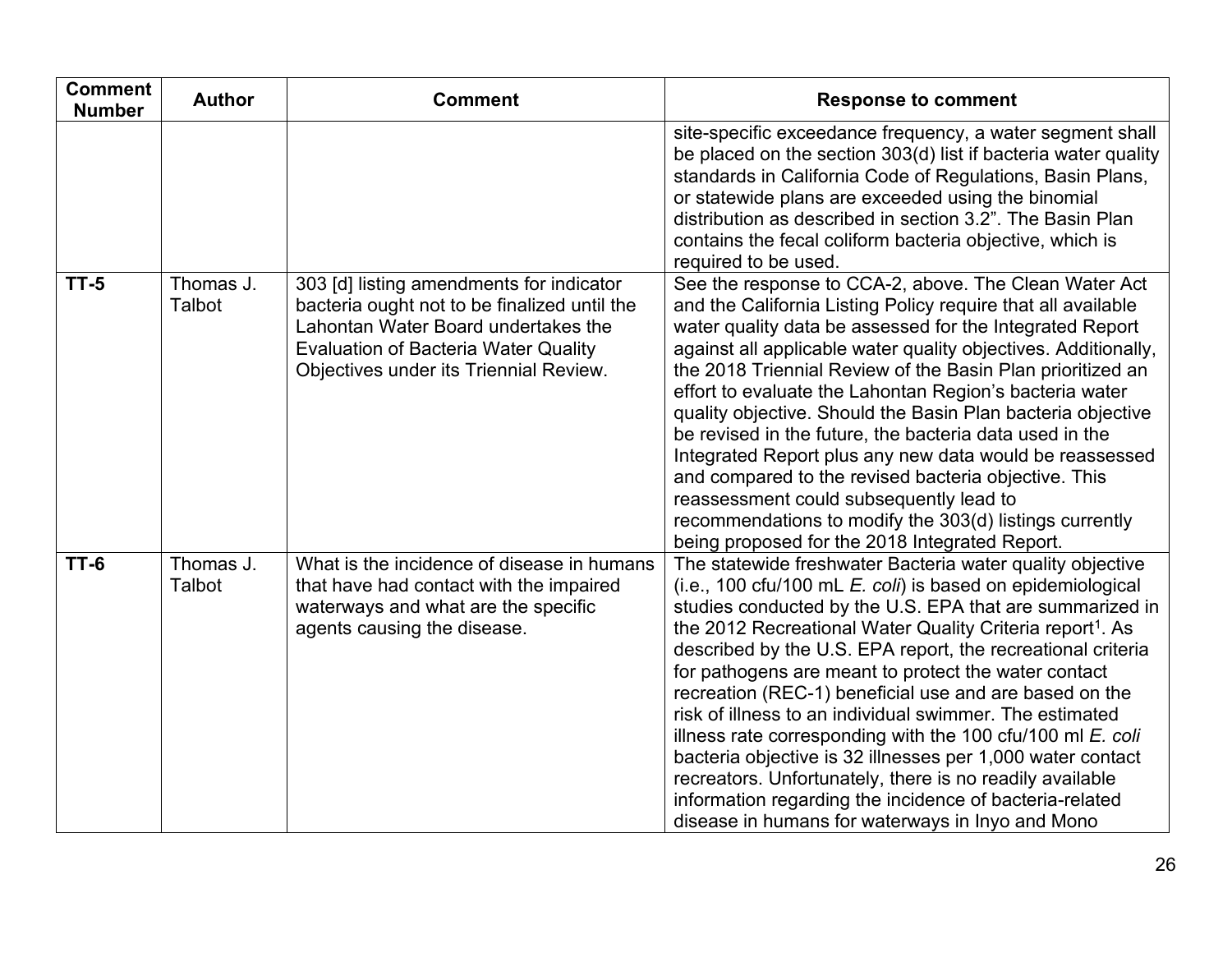| <b>Comment</b><br><b>Number</b> | <b>Author</b>       | <b>Comment</b>                                                                                                                                                           | <b>Response to comment</b>                                                                                                                                                                                                                                                                                                                                                                                                                                                                                                                                                                                                                                                                                                                                                                                                                                                                                                                                                                           |
|---------------------------------|---------------------|--------------------------------------------------------------------------------------------------------------------------------------------------------------------------|------------------------------------------------------------------------------------------------------------------------------------------------------------------------------------------------------------------------------------------------------------------------------------------------------------------------------------------------------------------------------------------------------------------------------------------------------------------------------------------------------------------------------------------------------------------------------------------------------------------------------------------------------------------------------------------------------------------------------------------------------------------------------------------------------------------------------------------------------------------------------------------------------------------------------------------------------------------------------------------------------|
|                                 |                     |                                                                                                                                                                          | counties.<br><sup>1</sup> U.S. EPA. 2012. Recreational Water Quality Criteria.<br>Available at https://www.epa.gov/wqc/2012-recreational-<br>water-quality-criteria.                                                                                                                                                                                                                                                                                                                                                                                                                                                                                                                                                                                                                                                                                                                                                                                                                                 |
| $TT - 7$                        | Thomas J.<br>Talbot | Has any data been collected on the<br>impaired waterways since the 2014-2015<br>years and if so where is that data.                                                      | The timeframe of collected data varies depending on the<br>waterbody. The 2018 Integrated Report assessment<br>includes both previously assessed water quality data and<br>new data that is being assessed for the first time. The<br>newly assessed water quality data generally covers a time<br>frame starting in 2010 and extending through early 2017,<br>as the cutoff date for submitting new data for the 2018<br>Integrated Report was May 3, 2017. For many<br>waterbodies, including for some located in Inyo and Mono<br>counties, data collected after 2014-2015 were available<br>and were utilized in the Integrated Report. Information for<br>a given waterbody/pollutant combination regarding when<br>and where water quality sampling took place is available<br>and can be accessed via the Water Body Fact Sheets in<br>Appendix H. Water quality data collected after the May 3,<br>2017 data submittal deadline will be assessed in a<br>subsequent Integrated Report cycle. |
| $TT-8$                          | Thomas J.<br>Talbot | Are you aware that all ranchers in our area<br>have Ranch Management Plans and that<br>water quality is addressed in these plans?                                        | Staff are aware that ranchers in the Inyo/Mono area,<br>including LADWP lessees, are required to develop and<br>implement Ranch Management Plans that include<br>measures to address water quality.                                                                                                                                                                                                                                                                                                                                                                                                                                                                                                                                                                                                                                                                                                                                                                                                  |
| <b>TT-9</b>                     | Thomas J.<br>Talbot | Are you aware of the Long Term Water<br>Agreement between Inyo County and the<br>DWP and how required changes to<br>irrigation practices could affect this<br>Agreement. | Multiple commenters have expressed concerns regarding<br>how the Integrated Report assessment would impact the<br>Long Term Water Agreement or could result in changes to<br>irrigation practices. The Integrated Report does not in and<br>of itself result in requirements for new management<br>measures or changes in ranching practices. Several<br>actions must take place following adoption of the                                                                                                                                                                                                                                                                                                                                                                                                                                                                                                                                                                                           |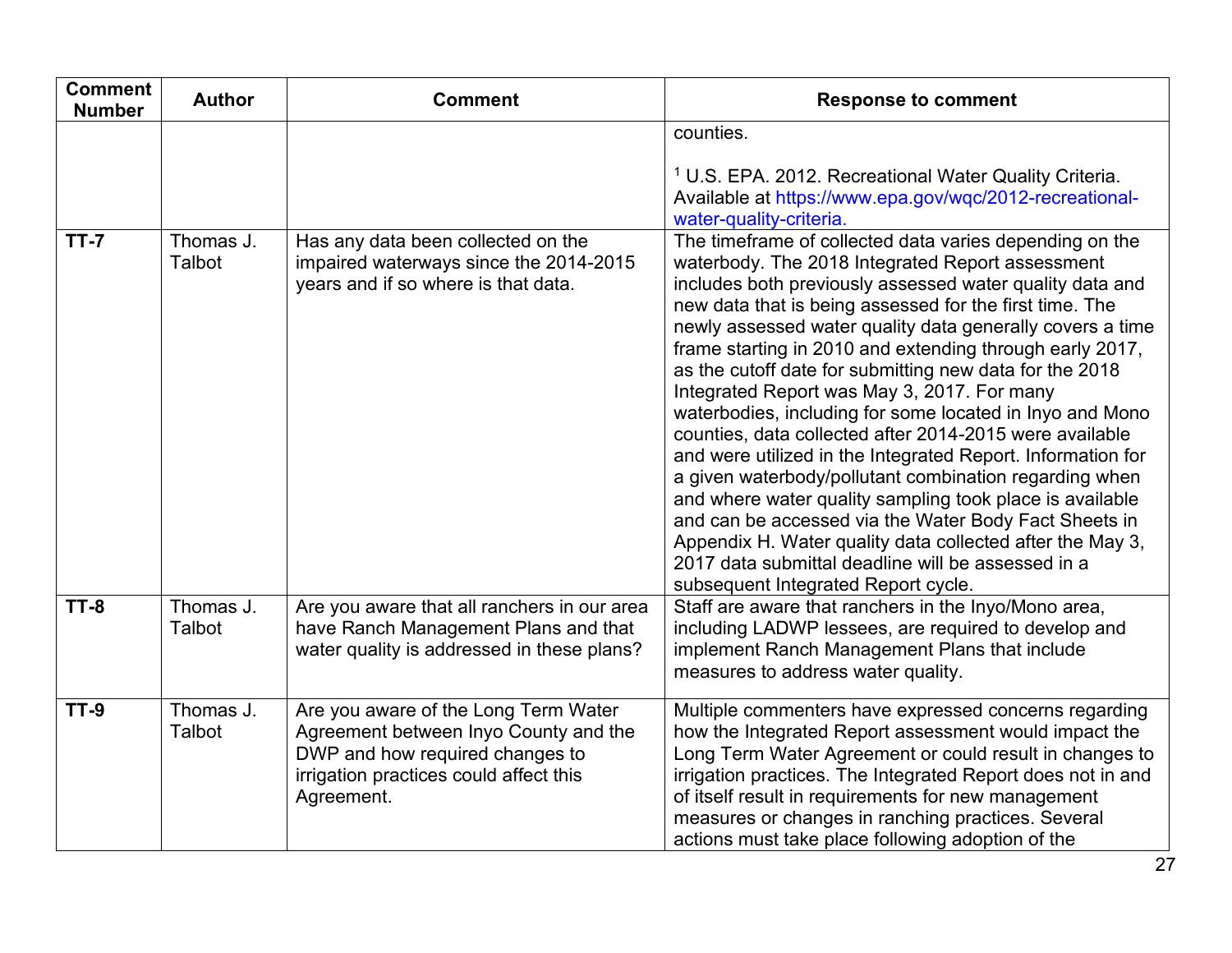| <b>Comment</b><br><b>Number</b> | <b>Author</b> | Comment | <b>Response to comment</b>                                     |
|---------------------------------|---------------|---------|----------------------------------------------------------------|
|                                 |               |         | Integrated Report prior to the development of                  |
|                                 |               |         | implementation measures to address new 303(d) listings.        |
|                                 |               |         | The 303(d) listings must first be prioritized, as described in |
|                                 |               |         | the Guidelines for Prioritizing Listed Water Bodies            |
|                                 |               |         | (available at the following website: Link to Prioritization    |
|                                 |               |         | Document). Following prioritization, staff then begins to      |
|                                 |               |         | evaluate approaches for addressing impairments for a           |
|                                 |               |         | limited number of high-priority waterbodies. These steps       |
|                                 |               |         | involve stakeholder/public input and participation.            |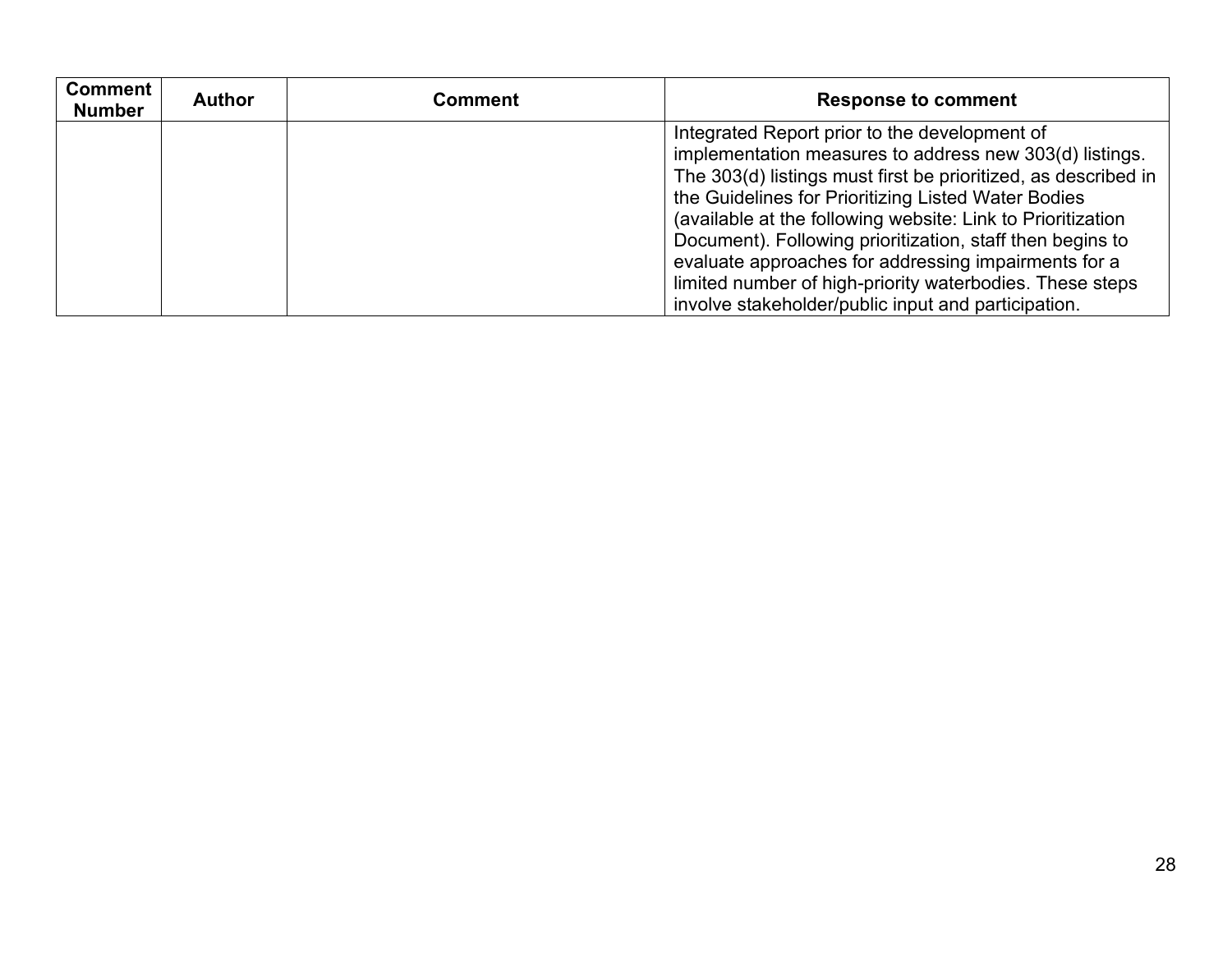| <b>Comment</b><br><b>Number</b> | <b>Author</b>       | <b>Comment</b>                                                                                                                                                  | <b>Response to comment</b>                                                                                                                                                                                                                                                                                                                                                                                                                                                                                                                                                                                                                                                                                                                                                                                                                                                                                                                                                                                                                                                                                                                                                               |
|---------------------------------|---------------------|-----------------------------------------------------------------------------------------------------------------------------------------------------------------|------------------------------------------------------------------------------------------------------------------------------------------------------------------------------------------------------------------------------------------------------------------------------------------------------------------------------------------------------------------------------------------------------------------------------------------------------------------------------------------------------------------------------------------------------------------------------------------------------------------------------------------------------------------------------------------------------------------------------------------------------------------------------------------------------------------------------------------------------------------------------------------------------------------------------------------------------------------------------------------------------------------------------------------------------------------------------------------------------------------------------------------------------------------------------------------|
| <b>TT-10</b>                    | Thomas J.<br>Talbot | Have you considered the beneficial uses of<br>water as it applies to Agriculture and<br>Grazing and what impact these proposals<br>could have on these 2 areas? | See responses to C/GR-2 and TT-9, above. The<br>recommendations of the Integrated Report do not have<br>impacts to the beneficial uses of surface waters.                                                                                                                                                                                                                                                                                                                                                                                                                                                                                                                                                                                                                                                                                                                                                                                                                                                                                                                                                                                                                                |
|                                 |                     |                                                                                                                                                                 | Before performing Integrated Report assessments staff<br>considers all beneficial uses assigned to a surface water<br>to identify the most sensitive water quality objectives to<br>apply for Integrated Report purposes. Generally, the most<br>sensitive beneficial uses of water assessed in the<br>Integrated Report are Cold Freshwater Habitat (COLD),<br>Municipal and Domestic Supply (MUN), and Water<br>Contact Recreation (REC-1). These beneficial uses are<br>usually identified for assessment because they are<br>protected by the most stringent water quality objectives<br>and therefore are the most protective of water quality. In<br>many cases the most sensitive beneficial use is COLD.<br>Agricultural Supply (AGR) is an important beneficial use of<br>water, however the AGR beneficial use is generally<br>supported despite fluctuations in water quality and is thus<br>less susceptible to impairment when compared with<br>COLD, MUN or REC-1 uses. Because AGR is less<br>susceptible to impairment, assessment of this beneficial<br>use in many instances during the Integrated Report<br>purposes is not appropriate. For waters that appear to be |
|                                 |                     |                                                                                                                                                                 | impaired by pollutants such as sodium or boron, the AGR<br>beneficial use is considered during the assessment<br>process. These types of pollutants can have direct effects                                                                                                                                                                                                                                                                                                                                                                                                                                                                                                                                                                                                                                                                                                                                                                                                                                                                                                                                                                                                              |
|                                 |                     |                                                                                                                                                                 | on agricultural irrigation and grazing uses and are<br>therefore appropriate to assess to determine support of<br>the AGR beneficial use in these instances.                                                                                                                                                                                                                                                                                                                                                                                                                                                                                                                                                                                                                                                                                                                                                                                                                                                                                                                                                                                                                             |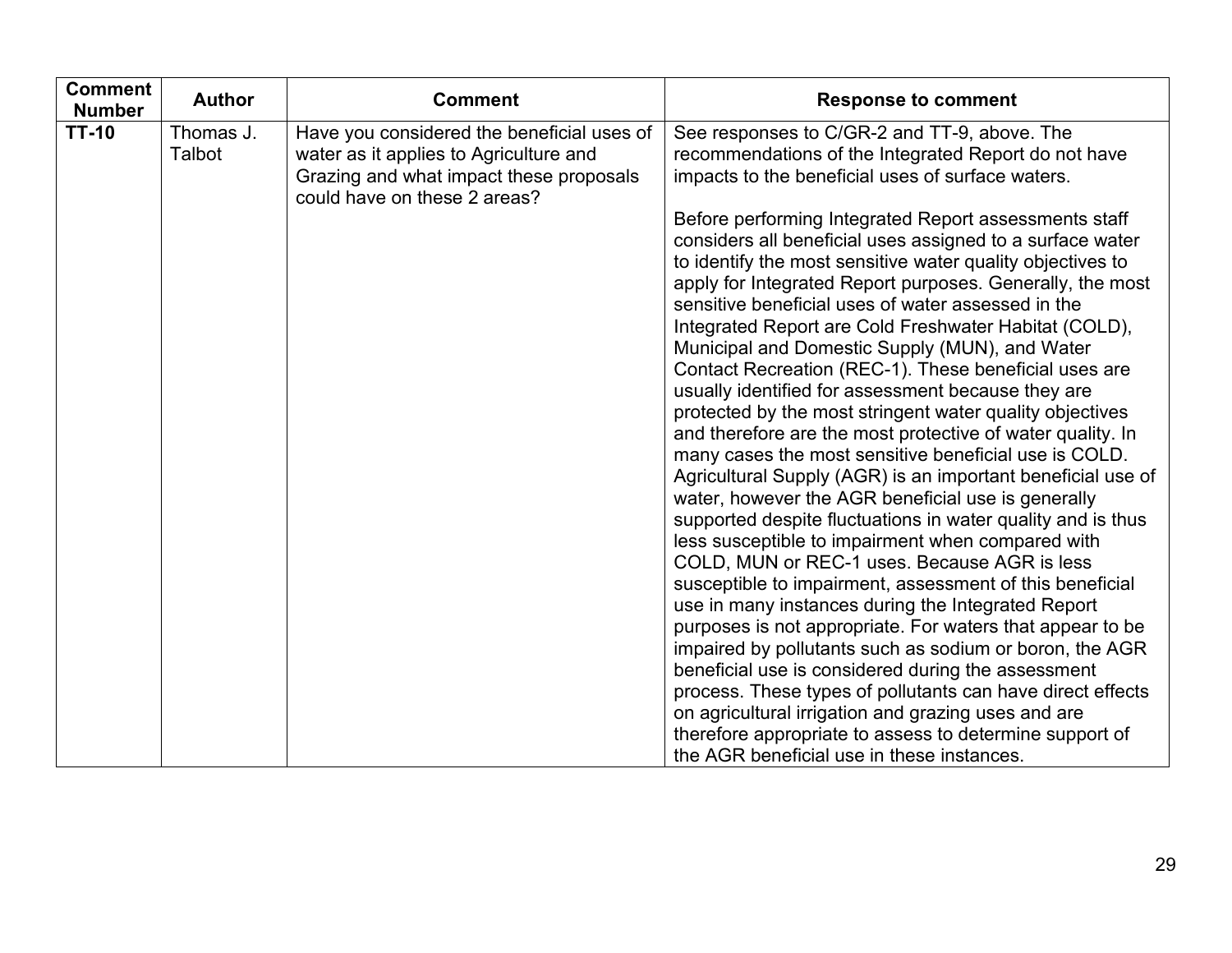| <b>Comment</b><br><b>Number</b> | <b>Author</b>                                    | <b>Comment</b>                                                                                                                                                                                                                                                                                                                                                                                                                                                                                                                                                                                                                                                                             | <b>Response to comment</b>                                                                                                                                                                                                                                                                                                                                                                                                                                                                                                                                                                                                                                                                                                                                                                                                                                                                                                                                                                                                                                                                                                                                            |
|---------------------------------|--------------------------------------------------|--------------------------------------------------------------------------------------------------------------------------------------------------------------------------------------------------------------------------------------------------------------------------------------------------------------------------------------------------------------------------------------------------------------------------------------------------------------------------------------------------------------------------------------------------------------------------------------------------------------------------------------------------------------------------------------------|-----------------------------------------------------------------------------------------------------------------------------------------------------------------------------------------------------------------------------------------------------------------------------------------------------------------------------------------------------------------------------------------------------------------------------------------------------------------------------------------------------------------------------------------------------------------------------------------------------------------------------------------------------------------------------------------------------------------------------------------------------------------------------------------------------------------------------------------------------------------------------------------------------------------------------------------------------------------------------------------------------------------------------------------------------------------------------------------------------------------------------------------------------------------------|
| <b>TT-11</b>                    | Thomas J.<br>Talbot                              | Are you aware that on most of the grazing<br>areas that will be impacted, cattle are only<br>in the area for a portion of the year thereby<br>minimizing the impact to water quality when<br>cattle are not present.                                                                                                                                                                                                                                                                                                                                                                                                                                                                       | See response to TT-9, above. Any future effort to address<br>the proposed listings may consider factors such as those<br>mentioned by the commenter related to the seasonality of<br>cattle grazing.                                                                                                                                                                                                                                                                                                                                                                                                                                                                                                                                                                                                                                                                                                                                                                                                                                                                                                                                                                  |
| SAR-1                           | Gabe<br>Fogarty<br>Spainhower<br>Anchor<br>Ranch | Why is the Spainhower Anchor Ranch<br>Ditch included on the 303D list for the<br>Lahontan Region? This seasonal ditch<br>spreads water from between $\frac{1}{4}$ of a mile to<br>approximately 1 mile from its source and is<br>strictly used for stock water and irrigation<br>water delivery with all flows dissipating in<br>irrigated pastures with no water returning to<br>any other water way. The seasonal water<br>for this ditch originates in a cement section<br>of the Los Angeles aqueduct and is listed<br>as having a turbidity issue. The clarity of<br>the water actually improves as it<br>progresses down the length of the ditch as<br>it gets farther from the LAA. | The water quality data available for the Spainhower<br>Anchor Ranch Ditch was submitted by the Owens Valley<br>Indian Water Commission (OVIWC) to the U.S. EPA water<br>quality database. The OVIWC data was collected at<br>several locations within and nearby the Lone Pine Paiute<br>Shoshone Reservation, which is located just south of Lone<br>Pine. The water quality data collected for the Spainhower<br>Anchor Ranch Ditch, which flows through the reservation,<br>includes turbidity, pH and dissolved oxygen. As per<br>Section 6.1 of the State Water Board's Water Quality<br>Control Policy for Developing California's Clean Water Act<br>Section 303(d) List, all readily available data and<br>information shall be evaluated, consequently, the data<br>submitted by the OVIWC for the Spainhower Anchor<br>Ranch Ditch were included in the Integrated Report<br>assessment. Note that it is not unusual for channelized<br>agricultural water conveyances to be assessed for the<br>Integrated Report, as these water features can contain<br>habitat for wildlife while also providing a means to deliver<br>water for agricultural purposes. |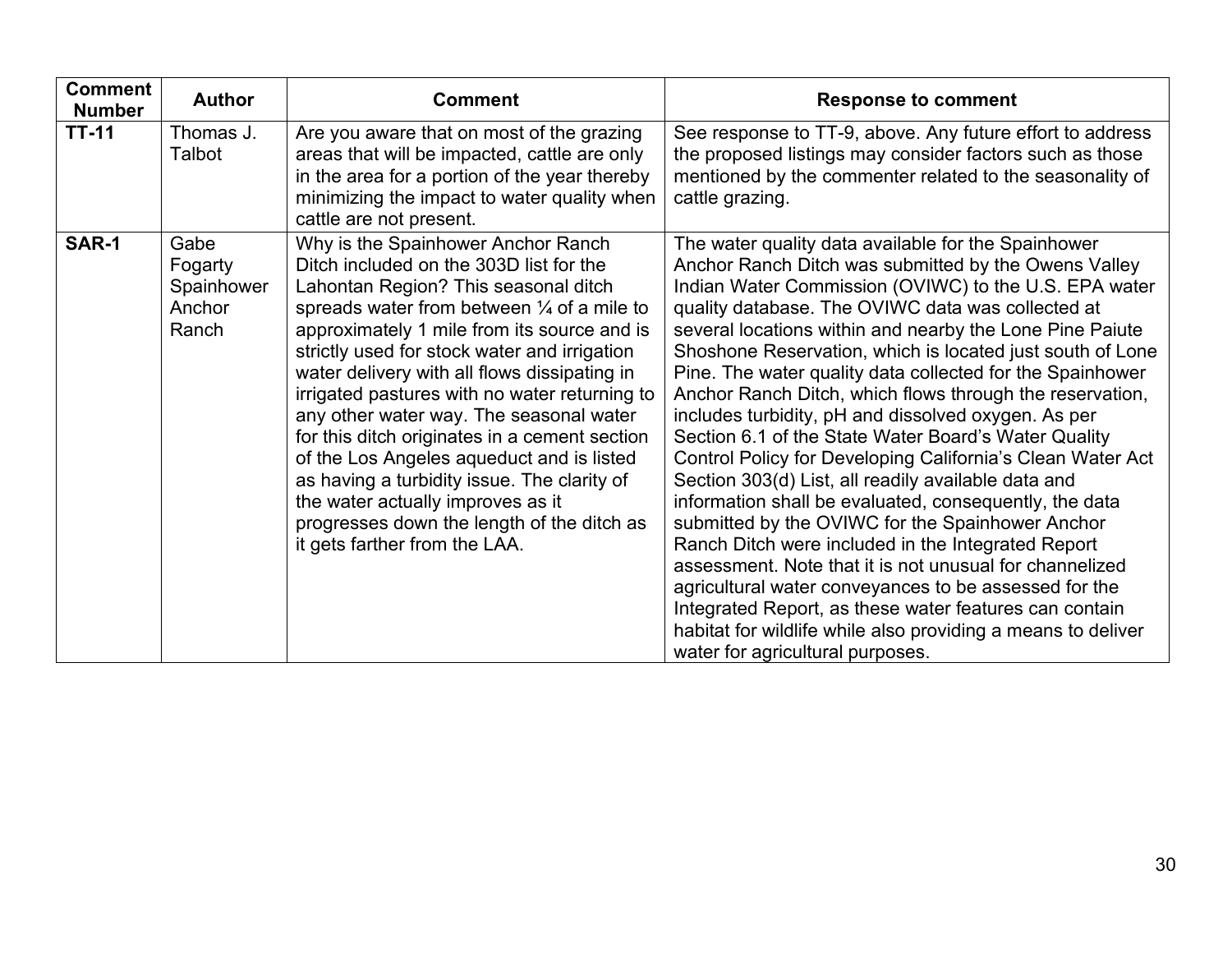| <b>Comment</b><br><b>Number</b> | <b>Author</b>                                    | <b>Comment</b>                                                                                                                                                                                                                                                                                                                                                                                                                     | <b>Response to comment</b>                                                                                                                                                                                                                                                                                                                                                                                                                                                                                                                                                                                                                                                                              |
|---------------------------------|--------------------------------------------------|------------------------------------------------------------------------------------------------------------------------------------------------------------------------------------------------------------------------------------------------------------------------------------------------------------------------------------------------------------------------------------------------------------------------------------|---------------------------------------------------------------------------------------------------------------------------------------------------------------------------------------------------------------------------------------------------------------------------------------------------------------------------------------------------------------------------------------------------------------------------------------------------------------------------------------------------------------------------------------------------------------------------------------------------------------------------------------------------------------------------------------------------------|
| <b>SAR-2</b>                    | Gabe<br>Fogarty<br>Spainhower<br>Anchor<br>Ranch | How often is the turbidity test conducted?<br>At what locations are the tests conducted?                                                                                                                                                                                                                                                                                                                                           | The turbidity data submitted by the OVIWC for the<br>Spainhower Anchor Ranch Ditch were collected either<br>monthly or bimonthly between September 2010 and June<br>2013, with two additional sampling events in January and<br>June of 2016. Two locations along the Ditch were<br>sampled, one site near the point where the ditch flows<br>onto the Lone Pine Reservation (cement structure north of<br>Burkhardt and Quing-Ah intersection), and the other<br>located near where the ditch flows off the Reservation (just)<br>southwest of the end of Quing-Ah). Both these sampling<br>locations appear to be located upstream of where the<br>Ditch enters the Spainhower Anchor Ranch property. |
| SAR-3                           | Gabe<br>Fogarty<br>Spainhower<br>Anchor<br>Ranch | What impacts does turbidity have in a<br>seasonal irrigation water supply?                                                                                                                                                                                                                                                                                                                                                         | Turbidity is not likely to cause negative impacts for<br>agricultural supply (AGR), however it could affect other<br>beneficial uses, such as the COLD and WARM freshwater<br>habitat beneficial uses. These aquatic life uses are<br>applicable to the Spainhower Anchor Ranch Ditch, which<br>falls under the "Minor Surface Waters" category in the<br>Lower Owens Hydrologic Unit (see Basin Plan Chapter 2,<br>Table 2-1. Beneficial Uses of Surface Waters of the<br>Lahontan Region available at the following website: Link to<br>Basin Plan Chapter 2).                                                                                                                                        |
| SAR-4                           | Gabe<br>Fogarty<br>Spainhower<br>Anchor<br>Ranch | Why does Lahontan Regional Water<br>Quality Board use a GM for fecal coliform<br>of 20cfu/ 100 mL when the EPA standard is<br>200 cfu/100 mL? The EPA recommends<br>not using the fecal coliform standard and<br>focusing on the E. Coli GM of 126 cfu / 100<br>mL. Why is Lahontan Regional Water<br>Quality Board using a standard of 100 cfu /<br>100 mL for E. Coli as well as a greatly<br>increased fecal coliform standard? | See response to CCA-2, above. The Clean Water Act and<br>the California Listing Policy require that all available water<br>quality data be assessed for the Integrated Report against<br>all applicable water quality objectives. The fecal coliform<br>bacteria objective is in the Basin Plan and is required to be<br>used. Regarding the applicable E. coli bacteria objective,<br>the State Water Board adopted bacteria provisions for the<br>protection of the REC-1 water contact beneficial use that<br>apply statewide. The freshwater bacteria water quality<br>objective adopted by the State Water Board is the 100<br>cfu/100 mL E. coli objective rather than the less protective        |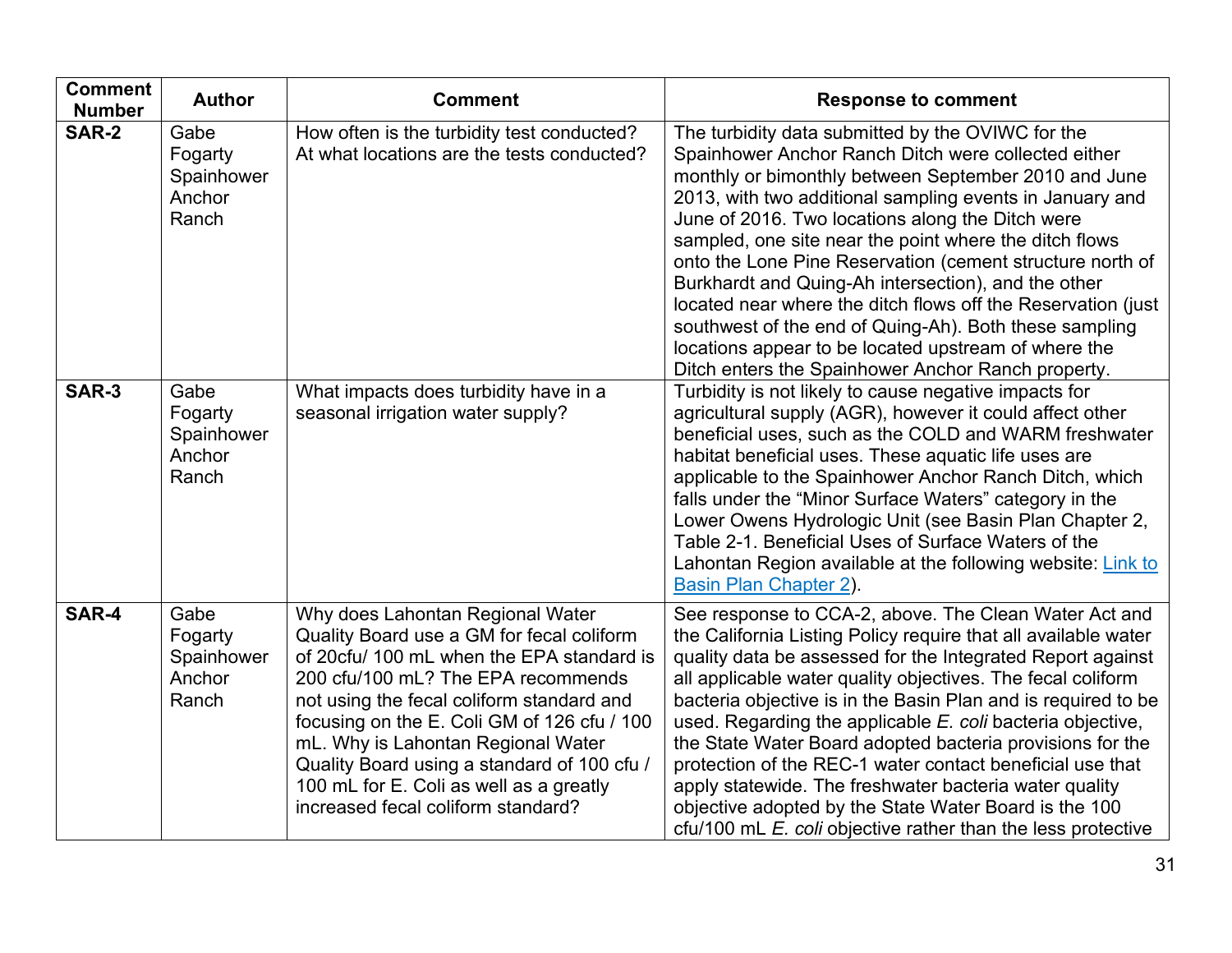| <b>Comment</b><br><b>Number</b> | <b>Author</b>                                    | <b>Comment</b>                                                                                                                                 | <b>Response to comment</b>                                                                                                                                                                                                                                                                                                                                                                                                                                                                                                                                                                                                                                                                                                                                                                                                                                                                                                                                                                                                                                                                                                         |
|---------------------------------|--------------------------------------------------|------------------------------------------------------------------------------------------------------------------------------------------------|------------------------------------------------------------------------------------------------------------------------------------------------------------------------------------------------------------------------------------------------------------------------------------------------------------------------------------------------------------------------------------------------------------------------------------------------------------------------------------------------------------------------------------------------------------------------------------------------------------------------------------------------------------------------------------------------------------------------------------------------------------------------------------------------------------------------------------------------------------------------------------------------------------------------------------------------------------------------------------------------------------------------------------------------------------------------------------------------------------------------------------|
|                                 |                                                  |                                                                                                                                                | 126 cfu/100 mL referenced by the commenter.<br>There is an effort underway to evaluate the Lahontan<br>Region's bacteria water quality objective, as noted on the<br>2018 Triennial Review Priority Project List, where this<br>project is ranked at the top of the list. However, that effort<br>has not been completed and the Lahontan Board cannot<br>predetermine the outcome of that project. This means that<br>the fecal coliform objective continues to be applicable<br>throughout the region until the Basin Plan is amended,<br>should that be the recommended outcome. Since the fecal<br>coliform water quality objective is still applicable, the<br>Lahontan Water Board is required to use this objective in                                                                                                                                                                                                                                                                                                                                                                                                      |
| SAR-5                           | Gabe<br>Fogarty<br>Spainhower<br>Anchor<br>Ranch | How are the beneficial uses of water<br>overseen by this report calculated and<br>where can we get a list of those<br>calculations and values? | its 2018 Integrated Report assessment.<br>The Basin Plan identifies the beneficial uses that are<br>designated for most named waterbodies in the Lahontan<br>Region and for unnamed minor wetlands, minor surface<br>waters, and unnamed springs, seeps and emergent<br>wetlands. The designated beneficial uses are presented in<br>Chapter 2, Present and Potential Beneficial Uses, Table 2-<br>1 and are listed by Hydrologic Unit from north to south.<br>Chapter 2 of the Basin Plan is available on the Water<br>Board website here: Link to Basin Plan Chapter 2<br>The water quality objectives used to determine whether a<br>given beneficial use is impaired for a specific pollutant are<br>identified either in the Basin Plan directly or are based on<br>available guidelines published by a variety of sources.<br>Each Line of Evidence identifies the applicable water<br>quality objective or evaluation guideline used for the<br>assessment. This information can be found in the Line of<br>Evidence under the Water Quality Objective/Criterion<br>and/or Evaluation Guideline section. The references for |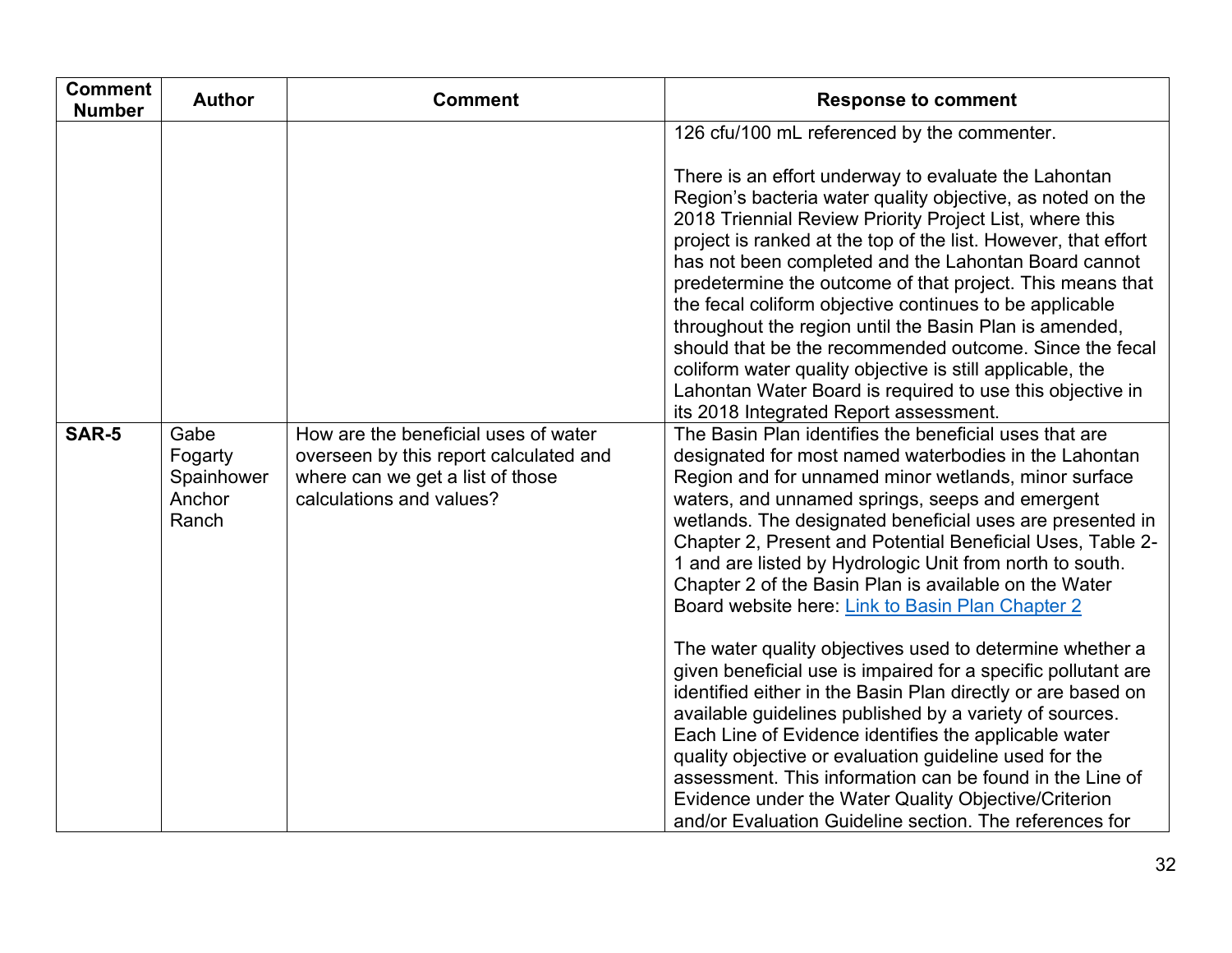| <b>Comment</b><br><b>Number</b> | <b>Author</b>                                                                             | <b>Comment</b>                                                                                                                                                                                                                                                                                                                                                                                                                                                         | <b>Response to comment</b>                                                                                                                                                                                                                                                                                                                                                                                                                                                                                                                                                                                                                                                                                                                                                                                                                                                                                                                                                                                                                                                                                                                                                                                                                                                                                                                             |
|---------------------------------|-------------------------------------------------------------------------------------------|------------------------------------------------------------------------------------------------------------------------------------------------------------------------------------------------------------------------------------------------------------------------------------------------------------------------------------------------------------------------------------------------------------------------------------------------------------------------|--------------------------------------------------------------------------------------------------------------------------------------------------------------------------------------------------------------------------------------------------------------------------------------------------------------------------------------------------------------------------------------------------------------------------------------------------------------------------------------------------------------------------------------------------------------------------------------------------------------------------------------------------------------------------------------------------------------------------------------------------------------------------------------------------------------------------------------------------------------------------------------------------------------------------------------------------------------------------------------------------------------------------------------------------------------------------------------------------------------------------------------------------------------------------------------------------------------------------------------------------------------------------------------------------------------------------------------------------------|
|                                 |                                                                                           |                                                                                                                                                                                                                                                                                                                                                                                                                                                                        | the evaluation guidelines are also available via links in the<br>Line of Evidence. For narrative water quality objectives,<br>the California Listing Policy in Section 6.1.3 describes the<br>process used to select appropriate numeric evaluation<br>guidelines to determine standards attainment or beneficial<br>use protection for purposes of the Integrated Report<br>assessment. Staff is available to assist with locating the<br>data or information related to specific waterbodies or<br>decisions.                                                                                                                                                                                                                                                                                                                                                                                                                                                                                                                                                                                                                                                                                                                                                                                                                                        |
| <b>CR-1</b>                     | Theresa<br>Dunham,<br>Somach<br>Simmons &<br>Dunn, on<br>behalf of<br>Centennial<br>Ranch | First, the Integrated Report proposes to<br>use the Water Quality Control Plan for the<br>Lahontan Region (Basin Plan) standard for<br>fecal coliform as one of the criteria to<br>determine impairment. As discussed below,<br>the Lahontan Board should not utilize this<br>standard to determine impairment<br>considering the fact that the standard is<br>currently under review to determine if it is<br>appropriate to apply throughout the<br>Lahontan Region. | All water quality objectives currently contained in the Basin<br>Plan apply for assessment purposes. For this reason, the<br>fecal coliform objective was used for assessment<br>purposes in the 2018 Integrated Report. The 2018<br>Triennial Review identified a review of the Lahontan<br>Region Basin Plan fecal coliform objective as the top<br>planning priority for the next three years. The 2018<br>Integrated Report is a retrospective analysis of the<br>ambient performance of surface waters against water<br>quality objectives in the Region. The Lahontan Water<br>Board recognizes the need to evaluate the fecal coliform<br>objective and as such has made this review the top<br>planning priority. However, the Lahontan Board cannot<br>predetermine the outcome of that evaluation, and any<br>potential changes to the Basin Plan stemming from the<br>Triennial Review project will not come into effect before<br>the 2018 Integrated Report is adopted.<br>See response to CCA-2, above. It is worth noting that<br>should the Basin Plan bacteria objective be revised in the<br>future, a reassessment of the bacteria data used in the<br>Integrated Report would occur in the future. This could<br>lead to recommendations to modify the 303(d) listings<br>currently being proposed for the 2018 Integrated Report. |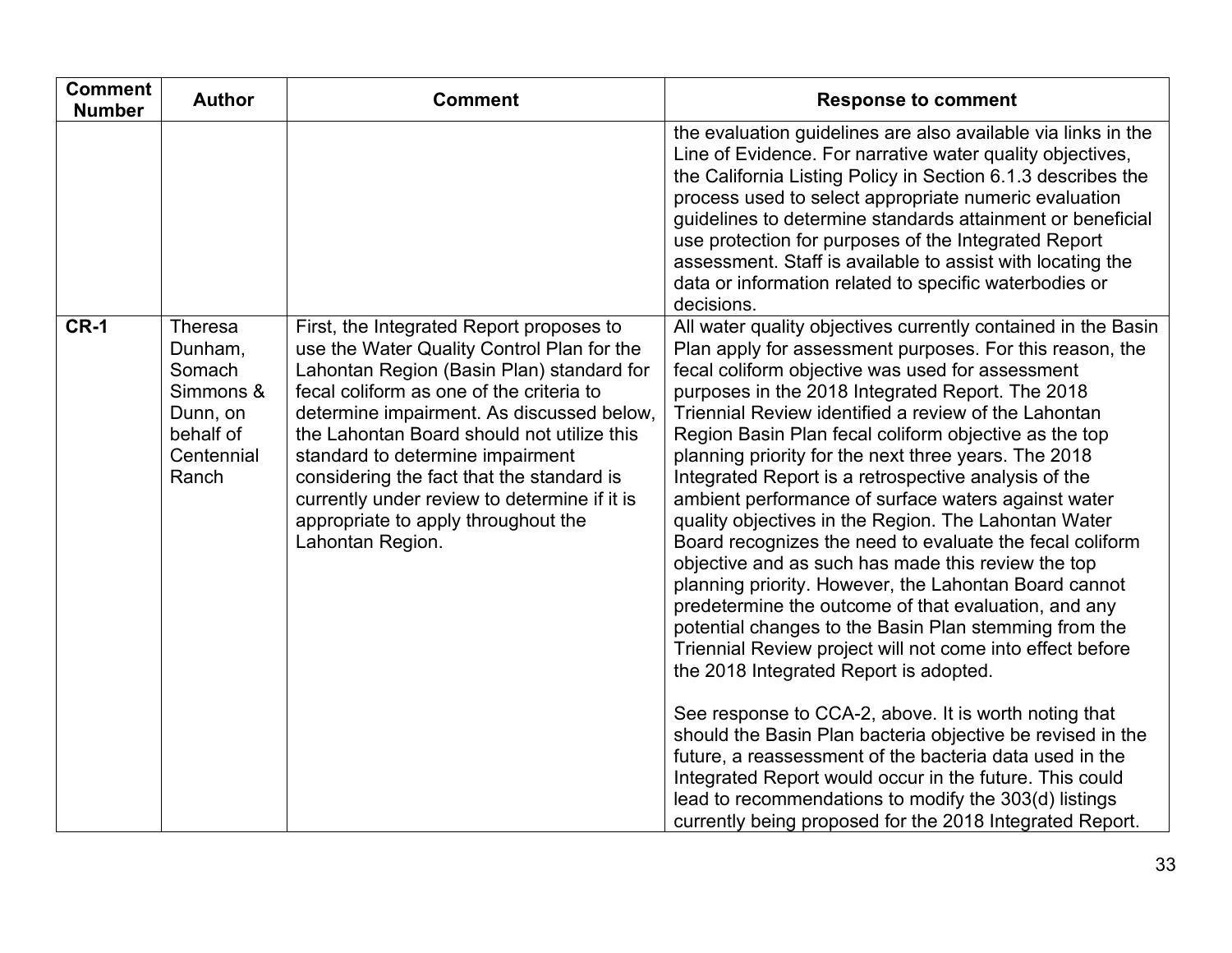| <b>Comment</b><br><b>Number</b> | <b>Author</b>                                                                             | <b>Comment</b>                                                                                                                                                                                                                                                                                                                                                                                                                                                                                                                                                                                                                                                                                                                                                                                                                                                                                                                                                                                      | <b>Response to comment</b>                                                                                                                                                                                                                                                                                                                                                                                                                                                                                                                                                                                                                                                                                                                                                                                                                                                                                                                                                                                                                                                                                                                                                                                                               |
|---------------------------------|-------------------------------------------------------------------------------------------|-----------------------------------------------------------------------------------------------------------------------------------------------------------------------------------------------------------------------------------------------------------------------------------------------------------------------------------------------------------------------------------------------------------------------------------------------------------------------------------------------------------------------------------------------------------------------------------------------------------------------------------------------------------------------------------------------------------------------------------------------------------------------------------------------------------------------------------------------------------------------------------------------------------------------------------------------------------------------------------------------------|------------------------------------------------------------------------------------------------------------------------------------------------------------------------------------------------------------------------------------------------------------------------------------------------------------------------------------------------------------------------------------------------------------------------------------------------------------------------------------------------------------------------------------------------------------------------------------------------------------------------------------------------------------------------------------------------------------------------------------------------------------------------------------------------------------------------------------------------------------------------------------------------------------------------------------------------------------------------------------------------------------------------------------------------------------------------------------------------------------------------------------------------------------------------------------------------------------------------------------------|
| <b>CR-2</b>                     | Theresa<br>Dunham,<br>Somach<br>Simmons &<br>Dunn, on<br>behalf of<br>Centennial<br>Ranch | Second, the Integrated Report erroneously<br>states that the fecal coliform standard from<br>the Basin Plan is associated with the<br>municipal drinking water (MUN) beneficial<br>use. This is incorrect. The Basin Plan<br>specifically states as follows: "The fecal<br>coliform concentration during any 30-day<br>period shall not exceed a log mean of<br>20/100ml, nor shall more than 10 percent<br>of all samples collected during any 30-day<br>period exceed 40/100ml." The fecal<br>coliform standard is not related or<br>associated with the MUN beneficial [sic],<br>nor with any beneficial use for that matter.<br>Nothing in the history of the development of<br>the Basin Plan suggests that the standard<br>was adopted to protect the MUN use, and<br>nothing within the Basin Plan indicates that<br>the fecal coliform standard is related to<br>MUN. Notably, when the State Water<br>Resources Control Board (State Board)<br>adopted Part 3 of the Water Quality Control | The fecal coliform water quality objectives for the<br>Lahontan Region can be described as generally applicable<br>to waters of the region. For Integrated Report assessment<br>purposes, the Lahontan Board identifies the most<br>protective appropriate beneficial use designated for a<br>waterbody and use water quality objectives contained in<br>the Basin Plan to determine attainment of these uses. In<br>past assessment cycles, the Lahontan Region has applied<br>the fecal coliform bacteria objective to the Water Contact<br>Recreation (REC-1) beneficial use because the REC-1<br>use was identified as the most protective use of human<br>health in ambient surface waters. In 2018, the State Water<br>Board adopted the Bacteria Provisions, which establish<br>numeric bacteria water quality objectives for the REC-1<br>beneficial use and, apply to applicable waters within the<br>Lahontan region that have the REC-1 beneficial use. The<br>numeric E. coli bacteria water quality objectives do not<br>supersede the fecal coliform bacteria objectives in the<br>Lahontan Region.<br>Pursuant to 303(d) of the Clean Water Act, each state<br>must identify waters that do not meet, or are not expected |
|                                 |                                                                                           | Plan for Inland Surface Waters, Enclosed<br>Bays and Estuaries of California (Bacteria<br>Provisions), footnote 1 on page 2<br>specifically stated that the fecal coliform<br>standard was of "general applicability," [sic]                                                                                                                                                                                                                                                                                                                                                                                                                                                                                                                                                                                                                                                                                                                                                                        | to meet applicable water quality standards. The fecal<br>coliform water quality objective was not superseded by the<br>Bacteria Provisions and therefore, it must be considered in<br>the recommended listing.                                                                                                                                                                                                                                                                                                                                                                                                                                                                                                                                                                                                                                                                                                                                                                                                                                                                                                                                                                                                                           |
|                                 |                                                                                           | and did not state that it was related or<br>associated with the MUN beneficial use. As<br>such, it is erroneous for the Integrated<br>Report to allege that this standard is tied to<br>protecting the MUN beneficial use. Based<br>on our knowledge, there is no fecal coliform<br>standard for the MUN use that applies to                                                                                                                                                                                                                                                                                                                                                                                                                                                                                                                                                                                                                                                                        | The Clean Water Act requires that the Water Board protect<br>all beneficial uses of a waterbody, whether it is a present<br>or future beneficial use, or one that existed at any time<br>since November 26, 1975. Consequently, it is appropriate<br>for the Water Board to protect the MUN beneficial use and<br>associate the fecal coliform objective with MUN for the<br>purpose of listing recommendations. This is consistent                                                                                                                                                                                                                                                                                                                                                                                                                                                                                                                                                                                                                                                                                                                                                                                                      |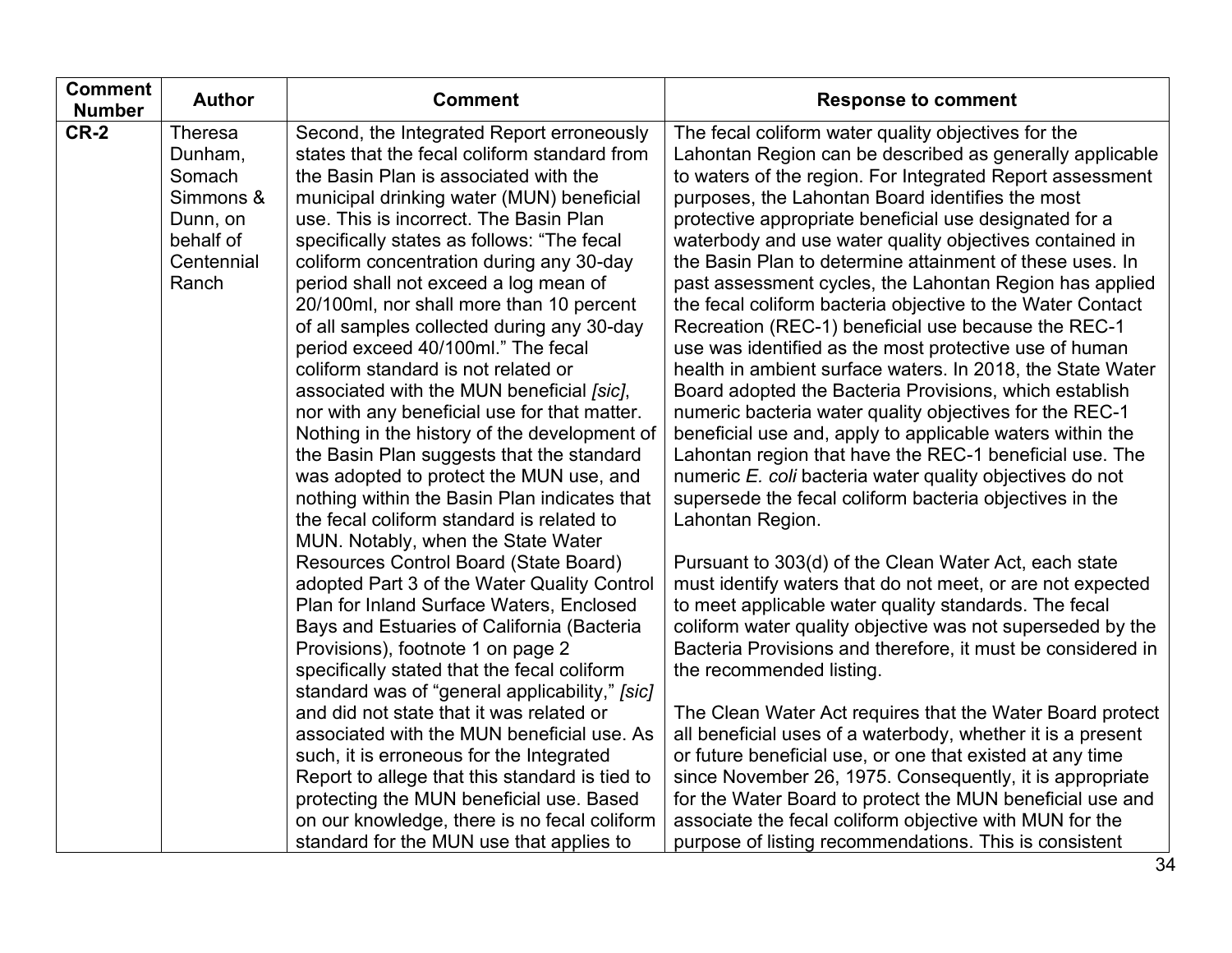| <b>Comment</b><br><b>Number</b> | <b>Author</b>                                | <b>Comment</b>                                                                                                                                                                                                                                                                                                          | <b>Response to comment</b>                                                                                                                                                                                                                                                                                                                                                                                                                                                                                                                                                                                        |
|---------------------------------|----------------------------------------------|-------------------------------------------------------------------------------------------------------------------------------------------------------------------------------------------------------------------------------------------------------------------------------------------------------------------------|-------------------------------------------------------------------------------------------------------------------------------------------------------------------------------------------------------------------------------------------------------------------------------------------------------------------------------------------------------------------------------------------------------------------------------------------------------------------------------------------------------------------------------------------------------------------------------------------------------------------|
|                                 |                                              | receiving waters. Rather, those seeking to<br>use surface water for MUN purposes must<br>comply with U.S. EPA's Surface Water<br><b>Treatment Rules.</b>                                                                                                                                                                | with 40 Code of Federal Regulations part 141.71 which<br>indicates that to avoid filtration, source water quality<br>conditions must have a fecal coliform concentration equal<br>to or less than 20/100mL.                                                                                                                                                                                                                                                                                                                                                                                                       |
|                                 |                                              |                                                                                                                                                                                                                                                                                                                         | Please also refer to the response to CCA-2, above.<br>Waters recommended as additions to the 303(d) List<br>because of a bacteria impairment based on assessment of<br>fecal coliform data have been classed as low priority<br>pending the outcomes of the Triennial Review bacteria<br>objective evaluation. Should the Basin Plan bacteria<br>objective be revised in the future, a reassessment of the<br>bacteria data used in the Integrated Report would occur.<br>Reassessment of data may lead to recommendations to<br>modify the 303(d) listings currently proposed for the 2018<br>Integrated Report. |
| $CR-3$                          | Theresa<br>Dunham,<br>Somach<br>Simmons &    | Notably, the Lahontan Region's fecal<br>coliform objective of 20 colony-forming<br>units (cfu) per 100 millimeters (i.e., 20/100<br>ml) was adopted to protect Lake Tahoe.                                                                                                                                              | The water quality objective for coliform organisms in the<br>1971 Interim Basin Plan for several waters, including the<br>East Walker River was "None attributable to human<br>wastes." The 1975 Basin Plan applied a 20/100mL fecal                                                                                                                                                                                                                                                                                                                                                                              |
|                                 | Dunn, on<br>behalf of<br>Centennial<br>Ranch | However, when the Water Quality Control<br>Plan for the Lake Tahoe Basin and the rest<br>of the region were combined, this objective<br>was inappropriately applied to all waters<br>within the Lahontan Region. At times,<br>Lahontan Board staff allege that the 20/100<br>ml fecal coliform standard is necessary to | coliform objective to REC-1 waters in the East and West<br>Fork Walker River watersheds, the Lake Tahoe Basin, the<br>East and West Fork Carson River watersheds, the<br>Truckee River watershed, the Eagle Lake watershed, and<br>the Susan River watershed. Further iterations of the Basin<br>Plan adopted in the 1990's expanded the fecal coliform<br>objective regionwide. Subsequent substantial sampling                                                                                                                                                                                                  |
|                                 |                                              | protect the region's high quality waters.<br>Statements such as this suggest that the<br>Lahontan Board considers this standard to<br>be an anti-degradation standard – not a<br>standard for the protection of a specific<br>beneficial use. However, to our knowledge,                                                | efforts have shown that many of the waters of the region<br>attain the 20/100 mL objective.<br>The fecal coliform water quality objectives for the<br>Lahontan Region can be described as generally applicable<br>to waters of the region. The Water Quality Control Plan for                                                                                                                                                                                                                                                                                                                                     |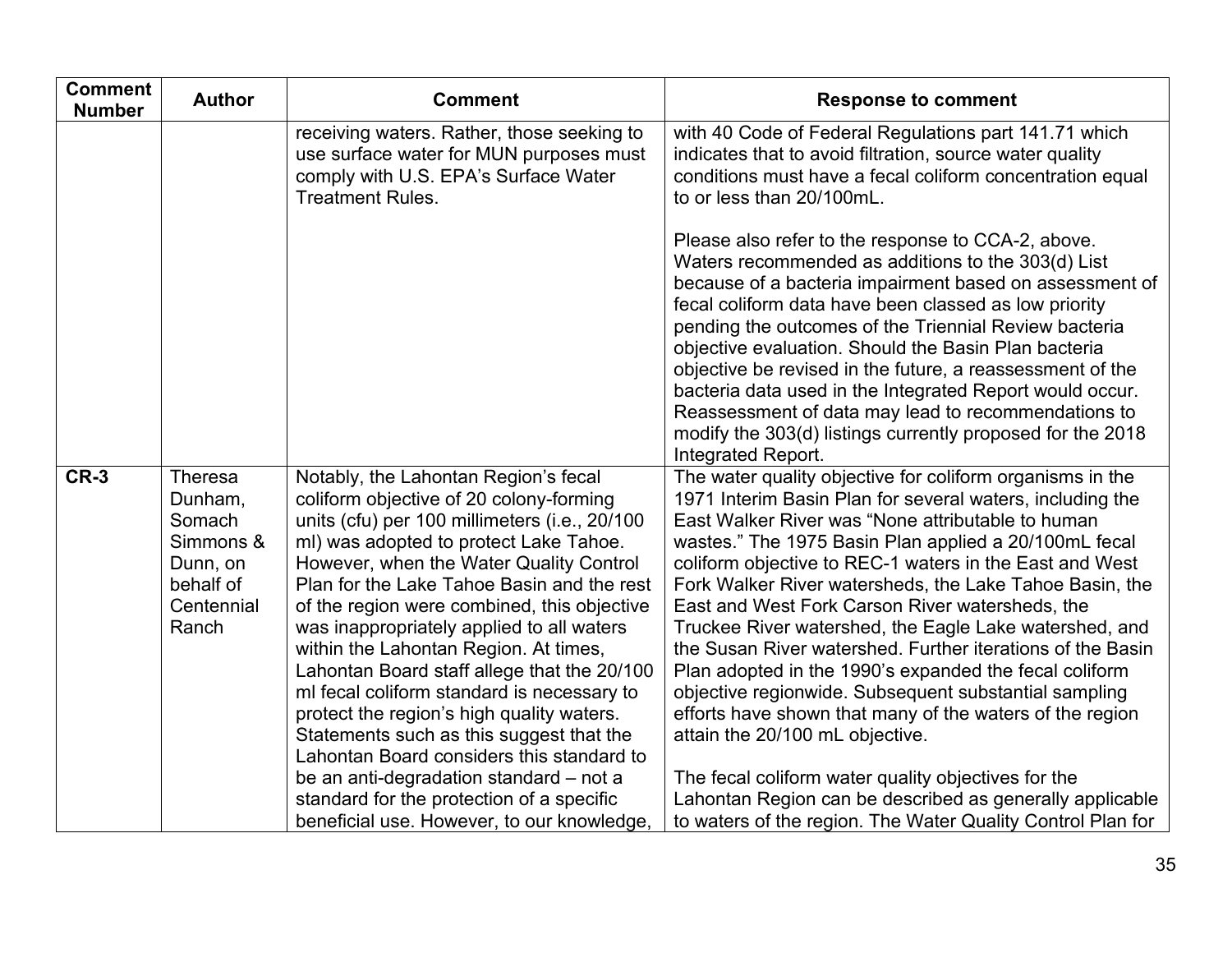| <b>Comment</b><br><b>Number</b> | <b>Author</b>                                                                                    | <b>Comment</b>                                                                                                                                                                                                                                                                                                                                                                                                                                                                                                                                                                                                                                                                                                                                                                         | <b>Response to comment</b>                                                                                                                                                                                                                                                                                                                                                                                                                                                                                                                                                                                                                                                                                                                                             |
|---------------------------------|--------------------------------------------------------------------------------------------------|----------------------------------------------------------------------------------------------------------------------------------------------------------------------------------------------------------------------------------------------------------------------------------------------------------------------------------------------------------------------------------------------------------------------------------------------------------------------------------------------------------------------------------------------------------------------------------------------------------------------------------------------------------------------------------------------------------------------------------------------------------------------------------------|------------------------------------------------------------------------------------------------------------------------------------------------------------------------------------------------------------------------------------------------------------------------------------------------------------------------------------------------------------------------------------------------------------------------------------------------------------------------------------------------------------------------------------------------------------------------------------------------------------------------------------------------------------------------------------------------------------------------------------------------------------------------|
|                                 |                                                                                                  | there is no historical data or information<br>available to show that all waterbodies in the<br>Lahontan Region maintained this level of<br>coliform in 1968 or in 1975 when the<br>antidegradation policy and the Clean Water<br>Act were adopted, respectively. Further,<br>based on recent data and information as<br>well as anecdotal information, it is highly<br>unlikely that in areas of the region where<br>cattle grazing has occurred for generations<br>this standard would have been met.<br>Accordingly, the Lahontan Region's generic<br>application of this standard region-wide as<br>an "antidegradation standard" is not<br>supported and is inappropriate.                                                                                                         | the Lahontan Region (Basin Plan) currently contains a<br>water quality objective for bacteria that applies to all<br>waters in the Lahontan Region and is based on fecal<br>coliform concentrations (see Basin Plan, Chapter 3, Water<br>Quality Objectives, Page 3-4). The 2018 Triennial Review<br>of the Basin Plan prioritized an effort to evaluate the<br>Lahontan Region's bacteria water quality objective. While<br>underway, that effort has not been completed and the<br>Water Board cannot predetermine the outcome of that<br>project.<br>Comments on the evaluation and appropriateness of the<br>current fecal coliform objective are outside of the scope of<br>the Integrated Report. The triennial review project will<br>include a public process. |
| $CR-4$                          | <b>Theresa</b><br>Dunham,<br>Somach<br>Simmons &<br>Dunn, on<br>behalf of<br>Centennial<br>Ranch | Moreover, as we have learned from<br>implementation of the Grazing Conditional<br>Waiver that applies to ranchers in the<br>Bridgeport Valley, the 20/100 ml fecal<br>coliform standard is unrealistic and virtually<br>impossible to meet in areas of the region<br>where grazing occurs. In conjunction and<br>cooperation with the University of California<br>Davis Rangelands program, Centennial<br>Livestock and other grazing operations<br>have been monitoring for fecal coliform and<br>E. coli in the Bridgeport Valley for a number<br>of years. The monitoring locations have<br>been selected to identify contributions from<br>the various sources of bacteria within the<br>Bridgeport Valley: grazing, recreation (e.g.,<br>campers), and residential. The data show | Please refer to response to comments ZS-1, ZS-2, and<br>CR-3. The bacteria water quality objective evaluation<br>project is underway, and this process will include public<br>participation. Integrated Report staff cannot presuppose<br>the outcome of the evaluation project or any other future<br>action by the Board, however. The fecal coliform objective<br>is a water quality objective currently in effect in the<br>Lahontan Region and therefore must be assessed as an<br>applicable objective for Integrated Report purposes.                                                                                                                                                                                                                           |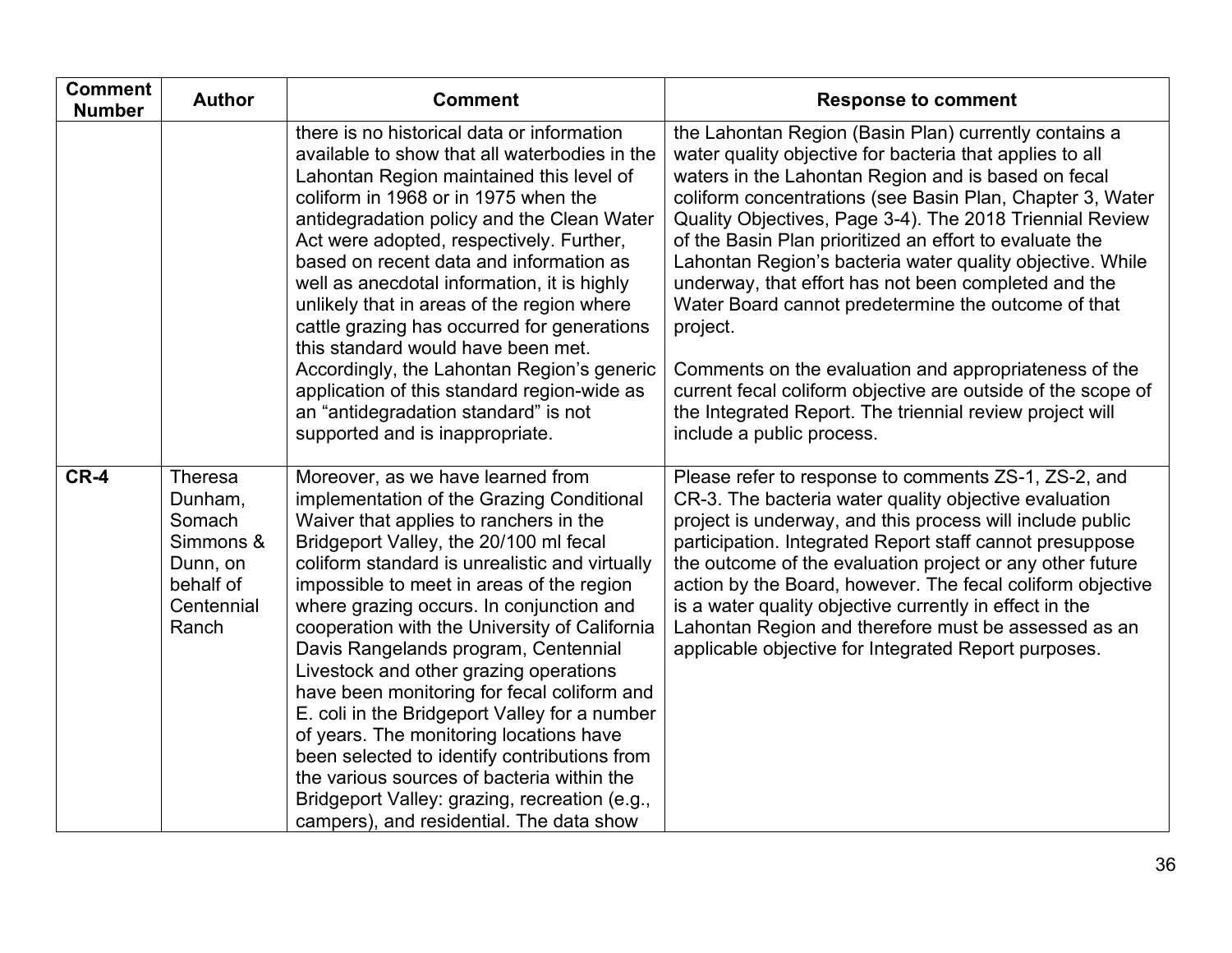| <b>Comment</b><br><b>Number</b> | <b>Author</b>                                                                                    | <b>Comment</b>                                                                                                                                                                                                                                                                                                                                                                                                                                                                                                                                                                                                                                                                                                                                                                                                             | <b>Response to comment</b>                                                                                                                                                                                                                                                                                                                                                                                                                                                                                                                                                                                                                                                                                                                                                                                                                                                                                                                                                                                                                                                                                              |
|---------------------------------|--------------------------------------------------------------------------------------------------|----------------------------------------------------------------------------------------------------------------------------------------------------------------------------------------------------------------------------------------------------------------------------------------------------------------------------------------------------------------------------------------------------------------------------------------------------------------------------------------------------------------------------------------------------------------------------------------------------------------------------------------------------------------------------------------------------------------------------------------------------------------------------------------------------------------------------|-------------------------------------------------------------------------------------------------------------------------------------------------------------------------------------------------------------------------------------------------------------------------------------------------------------------------------------------------------------------------------------------------------------------------------------------------------------------------------------------------------------------------------------------------------------------------------------------------------------------------------------------------------------------------------------------------------------------------------------------------------------------------------------------------------------------------------------------------------------------------------------------------------------------------------------------------------------------------------------------------------------------------------------------------------------------------------------------------------------------------|
|                                 |                                                                                                  | that it is nearly impossible for waters<br>downstream of all of these uses to meet<br>the Lahontan Region standard of 20/100<br>ml. More importantly, it is not necessary to<br>meet this standard to protect public health.<br>The State Board adopted an E. coli<br>standard in the Bacteria Provisions that<br>applies to areas where Recreational<br>Beneficial uses [sic] occur, which is<br>significantly less restrictive than the 20/100<br>ml standard applied here.                                                                                                                                                                                                                                                                                                                                              |                                                                                                                                                                                                                                                                                                                                                                                                                                                                                                                                                                                                                                                                                                                                                                                                                                                                                                                                                                                                                                                                                                                         |
| $CR-5$                          | <b>Theresa</b><br>Dunham,<br>Somach<br>Simmons &<br>Dunn, on<br>behalf of<br>Centennial<br>Ranch | With respect to Centennial Livestock's<br>Bridgeport Valley operations, the grazing<br>lands are private and the public has limited<br>to no access to the water bodies within<br>Centennial's property boundaries. Further,<br>there are very limited opportunities for<br>REC-1 beneficial uses (i.e. ingestion), and<br>most recreational uses are more aligned<br>with REC-1 (i.e. fishing), or are limited<br>water contact recreation uses. The<br>circumstances here are similar to ranches<br>in other parts of the Lahontan Region.<br>Thus, the application of the Lahontan<br>Region's fecal coliform objective as it<br>currently exists is inappropriate,<br>unreasonable, and unnecessary to protect<br>beneficial uses, and, more broadly, any<br>waters outside of Lake Tahoe subject to<br>this standard. | Please refer to response to comment ZS-1 for discussion<br>regarding the applicability of water quality objectives<br>assessed for Integrated Report purposes. Designated<br>water quality objectives and beneficial uses apply<br>regardless of the ability of the public to access a specific<br>surface water.<br>Access limitations to Lahontan Region surface waters do<br>not exempt such waters from Integrated Report<br>assessments. While Water Board staff recognize that the<br>public has limited access to water located on Centennial<br>Livestock properties, these waters flow downstream into<br>waters that are held in the public trust. Furthermore, the<br>waters are currently designated for the REC-1 beneficial<br>use.<br>The Clean Water Act requires that the Water Board protect<br>all designated beneficial uses of a waterbody, whether it is<br>a present or future beneficial use, or one that existed at<br>any time since November 26, 1975. Waters in the<br>Bridgeport Valley are currently designated with the REC-1<br>beneficial use. Consequently, it is appropriate for the |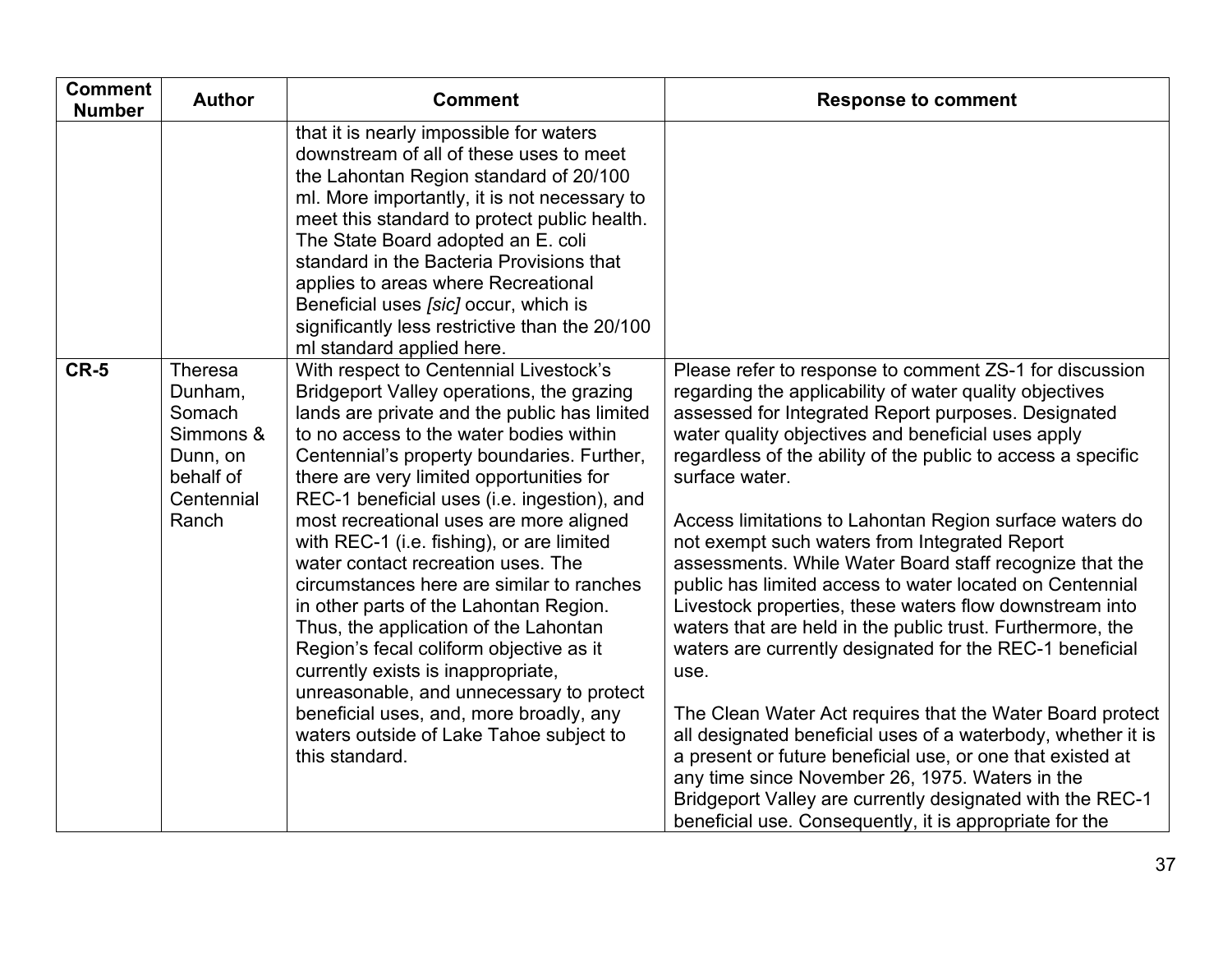| <b>Comment</b><br><b>Number</b> | <b>Author</b>                                                                             | <b>Comment</b>                                                                                                                                                                                                                                                                                                                                                                                                                                                                                                                                                                                                                                                                                                                                                                                                                                                                                                                                                                                                                                                             | <b>Response to comment</b>                                                                                                                                                                                                                                                                                                                                                                                                                                                                                                                                                                                                                                                                                                                                                                                                                                                                                                                                                                                                                                                                                                                                                                                                                                                                           |
|---------------------------------|-------------------------------------------------------------------------------------------|----------------------------------------------------------------------------------------------------------------------------------------------------------------------------------------------------------------------------------------------------------------------------------------------------------------------------------------------------------------------------------------------------------------------------------------------------------------------------------------------------------------------------------------------------------------------------------------------------------------------------------------------------------------------------------------------------------------------------------------------------------------------------------------------------------------------------------------------------------------------------------------------------------------------------------------------------------------------------------------------------------------------------------------------------------------------------|------------------------------------------------------------------------------------------------------------------------------------------------------------------------------------------------------------------------------------------------------------------------------------------------------------------------------------------------------------------------------------------------------------------------------------------------------------------------------------------------------------------------------------------------------------------------------------------------------------------------------------------------------------------------------------------------------------------------------------------------------------------------------------------------------------------------------------------------------------------------------------------------------------------------------------------------------------------------------------------------------------------------------------------------------------------------------------------------------------------------------------------------------------------------------------------------------------------------------------------------------------------------------------------------------|
|                                 |                                                                                           |                                                                                                                                                                                                                                                                                                                                                                                                                                                                                                                                                                                                                                                                                                                                                                                                                                                                                                                                                                                                                                                                            | Water Board to protect the REC-1 beneficial use of these<br>waters.                                                                                                                                                                                                                                                                                                                                                                                                                                                                                                                                                                                                                                                                                                                                                                                                                                                                                                                                                                                                                                                                                                                                                                                                                                  |
| CR-6                            | Theresa<br>Dunham,<br>Somach<br>Simmons &<br>Dunn, on<br>behalf of<br>Centennial<br>Ranch | On August 7, 2018, the State Board<br>adopted recreational bacteria provisions<br>that apply to all inland surface water bodies<br>with the recreational beneficial<br>useHowever, regardless of these<br>actions, the Integrated Report proposes to<br>use the questionable fecal coliform<br>standard to determine impairments for all<br>waterbodies throughout the Lahontan<br>Region. The Integrated Report's continued<br>reliance on the water quality objective of 20<br>cfu/100 ml is in clear contravention of these<br>prior actions. Further, nothing within the<br>State Board's Listing Policy mandates that<br>the Lahontan Region use the existing<br>standard (but questionable standard under<br>review) during this listing cycle. Rather, the<br><b>State Board's Listing Policy states:</b><br>"[b]efore determining is water quality<br>standards are exceeded, the Regional<br>Water Boards have wide discretion<br>establishing how data and information are<br>to be evaluated," (See State's Listing<br>Policy, section 6.1.5., pg. 22, emphasis | Please refer to the responses to comments ZS-2 and CR-<br>$\mathbf 1$ .<br>The fecal coliform objective contained in the Lahontan<br>Basin Plan is an applicable water quality objective for the<br>2018 Integrated Report. The Bacteria Provisions adopted<br>by the State Water Board in 2018 specifically stated that<br>the fecal coliform water quality objective contained in the<br>Lahontan Region Basin Plan was not superseded by the<br>new provisions, stating instead that the new provisions<br>only are applicable when assessing the REC-1 beneficial<br>use. The State Water Board recommended the Lahontan<br>Water Board reevaluate its fecal coliform objective, and<br>the Lahontan Water Board made this reevaluation its top<br>priority during the 2018 Triennial Review.<br>Section 6.1.5: Data Quantity Assessment Process, of the<br>Listing Policy states: "Before determining if water quality<br>standards are exceeded, the Regional Water Boards have<br>broad discretion establishing how data and information are<br>to be evaluated, including the wide flexibility to establish<br>water segmentation, as well as the scale of spatial and<br>temporal data and information that are to be reviewed."<br>The commenter is incorrect in their assertion that this |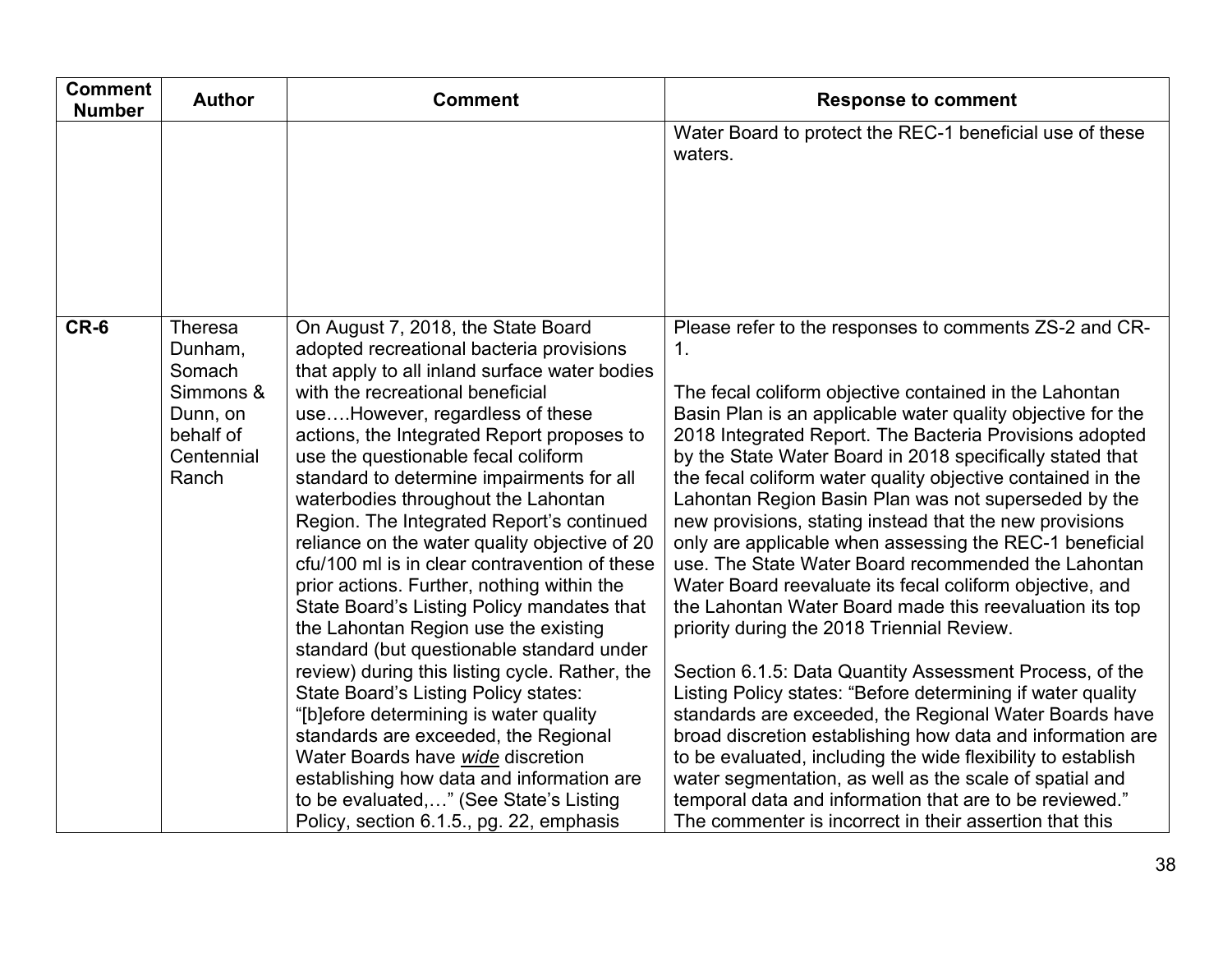| <b>Comment</b><br><b>Number</b> | <b>Author</b>                                                                                    | <b>Comment</b>                                                                                                                                                                                                                                                                                                                                                                                                                                                                                                                                                                                                                                                                                                                          | <b>Response to comment</b>                                                                                                                                                                                                                                                                                                                                                                                                                                                                                                                                                                                                                                                                                                                                                                                                                                                                                                                                                                                            |
|---------------------------------|--------------------------------------------------------------------------------------------------|-----------------------------------------------------------------------------------------------------------------------------------------------------------------------------------------------------------------------------------------------------------------------------------------------------------------------------------------------------------------------------------------------------------------------------------------------------------------------------------------------------------------------------------------------------------------------------------------------------------------------------------------------------------------------------------------------------------------------------------------|-----------------------------------------------------------------------------------------------------------------------------------------------------------------------------------------------------------------------------------------------------------------------------------------------------------------------------------------------------------------------------------------------------------------------------------------------------------------------------------------------------------------------------------------------------------------------------------------------------------------------------------------------------------------------------------------------------------------------------------------------------------------------------------------------------------------------------------------------------------------------------------------------------------------------------------------------------------------------------------------------------------------------|
|                                 |                                                                                                  | added) Considering the State's and<br>Lahontan Boards' recent actions, we find<br>the use of the fecal coliform standard in this<br>Integrated Report to be inappropriate and<br>without merit.                                                                                                                                                                                                                                                                                                                                                                                                                                                                                                                                         | section of the Listing Policy gives the Regional Boards<br>"wide discretion" when determining which water quality<br>objectives to include for assessment purposes. Section<br>6.1.5 gives the Regional Boards wide discretion when<br>determining waterbody segmentation, data averaging<br>periods, analysis quantitation concerns, binomial model<br>statistical evaluation, and the evaluation of bioassessment<br>or temperature data. This section does not give the<br>Regional Boards the discretion to remove existing water<br>quality objectives contained in their respective Basin Plans<br>from the Integrated Report water quality assessment<br>process. Section 6.1 of the Listing Policy states: "All<br>readily available information shall be evaluated". The<br>Lahontan Water Board must assess fecal coliform data<br>collected from surface waters in the region to comply with<br>§303 and §305 requirements of the Clean Water Act<br>through application of the California Listing Policy. |
| <b>CR-7</b>                     | <b>Theresa</b><br>Dunham,<br>Somach<br>Simmons &<br>Dunn, on<br>behalf of<br>Centennial<br>Ranch | Appendix A to the Integrated Report shows<br>that there are 36 proposed new listings for<br>Indicator Bacteria throughout the Lahontan<br>Region. Twenty-three of the 36 are located<br>in Inyo or Mono County where Centennial<br>Livestock and its owners operate cattle<br>grazing operations. Review of the Fact<br>Sheets for these proposed listings show<br>that all of the proposed listings rely either<br>exclusively or primarily on exceedances of<br>the fecal coliform standard to support being<br>listed. For example, Convict Creek in Mono<br>County is proposed to be added to the<br>303(d) list based an [sic] exceedance rate<br>of 7 out of 35 log mean samples for fecal<br>coliform even though there are zero | Please refer to the responses to comments CR-1, CR-6,<br>and ZS-2.<br>The fecal coliform objective contained in the Lahontan<br>Basin Plan is an applicable water quality objective for the<br>2018 Integrated Report. The Water Board does not have<br>discretion to remove existing water quality objectives from<br>the assessment process.<br>Regarding the Convict Creek example, both fecal coliform<br>and E. coli data are available for assessment purposes.<br>Assessment of the available data reveals that excursions<br>of the fecal coliform objective exceed the allowable<br>frequency stipulated by Table 3.2 of the Listing Policy,<br>while there are no excursions of the $E$ . coli objective. The<br>result of this assessment is a recommendation to list                                                                                                                                                                                                                                      |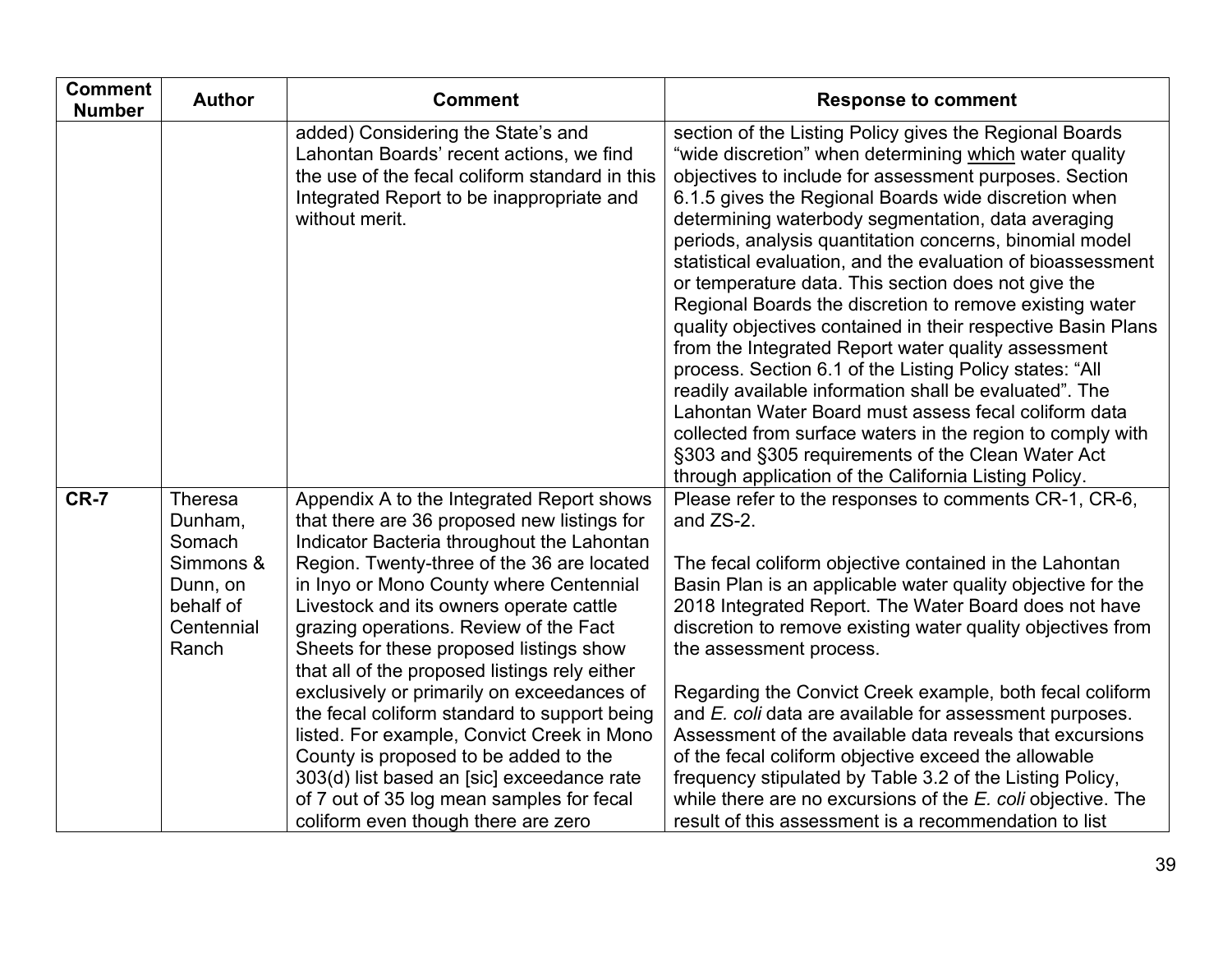| <b>Comment</b><br><b>Number</b> | <b>Author</b> | <b>Comment</b>                                                                            | <b>Response to comment</b>                                                                                                |
|---------------------------------|---------------|-------------------------------------------------------------------------------------------|---------------------------------------------------------------------------------------------------------------------------|
|                                 |               | exceedances of the State Board's E. coli                                                  | Convict Creek as impaired by Indicator Bacteria based on                                                                  |
|                                 |               | standards out of over 30 samples. Even                                                    | the available fecal coliform water quality data. The Listing                                                              |
|                                 |               | more perplexing in this example is the fact<br>that the exceedance rate for Convict Creek | Policy Tables 3.1 and 3.2 provide a threshold with which to<br>assess available assessment data. There are many cases     |
|                                 |               | barely reaches the number of exceedances                                                  | where the number of exceedances of a water quality                                                                        |
|                                 |               | for fecal coliform necessary to list based on                                             | objective fall either just below or, as in this case, just                                                                |
|                                 |               | the Listing Policy's binomial approach.                                                   | above the thresholds provided, and these thresholds                                                                       |
|                                 |               |                                                                                           | provide guidance so that surface waters can be                                                                            |
|                                 |               | Moreover, many of the decisions for                                                       | determined to either support or not support their                                                                         |
|                                 |               | maintaining previous listings also rely                                                   | designated beneficial uses.                                                                                               |
|                                 |               | primarily on exceedances of the fecal                                                     |                                                                                                                           |
|                                 |               | coliform standard rather than the E. coli                                                 | Using Buckeye Creek as an example, both the fecal                                                                         |
|                                 |               | standard. For example, Buckeye Creek's<br>previous listing is being retained solely on    | coliform water quality objective and the E. coli water<br>quality objective apply for bacteria assessments of this        |
|                                 |               | exceedances of the fecal coliform standard.                                               | surface water, and data for both analytes are available for                                                               |
|                                 |               | When E. coli results are reviewed, it is                                                  | assessment. Both fecal coliform and E. coli are a type of                                                                 |
|                                 |               | shown that the E. coli standard is not                                                    | indicator bacteria and are monitored in surface waters to                                                                 |
|                                 |               | exceeded at the level necessary to support                                                | determine the possible presence of illness-causing                                                                        |
|                                 |               | listing on the 303(d) list. Consequently,                                                 | pathogens derived from contamination by fecal wastes.                                                                     |
|                                 |               | using the fecal coliform standard to identify                                             | Because fecal coliform and E. coli are both indicator                                                                     |
|                                 |               | impairments presents an incorrect                                                         | bacteria for the likely presence of pathogens, both fall                                                                  |
|                                 |               | assessment of the quality of waters                                                       | under the 'Indicator Bacteria' pollutant type in the                                                                      |
|                                 |               | throughout the Lahontan Region.                                                           | Integrated Report. As such, and because data exists for                                                                   |
|                                 |               | To rectify this inaccuracy, we recommend                                                  | fecal coliform and E. coli for Buckeye Creek, both analytes<br>are assessed in the 2018 Integrated Report to determine if |
|                                 |               | that the Lahontan Board direct staff to                                                   | the creek is impaired by bacteria. In this case, the fecal                                                                |
|                                 |               | reevaluate all of the existing and proposed                                               | coliform data exceeds the allowable frequency stipulated                                                                  |
|                                 |               | new listings for indicator bacteria. In this                                              | in Table 3.2 of the Listing Policy and thus supports the                                                                  |
|                                 |               | reevaluation, Lahontan Board staff should                                                 | addition of Buckeye Creek to the 303(d) List because of an                                                                |
|                                 |               | compare only E. coli data and information                                                 | impairment by Indicator Bacteria.                                                                                         |
|                                 |               | to the applicable E. coli standards to                                                    |                                                                                                                           |
|                                 |               | determine if impairment exists, and the                                                   | Both fecal coliform and E. coli must be assessed (provided                                                                |
|                                 |               | Integrated Report should be revised                                                       | data is available) to accurately determine the bacterial                                                                  |
|                                 |               | appropriately.                                                                            | quality of surface waters throughout the Lahontan Region.                                                                 |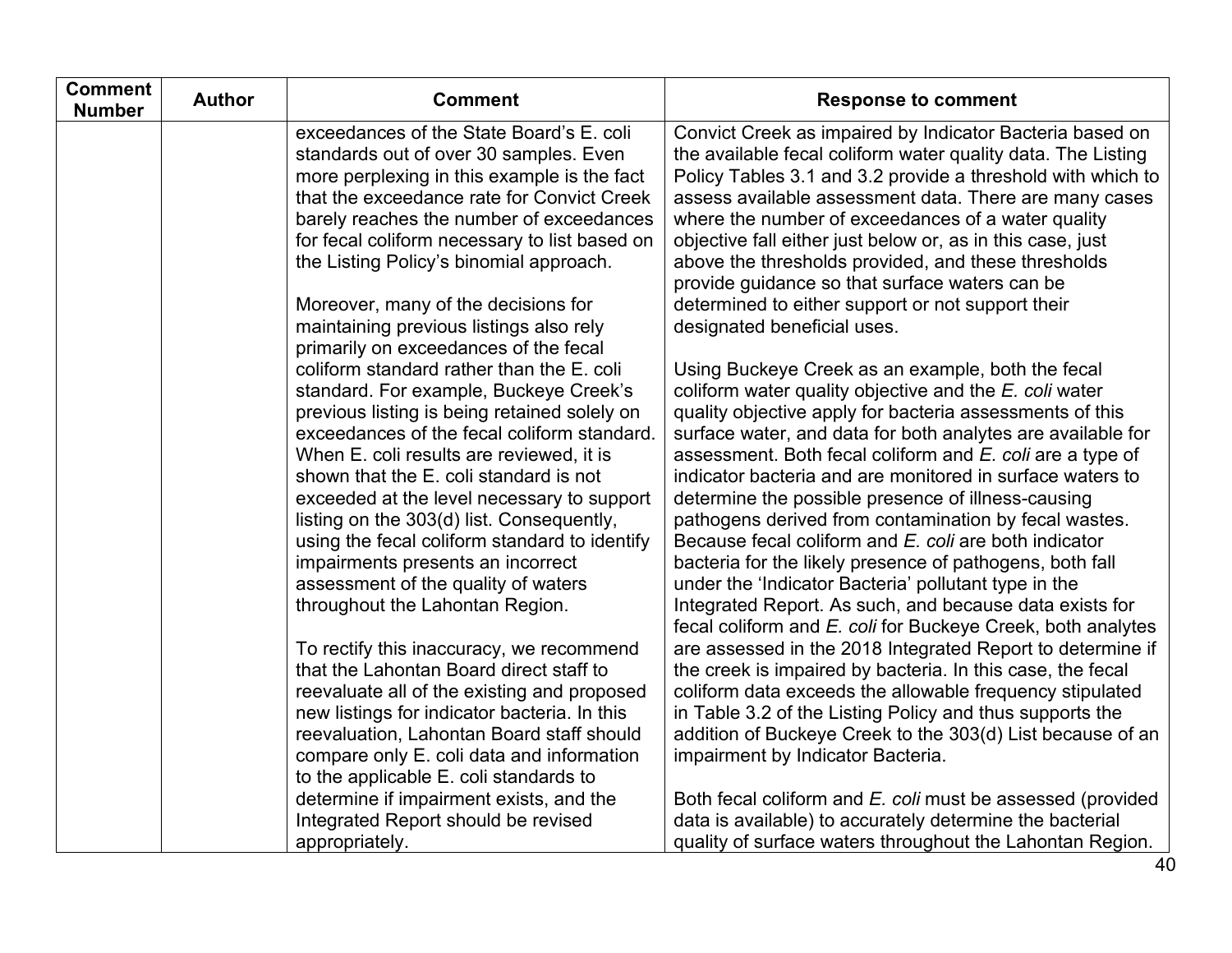| <b>Comment</b><br><b>Author</b><br><b>Number</b>                                                  | <b>Comment</b>                                                                                                                                                                                                                                                                                                                                                                                                                                                                                                                                                                                                                                                                                                                  | <b>Response to comment</b>                                                                                                                                                                                                                                                                                                                                                                                                                                                                                                                                                                                                                                                                                                                                                                                                                                                                     |
|---------------------------------------------------------------------------------------------------|---------------------------------------------------------------------------------------------------------------------------------------------------------------------------------------------------------------------------------------------------------------------------------------------------------------------------------------------------------------------------------------------------------------------------------------------------------------------------------------------------------------------------------------------------------------------------------------------------------------------------------------------------------------------------------------------------------------------------------|------------------------------------------------------------------------------------------------------------------------------------------------------------------------------------------------------------------------------------------------------------------------------------------------------------------------------------------------------------------------------------------------------------------------------------------------------------------------------------------------------------------------------------------------------------------------------------------------------------------------------------------------------------------------------------------------------------------------------------------------------------------------------------------------------------------------------------------------------------------------------------------------|
| CR-8<br>Theresa<br>Dunham,<br>Somach<br>Simmons &<br>Dunn, on<br>behalf of<br>Centennial<br>Ranch | we recommend that the Lahontan Board<br>direct staff to revise the Integrated Report<br>to exclude impairment determinations that<br>are made primarily or exclusively on<br>exceedances of the fecal coliform standard.<br>The continued perpetuation and use of this<br>standard undermines State and Regional<br>Board actions directly related to reviewing<br>the appropriateness of applying this<br>standard to all waterbodies throughout the<br>region. Until that review has been<br>completed and the Lahontan Board has<br>acted, the Lahontan Board should only use<br>the E. coli standards as adopted by the<br>State Board to determine if waterbodies are<br>in fact impaired and thus properly the<br>Region. | Please refer to the responses to comments CR-1, CR-6,<br>CR-7 and ZS-2.<br>The fecal coliform objective contained in the Lahontan<br>Basin Plan is an applicable water quality objective for the<br>2018 Integrated Report. The State Water Board Bacteria<br>Provisions specifically do not supersede the fecal coliform<br>objective and so the State Water Board Bacteria<br>Provisions are not undermined by the assessment of the<br>fecal coliform objective. Assessment of the fecal coliform<br>objective is a requirement of the Clean Water Act<br>administered via the California Listing Policy. Assessment<br>of the fecal coliform objective does not undermine actions<br>taken by the Regional Board.<br>Fecal coliform data was assessed using the fecal coliform                                                                                                             |
|                                                                                                   | subject of listing on the region's 303(d) List.<br>Such actions are necessary to maintain the<br>viability of grazing throughout the Lahontan                                                                                                                                                                                                                                                                                                                                                                                                                                                                                                                                                                                   | water quality objective stipulated in the Basin Plan to<br>determine protection of the MUN beneficial use. E. coli<br>data was assessed using the recently adopted Statewide<br>bacteria provisions to determine the protection of the REC-<br>1 beneficial use. Both assessments are performed under<br>the umbrella of the Indicator Bacteria pollutant as both<br>analytes indicate the potential for illness-causing<br>pathogens to be present in a surface water. Both water<br>quality objectives are in effect in the Lahontan Region and<br>are required to be assessed per water quality assessment<br>regulations stipulated in the Clean Water Act.<br>Recommendations to add a waterbody/pollutant<br>combination to the 303(d) List do not affect the viability of<br>grazing in the Lahontan Region, rather these<br>recommendations help identify and prioritize water quality |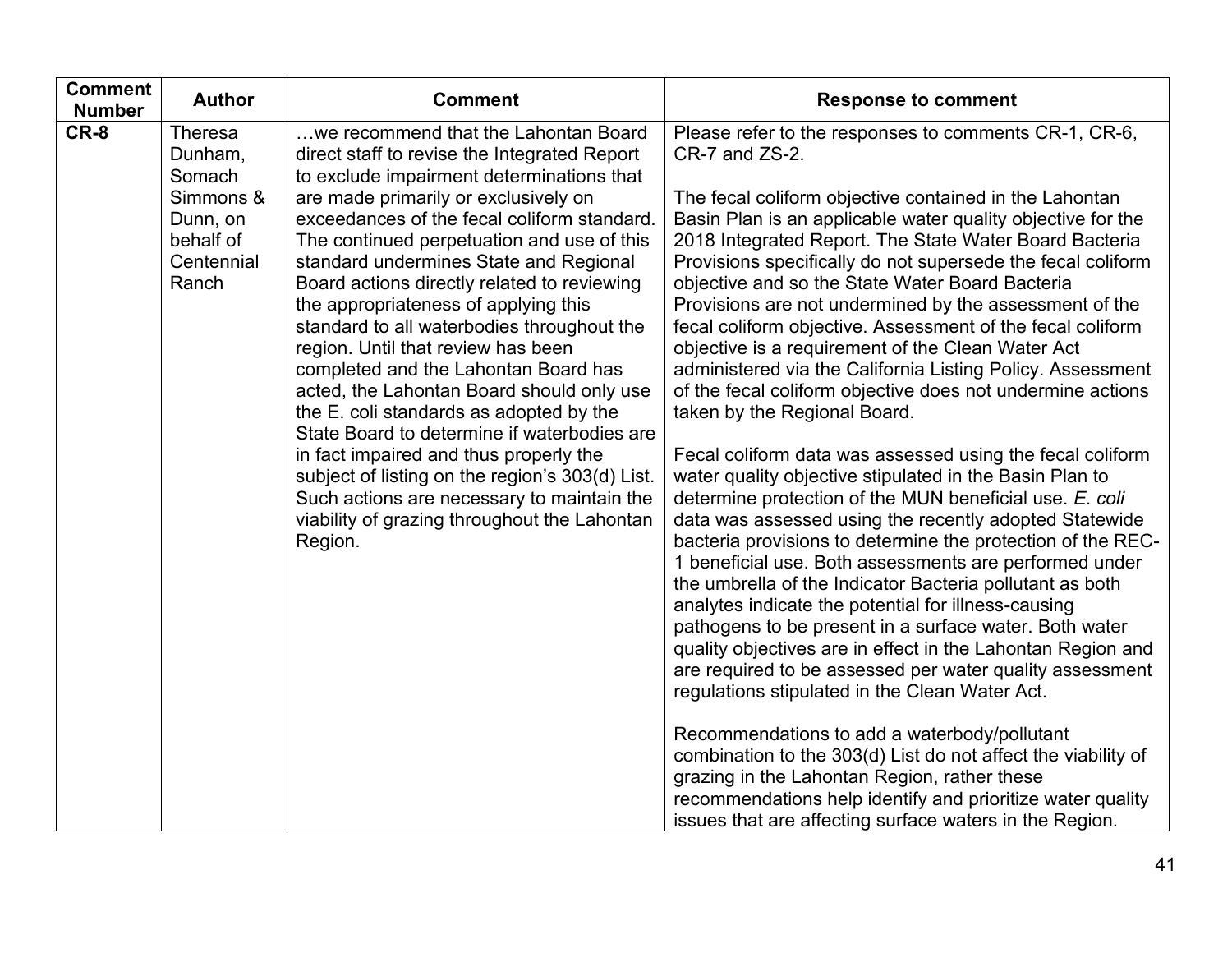| <b>Comment</b><br><b>Number</b> | <b>Author</b>              | <b>Comment</b>                                                                                                                                                                                                                                                                                                                                                                                                                                                                                                                                                   | <b>Response to comment</b>                                                                                                                                                                                                                                                                                                                                                                                                                                                                                                                                                                                                                                                                                                                                                                                                                                                                                                                                                                                                                                                                          |
|---------------------------------|----------------------------|------------------------------------------------------------------------------------------------------------------------------------------------------------------------------------------------------------------------------------------------------------------------------------------------------------------------------------------------------------------------------------------------------------------------------------------------------------------------------------------------------------------------------------------------------------------|-----------------------------------------------------------------------------------------------------------------------------------------------------------------------------------------------------------------------------------------------------------------------------------------------------------------------------------------------------------------------------------------------------------------------------------------------------------------------------------------------------------------------------------------------------------------------------------------------------------------------------------------------------------------------------------------------------------------------------------------------------------------------------------------------------------------------------------------------------------------------------------------------------------------------------------------------------------------------------------------------------------------------------------------------------------------------------------------------------|
| $LA-1$                          | Linda<br><b>Arcularius</b> | I have reviewed the letter submitted to the<br>Lahontan Regional Water Board and staff<br>by Inyo County Chairman Rick Pucci. I am<br>in complete agreement as to the issues<br>raised by his letter in regard to the effect<br>that the proposed actions that are the<br>subject of this comment period could have<br>on the execution of the Long Term Water<br>Agreement.                                                                                                                                                                                     | Please refer to comment responses BOS-1 through BOS-5<br>for responses to the Inyo County Board of Supervisors<br>comment letter.                                                                                                                                                                                                                                                                                                                                                                                                                                                                                                                                                                                                                                                                                                                                                                                                                                                                                                                                                                   |
| $LA-2$                          | Linda<br><b>Arcularius</b> | As the proposals outlined in the Lahontan<br>Region Proposed Revisions to the Clean<br>Water Act Section 303 (d) / 305 (b)<br><b>Surface Water Quality Assessment Report</b><br>(Integrated Report) are considered for<br>implementation it is extremely important an<br>analysis be undertaken in regard to the<br>effect they may have on the legal<br>obligations of Inyo County and the City of<br>Los Angeles in regard to their<br>responsibilities for full implementation for<br>the Long Term Water Agreement, including<br>possible CEQA requirements. | Please refer to the response to comment BOS-1 and See<br>response to comment C/GR-2.<br>The Integrated Report is a required analysis to determine<br>if water quality objectives are met or are being exceeded.<br>The report does not result in any implementation<br>measures in and of itself. There are no CEQA<br>considerations with the Integrated Report as there are no<br>physical changes made to the environment resulting from<br>the reports' adoption. Once a water quality impairment has<br>been determined through the Integrated Report process<br>and a waterbody has been added to the 303(d) list, Water<br>Board staff begin separate processes to (1) prioritize all<br>listings and identify those that staff will begin addressing,<br>(2) take steps to characterize the impairment for the<br>highest priority waterbodies, (3) identify and select an<br>approach to improve conditions, and (4) implement the<br>selected approach. Additionally, each of these steps<br>involves significant stakeholder/public participation and<br>opportunities to provide input. |
| $LA-3$                          | Linda<br><b>Arcularius</b> | Meetings need to be held with the City of<br>Los Angeles Department of Water and<br>Power (DWP) personnel, the DWP ranch<br>lessees, the County of Inyo, and the                                                                                                                                                                                                                                                                                                                                                                                                 | Please refer to the responses to comments to BOS-1 and<br>$LA-2.$<br>The Water Board has already extended the public                                                                                                                                                                                                                                                                                                                                                                                                                                                                                                                                                                                                                                                                                                                                                                                                                                                                                                                                                                                |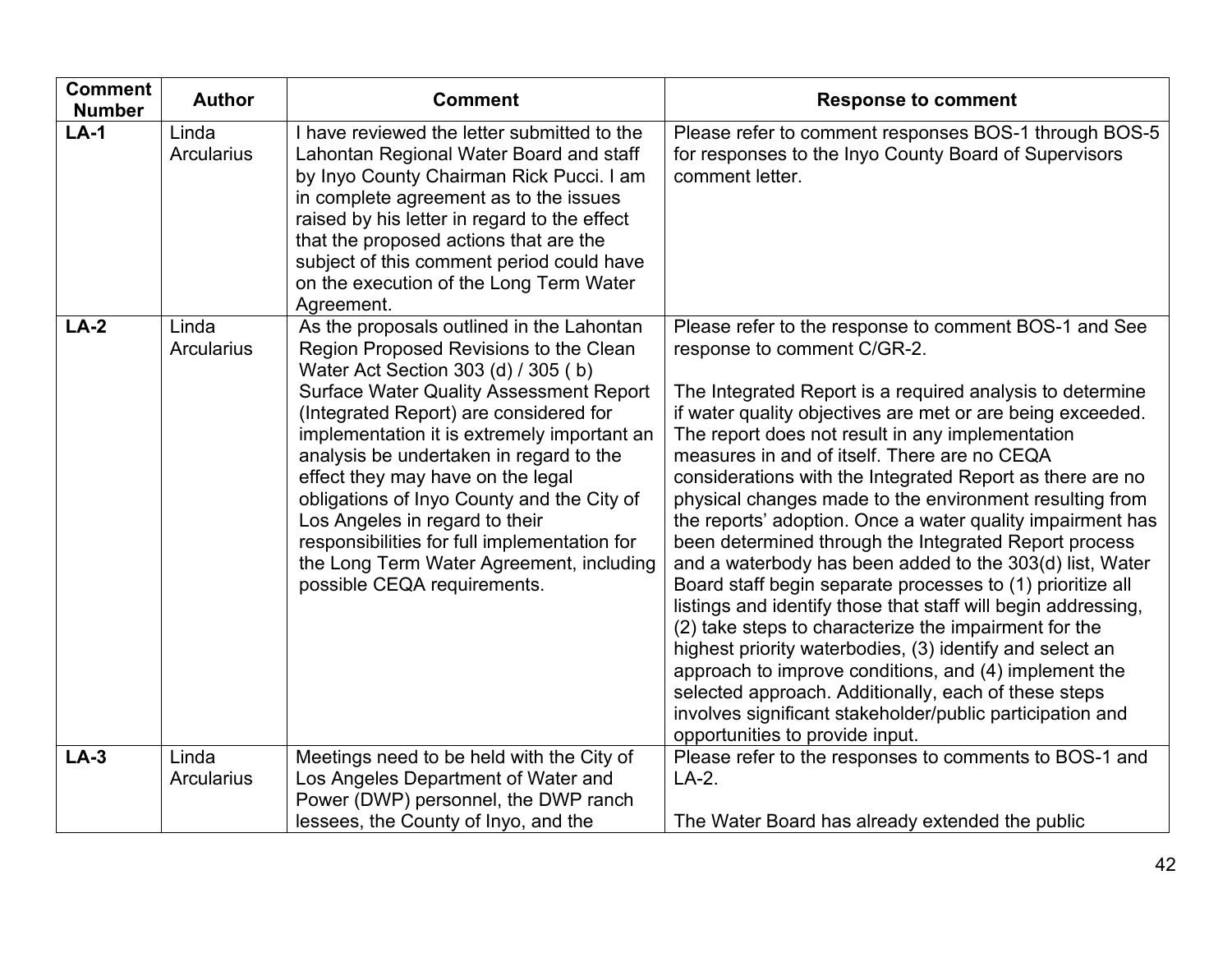| <b>Comment</b><br><b>Number</b> | <b>Author</b>                                                             | <b>Comment</b>                                                                                                                                                                                                                                                             | <b>Response to comment</b>                                                                                                                                                                                                                                                                                                                                                                                                                                                                                                                                                                                                                                                                                                                                           |
|---------------------------------|---------------------------------------------------------------------------|----------------------------------------------------------------------------------------------------------------------------------------------------------------------------------------------------------------------------------------------------------------------------|----------------------------------------------------------------------------------------------------------------------------------------------------------------------------------------------------------------------------------------------------------------------------------------------------------------------------------------------------------------------------------------------------------------------------------------------------------------------------------------------------------------------------------------------------------------------------------------------------------------------------------------------------------------------------------------------------------------------------------------------------------------------|
|                                 |                                                                           | Lahontan Regional Water Quality Board<br>[sic] and staff before any Lahontan actions<br>are taken. To this end, in order to hold<br>these meetings and have them be<br>meaningful, an extension to the comment<br>period is needed.                                        | comment period for the 2018 Integrated Report by thirty<br>(30) days at the request of Inyo County. To keep to the<br>schedule imposed on the Lahontan Region by the State<br>Water Resources Control Board, the Lahontan Region will<br>not be extending the comment period further. There will<br>still be opportunity for stakeholders and members of the<br>public to give oral comments in front of the Lahontan<br>Water Board during the November Board meeting, and<br>public comment will also be solicited during the State<br>Water Board Integrated Report adoption process.                                                                                                                                                                             |
| $HA-1$                          | Howard<br>Arcularius,<br>Manager,<br>Arcularius<br>Holdings<br><b>LLC</b> | I am requesting that your communication<br>with affected parties and governmental<br>agencies, including Inyo and Mono County,<br>be greatly improved in the future so that<br>there can be a process in place that results<br>in informed decision making by all parties. | Representatives from Inyo and Mono Counties were made<br>aware of the Integrated Report comment period in spring<br>of 2019. The Integrated Report occurs in the Lahontan<br>Region every six years, with the previous iteration<br>occurring in 2012.<br>Water Board staff has opened a line of communication<br>with those in the ranching community to share information<br>regarding the Integrated Report, such as the September 5,<br>2019 email sent to Mr. and Mrs. Arcularius (the<br>commenters) to discuss the contents of this comment<br>letter. Staff also spoke with Mrs. Arcularius via telephone<br>on September 19, 2019 and looks forward to working with<br>those in the ranching community to foster informed<br>decision making in the future. |
| $HA-2$                          | Howard<br>Arcularius,<br>Manager,<br>Arcularius<br>Holdings<br><b>LLC</b> | The 20 FC standard is not the<br>recommended federal or state standard for<br>E. coli.                                                                                                                                                                                     | Please refer to responses to comments ZS-2, CR-1 and<br>CR <sub>6</sub>                                                                                                                                                                                                                                                                                                                                                                                                                                                                                                                                                                                                                                                                                              |
| $HA-3$                          | Howard<br>Arcularius,                                                     | This standard lacks historical baseline data<br>from the streams in Inyo and Mono                                                                                                                                                                                          | Please refer to the response to comment BOS-4                                                                                                                                                                                                                                                                                                                                                                                                                                                                                                                                                                                                                                                                                                                        |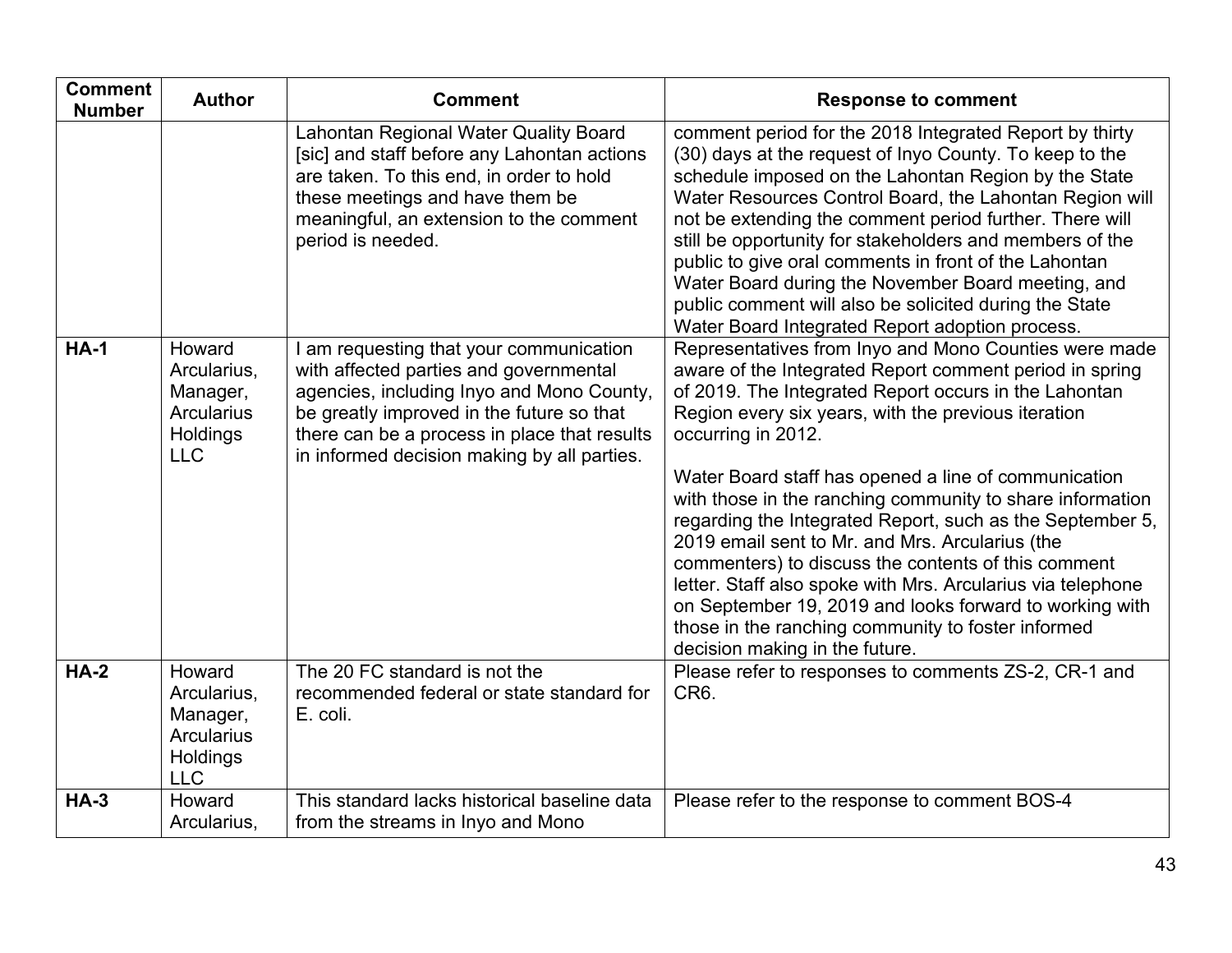| <b>Comment</b><br><b>Number</b> | <b>Author</b>                                                                    | <b>Comment</b>                                                                                                                                                                                                                                                                                                                                                                                                                                                                                                                                                                                                                                                     | <b>Response to comment</b>                                                                                                                                                                                                                                                                                                                                                                                                                                                                                                                                                                                                                                                                                                                                                |
|---------------------------------|----------------------------------------------------------------------------------|--------------------------------------------------------------------------------------------------------------------------------------------------------------------------------------------------------------------------------------------------------------------------------------------------------------------------------------------------------------------------------------------------------------------------------------------------------------------------------------------------------------------------------------------------------------------------------------------------------------------------------------------------------------------|---------------------------------------------------------------------------------------------------------------------------------------------------------------------------------------------------------------------------------------------------------------------------------------------------------------------------------------------------------------------------------------------------------------------------------------------------------------------------------------------------------------------------------------------------------------------------------------------------------------------------------------------------------------------------------------------------------------------------------------------------------------------------|
|                                 | Manager,<br><b>Arcularius</b><br>Holdings<br><b>LLC</b>                          | Counties, and the data gathered from 2012<br>to 2016, with the majority of the data<br>collected in 2014 and 2015 which was a<br>period of extreme and historic drought<br>conditions should be given full<br>consideration [sic]. Additionally, data from<br>normal or above normal runoff should be<br>added to the data set to assess inter-<br>annual variability in contaminant levels. In<br>order to apply the non-degradation policy<br>this data needs to be fully evaluated and<br>made public.                                                                                                                                                          | The 2018 Integrated Report assesses all readily available<br>water quality data and information. No historic data was<br>available for this assessment, so for the 2018 Integrated<br>Report, the period of focus ranged from August 31 <sup>st</sup> , 2010<br>(the closure of the public data solicitation for the 2012<br>report) to May 3rd, 2017 (the closure of the public data<br>solicitation for the 2018 report). This period coincides with<br>the historic California drought from 2011-2016.<br>The Integrated Report does evaluate all data that is<br>submitted for assessment and while the non-degradation<br>policy is an important tool for protecting the high-quality<br>waters of the Lahontan Region, it does not directly affect<br>this process. |
| $HA-4$                          | Howard<br>Arcularius,<br>Manager,<br><b>Arcularius</b><br>Holdings<br><b>LLC</b> | It is my understanding that when the Tahoe<br>Basin was combined with the Lahontan<br>District [sic] that this 20/100 ml standard as<br>reflected in the Tahoe region was<br>incorporated as the standard for the entire<br>Lahontan region. As already noted, this<br>application did not include historic baseline<br>data for streams in Inyo and Mono<br>Counties and it did also not include<br>recognition of beneficial uses, especially in<br>regard to agriculture operations. I would<br>recommend that consideration be given to<br>dividing the Lahontan region into different<br>zones so that appropriate standards might<br>be applied accordingly. | Please refer to the response to comment CR-3 for a<br>discussion of the history of the Lahontan Basin Plan<br>bacteria objective.<br>The 2018 Triennial Review identified the review of the<br>Lahontan Basin Plan fecal coliform objective as a top<br>planning priority. That project will include a public process<br>and the suggestion to apply different objectives to different<br>zones in the Lahontan Region could be shared in that<br>process. Comments on the evaluation and<br>appropriateness of the current fecal coliform objective are<br>outside of the scope of the Integrated Report.                                                                                                                                                                |
| $HA-5$                          | Howard<br>Arcularius,<br>Manager,<br><b>Arcularius</b>                           | I am also requesting that the Integrated<br>Report be revised to exclude impairment<br>determinations that are made primarily or<br>exclusively on exceedances of the 20/100                                                                                                                                                                                                                                                                                                                                                                                                                                                                                       | Please refer to the responses to comments CR-1, CR-6,<br>CR-8 and ZS-2.<br>The 2018 Triennial Review identified the review of the                                                                                                                                                                                                                                                                                                                                                                                                                                                                                                                                                                                                                                         |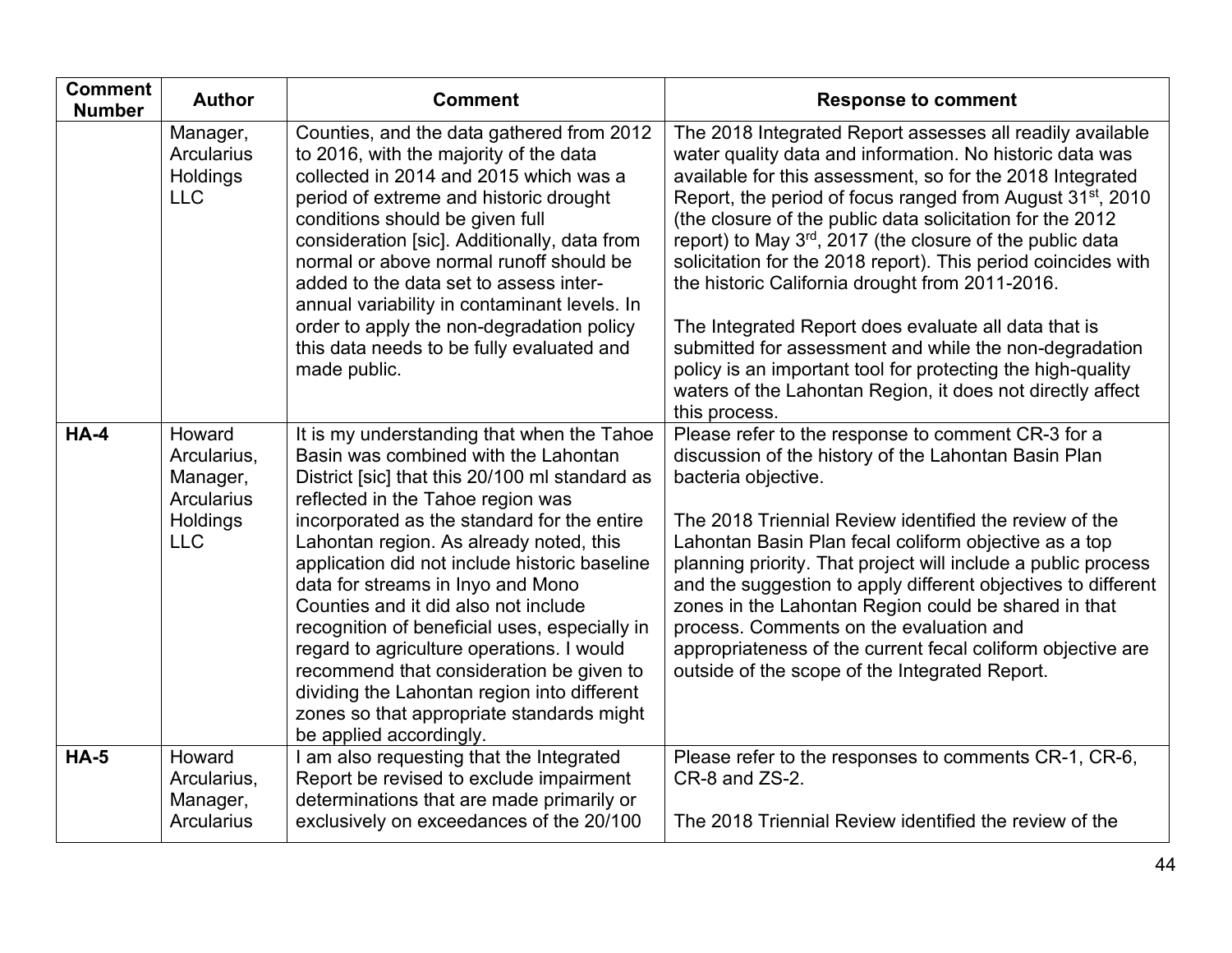| <b>Comment</b><br><b>Number</b> | <b>Author</b>                                                                    | <b>Comment</b>                                                                                                                                                                                                                                                                                                                                                                                                                                         | <b>Response to comment</b>                                                                                                                                                                                                                                                                                                                                                                                                                                                                                                                                                                                                                                                                                                                                                                                  |
|---------------------------------|----------------------------------------------------------------------------------|--------------------------------------------------------------------------------------------------------------------------------------------------------------------------------------------------------------------------------------------------------------------------------------------------------------------------------------------------------------------------------------------------------------------------------------------------------|-------------------------------------------------------------------------------------------------------------------------------------------------------------------------------------------------------------------------------------------------------------------------------------------------------------------------------------------------------------------------------------------------------------------------------------------------------------------------------------------------------------------------------------------------------------------------------------------------------------------------------------------------------------------------------------------------------------------------------------------------------------------------------------------------------------|
|                                 | Holdings<br><b>LLC</b>                                                           | ml standard. Until that review can be<br>undertaken, with full participation and<br>notification as well as the sharing of all<br>data, Lahontan should only use the E. coli<br>standards as adopted by the State Board to<br>determine if waters are appropriately listed<br>as impaired on the 303(d) list.                                                                                                                                          | Lahontan Basin Plan fecal coliform objective as a top<br>planning priority. However, any recommended<br>amendments to the Basin Plan resulting from this review<br>will not be made before the scheduled adoption of the<br>2018 Integrated Report. If Basin Plan amendments are<br>made as a result of the bacteria objective review project,<br>they will apply to future iterations of the Lahontan Region<br>Integrated Report.                                                                                                                                                                                                                                                                                                                                                                         |
| $HA-6$                          | Howard<br>Arcularius,<br>Manager,<br><b>Arcularius</b><br>Holdings<br><b>LLC</b> | I am further requesting that a meeting by<br>the Lahontan Board be held in Bishop with<br>the ranchers and that this occur before any<br>further actions are taken regarding this<br>matter by the Board. In that I am requesting<br>an extension of the comment period.                                                                                                                                                                               | In an effort to improve communication, on September 19,<br>Water Board staff had a long phone call with Mrs. Linda<br>Arcularius to further discuss the concerns of Arcularius<br>Holdings. On September 20, 2019 staff called Mr. Mathew<br>Kemp to discuss concerns raised in his comment letter.<br>Staff has also contacted other members of the Inyo-Mono<br>ranching community in an effort to improve communication<br>and information sharing.<br>As was communicated via email, an additional comment<br>extension period was not granted on the basis that the<br>comment period was previously extended by 30 days in<br>July 2019, and that stakeholders will have the opportunity<br>to provide oral comments before the Water Board during<br>the November 2019 Board meeting in Barstow, CA. |
| <b>SLT-1</b>                    | City of South<br>Lake Tahoe                                                      | Bacteria Assessments: While the recently<br>adopted and U.S. EPA approved Bacteria<br>Provisions and a Water Quality Standards<br>Variance Policy <sup>1</sup> specifically allows the<br>Lahontan Region fecal coliform bacteria<br>water quality objectives to not be<br>superseded by more current E. coli and<br>Enterococci standards, it is anomalous that<br>the 2018 Integrated Report continues to<br>utilize the outdated indicator of fecal | Unless the Basin Plan is amended to revise the fecal<br>coliform bacteria objective, that objective remains in effect.<br>Consequently, the Integrated Report analysis must utilize<br>the fecal coliform water quality objective until it is revised.                                                                                                                                                                                                                                                                                                                                                                                                                                                                                                                                                      |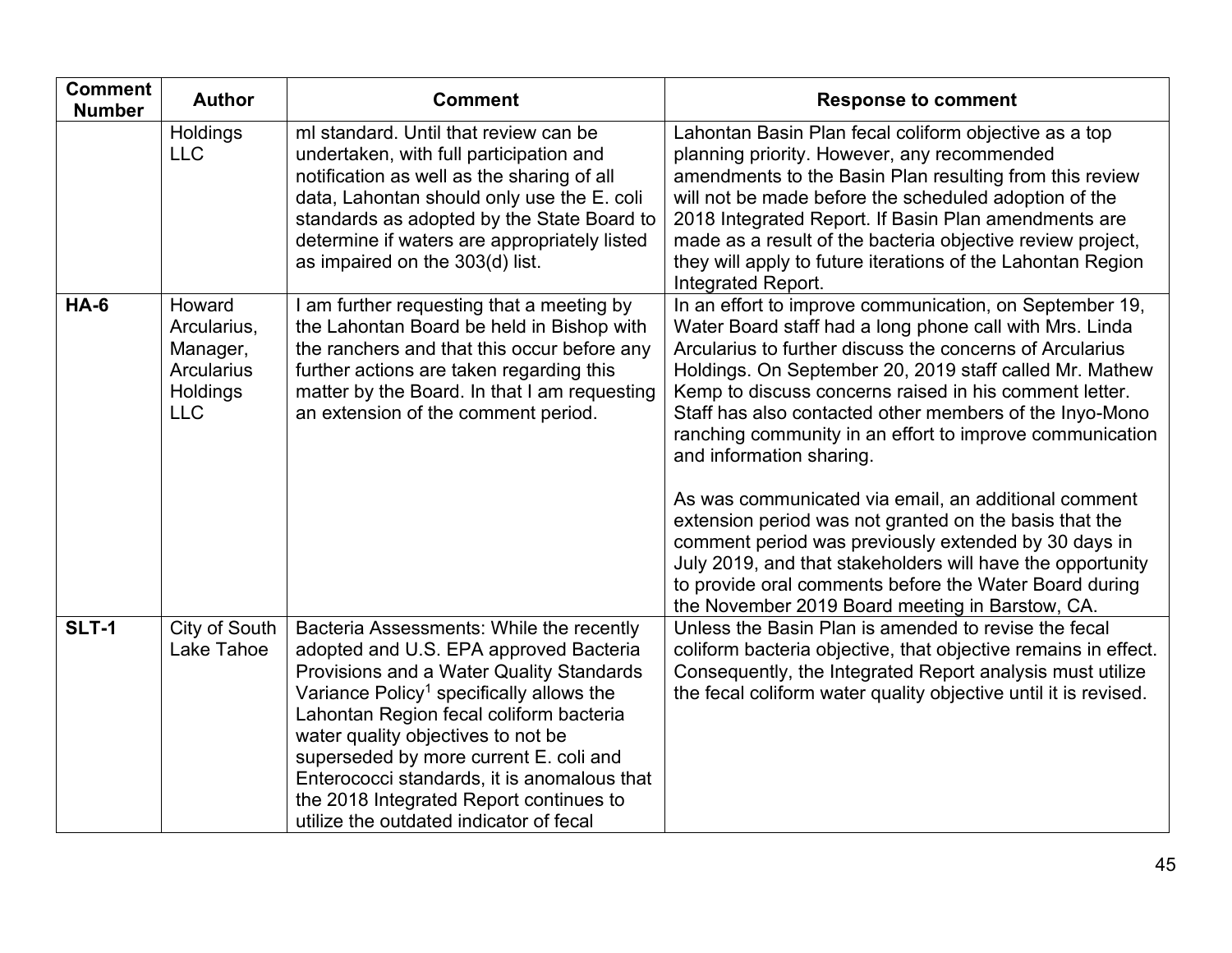| <b>Comment</b><br><b>Number</b> | <b>Author</b>               | <b>Comment</b>                                                                                                                                                                                                                                                                                                                                                                                                                                                                                                                                                                                                                                                                                                                                                                                                                                                                                                       | <b>Response to comment</b>                                                                                                                                                                                                                                                                                                                                                                                                                                                                                                     |
|---------------------------------|-----------------------------|----------------------------------------------------------------------------------------------------------------------------------------------------------------------------------------------------------------------------------------------------------------------------------------------------------------------------------------------------------------------------------------------------------------------------------------------------------------------------------------------------------------------------------------------------------------------------------------------------------------------------------------------------------------------------------------------------------------------------------------------------------------------------------------------------------------------------------------------------------------------------------------------------------------------|--------------------------------------------------------------------------------------------------------------------------------------------------------------------------------------------------------------------------------------------------------------------------------------------------------------------------------------------------------------------------------------------------------------------------------------------------------------------------------------------------------------------------------|
|                                 |                             | coliform. Scientific advancements in<br>microbiological, statistical, and<br>epidemiological methods have<br>demonstrated that culturable Enterococci<br>and E. coli are better indicators of harmful<br>levels fecal contamination than the<br>previously used general indicators (total<br>coliforms and fecal coliforms). <sup>2</sup><br><sup>1</sup> State Water Resources Control Board,<br>August 7, 2018. Part 3 of the Water Quality<br>Control Plan for Inland Surface Waters,<br><b>Enclosed Bays, and Estuaries of California</b><br>– Bacteria Provisions and Water Quality<br>Standards Variance Policy. Available<br>online:https://www.waterboards.ca.gov/boa<br>rd decisions/adopted orders/resolutions/2<br>018/final iswebe bacteria provisions.pdf<br><sup>2</sup> U.S. EPA, 2012 Recreational Water<br>Quality Criteria recommendations for<br>protecting human health. Available online<br>at: |                                                                                                                                                                                                                                                                                                                                                                                                                                                                                                                                |
|                                 |                             | https://www.epa.gov/sites/production/files/2<br>015-10/documents/rwqc2012.pdf                                                                                                                                                                                                                                                                                                                                                                                                                                                                                                                                                                                                                                                                                                                                                                                                                                        |                                                                                                                                                                                                                                                                                                                                                                                                                                                                                                                                |
| <b>SLT-2</b>                    | City of South<br>Lake Tahoe | Based on epidemiological studies<br>evaluating the use several organisms [sic]<br>as possible indicators of fecal<br>contamination (including fecal coliform, E.<br>coli, and Enterococci), the U.S. EPA<br>published the "U.S. EPA Ambient Water<br>Quality Criteria for Bacteria - 1986"<br>documenting the U.S. EPA<br>recommendations to use E. coli and                                                                                                                                                                                                                                                                                                                                                                                                                                                                                                                                                         | The commenter is correct that the statewide bacteria<br>objectives adopted by the State Water Board in 2018<br>follow U.S. EPA recommendations to use E. coli and<br>Enterococcus as the preferred bacterial indicator species<br>for freshwater and marine waters, respectively, and are<br>supported by robust scientific investigation. These<br>objectives are meant to protect the REC-1 water contact<br>beneficial use, which is why the Lines of Evidence that<br>assess bacteria data against the Lahontan Basin Plan |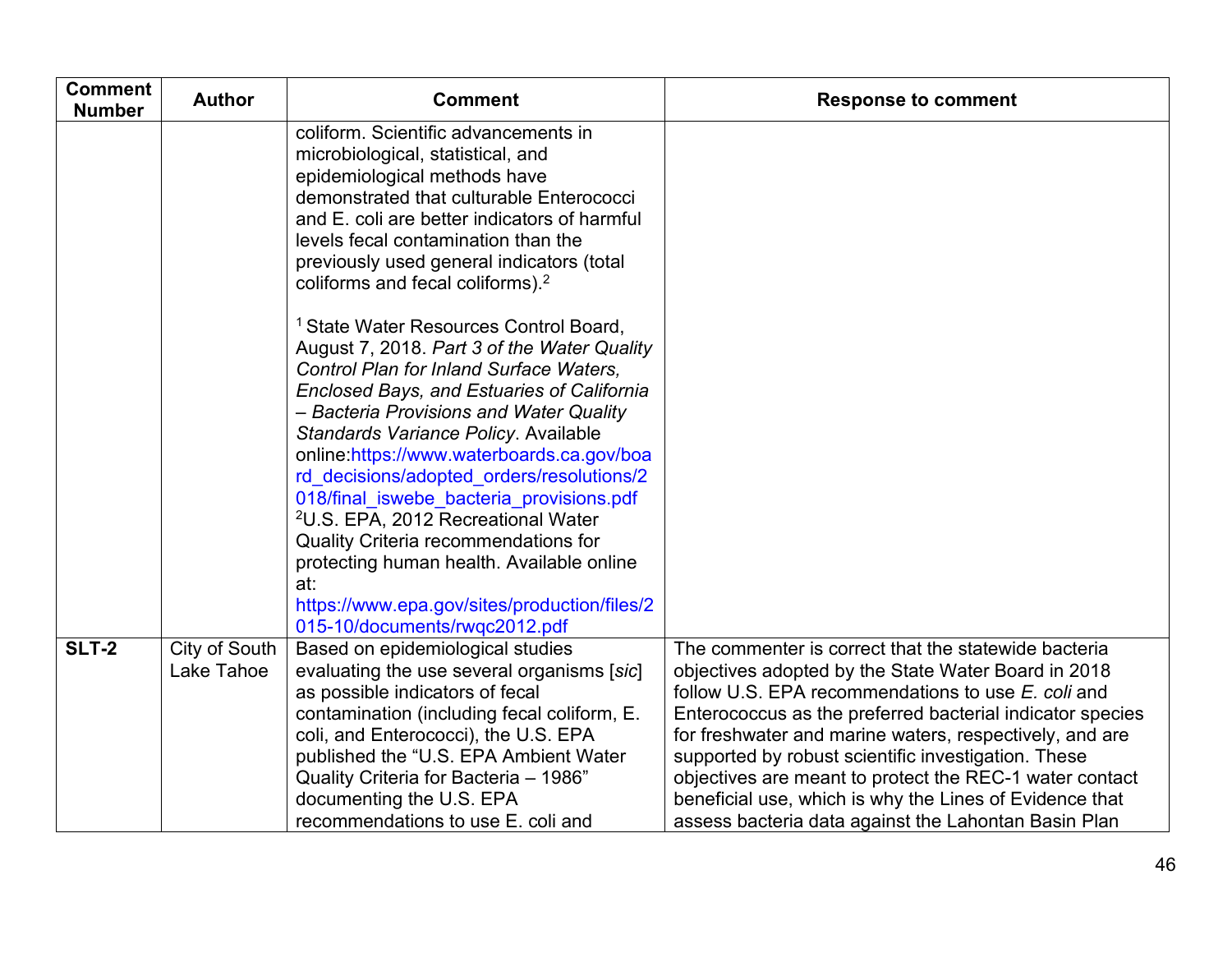| <b>Comment</b><br><b>Number</b> | <b>Author</b> | <b>Comment</b>                                                                                                                                                                                                                                                                                                                                                                                                                                                                                                                                                                                                                                                                                                                                                                                                                                                                                                                                                                                                                                                                                                                                                                                                                                                            | <b>Response to comment</b>                                                                                                                                                                                                                                                                                                                                                                                                                                                                                                                                                                                                                                                                                                                                                                                                                                                                                                 |
|---------------------------------|---------------|---------------------------------------------------------------------------------------------------------------------------------------------------------------------------------------------------------------------------------------------------------------------------------------------------------------------------------------------------------------------------------------------------------------------------------------------------------------------------------------------------------------------------------------------------------------------------------------------------------------------------------------------------------------------------------------------------------------------------------------------------------------------------------------------------------------------------------------------------------------------------------------------------------------------------------------------------------------------------------------------------------------------------------------------------------------------------------------------------------------------------------------------------------------------------------------------------------------------------------------------------------------------------|----------------------------------------------------------------------------------------------------------------------------------------------------------------------------------------------------------------------------------------------------------------------------------------------------------------------------------------------------------------------------------------------------------------------------------------------------------------------------------------------------------------------------------------------------------------------------------------------------------------------------------------------------------------------------------------------------------------------------------------------------------------------------------------------------------------------------------------------------------------------------------------------------------------------------|
|                                 |               | Enterococcus in order to replace the<br>outdated fecal coliform criteria.<br>As noted in the U.S. EPA approval letter,<br>the statewide amendments to the bacteria<br>objectives focusing on E. coli and<br>Enterococcus are supported by robust<br>science and stakeholder engagement in<br>order to safeguard human health and<br>aquatic wildlife. As a part of the U.S. EPA<br>2012 initiative to update Recreational<br>Water Quality Criteria <sup>3</sup> , the criteria update<br>was based on the latest scientific<br>knowledge on the identifiable effects on<br>health and welfare expected from the<br>presences of pollutants in any body of<br>water.<br>The Indicator Bacteria changes included<br>the 2018 Integrated Report reflect desire to<br>pursue a very stringent criterion in order to<br>protect the MUN beneficial use. However,<br>more than 95 percent of the municipal<br>drinking water supply in the greater South<br>Lake Tahoe area is derived from<br>groundwater, not surface water <sup>4</sup> . It is not a<br>wise use of finite public resources to<br>pursue a utopian objective of drinking<br>directly from surface waters without any<br>form of treatment, especially when the<br>municipal supply is from groundwater and | fecal coliform objective are based on protection of the<br>MUN beneficial use. In the Integrated Report, it is not<br>possible to assess the same beneficial use against two<br>different water quality objectives for a given pollutant. In<br>the case of Indicator Bacteria, since the statewide E. coli<br>objective is associated with REC-1, the Basin Plan fecal<br>coliform objective is associated with the MUN beneficial<br>use for purposes of the Integrated Report assessment.<br>The Clean Water Act requires that the Water Board protect<br>all beneficial uses of a waterbody, whether it is a present<br>or future beneficial use, or one that existed at any time<br>since November 26, 1975. Consequently, it is appropriate<br>for the Water Board to protect the MUN beneficial use, and<br>associate the fecal coliform objective with MUN. The MUN<br>beneficial use is designated in Lake Tahoe. |
|                                 |               | often receives additional purification in the<br>South Tahoe Public Utility District (STPUD)                                                                                                                                                                                                                                                                                                                                                                                                                                                                                                                                                                                                                                                                                                                                                                                                                                                                                                                                                                                                                                                                                                                                                                              |                                                                                                                                                                                                                                                                                                                                                                                                                                                                                                                                                                                                                                                                                                                                                                                                                                                                                                                            |
|                                 |               | system before distribution.                                                                                                                                                                                                                                                                                                                                                                                                                                                                                                                                                                                                                                                                                                                                                                                                                                                                                                                                                                                                                                                                                                                                                                                                                                               |                                                                                                                                                                                                                                                                                                                                                                                                                                                                                                                                                                                                                                                                                                                                                                                                                                                                                                                            |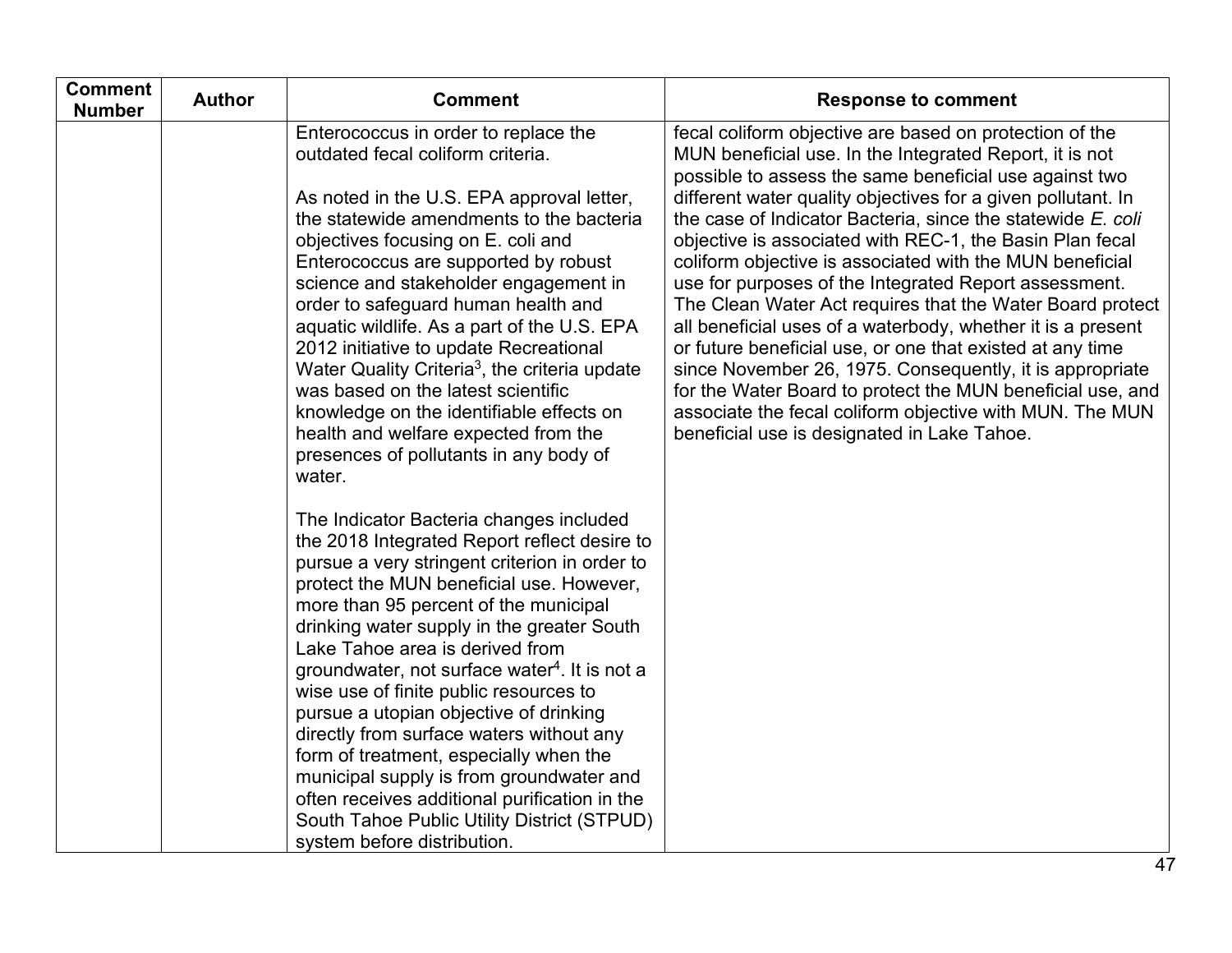| <b>Author</b><br><b>Number</b>              | <b>Comment</b>                                                                                                                                                                                                                                                                                                                                                                                                                                                                                                                                                                                                                                                                                                                                                                                                                                                                                                                                           | <b>Response to comment</b>                                                                                                                                                                                                                                                                                                                                                                                                                                                                                                                                                                                                                                                                                                                                                                                                                                                                                                                                                                                                                                                                                                                                                               |
|---------------------------------------------|----------------------------------------------------------------------------------------------------------------------------------------------------------------------------------------------------------------------------------------------------------------------------------------------------------------------------------------------------------------------------------------------------------------------------------------------------------------------------------------------------------------------------------------------------------------------------------------------------------------------------------------------------------------------------------------------------------------------------------------------------------------------------------------------------------------------------------------------------------------------------------------------------------------------------------------------------------|------------------------------------------------------------------------------------------------------------------------------------------------------------------------------------------------------------------------------------------------------------------------------------------------------------------------------------------------------------------------------------------------------------------------------------------------------------------------------------------------------------------------------------------------------------------------------------------------------------------------------------------------------------------------------------------------------------------------------------------------------------------------------------------------------------------------------------------------------------------------------------------------------------------------------------------------------------------------------------------------------------------------------------------------------------------------------------------------------------------------------------------------------------------------------------------|
|                                             | <sup>3</sup> USEPA 2012 Recreational Water Quality<br>Criteria. Available online:<br>https://www.epa.gov/sites/production/files/2<br>015-10/documents/rwqc2012.pdf<br><sup>4</sup> Tahoe Valley South Basins (6-5.01) 2014<br>Groundwater Management Plan. Prepared<br>by Kennedy/Jenks Consultants for the<br>South Tahoe Public Utility District.<br>December 22, 2014. Available online:<br>http://stpud.us/asset/?id=3211.                                                                                                                                                                                                                                                                                                                                                                                                                                                                                                                           |                                                                                                                                                                                                                                                                                                                                                                                                                                                                                                                                                                                                                                                                                                                                                                                                                                                                                                                                                                                                                                                                                                                                                                                          |
| <b>SLT-3</b><br>City of South<br>Lake Tahoe | <b>Proposed Addition: Heavenly Creek</b><br>(source to USFS boundary), New Listing:<br>Benthic Community Effects: The supporting<br>information for this listing (Decision ID<br>103474) notes that four Lines of Evidence<br>(benthic-macroinvertebrate bioassessment<br>data, chloride data, iron data and<br>phosphorus data) were used to assess the<br>indicator. It is also noted there are existing<br>listings for chloride, iron, phosphorus and<br>sedimentation, which "have been<br>associated with this decision as possible<br>drivers of the impacts to the benthic<br>community." It is also noted that habitat<br>modification in the creek is likely to have<br>played a part in the disruption of the<br>benthic community. A major challenge with<br>using biological assessments (particularly<br>benthic macroinvertebrate surveys) is that<br>the biological assessments do not identify<br>the cause(s) of the impairment, which | Please note that Heavenly Valley Creek was incorrectly<br>identified in Appendix A of the Integrated Report as<br>Heavenly Creek. This response therefore addresses the<br>commenter's concerns regarding the proposed listing for<br>Benthic Community Effects for Heavenly Valley Creek.<br>The final Staff Report has been revised to correct this error<br>in the waterbody name.<br>The 2018 Integrated Report is the first time that benthic<br>macroinvertebrate bioassessment data has been<br>assessed as a primary Line of Evidence in the Lahontan<br>Region. The guidance provided by the State Water Board<br>for how to assesses this data requires that any waterbody<br>proposed for 303(d) listing for Benthic Community Effects<br>must also have other 303(d) impairments identified for that<br>waterbody. Heavenly Valley Creek meets this threshold for<br>listing for Benthic Community Effects because, as noted<br>by the commenter, there are several other impairments<br>that were identified previously that include chloride, iron,<br>phosphorus and sedimentation. As noted in the comment,<br>biological assessments do not identify the cause(s) of an |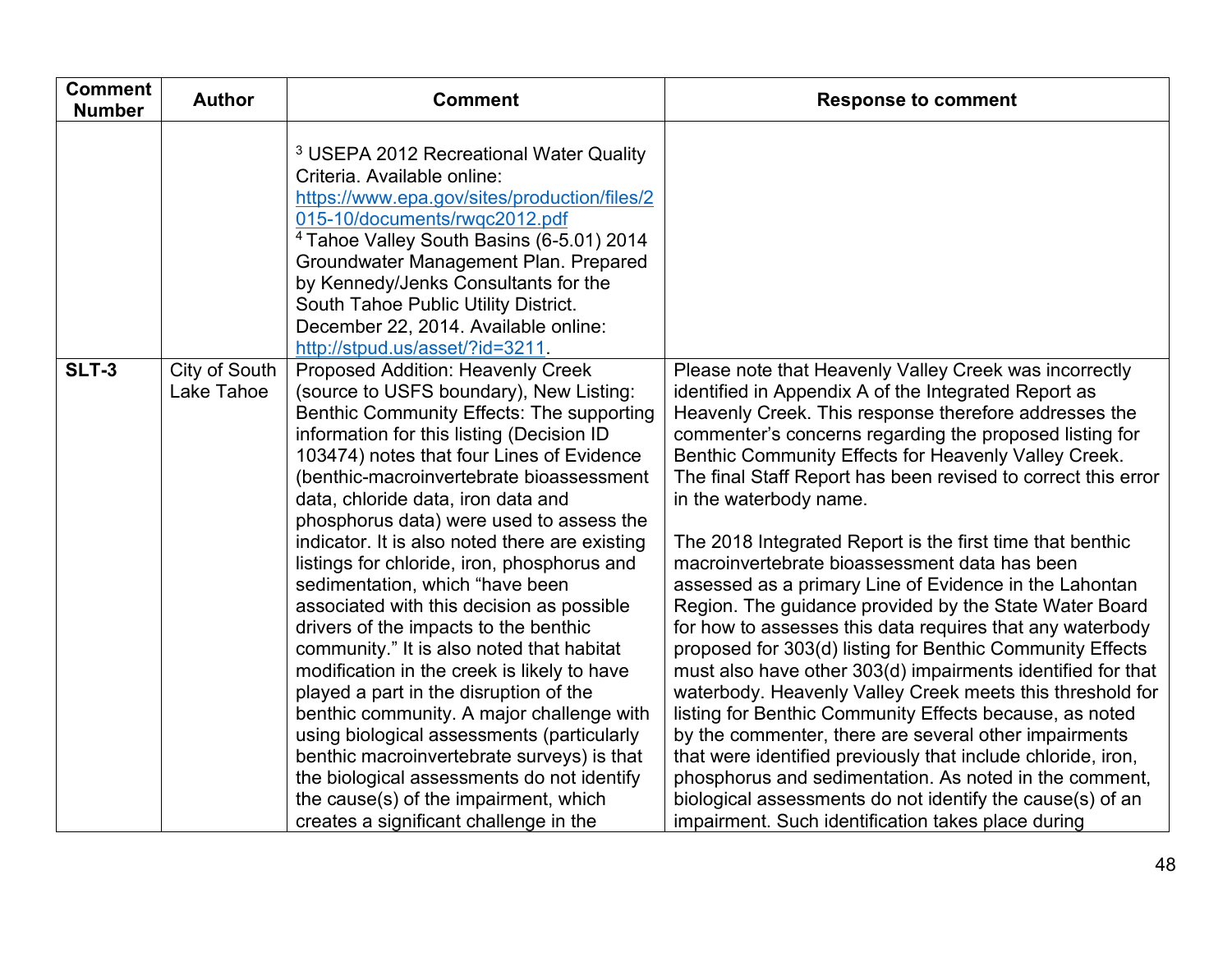| <b>Comment</b><br><b>Number</b> | <b>Author</b> | <b>Comment</b>                                                                                                                                                                                                                                                                                                                                                                                                                                                                                                                                                                                                                                                                                                                                                                                                                                                                                                      | <b>Response to comment</b>                                                                                                                                                                                                                                                                                                                                                                                                                                                                                                                                                                                         |
|---------------------------------|---------------|---------------------------------------------------------------------------------------------------------------------------------------------------------------------------------------------------------------------------------------------------------------------------------------------------------------------------------------------------------------------------------------------------------------------------------------------------------------------------------------------------------------------------------------------------------------------------------------------------------------------------------------------------------------------------------------------------------------------------------------------------------------------------------------------------------------------------------------------------------------------------------------------------------------------|--------------------------------------------------------------------------------------------------------------------------------------------------------------------------------------------------------------------------------------------------------------------------------------------------------------------------------------------------------------------------------------------------------------------------------------------------------------------------------------------------------------------------------------------------------------------------------------------------------------------|
|                                 |               | development of numeric based TMDLs and<br>wasteload allocations. <sup>5</sup> Existing impairment<br>listing (chloride, iron, phosphorus and                                                                                                                                                                                                                                                                                                                                                                                                                                                                                                                                                                                                                                                                                                                                                                        | development of a TMDL, which is outside the scope of the<br>Integrated Report.                                                                                                                                                                                                                                                                                                                                                                                                                                                                                                                                     |
|                                 |               | sediment) provide adequate surrogate<br>measures to address water quality<br>impairments that may impacts benthic<br>communities. Other drivers, such as<br>vegetative cover, habitat modification,<br>drought cycles, and climatic variations are<br>likely to influence benthic community<br>bioassessment data. Given the challenge<br>in developing clear drivers and linkages to<br>defined numeric wasteload allocations, the<br>City requests the listing be changed to a<br>Category 3, since there is insufficient<br>information to determine the appropriate<br>decision recommendation, such as a<br>TMDL. This approach would still reflect the<br>available data and information indicating<br>the potential threat to beneficial uses,<br>without rushing into a TMDL which may or<br>may not have clear linkages to key drivers<br>beyond those already listed (chloride, iron,<br>and phosphorus). | Similarly, the concerns expressed by the commenter<br>regarding the potential difficulty in developing a TMDL to<br>address this impairment are understandable, however,<br>those actions are not expected to occur in the near future<br>due to the lack of staff resources currently available. The<br>schedule for future action to address this impairment will<br>depend upon the prioritization of the 303(d) listings in the<br>Lahontan Region, as described in the Guidelines for<br><b>Prioritizing Listed Water Bodies, that will be revised once</b><br>the Integrated Report assessment is completed. |
|                                 |               | $5$ Yagow, G.; Wilson, B.; Srivasta, P.;<br>Obropta, C.C., 2006. "Use of biological<br>indicators in TMDL assessment and<br>implementation," transactions of the<br>ASABE. Vol 49(4): 1023-1032. Available<br>online at:<br>https://pdfs.semanticscholar.org/605d/a98f<br>1f397bce0d870d72035b4a0360b4727a.pdf                                                                                                                                                                                                                                                                                                                                                                                                                                                                                                                                                                                                      |                                                                                                                                                                                                                                                                                                                                                                                                                                                                                                                                                                                                                    |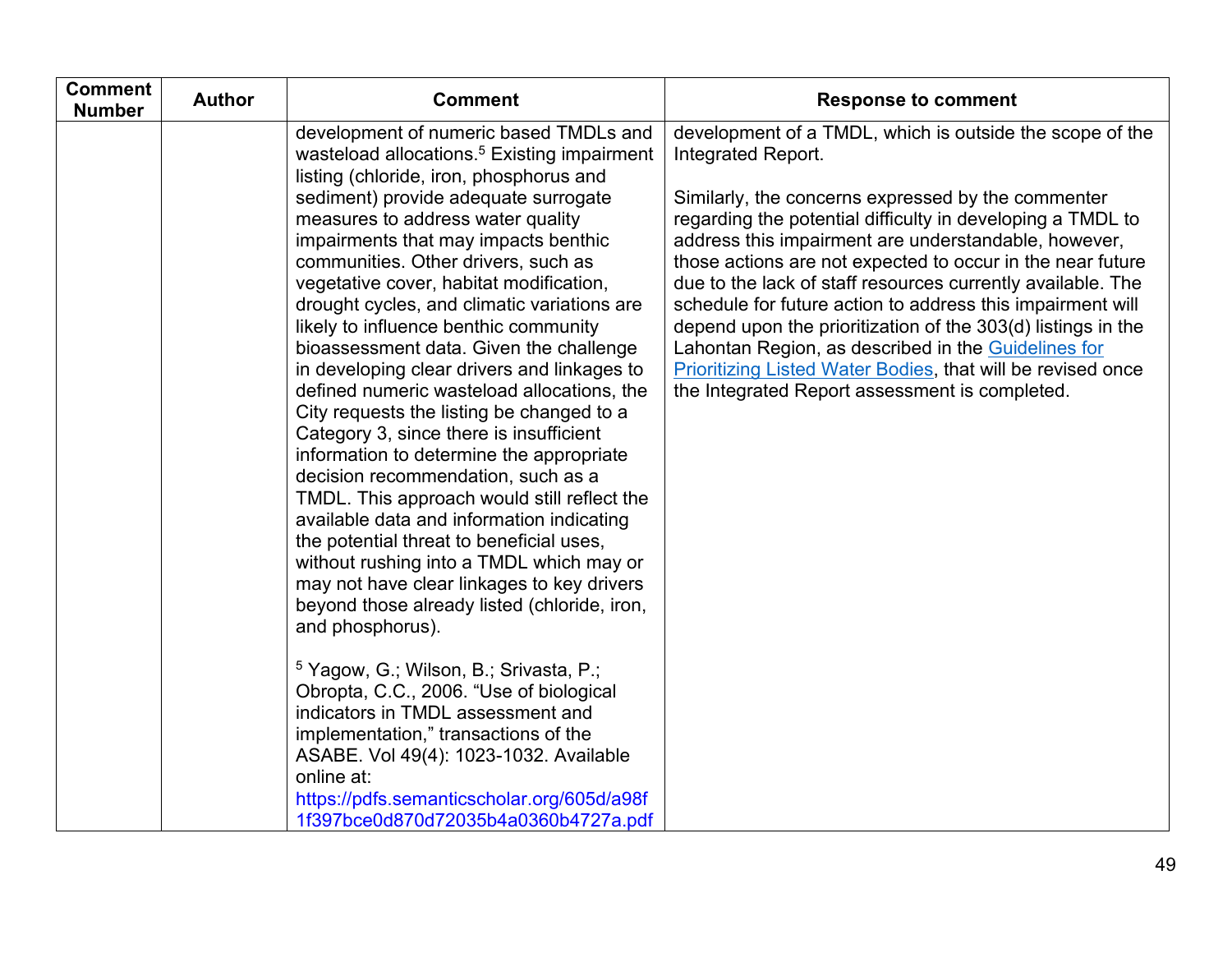| <b>Comment</b><br><b>Number</b> | <b>Author</b>               | <b>Comment</b>                                                                                                                                                                                                                                                                                                                                                                                                                                                                                                                                                                                                                                                                                                                                                                                    | <b>Response to comment</b>                                                                                                                                                                                                                                                                                                                                                                                                                                                                                                                    |
|---------------------------------|-----------------------------|---------------------------------------------------------------------------------------------------------------------------------------------------------------------------------------------------------------------------------------------------------------------------------------------------------------------------------------------------------------------------------------------------------------------------------------------------------------------------------------------------------------------------------------------------------------------------------------------------------------------------------------------------------------------------------------------------------------------------------------------------------------------------------------------------|-----------------------------------------------------------------------------------------------------------------------------------------------------------------------------------------------------------------------------------------------------------------------------------------------------------------------------------------------------------------------------------------------------------------------------------------------------------------------------------------------------------------------------------------------|
| SLT-4                           | City of South<br>Lake Tahoe | Proposed Addition: Trout Creek (above<br>Hwy 50), New Listing: Turbidity: Trout<br>Creek is an upstream tributary of Lake<br>Tahoe. The Lake Tahoe TMDL (adopted by<br>the Regional Board on November 16, 2010<br>and approved by the USEPA on August 17,<br>2011) addresses clarity (turbidity)<br>impairments primarily caused by<br>suspended sediment. On the ground efforts<br>required by the Lake Tahoe TMDL that<br>focus on (1) stabilizing disturbed areas<br>within the forested uplands and (2)<br>managing and treating urban uplands (e.g.<br>street sweeping, installing and maintaining<br>infiltration and stormwater treatment<br>facilities) will also achieve pollutant load<br>reductions of sediment within this<br>waterbody segment, which is tributary to<br>Lake Tahoe. | Actions taken under the Lake Tahoe TMDL to address<br>suspended sediment could also affect conditions in Trout<br>Creek, a tributary to Lake Tahoe. As described by the<br>commenter, the City of South Lake Tahoe is assigned<br>responsibility under the Lake Tahoe TMDL to reduce fine<br>sediment and nutrient loading within its jurisdictional<br>boundaries. That includes requirements to implement a<br>pollutant reduction strategy to meet load reduction targets<br>contained in the City's Municipal Stormwater NPDES<br>permit. |
|                                 |                             | The Lake Tahoe TMDL identifies actions<br>that resource management agencies,<br>California-based Lake Tahoe municipalities<br>(El Dorado and Placer Counties, and the<br>City of South Lake Tahoe) and California<br>Department of Transportation must take to<br>reduce fine sediment and nutrient loading<br>to the Lake. Municipal Stormwater NPDES<br>permits require the municipalities and<br>Caltrans to develop and implement<br>comprehensive Pollutant Load Reduction<br>Plans (PLRPs) to meet specified pollutant<br>load reduction requirements. Expected<br>implementation measures include a variety                                                                                                                                                                                |                                                                                                                                                                                                                                                                                                                                                                                                                                                                                                                                               |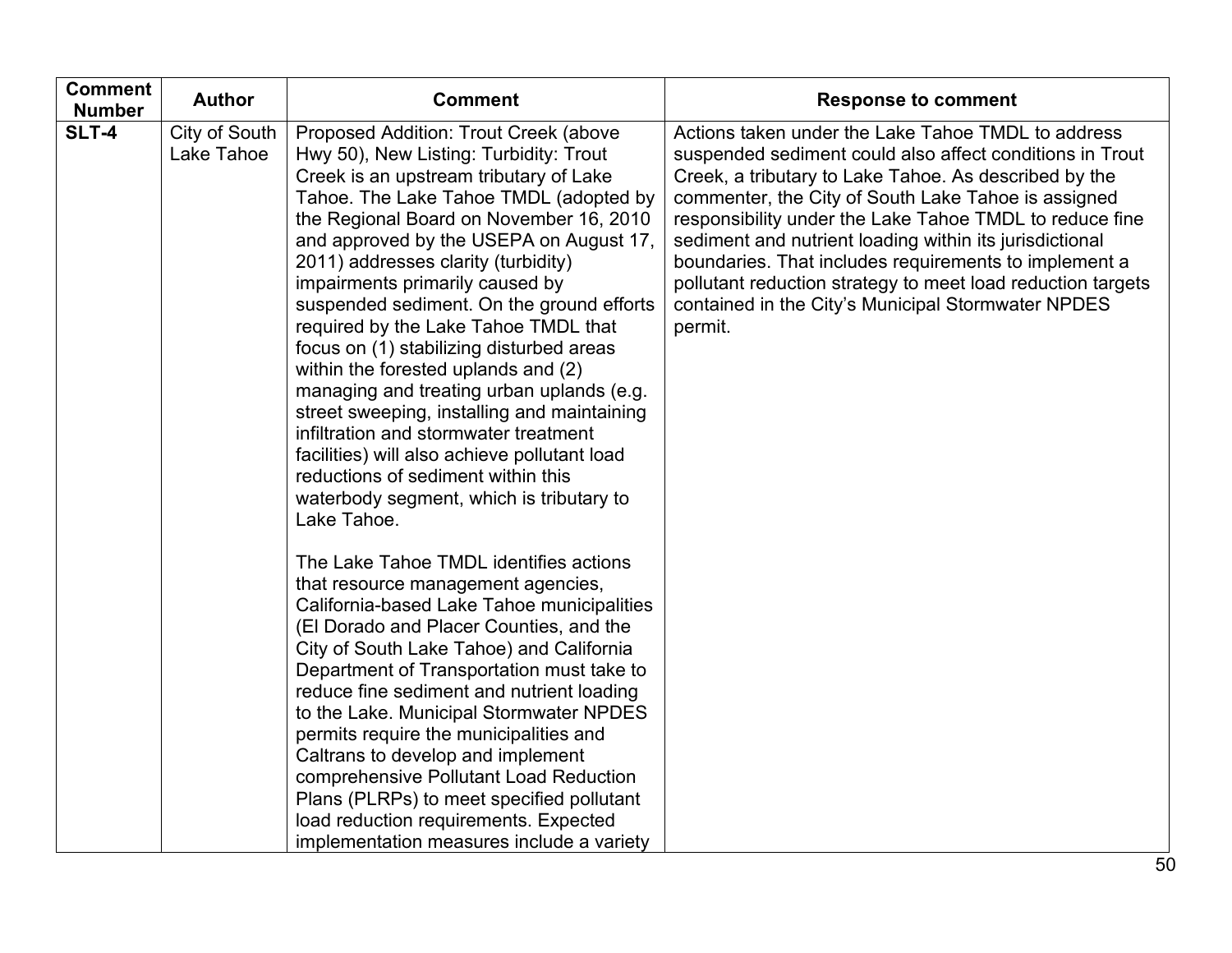| <b>Comment</b><br><b>Number</b> | <b>Author</b>               | <b>Comment</b>                                                                                                                                                                                                                                                                                                                                                                                                                                                                                                                                                                                                                                                                                                                                                                                                                                                                                                                                                                                 | <b>Response to comment</b>                                                                                                                                                                                                                                                                                                                                                                                                                                                                                                                                                                                                                                                                                                                                                                                                                                                                                                                                                                                                                   |
|---------------------------------|-----------------------------|------------------------------------------------------------------------------------------------------------------------------------------------------------------------------------------------------------------------------------------------------------------------------------------------------------------------------------------------------------------------------------------------------------------------------------------------------------------------------------------------------------------------------------------------------------------------------------------------------------------------------------------------------------------------------------------------------------------------------------------------------------------------------------------------------------------------------------------------------------------------------------------------------------------------------------------------------------------------------------------------|----------------------------------------------------------------------------------------------------------------------------------------------------------------------------------------------------------------------------------------------------------------------------------------------------------------------------------------------------------------------------------------------------------------------------------------------------------------------------------------------------------------------------------------------------------------------------------------------------------------------------------------------------------------------------------------------------------------------------------------------------------------------------------------------------------------------------------------------------------------------------------------------------------------------------------------------------------------------------------------------------------------------------------------------|
|                                 |                             | of alternative treatment options, roadway<br>operation practices, and local ordinances to<br>reduce average annual pollutant loads.<br>These Lake Tahoe TMDL implementation<br>efforts will also reduce inputs of sediment<br>to this impaired segment of Trout Creek.                                                                                                                                                                                                                                                                                                                                                                                                                                                                                                                                                                                                                                                                                                                         |                                                                                                                                                                                                                                                                                                                                                                                                                                                                                                                                                                                                                                                                                                                                                                                                                                                                                                                                                                                                                                              |
| <b>SLT-5</b>                    | City of South<br>Lake Tahoe | Additionally, the Lake Tahoe TMDL<br>requires that the USFS-Lake Tahoe Basin<br>Management Unit undertake restoration<br>actions to reduce erosion and treat urban<br>storm water runoff from paved and<br>unpaved roadways, campgrounds, and<br>recreational trails within the Lake Tahoe<br>watershed. Storm water collection,<br>conveyance, and treatment facilities<br>coupled with revegetation of previously<br>disturbed lands and stabilizing areas<br>designated for recreational use are<br>expected to reduce erosion and help<br>control sediment discharges resulting in<br>elevated turbidity levels in Trout Creek.<br>Finally, the Lake Tahoe TMDL requires<br>implementation of measures to control<br>stationary sources of dust, which help<br>reduce pollutant loads of fine sediments.<br>Implementation of these measures helps<br>address the sedimentation/siltation loading<br>that impairs Trout Creek from dust sources.<br>Pollutant load reductions within Trout | Restoration activities undertaken by the USFS-Lake<br>Tahoe Management Unit, such as revegetation of<br>disturbed areas, can reduce erosion and lead to lower<br>turbidity levels, provided that those activities occur within<br>the Trout Creek watershed. Additional implementation<br>requirements, such as measures to reduce sources of<br>dust, may also improve conditions in Trout Creek.<br>Additionally, the Lake Tahoe TMDL Management System<br>is available online and provides considerable detail<br>regarding compliance measure performance tracking<br>within the Lake Tahoe basin. The performance tracking<br>tool can be used to identify TMDL implementation projects<br>within the Trout Creek watershed that have already<br>occurred or that are planned to occur. The expectation is<br>that future water quality monitoring data for Trout Creek<br>will eventually show improvements in turbidity levels and,<br>with sufficient data, this may allow future removal of this<br>waterbody from the 303(d) list. |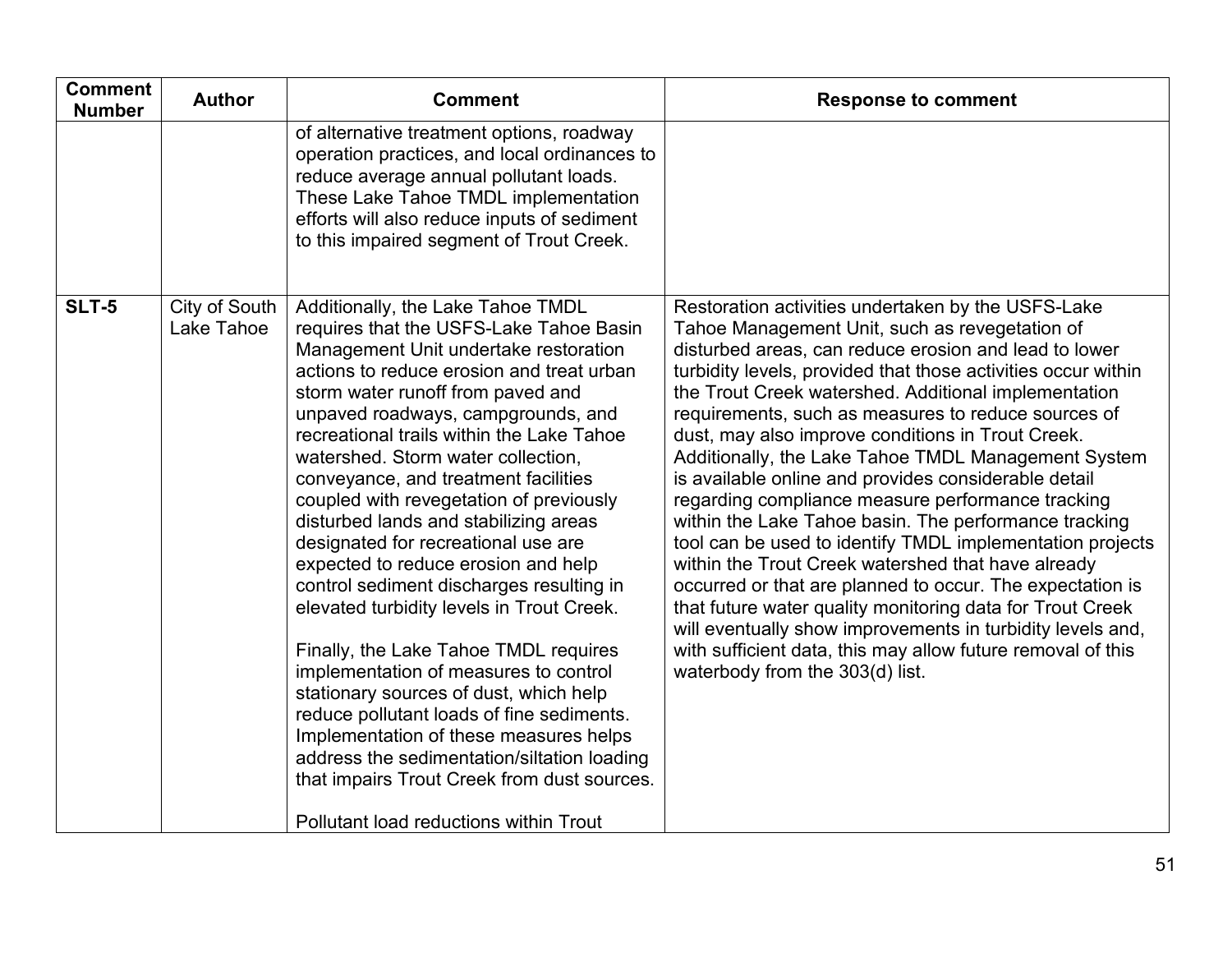| <b>Comment</b><br><b>Number</b> | <b>Author</b>               | <b>Comment</b>                                                                                                                                                                                                                                                                                                                                                                                                                                                       | <b>Response to comment</b>                                                                                                                                        |
|---------------------------------|-----------------------------|----------------------------------------------------------------------------------------------------------------------------------------------------------------------------------------------------------------------------------------------------------------------------------------------------------------------------------------------------------------------------------------------------------------------------------------------------------------------|-------------------------------------------------------------------------------------------------------------------------------------------------------------------|
|                                 |                             | Creek tributary watershed will be tracked<br>through implementation of detailed<br>performance and compliance measures<br>and assessment and reporting protocols<br>included in the Lake Tahoe TMDL. As<br>discussed above, the TMDL Management<br>System is establishing activity-based<br>tracking and reporting requirements to<br>assess activities that are expected to<br>reduce pollutant loading from non-urban<br>sources.                                  |                                                                                                                                                                   |
|                                 |                             | The Lake Tahoe TMDL requires<br>implementation, effectiveness, and status<br>and trends monitoring. Tributary stream<br>status and trends monitoring will track long-<br>term changes in water quality conditions<br>relative to established water quality<br>standards or goals, and project-specific<br>monitoring will be used to assess the<br>efficacy of various implementation<br>measures, including those from tributary<br>stream that flow to Lake Tahoe. |                                                                                                                                                                   |
|                                 |                             | Long-term water quality trends and<br>pollutant load reduction tracking in Trout<br>Creek will be captured through the ongoing<br>efforts to monitor discharge, nutrient load,<br>and sediment loads from representative<br>streams that flow into Lake Tahoe.                                                                                                                                                                                                       |                                                                                                                                                                   |
| SLT-6                           | City of South<br>Lake Tahoe | Pollutant loading of turbidity, sediment and<br>silt in Trout Creek (a tributary to Lake<br>Tahoe) is currently addressed through the                                                                                                                                                                                                                                                                                                                                | Implementation measures required by the Lake Tahoe<br>TMDL would be expected to improve conditions in Trout<br>Creek. The Trout Creek proposed 303(d) listing for |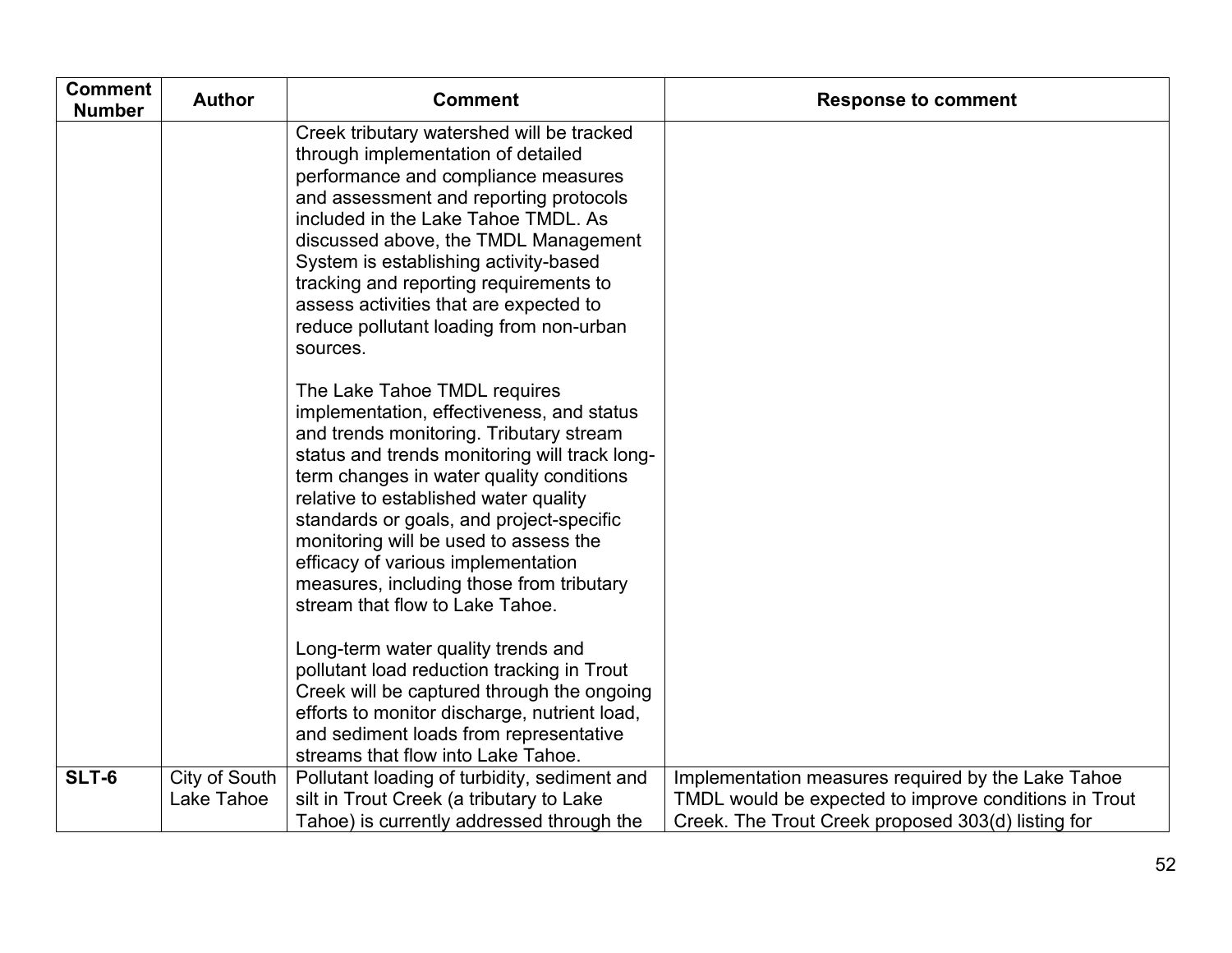| <b>Comment</b><br><b>Number</b> | <b>Author</b>               | <b>Comment</b>                                                                                                                                                                                                                                                                                                                                                                                                                                                                                                                                                                                    | <b>Response to comment</b>                                                                                                                                                                                                                                                                                                                                                                                                                                                                                                                                                                                                                                                       |
|---------------------------------|-----------------------------|---------------------------------------------------------------------------------------------------------------------------------------------------------------------------------------------------------------------------------------------------------------------------------------------------------------------------------------------------------------------------------------------------------------------------------------------------------------------------------------------------------------------------------------------------------------------------------------------------|----------------------------------------------------------------------------------------------------------------------------------------------------------------------------------------------------------------------------------------------------------------------------------------------------------------------------------------------------------------------------------------------------------------------------------------------------------------------------------------------------------------------------------------------------------------------------------------------------------------------------------------------------------------------------------|
|                                 |                             | existing Lake Tahoe TMDL. The approach<br>to include the turbidity analyte on the<br>303(d) impaired list and note that the<br>impairment is being addressed by a U.S.<br>EPA approved TMDL (Category 5B) is<br>consistent with related impairments for<br>Heavenly Creek (Decision ID 79971), and<br>Ward Creek (Decision ID 79663). The<br>creation of a new TMDL for this one<br>tributary to Lake Tahoe would create<br>redundant and duplicative requirements<br>currently addressed by the Lake Tahoe<br>TMDL.<br>The City requests that the Category for this                              | turbidity should be assigned to Category 5B in recognition<br>of the Lake Tahoe TMDL. The Integrated Report turbidity<br>decision for Trout Creek will be moved to Category 5B to<br>indicate it is being addressed under the Lake Tahoe<br>TMDL.                                                                                                                                                                                                                                                                                                                                                                                                                                |
|                                 |                             | new listing be revised to 5B, as this new<br>impairment listing is already being<br>addressed by a USEPA-approved TMDL.                                                                                                                                                                                                                                                                                                                                                                                                                                                                           |                                                                                                                                                                                                                                                                                                                                                                                                                                                                                                                                                                                                                                                                                  |
| <b>SLT-7</b>                    | City of South<br>Lake Tahoe | Proposed Addition: Truckee River, upper<br>(below Christmas Valley), New Listing:<br>Indicator Bacteria: As noted above in the<br>Bacteria Indicator section, over 95% of the<br>municipal water supply in the greater South<br>Laker Tahoe area is derived from<br>groundwater, not surface water. Decision<br>ID 101524 relies on Lines of Evidence<br>including fecal coliform, which the U.S.<br>EPA has identified as an outdated method.<br>The usage of the E. coli indicator is an<br>appropriate method for the relevant REC-1<br>Beneficial Use.<br>The City requests that the proposed | The Basin Plan fecal coliform water quality objective is<br>associated with the MUN beneficial use for purposes of<br>the Integrated Report. The Truckee River, upper (below<br>Christmas Valley) waterbody segment is designated for<br>the MUN beneficial use. Moreover, as stated in response<br>to comments SLT-1 and SLT-2 (and CCA-2, above), until<br>the Lahontan Basin Plan is amended to revise the bacteria<br>objective (not a predetermined outcome), the fecal<br>coliform objective remains in effect. Consequently, the<br>Integrated Report analysis must utilize the fecal coliform<br>water quality objective to assess the available fecal<br>coliform data. |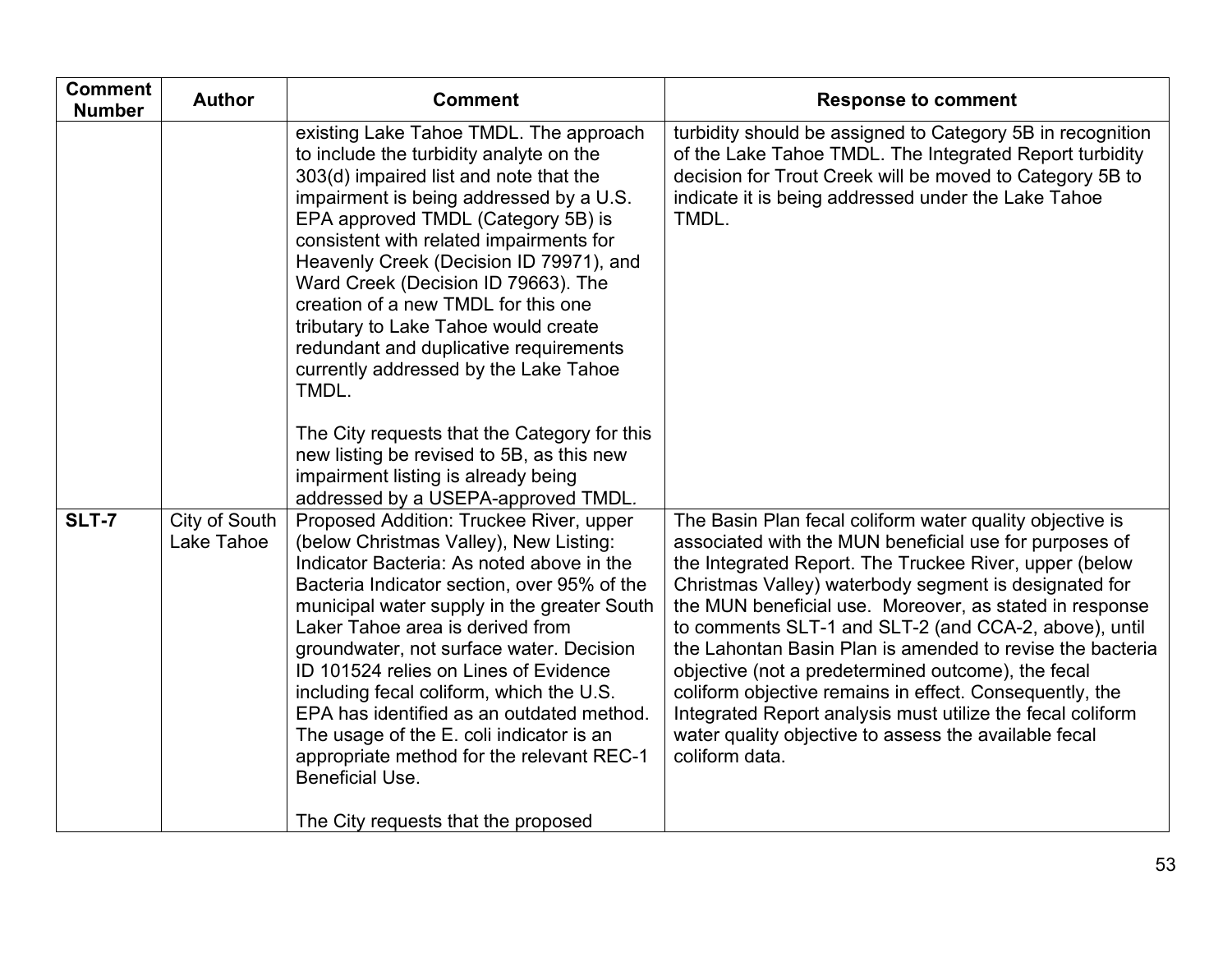| <b>Comment</b><br><b>Number</b> | <b>Author</b>               | <b>Comment</b>                                                                                                                                                                                                                                                                                                                                                                                                                                                                                                                                                                                                                                                                                                                                                                                                                                                                                                                                                                                                                          | <b>Response to comment</b>                                                                                                                                                                                                                                                                                                                                                                                                                                                                                                                                                                                                                                                                                                                                                                                                                                                                                                                                                                                                                                                              |
|---------------------------------|-----------------------------|-----------------------------------------------------------------------------------------------------------------------------------------------------------------------------------------------------------------------------------------------------------------------------------------------------------------------------------------------------------------------------------------------------------------------------------------------------------------------------------------------------------------------------------------------------------------------------------------------------------------------------------------------------------------------------------------------------------------------------------------------------------------------------------------------------------------------------------------------------------------------------------------------------------------------------------------------------------------------------------------------------------------------------------------|-----------------------------------------------------------------------------------------------------------------------------------------------------------------------------------------------------------------------------------------------------------------------------------------------------------------------------------------------------------------------------------------------------------------------------------------------------------------------------------------------------------------------------------------------------------------------------------------------------------------------------------------------------------------------------------------------------------------------------------------------------------------------------------------------------------------------------------------------------------------------------------------------------------------------------------------------------------------------------------------------------------------------------------------------------------------------------------------|
|                                 |                             | addition be reconsidered evaluating the<br>best indicator (E. coli) for the relevant<br>beneficial use (REC-1), not an outdated<br>indicator (fecal coliform) for an inapplicable<br>beneficial use (MUN).                                                                                                                                                                                                                                                                                                                                                                                                                                                                                                                                                                                                                                                                                                                                                                                                                              |                                                                                                                                                                                                                                                                                                                                                                                                                                                                                                                                                                                                                                                                                                                                                                                                                                                                                                                                                                                                                                                                                         |
| SLT-8                           | City of South<br>Lake Tahoe | Existing Listing: Bijou Park Creek, Listing:<br>Oil and Grease: The supporting information<br>for this listing (Decision ID 79171 and LOE<br>ID 34094) notes that all oil and grease<br>samples were collected from HV-C4 at the<br>Heavenly Ski Resort California Parking lot.<br>The Heavenly Mountain Resort and<br>associated California Parking Lot is<br>covered under the existing Waste<br>Discharge Requirements (WDR), Board<br>Order No R6T-2015-0021,<br>WDID 6A090033000. The Heavenly WDR:<br>- identifies oil and grease as a potential<br>pollutant<br>- contains runoff effluent limits for oil and<br>grease<br>- includes prohibitions for the discharge of<br>oil and grease, and<br>- includes sampling requirements in the<br>monitoring and reporting program<br>associated with the WDR.<br>Given the robust existing WDR regulatory<br>program intended to address oil and<br>grease in runoff from the California parking<br>lot, the City requests that the Category for<br>this impairment be changed to 5C | Measures required by the Waste Discharge Requirements<br>contained in Board Order No R6T-2015-0021 are intended<br>to prevent oil and grease pollution from entering Bijou Park<br>Creek. However, until additional water quality data for oil<br>and grease are available for Bijou Park Creek, no change<br>is proposed for the existing Oil and Grease 303(d) listing<br>for that waterbody. Any change to this listing, including<br>both the commenter's request to place it into Category 5C<br>or potentially de-listing for Bijou Park Creek should be<br>based on recent monitoring data that shows Oil and<br>Grease concentrations below the applicable water quality<br>objective. Based on the Listing Policy, a sample size of at<br>least 28 observations is required to de-list a waterbody for<br>toxicants in water. Staff recommends that Heavenly<br>Mountain Resort submit its receiving water monitoring data<br>to CEDEN, which would then make this data and<br>information available for assessment as part of the<br>Integrated Report process in the future. |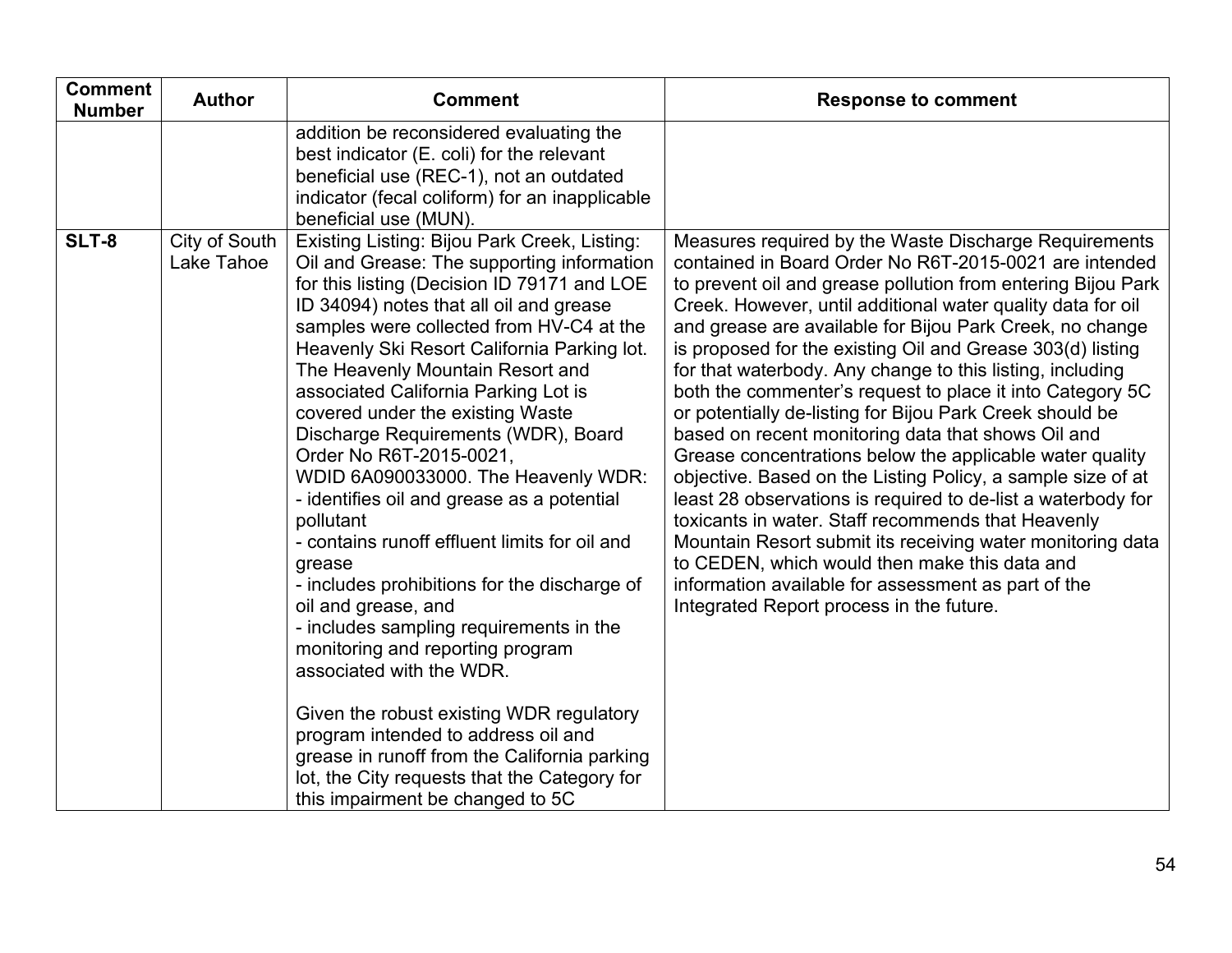| <b>Comment</b><br><b>Number</b> | <b>Author</b>                                                                                     | <b>Comment</b>                                                                                                                                                                                                                                                                                                                                                                                                                                                                                                                                                                                                                                                      | <b>Response to comment</b>                                                                                                                                                                                                                                                                                                                                                                                                                                                                                                                                                                                                                                                                                                                                                                                                                                                                                                                                                                                                                                                                                                                                                                                                                                                                                                                                                                                                                                                                                                                                                                                                                                                                                                                                                                                                      |
|---------------------------------|---------------------------------------------------------------------------------------------------|---------------------------------------------------------------------------------------------------------------------------------------------------------------------------------------------------------------------------------------------------------------------------------------------------------------------------------------------------------------------------------------------------------------------------------------------------------------------------------------------------------------------------------------------------------------------------------------------------------------------------------------------------------------------|---------------------------------------------------------------------------------------------------------------------------------------------------------------------------------------------------------------------------------------------------------------------------------------------------------------------------------------------------------------------------------------------------------------------------------------------------------------------------------------------------------------------------------------------------------------------------------------------------------------------------------------------------------------------------------------------------------------------------------------------------------------------------------------------------------------------------------------------------------------------------------------------------------------------------------------------------------------------------------------------------------------------------------------------------------------------------------------------------------------------------------------------------------------------------------------------------------------------------------------------------------------------------------------------------------------------------------------------------------------------------------------------------------------------------------------------------------------------------------------------------------------------------------------------------------------------------------------------------------------------------------------------------------------------------------------------------------------------------------------------------------------------------------------------------------------------------------|
|                                 |                                                                                                   | (impairment being addressed by an action<br>other than a TMDL).                                                                                                                                                                                                                                                                                                                                                                                                                                                                                                                                                                                                     |                                                                                                                                                                                                                                                                                                                                                                                                                                                                                                                                                                                                                                                                                                                                                                                                                                                                                                                                                                                                                                                                                                                                                                                                                                                                                                                                                                                                                                                                                                                                                                                                                                                                                                                                                                                                                                 |
| HMR-1                           | Mike Goar,<br>Vice<br>President<br>and C.O.O.,<br>Vail Resorts,<br>Heavenly<br>Mountain<br>Resort | Bijou Park Creek, New Listing: Iron<br>(Category 5A, Completion Year 2028)<br>The fact sheet states "that this creek has<br>naturally high levels of iron. Though this<br>creek has naturally high levels of iron,<br>ambient concentrations for this creek have<br>not been established at this time." In the<br>2012 Fact Sheet, the Regional Board used<br>these same lines of evidence to<br>recommend that Bijou Park Creek not be<br>listed for iron. Therefore, Heavenly<br>requests the Regional Board staff return to<br>its 2012 conclusion that the lines of<br>evidence do not support placing Bijou Park<br>Creek on the section 303(d) list for iron. | The 303(d) listing for iron in Bijou Park Creek is not a new<br>listing. Bijou Park Creek was determined as impaired by<br>iron during the 2012 Integrated Report listing cycle by the<br>Lahontan Regional Water Board.<br>The decision relationships contained in the factsheet from<br>the 2012 cycle reads: "This pollutant is being considered<br>for placement on the section 303(d) list under section 3.1<br>of the Listing Policy. Under section 3.1 a single line of<br>evidence is necessary to assess listing status. Two lines of<br>evidence, one to evaluate COLD and one to evaluate<br>MUN, are available in the administrative record to assess<br>this pollutant. Ten of the samples exceed the secondary<br>MCL (MUN) or evaluation criteria (COLD), but this creek<br>has naturally high levels of iron. Though this creek has<br>naturally high levels of iron, ambient concentrations for this<br>creek have not been established at this time. As such, the<br>secondary MCL of 0.3 mg/L is applied to evaluate<br>compliance with the MUN beneficial use. The iron<br>concentrations measured in nine of nine samples<br>evaluated for the MUN use exceed the secondary MCL of<br>0.3 mg/L, and five of the nine samples exceed the<br>secondary MCL by an order of magnitude (or 10 times the<br>MCL). Based on the readily available data and information,<br>the weight of evidence indicates that there is sufficient<br>justification in favor of placing this water segment-pollutant<br>combination on the section 303(d) list in the Water Quality<br>Limited Segments category. This conclusion is based on<br>the findings that: 1. The data used satisfies the data<br>quality requirements of section 6.1.4 of the Policy. 2. The<br>data used satisfies the data quantity requirements of |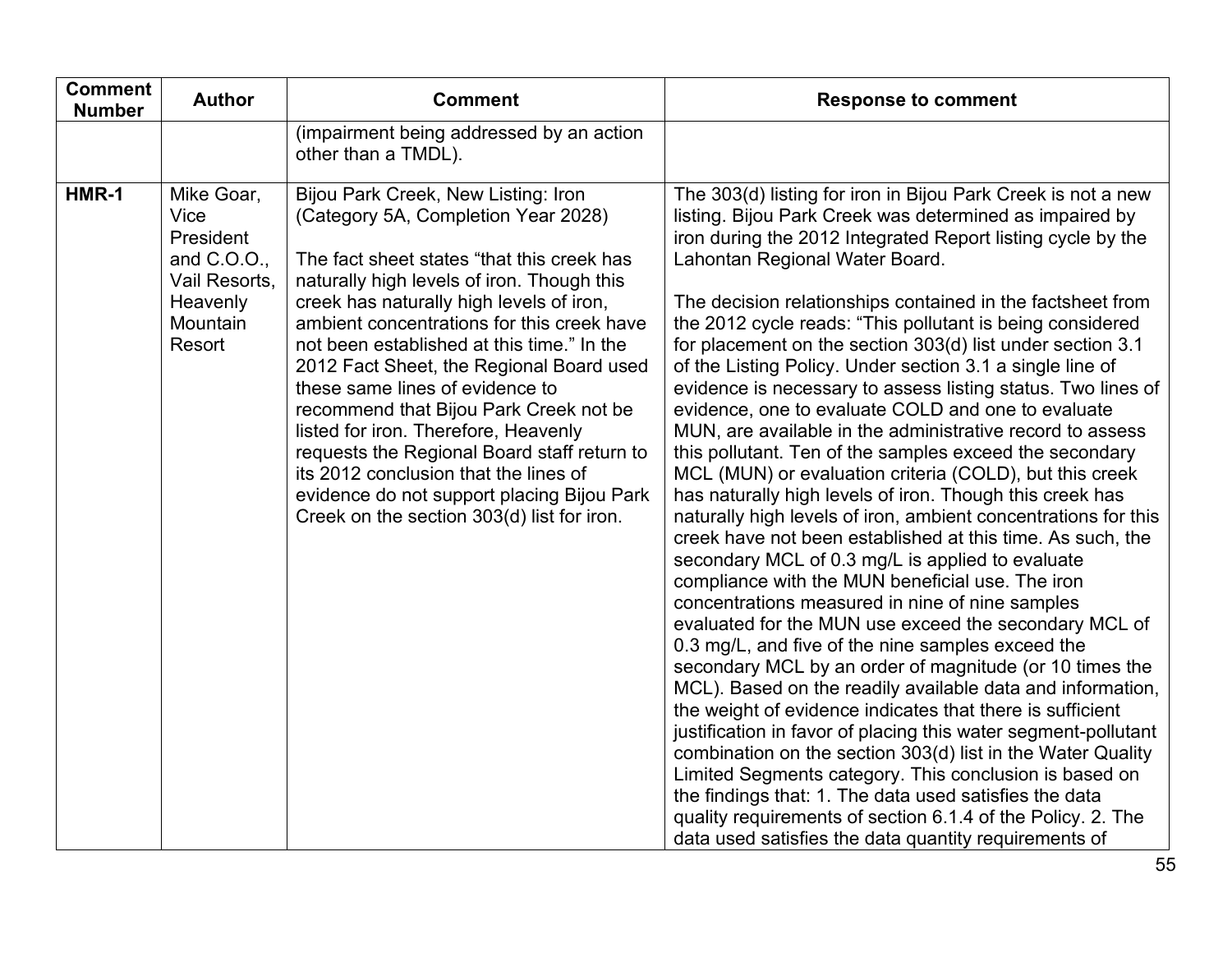| <b>Comment</b><br><b>Number</b> | <b>Author</b>                                                               | <b>Comment</b>                                                                                                                                                                                                                                              | <b>Response to comment</b>                                                                                                                                                                                                                                                                                                                                                                                                                  |
|---------------------------------|-----------------------------------------------------------------------------|-------------------------------------------------------------------------------------------------------------------------------------------------------------------------------------------------------------------------------------------------------------|---------------------------------------------------------------------------------------------------------------------------------------------------------------------------------------------------------------------------------------------------------------------------------------------------------------------------------------------------------------------------------------------------------------------------------------------|
|                                 |                                                                             |                                                                                                                                                                                                                                                             | section 6.1.5 of the Policy. 3. Ten of ten samples<br>exceeded the secondary MCL (MUN) or evaluation criteria<br>(COLD), and this exceeds the allowable frequency listed in<br>Table 3.1 of the Listing Policy. 4. Pursuant to section 3.11<br>of the Listing Policy, no additional data and information are<br>available indicating that standards are not met."                                                                           |
|                                 |                                                                             |                                                                                                                                                                                                                                                             | The 2012 Regional Board Decision Recommendation<br>states: "After review of the available data and information,<br>RWQCB staff concludes that the water body-pollutant<br>combination should be placed on the section 303(d) list<br>because applicable water quality standards are exceeded<br>and a pollutant contributes to or causes the problem."                                                                                      |
|                                 |                                                                             |                                                                                                                                                                                                                                                             | When the draft factsheets for the 2012 Integrated Report<br>were circulated to stakeholders, the original listing<br>suggestion for iron in Bijou Park Creek was "Do Not List".<br>However, before the end of the 2012 comment period, this<br>suggestion changed to "List" Bijou Park Creek for iron<br>based on data available to them at the time. This<br>recommendation to "List" was highlighted in the 2012<br>response to comments. |
|                                 |                                                                             |                                                                                                                                                                                                                                                             | For the 2018 cycle, no new iron data for Bijou Park Creek<br>were assessed. The 2012 decision therefore remains<br>unchanged, and Bijou Park Creek remains listed on the<br>303(d) list as impaired by iron.                                                                                                                                                                                                                                |
| $HMR-2$                         | Mike Goar,<br>Vice<br>President<br>and C.O.O.,<br>Vail Resorts,<br>Heavenly | If, however, the Regional Board decides to<br>include Bijou Park Creek as impaired for<br>Iron, Heavenly requests the water segment<br>be listed as Category 4B rather than<br>Category 5A. Heavenly believes that the<br>resources required to develop and | Category 4B includes 303(d) listed waters that are being<br>addressed by actions other than TMDLs. To Water Board<br>staff's knowledge, there are no actions being taken in the<br>Bijou Park Creek watershed at this time to address iron<br>water quality impairments.                                                                                                                                                                    |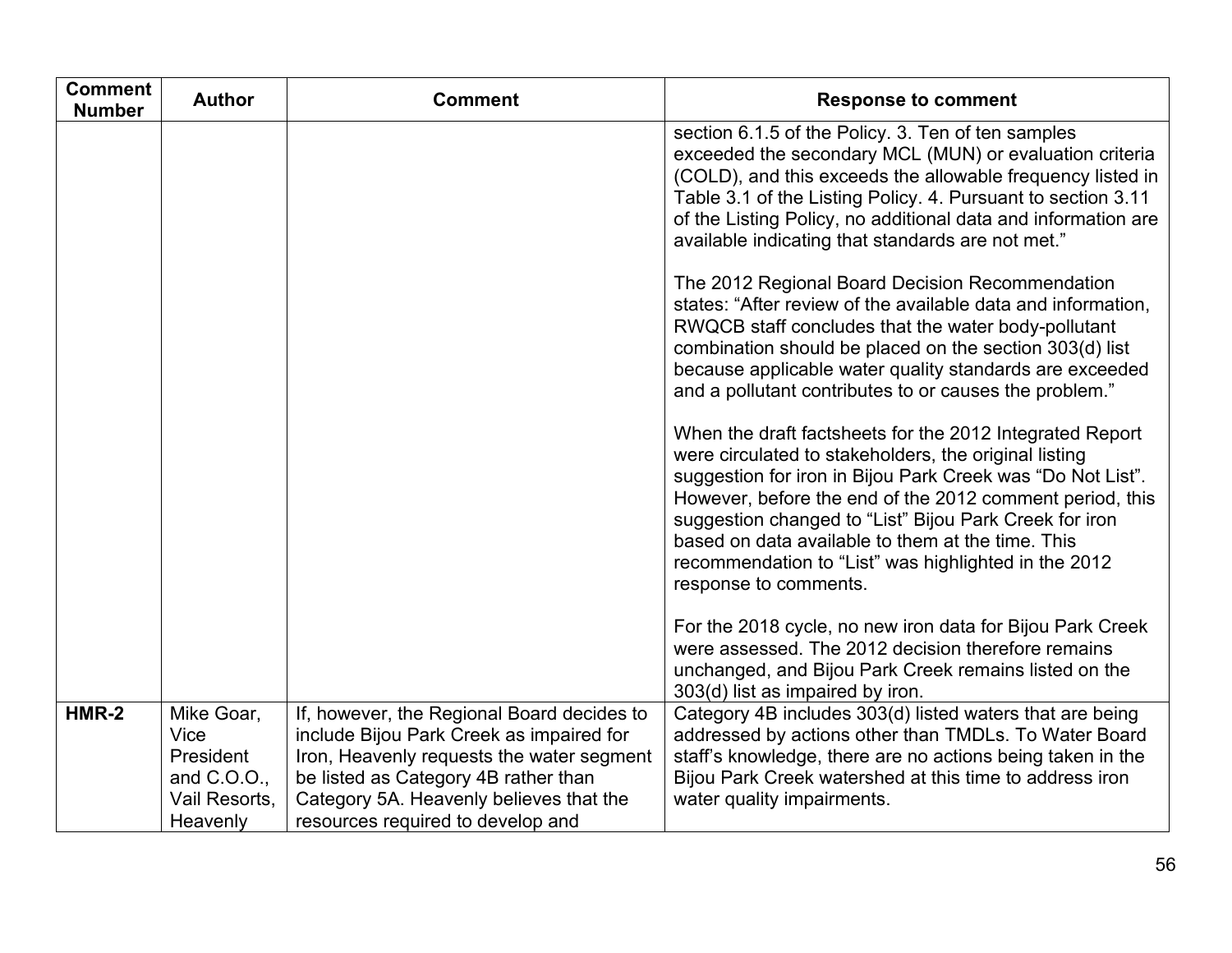| <b>Comment</b><br><b>Number</b> | <b>Author</b>                                                                                     | <b>Comment</b>                                                                                                                                                                                                                                                                                                                                                                                                                                                                                                                                                                    | <b>Response to comment</b>                                                                                                                                                                                                                                                                                                                                                                                                                                                                                                                                                                                                                                                                                                                                                                                                                                                                                                                                                                                                                                              |
|---------------------------------|---------------------------------------------------------------------------------------------------|-----------------------------------------------------------------------------------------------------------------------------------------------------------------------------------------------------------------------------------------------------------------------------------------------------------------------------------------------------------------------------------------------------------------------------------------------------------------------------------------------------------------------------------------------------------------------------------|-------------------------------------------------------------------------------------------------------------------------------------------------------------------------------------------------------------------------------------------------------------------------------------------------------------------------------------------------------------------------------------------------------------------------------------------------------------------------------------------------------------------------------------------------------------------------------------------------------------------------------------------------------------------------------------------------------------------------------------------------------------------------------------------------------------------------------------------------------------------------------------------------------------------------------------------------------------------------------------------------------------------------------------------------------------------------|
|                                 | Mountain<br>Resort                                                                                | implement a TMDL to address a pollutant<br>such as iron, for which the levels are<br>naturally high, would be more effectively<br>utilized to address existing TMDL's<br>addressing pollutants with documented<br>anthropogenic sources.                                                                                                                                                                                                                                                                                                                                          | The Integrated Report uses all readily available water<br>quality data and information to determine if water quality<br>objectives are being met or are being exceeded. In the<br>case of Bijou Park Creek, the available information shows<br>that the iron water quality objective is being exceeded.<br>Once the Integrated Report is adopted by the Regional<br>Board, staff prioritizes listed waters based on the severity<br>of the water quality impairment, taking into consideration<br>elements such as human health risks and whether<br>anthropogenic actions are the cause of the water quality<br>issue. The addition of a waterbody to the 303(d) list does<br>not automatically lead to the immediate development of a<br>TMDL because of the aforementioned prioritization of<br>impaired waters. Additionally, the Water Board has tools<br>other than TMDLs to address water quality impairments,<br>such as, but not limited to, water quality objectives<br>updates, waste discharge requirements (WDRs), and<br>water quality improvement plans. |
| HMR-3                           | Mike Goar,<br>Vice<br>President<br>and C.O.O.,<br>Vail Resorts,<br>Heavenly<br>Mountain<br>Resort | Bijou Park Creek, New Listing: Oil and<br>Grease (Category 5A, Completion Year<br>2028)<br>The Fact Sheet uses data from Heavenly's<br>discharge monitoring reports from October<br>2007 to September 2009 to reach its<br>conclusion. The data from this time period<br>were collected during the optimization of<br>the below-ground stormwater treatment<br>system and the automated sampler system<br>for Heavenly's California Base Area<br>Parking Lot. At the Regional Board's<br>request, Heavenly worked closely with the<br>Regional Board on the design, installation, | The oil and grease listing for Bijou Park Creek was<br>recommended during the 2012 Integrated Report listing<br>cycle. Water Board staff's recommendation to include the<br>creek in Category 5A because of impairments by oil and<br>grease was accepted by the Water Board, the State Water<br>Board, and by U.S. EPA. No new data or information was<br>available to staff for the 2018 assessment cycle. Because<br>there was no new data or information provided to the<br>Water Board for the 2018 cycle, the decision to list Bijou<br>Park Creek remains unchanged.<br>Water Board staff commends Heavenly Mountain Resort<br>for the work that has been done to date to install and<br>monitor the below-ground stormwater treatment system.<br>However, without available data to show that oil and                                                                                                                                                                                                                                                           |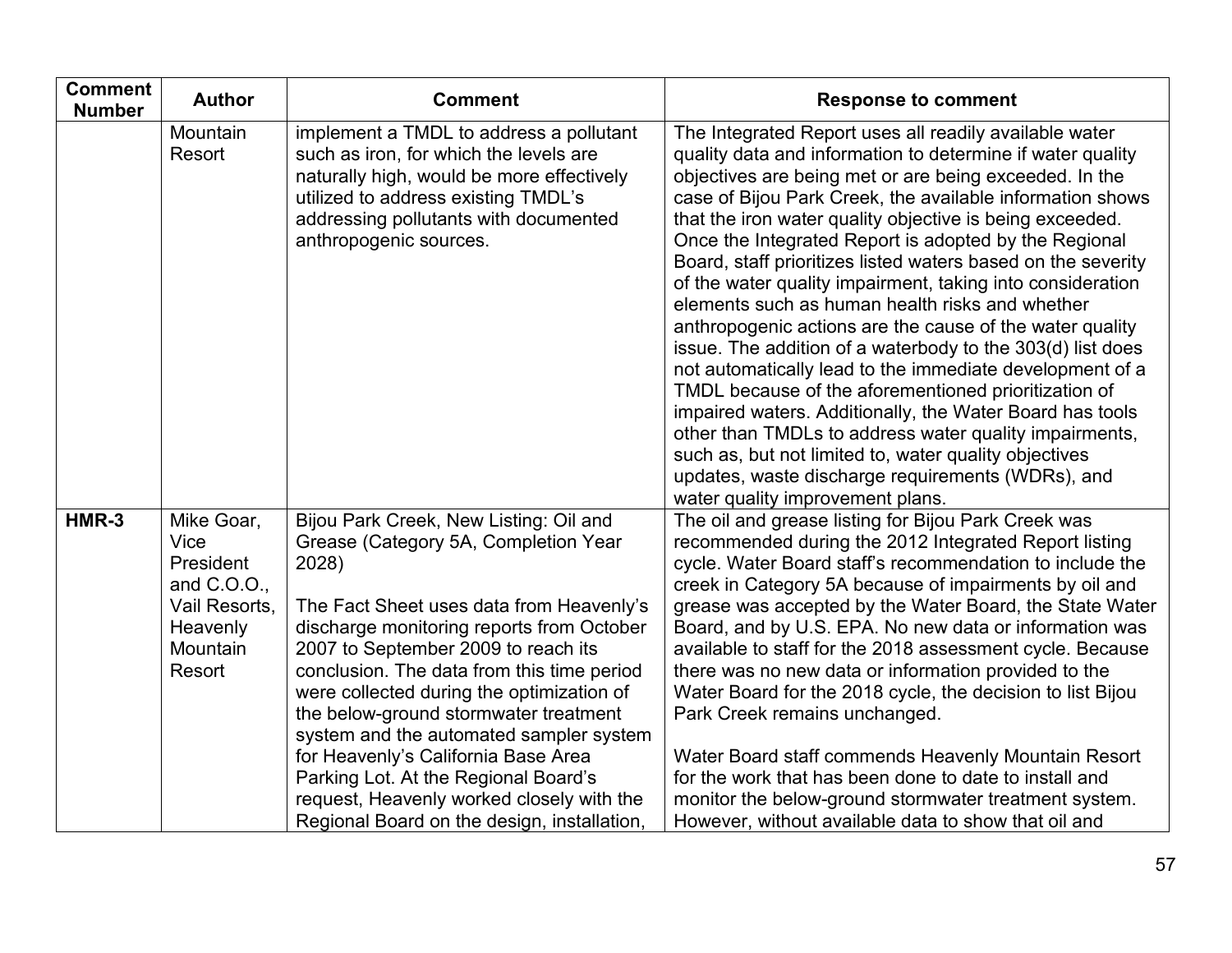| <b>Comment</b><br><b>Number</b> | <b>Author</b>                                                                                     | <b>Comment</b>                                                                                                                                                                                                                                                                                                                                                                                                                                                                                                                                                            | <b>Response to comment</b>                                                                                                                                                                                                                                                                                                                                                                                                                                                                                                                                                                                                                                                                                                                                                                                                                                                                                                                                                                                                                                                                                                                                                                             |
|---------------------------------|---------------------------------------------------------------------------------------------------|---------------------------------------------------------------------------------------------------------------------------------------------------------------------------------------------------------------------------------------------------------------------------------------------------------------------------------------------------------------------------------------------------------------------------------------------------------------------------------------------------------------------------------------------------------------------------|--------------------------------------------------------------------------------------------------------------------------------------------------------------------------------------------------------------------------------------------------------------------------------------------------------------------------------------------------------------------------------------------------------------------------------------------------------------------------------------------------------------------------------------------------------------------------------------------------------------------------------------------------------------------------------------------------------------------------------------------------------------------------------------------------------------------------------------------------------------------------------------------------------------------------------------------------------------------------------------------------------------------------------------------------------------------------------------------------------------------------------------------------------------------------------------------------------|
|                                 |                                                                                                   | and optimization of these systems because<br>Heavenly was the first discharger in the<br>basin to install an automated sampling<br>system for the treatment unit. There was a<br>long period of trouble-shooting this first-in-<br>the-basin system, and both the Regional<br>Board and Heavenly agreed that the data<br>from this time period were not reliable for<br>decision making purposes. However, the<br>data from this period are referenced in the<br>Fact Sheet as the LOE to list Bijou Park<br>Creek as a Category 5a impaired water<br>segment.            | grease impairments in Bijou Park Creek have been<br>adequately addressed and compliance with the oil and<br>grease water quality objective restored in the waterbody,<br>staff cannot remove the creek from the 303(d) list. In<br>support of the 2012 listing, the available evidence showed<br>that seventeen of seventeen available oil and grease<br>samples were recorded above the evaluation guideline.<br>The evaluation guideline used was U.S. EPA's 1986 Gold<br>Book Water Quality Criteria of 0.001 mg/L, which is the<br>threshold above which aquatic life can be harmed by oil<br>and grease. Any proposed de-listing for Bijou Park Creek<br>should be based on recent monitoring data that shows oil<br>and grease concentrations below the applicable water<br>quality objective and evaluation guideline. Based on the<br>Listing Policy, a sample size of at least 28 observations is<br>required to de-list a waterbody for toxicants in water. Staff<br>recommends that Heavenly Mountain Resort submits its<br>receiving water monitoring data to CEDEN, which would<br>then make this data and information available for<br>assessment as part of the next Integrated Report. |
| HMR-4                           | Mike Goar,<br>Vice<br>President<br>and C.O.O.,<br>Vail Resorts,<br>Heavenly<br>Mountain<br>Resort | Heavenly's 2016 report to the Board,<br>prepared by Catalyst Environmental<br><b>Solutions 'Bijou Park Creek Evaluation</b><br>Report Heavenly Mountain Resort' included<br>a lengthy demonstration that the system<br>(and other best management practices)<br>had been successfully implemented at the<br>California Base Parking lot. Since 2016,<br>Heavenly has been submitting discharge<br>monitoring reports on a quarterly basis to<br>the Regional Board, which provide an<br>abundance of more current and reliable<br>data for the Board's assessment of this | Please refer to the response to comment HMR-3.<br>The Water Board encourages Heavenly Mountain Resort<br>to submit its monitoring data for Bijou Park Creek to<br>CEDEN and to submit other supporting information directly<br>to the Water Board for inclusion in future Integrated Report<br>assessments.<br>Per section 6.1.3 of the California Listing Policy, narrative<br>water quality objectives (such as the objective for oil and<br>grease in the Lahontan Region Basin Plan) shall be<br>evaluated using evaluation guidelines. In the case of oil<br>and grease in Bijou Park Creek, during the 2012                                                                                                                                                                                                                                                                                                                                                                                                                                                                                                                                                                                      |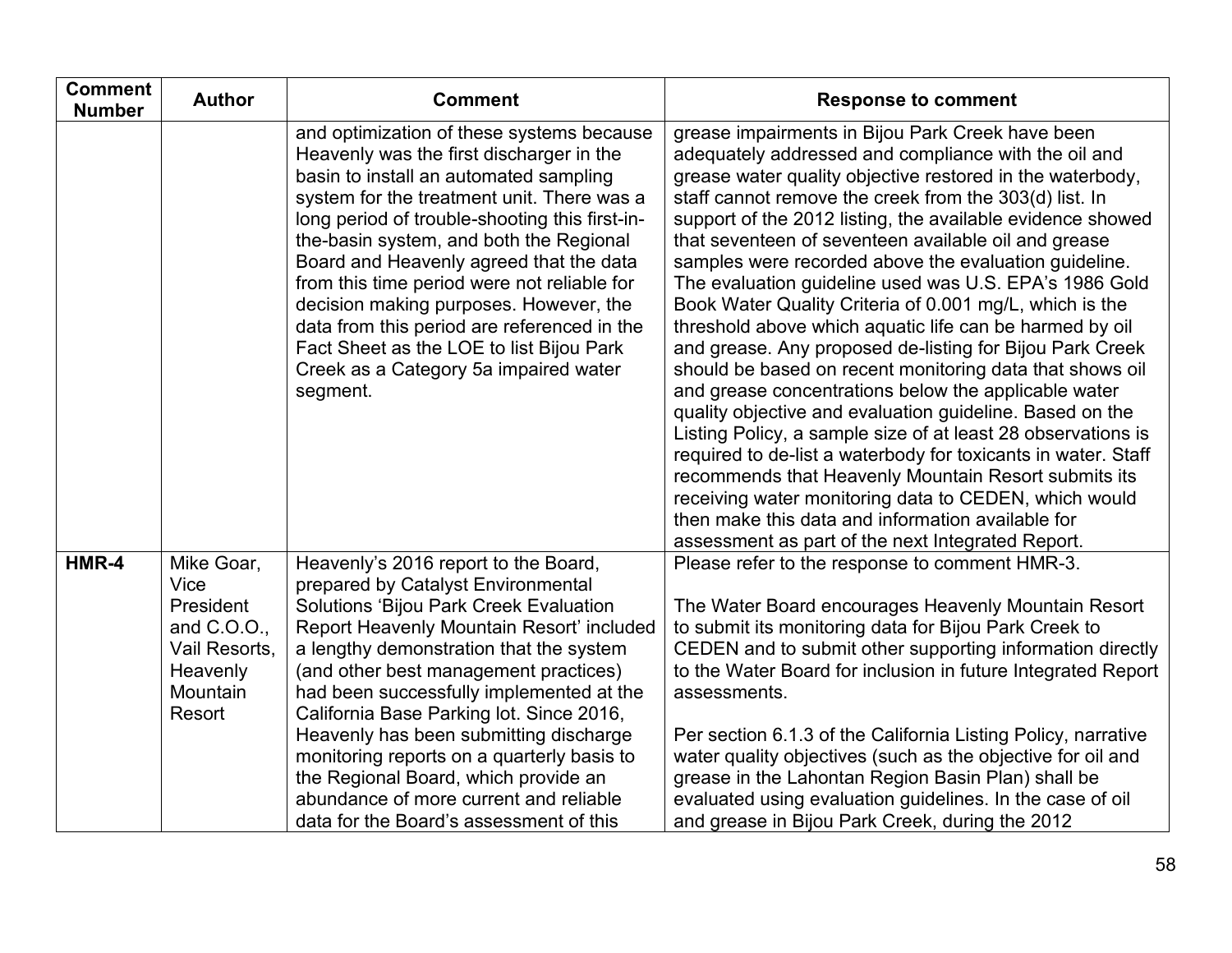| <b>Comment</b><br><b>Number</b> | <b>Author</b>                                                                                       | <b>Comment</b>                                                                                                                                                                                                                                                                                                                                                                                                                                                                                                                                                                                                                                                                                                                                                                                                                                                                                                                                                                               | <b>Response to comment</b>                                                                                                                                                                                                                                                                                                                                                                                                                                                                                                                                                                                                                                                                   |
|---------------------------------|-----------------------------------------------------------------------------------------------------|----------------------------------------------------------------------------------------------------------------------------------------------------------------------------------------------------------------------------------------------------------------------------------------------------------------------------------------------------------------------------------------------------------------------------------------------------------------------------------------------------------------------------------------------------------------------------------------------------------------------------------------------------------------------------------------------------------------------------------------------------------------------------------------------------------------------------------------------------------------------------------------------------------------------------------------------------------------------------------------------|----------------------------------------------------------------------------------------------------------------------------------------------------------------------------------------------------------------------------------------------------------------------------------------------------------------------------------------------------------------------------------------------------------------------------------------------------------------------------------------------------------------------------------------------------------------------------------------------------------------------------------------------------------------------------------------------|
|                                 |                                                                                                     | segment of Bijou Park Creek. These data<br>indicate oil and grease concentrations in<br>this segment of Bijou Park Creek at or near<br>the detection limit of 2.0 mg/L (maximum:<br>3.3 mg/L). The water quality objective cited<br>in the Fact Sheet for oil and grease is as<br>follows:<br>Waters shall not contain oils, greases,<br>waxes or other materials in concentrations<br>that result in a visible film or coating on the<br>surface of the water or on objects in the<br>water, that cause nuisance, or that<br>otherwise adversely affect the water for<br>beneficial uses (Lahontan Region Water<br><b>Quality Control Plan).</b><br>The discharges from the system, however,<br>are well below levels that produce visible<br>films or coatings on the water surface. The<br>Lahontan limit is at the detection limit for<br>this constituent; minor exceedances (less<br>than 3.3 mg/L) are within the 30 percent<br>uncertainty that certified laboratories must<br>meet. | assessment cycle staff identified U.S EPA's Gold Book as<br>the appropriate evaluation guideline to satisfy language in<br>the objective that waters "shall not contain oils, greases,<br>waxes or other materials in concentrationsthat otherwise<br>adversely affect the water for beneficial uses."<br>To remove this 303(d) listing, data must show that Bijou<br>Park Creek meets the narrative water quality criteria<br>through attainment of the evaluation guideline with a<br>frequency stipulated by table 4.1 of the California Listing<br>Policy. Staff look forward to working with Heavenly<br>Mountain Resort to address the oil and grease listing for<br>Bijou Park Creek. |
| HMR-5                           | Mike Goar,<br>Vice<br>President<br>and $C.0.0$ .<br>Vail Resorts,<br>Heavenly<br>Mountain<br>Resort | Heavenly Creek (source to USFS<br>Boundary), Benthic Community Effects<br>(Category 5A, completion year 2031)<br>Appendix A lists Heavenly Creek as a<br>proposed addition to the 303(d) List for<br>Benthic Community Effects. The Fact<br><b>Sheet States:</b>                                                                                                                                                                                                                                                                                                                                                                                                                                                                                                                                                                                                                                                                                                                             | To clarify, the assessments for Heavenly Valley Creek,<br>and for Heavenly Creek, unknown tributary, are for two<br>distinct waterbody segments which exist in the Heavenly<br>Valley Creek watershed. Both waterbodies were assessed<br>for Benthic Community Effects.<br>The assessment for Heavenly Valley Creek determined<br>that the waterbody is impaired for Benthic Community                                                                                                                                                                                                                                                                                                       |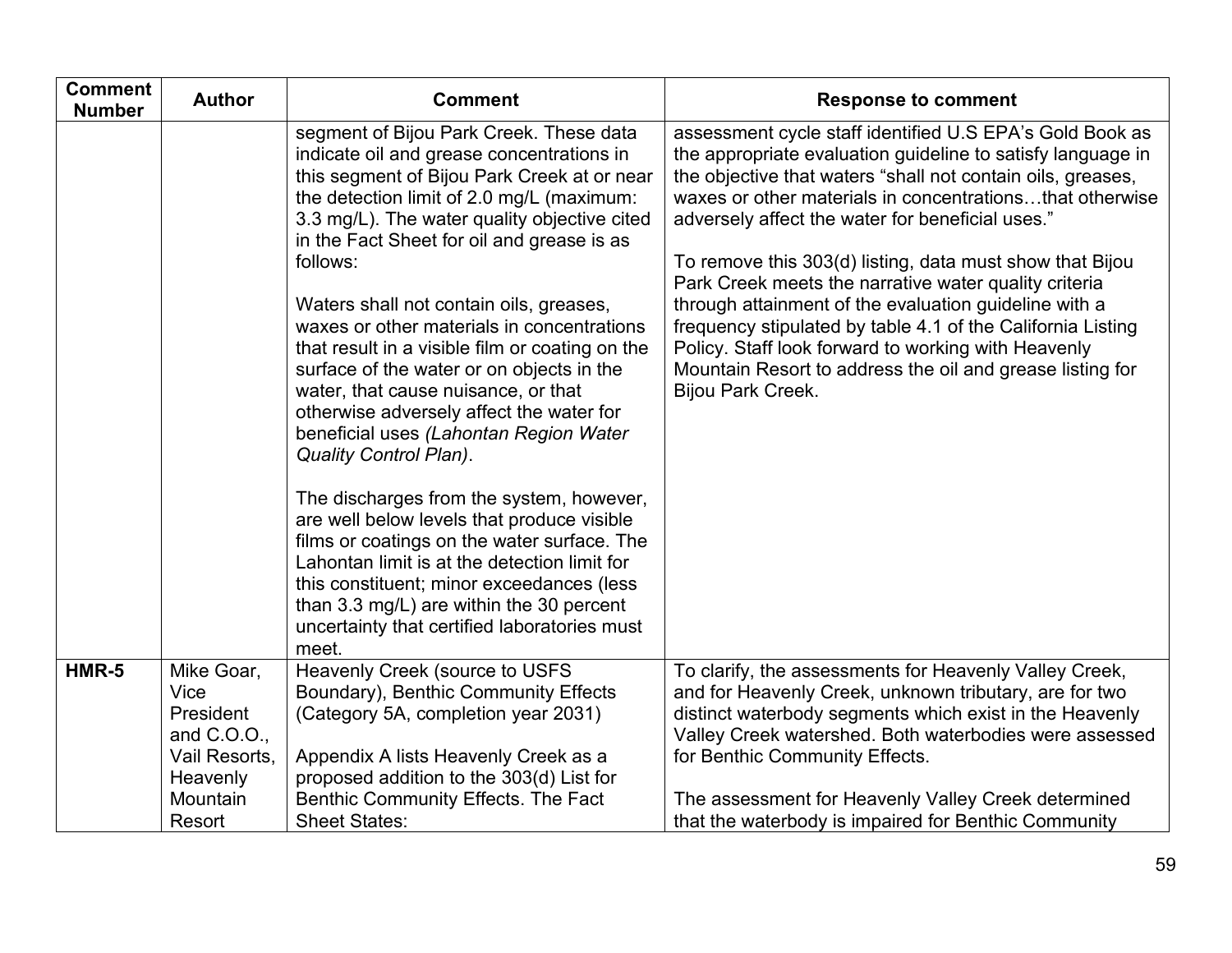| <b>Comment</b><br><b>Number</b> | <b>Author</b>                                                                                     | <b>Comment</b>                                                                                                                                                                                                                                                                                                                                                                                                                                                                                                                                                                                                                 | <b>Response to comment</b>                                                                                                                                                                                                                                                                                                                                                                                                                                                                                                                                                                                                                                                                                                                                                                                                                                                                                                                                                                                                                                                |
|---------------------------------|---------------------------------------------------------------------------------------------------|--------------------------------------------------------------------------------------------------------------------------------------------------------------------------------------------------------------------------------------------------------------------------------------------------------------------------------------------------------------------------------------------------------------------------------------------------------------------------------------------------------------------------------------------------------------------------------------------------------------------------------|---------------------------------------------------------------------------------------------------------------------------------------------------------------------------------------------------------------------------------------------------------------------------------------------------------------------------------------------------------------------------------------------------------------------------------------------------------------------------------------------------------------------------------------------------------------------------------------------------------------------------------------------------------------------------------------------------------------------------------------------------------------------------------------------------------------------------------------------------------------------------------------------------------------------------------------------------------------------------------------------------------------------------------------------------------------------------|
|                                 |                                                                                                   | Based on the readily available data and<br>information, the weight of evidence<br>indicates that there is sufficient justification<br>for placing Benthic Community Effects in<br>the waterbody segment on the CWA<br>section 303(d) list.<br>However, Appendix E states that Heavenly<br><b>Creek Benthic Community Effects are</b><br>under Category 3, which are water<br>segments "with water quality information<br>that is insufficient to determine an<br>appropriate decision recommendation, but<br>the available data and information that<br>does exist indicate beneficial uses may be<br>potentially threatened." | Effects based on available BMI data and exceedances of<br>chloride, iron, and phosphorus water quality objectives.<br>The assessment for Heavenly Creek, unknown tributary<br>determined that the available data and information was not<br>sufficient to recommend the waterbody be added to the<br>303(d) list because the two recorded exceedances of the<br>Benthic Community Effects objective were not supported<br>by additional water chemistry impairments. Confusion<br>between the two waterbody segments may have arisen<br>because of the omission of the word "Valley" from the<br>nomenclature in Appendix A. This oversight has been<br>corrected. The listing recommendation information<br>contained in Appendix A and Appendix E is correct<br>however, and staff recommends that Heavenly Valley<br>Creek (source to USFS Boundary) be placed on the<br>303(d) list because of impairments to the benthic<br>community, while Heavenly Creek, unknown tributary be<br>placed in Category 3 because of a lack of supporting<br>impairment information. |
| HMR-6                           | Mike Goar,<br>Vice<br>President<br>and C.O.O.,<br>Vail Resorts,<br>Heavenly<br>Mountain<br>Resort | Based on this recent and thorough analysis<br>by the Regional Board, and a finding of<br>uncertainty regarding an appropriate<br>decision, Heavenly agrees that listing to<br>Category 3 may be appropriate. Heavenly<br>requests that the Regional Board clarify the<br>listing category, presumably to listing<br>Category 3, based on this information.                                                                                                                                                                                                                                                                     | Please refer to the response to comment HMR-5.<br>Heavenly Valley Creek (source to USFS Boundary) has<br>been determined as impaired for Benthic Community<br>Effects based on BMI data and existing impairments for<br>chloride, iron and phosphorus. Heavenly Creek, unknown<br>tributary, has been recommended to Category 3 as<br>potentially threatened because the available BMI data<br>indicates impairment below the recommended California<br>Stream Condition Index (CSCI) threshold of 0.79, but there<br>is no water chemistry data to corroborate the data.                                                                                                                                                                                                                                                                                                                                                                                                                                                                                                 |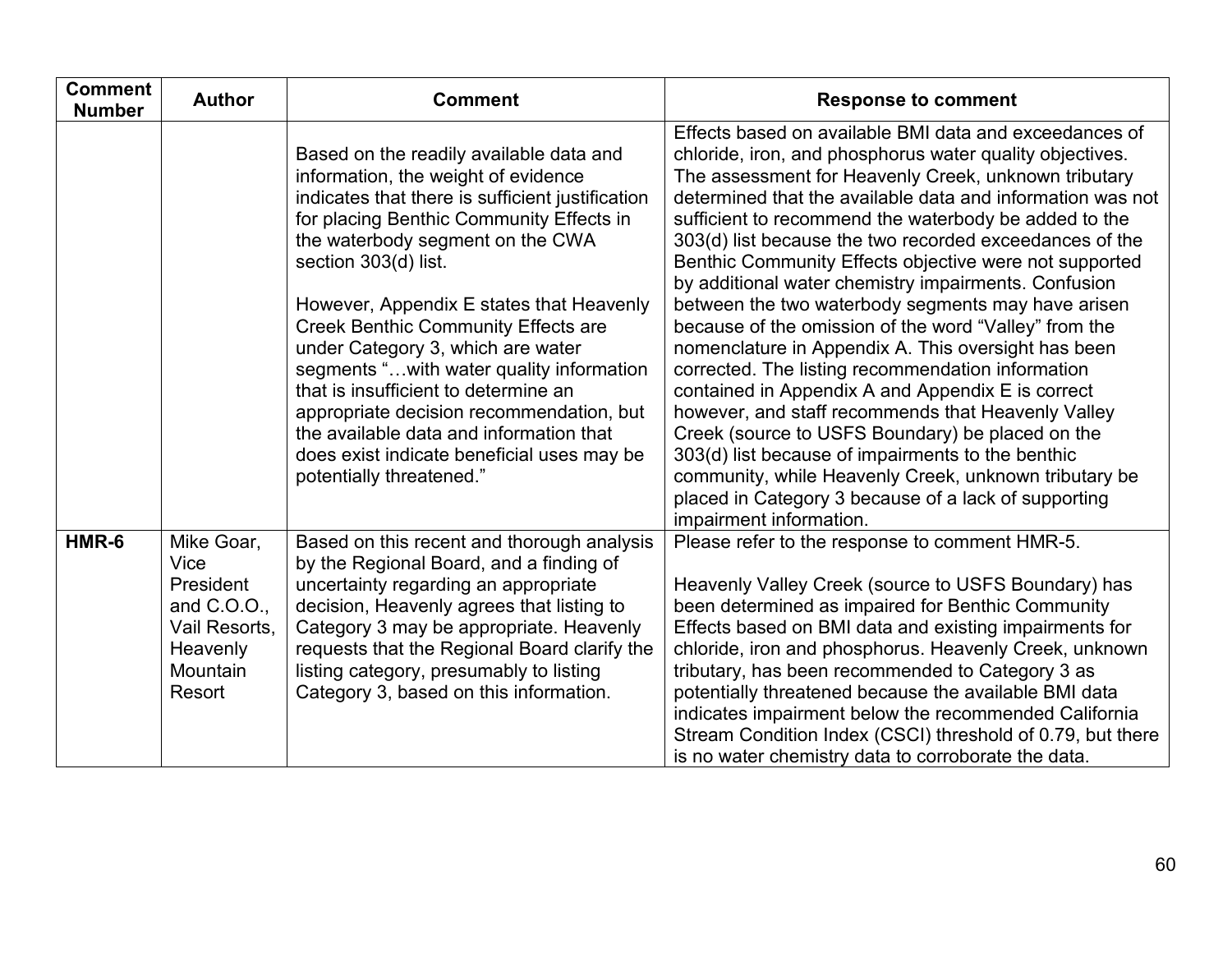| <b>Number</b><br>HMR-7<br>Heavenly Creek (source to USFS<br>Mike Goar,<br>The commenter is correct that the 2006 Integrated Report<br>Vice<br>Boundary), Chloride, do not delist<br>cycle assessed the available chloride data for a non-<br>(Category 5A completion year 2028)<br>President<br>contact recreation use in Heavenly Creek (source to USFS<br>and $C.O.O.,$<br>Boundary). The decision was subsequently updated during<br>Vail Resorts,<br>The Fact Sheet (Appendix H) states that in<br>the 2012 Integrated Report assessment cycle using newly<br>collected data assessed for compliance with a different<br>Heavenly<br>2006 this waterbody segment was listed for<br>exceedances of chloride for a non-contact<br>Mountain<br>beneficial use. During the 2012 cycle staff determined that<br>Resort<br>recreation beneficial use. Based on data<br>chloride concentrations recovered from Heavenly Valley<br>Creek (source to USFS Boundary) exceeded the<br>reported by Heavenly to the Board, while<br>chloride concentrations have exceeded the<br>applicable chloride water quality objective assessed for<br>state standard over the past eight<br>compliance with the Cold Freshwater Habitat (COLD)<br>monitoring years in Heavenly Creek, the<br>beneficial use. Water Board staff assessed chloride data<br>chloride readings are also above the state<br>collected from the HV-C2 (Below Patsy's) and HV-C3<br>standard at Hidden Valley Creek. This topic<br>(Property Line) monitoring sites on four occasions in 2008<br>and 2009. These data show sufficient exceedances of the<br>was discussed in both the Regional<br>Board's 2015 EIR/EIS/EIS for Heavenly's<br>water quality objective for staff to recommend a "Do Not<br>Delist" decision during the 2012 listing cycle. No new data<br>Epic Discovery Project, and in Heavenly<br>Mountain Resort's Bijou Park Creek<br>was available in CEDEN for assessment during the 2018<br>Evaluation Report. In both cases, the<br>assessment cycle. Staff encourages Heavenly Mountain<br>reports note that the causes for these<br>Resort to submit its chloride monitoring dataset to CEDEN<br>increased chloride concentrations were<br>for use in a future assessment cycle. If, in a future<br>uncertain and require further investigation.<br>assessment, chloride concentrations in Heavenly Valley<br>Creek are found to attain the applicable water quality<br>Winter application of salts is one plausible<br>cause and is likely a basin-wide concern.<br>objective with the requisite frequency as stipulated by<br>However, the amount of data available,<br>Table 4.2 of the California Listing Policy, then staff will<br>recommend the listing for chloride be removed from the<br>using Category 3 Criteria, "is insufficient to<br>303(d) List of Impaired Waters. Staff cannot presently<br>determine an appropriate decision<br>change the "Do Not Delist" decision for the waterbody<br>recommendation, but the available data<br>and information that does exist indicate<br>because there is no new data or information available in<br>beneficial uses may be potentially<br>CEDEN for assessment purposes.<br>threatened." This statement is supported by<br>the Fact Sheet statement that "a minimum<br>of 26 samples is needed for application of<br>Table 3.1. The placeholder LOEs used for |  |
|----------------------------------------------------------------------------------------------------------------------------------------------------------------------------------------------------------------------------------------------------------------------------------------------------------------------------------------------------------------------------------------------------------------------------------------------------------------------------------------------------------------------------------------------------------------------------------------------------------------------------------------------------------------------------------------------------------------------------------------------------------------------------------------------------------------------------------------------------------------------------------------------------------------------------------------------------------------------------------------------------------------------------------------------------------------------------------------------------------------------------------------------------------------------------------------------------------------------------------------------------------------------------------------------------------------------------------------------------------------------------------------------------------------------------------------------------------------------------------------------------------------------------------------------------------------------------------------------------------------------------------------------------------------------------------------------------------------------------------------------------------------------------------------------------------------------------------------------------------------------------------------------------------------------------------------------------------------------------------------------------------------------------------------------------------------------------------------------------------------------------------------------------------------------------------------------------------------------------------------------------------------------------------------------------------------------------------------------------------------------------------------------------------------------------------------------------------------------------------------------------------------------------------------------------------------------------------------------------------------------------------------------------------------------------------------------------------------------------------------------------------------------------------------------------------------------------------------------------------------------------------------------------------------------------------------------------------------------------------------------------------------------------------------------------------------------------------------------------------------------------------------------------------------------------------------------------------------------------------------------------------------------------------------------------------------------------------------------------------------------------------------------------------|--|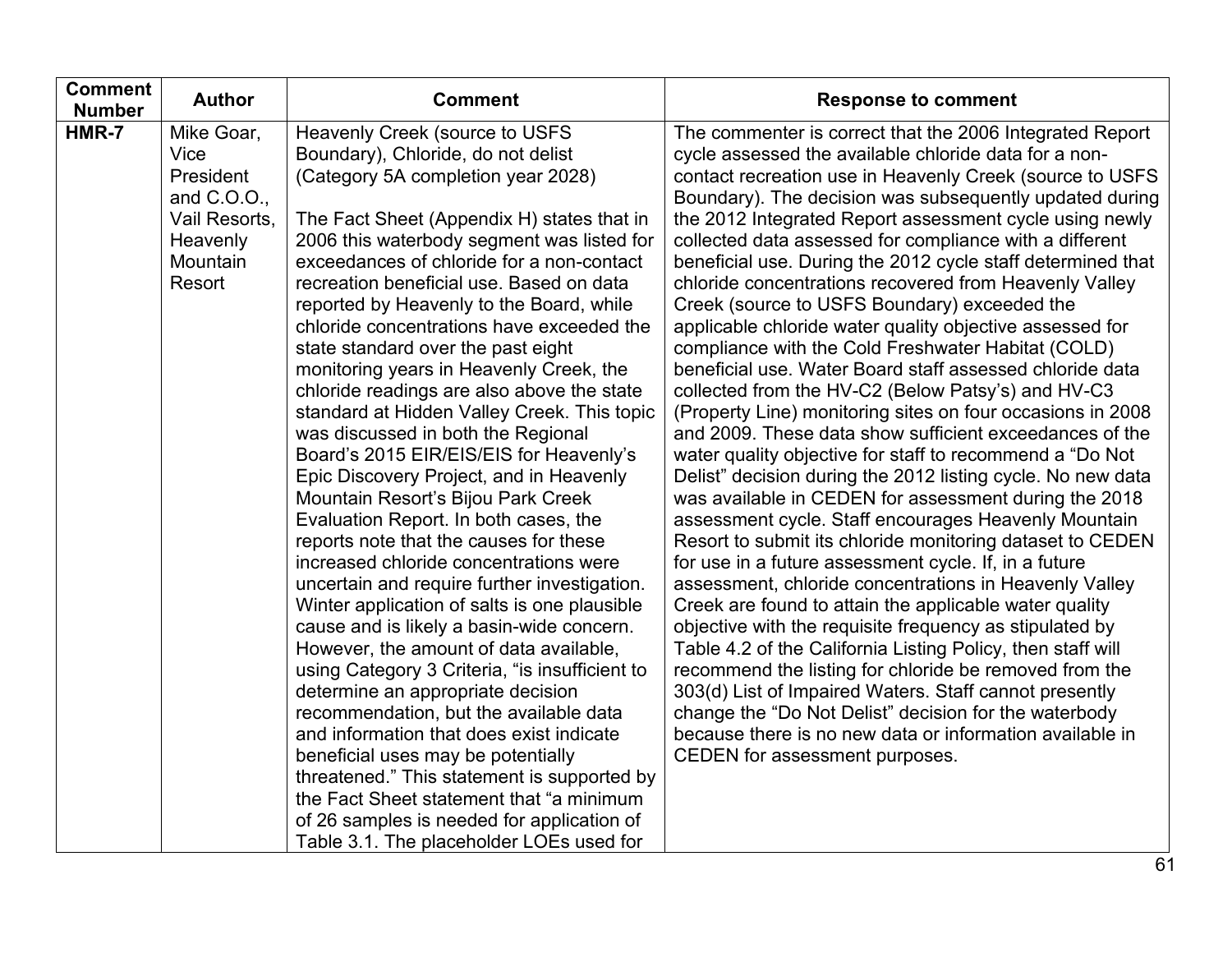| <b>Comment</b><br><b>Number</b> | <b>Author</b>                                                                                                                                  | <b>Comment</b>                                                                                                                                                                                                                                                                                                                                                                                                                                                                                                                                                                                                                                                                                          | <b>Response to comment</b>                                                                                                                                                                                                                                                                                                                                                                                                                                                                                                          |
|---------------------------------|------------------------------------------------------------------------------------------------------------------------------------------------|---------------------------------------------------------------------------------------------------------------------------------------------------------------------------------------------------------------------------------------------------------------------------------------------------------------------------------------------------------------------------------------------------------------------------------------------------------------------------------------------------------------------------------------------------------------------------------------------------------------------------------------------------------------------------------------------------------|-------------------------------------------------------------------------------------------------------------------------------------------------------------------------------------------------------------------------------------------------------------------------------------------------------------------------------------------------------------------------------------------------------------------------------------------------------------------------------------------------------------------------------------|
|                                 |                                                                                                                                                | the original listing based on protection of<br>REC are still valid and the recommendation<br>is Do Not Delist." Based on this<br>information, Heavenly respectfully requests<br>the Board modify the listing of Heavenly<br>Creek as a Category 3.                                                                                                                                                                                                                                                                                                                                                                                                                                                      |                                                                                                                                                                                                                                                                                                                                                                                                                                                                                                                                     |
| DWP-1                           | Katherine<br>Rubin,<br>Manager of<br>Wastewater<br>Quality and<br>Compliance,<br>Los Angeles<br>Department<br>of Water and<br>Power<br>(LADWP) | 1. Listings based on fecal coliform:<br>In the Integrated Report, the Regional<br>Board indicates that the fecal coliform<br>objectives will be re-evaluated after the<br>listing process is complete. However,<br>LADWP believes that in order to remain<br>consistent, the objectives should be re-<br>evaluated before listing occurs.                                                                                                                                                                                                                                                                                                                                                               | Please refer to the responses to comments ZS-2 and CR-<br>$\mathbf{1}$ .                                                                                                                                                                                                                                                                                                                                                                                                                                                            |
| DWP-2                           | Katherine<br>Rubin,<br>Manager of<br>Wastewater<br>Quality and<br>Compliance,<br>Los Angeles<br>Department<br>of Water and<br>Power<br>(LADWP) | LADWP understands that the Regional<br>Board is utilizing the Municipal and<br>Domestic Supply (MUN) beneficial use to<br>support the use of the fecal coliform<br>standard for listing purposes. However,<br>many of the waterways listed in the<br>Integrated Report are used primarily for the<br><b>Water Contact Recreation (REC-1)</b><br>beneficial use. Based on the recently<br>adopted Statewide Bacteriological<br>Objectives, E. coli is the required indicator<br>for fresh water inland streams and surface<br>water bodies, such as those listed in the<br>Integrated Report. The water that is<br>eventually used as potable water is filtered<br>and/or treated to eliminate bacterial | Please refer to the response to comment CR-2 and CR-3.<br>Additionally, the Clean Water Act requires that the Water<br>Board protect all beneficial uses of a waterbody, whether it<br>is a present or future beneficial use, or one that existed at<br>any time since November 26, 1975. These waters are<br>designated for the MUN beneficial use in the Lahontan<br>Basin Plan. Consequently, it is appropriate for the Water<br>Board to protect the MUN beneficial use, and associate<br>the fecal coliform objective with MUN |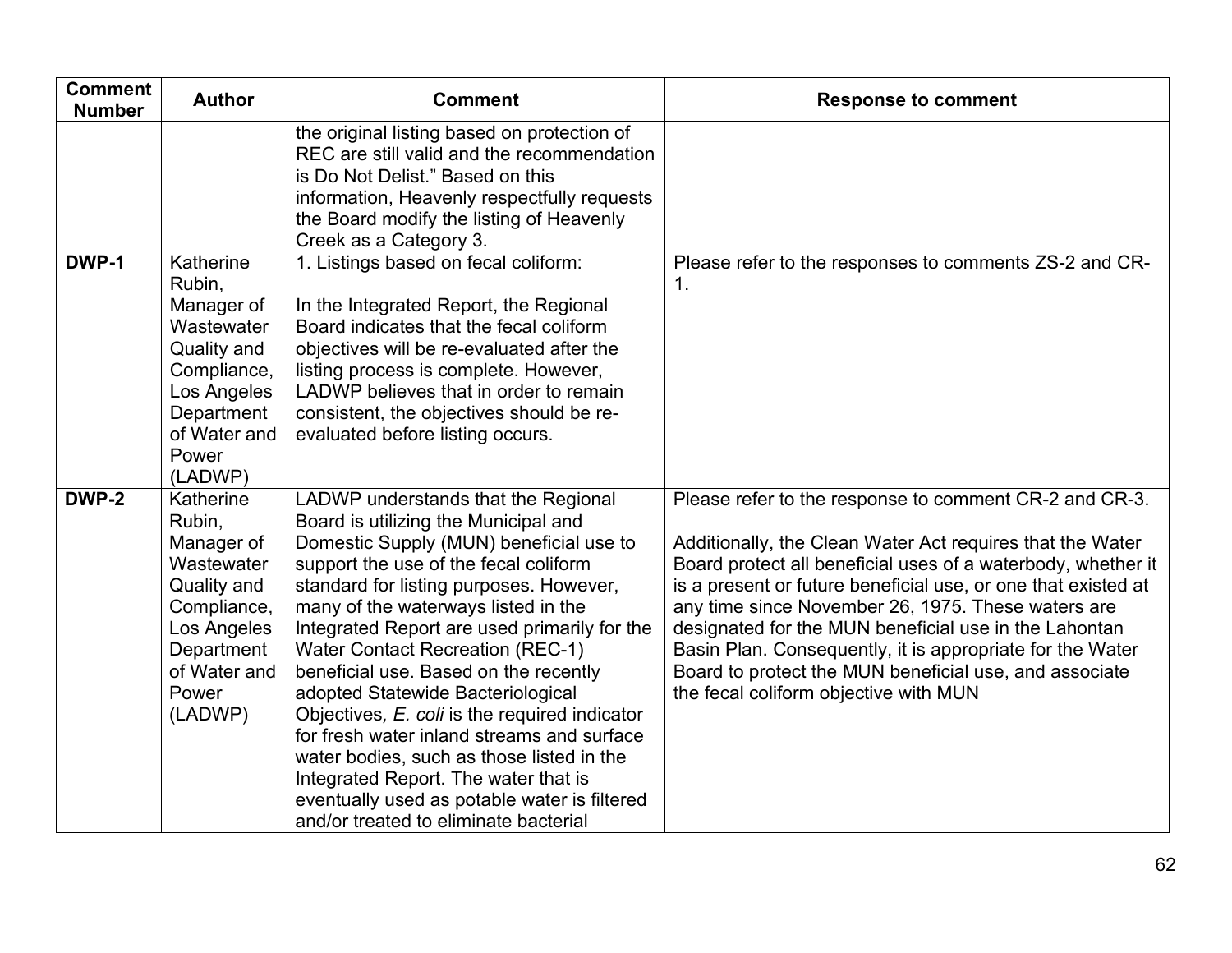| <b>Comment</b><br><b>Number</b> | <b>Author</b>                                                                                                                                  | <b>Comment</b>                                                                                                                                                                                                                                                                                                                                                                                                                                                                                                                                                                                                                                                                                                                                                                                                                                                                                                                                                                                                                                                                                                                             | <b>Response to comment</b>                                                                                                                                                                                                                                                                                                                                                                                                                                                                                                                                                                                                                                                                                                                                                                                                                                                                                                                                                                                                                                                                                                                                                                                                                                                                                                                                                                               |
|---------------------------------|------------------------------------------------------------------------------------------------------------------------------------------------|--------------------------------------------------------------------------------------------------------------------------------------------------------------------------------------------------------------------------------------------------------------------------------------------------------------------------------------------------------------------------------------------------------------------------------------------------------------------------------------------------------------------------------------------------------------------------------------------------------------------------------------------------------------------------------------------------------------------------------------------------------------------------------------------------------------------------------------------------------------------------------------------------------------------------------------------------------------------------------------------------------------------------------------------------------------------------------------------------------------------------------------------|----------------------------------------------------------------------------------------------------------------------------------------------------------------------------------------------------------------------------------------------------------------------------------------------------------------------------------------------------------------------------------------------------------------------------------------------------------------------------------------------------------------------------------------------------------------------------------------------------------------------------------------------------------------------------------------------------------------------------------------------------------------------------------------------------------------------------------------------------------------------------------------------------------------------------------------------------------------------------------------------------------------------------------------------------------------------------------------------------------------------------------------------------------------------------------------------------------------------------------------------------------------------------------------------------------------------------------------------------------------------------------------------------------|
|                                 |                                                                                                                                                | contamination and therefore would not<br>impair the MUN beneficial use. Because<br>these waterways are exposed to wild life<br>[sic], any of these waterways would need to<br>be treated before being used for MUM<br>purposes and therefore MUN does not<br>correlate with the beneficial use of these<br>water ways [sic]                                                                                                                                                                                                                                                                                                                                                                                                                                                                                                                                                                                                                                                                                                                                                                                                                |                                                                                                                                                                                                                                                                                                                                                                                                                                                                                                                                                                                                                                                                                                                                                                                                                                                                                                                                                                                                                                                                                                                                                                                                                                                                                                                                                                                                          |
| DWP-3                           | Katherine<br>Rubin,<br>Manager of<br>Wastewater<br>Quality and<br>Compliance,<br>Los Angeles<br>Department<br>of Water and<br>Power<br>(LADWP) | Additionally, in reviewing the Regional<br>Board data sets for the Integrated Report,<br>LADWP has been unable to verify that all of<br>the samples used for the 303(d) listings<br>complied with the relevant holding times.<br>Fecal coliform samples have strict holding<br>time requirements, and when they are not<br>met, can result in inaccurate data for the<br>underlying bacteria contamination<br>assessment. In sampling in the Lahontan<br>region, LADWP has been unable to have<br>fecal coliform samples analyzed within the<br>applicable holding times because no<br><b>Environmental Laboratory Accreditation</b><br>Program (ELAP) certified laboratory is<br>close enough to the sample sites to<br>transport and analyze the samples within<br>the 8-hour compliance holding time. While<br>a 24-hour holding time may be acceptable<br>for ambient sampling, making a decision as<br>to whether or not to list a water body must<br>be based on samples that meet the 8-hour<br>compliance holding time. The data provided<br>by the Regional Board in the California<br><b>Environmental Data Exchange Network</b> | In accordance with the Listing Policy (see sections 6<br>through 6.3), there are several steps in the data<br>assessment process that must take place after the data<br>submission deadline. Data should be supported by a<br>Quality Assurance Project Plan (QAPP). However, the<br>Listing Policy does indicate that "data without rigorous<br>quality control can be used in combination with high quality<br>data and information." The Listing Policy does not require<br>data used in listings to come from only ELAP certified<br>laboratories.<br>All data that was used in the 2018 Integrated Report is<br>available to download via 'Appendix H: Waterbody Fact<br>Sheets' and can be accessed from the Lahontan Region<br>Integrated Report webpage. For bacteria data, the records<br>for those samples that were not processed within the 8-<br>hour holding time are flagged with the Quality Assurance<br>(QA) code 'H8'. Records for those samples that were not<br>processed within the 24-hour holding time are flagged<br>'H24'. All bacteria samples that were not flagged 'H8' or<br>'H24' can be considered to have met the holding times<br>required by the respective bacteria laboratory methods.<br>There is no QA code for a bacteria sample that met the<br>requisite holding time. Bacteria samples that were<br>processed within the 8-hour holding time likely have been |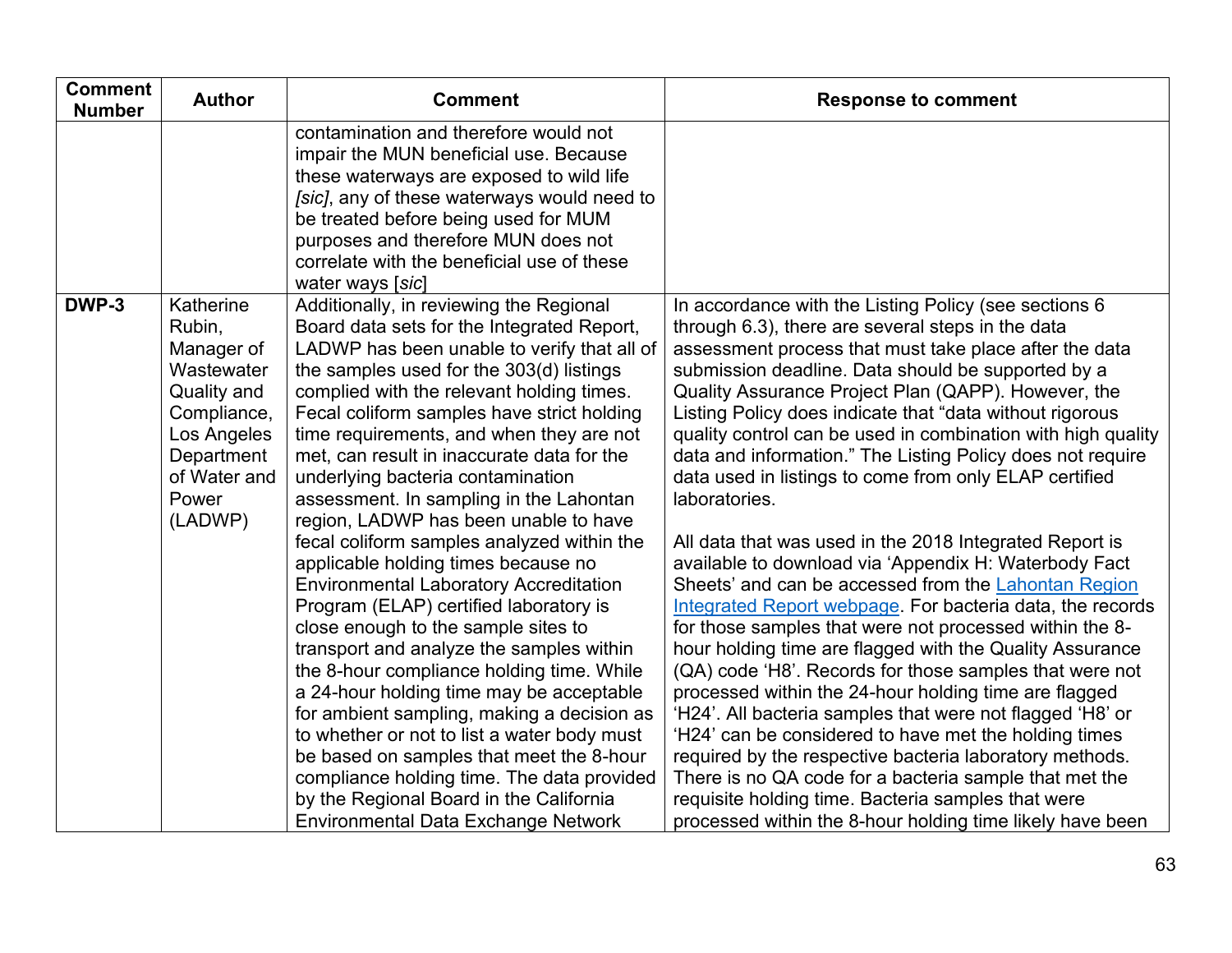| <b>Comment</b><br><b>Number</b> | <b>Author</b> | <b>Comment</b>                                                                                                                                                                                                                                                                                                                                                                                                                                                                                                                                                                                                              | <b>Response to comment</b>                                                                                                                                                                                                                                                                                                                                                                                                                                                                                                                                                                                                                                                                                                                                                                                                                                                                                                                                                                                                                                                                                                                                                                                                                                                                                                                                                                                                                                                                                                                                                        |
|---------------------------------|---------------|-----------------------------------------------------------------------------------------------------------------------------------------------------------------------------------------------------------------------------------------------------------------------------------------------------------------------------------------------------------------------------------------------------------------------------------------------------------------------------------------------------------------------------------------------------------------------------------------------------------------------------|-----------------------------------------------------------------------------------------------------------------------------------------------------------------------------------------------------------------------------------------------------------------------------------------------------------------------------------------------------------------------------------------------------------------------------------------------------------------------------------------------------------------------------------------------------------------------------------------------------------------------------------------------------------------------------------------------------------------------------------------------------------------------------------------------------------------------------------------------------------------------------------------------------------------------------------------------------------------------------------------------------------------------------------------------------------------------------------------------------------------------------------------------------------------------------------------------------------------------------------------------------------------------------------------------------------------------------------------------------------------------------------------------------------------------------------------------------------------------------------------------------------------------------------------------------------------------------------|
|                                 |               | (CEDEN) is insufficient to assess whether<br>the data used for listing purposes was<br>analyzed within the 8-hour compliance<br>holding time. Therefore, LADWP<br>respectfully requests that the Regional<br>Board provide the entirety of the QA/QC<br>data for all fecal coliform samples that were<br>used in the listing evaluation as part of the<br>Integrated Report.<br>Finally, LADWP has been unable to verify<br>that all fecal coliform samples that were<br>collected were analyzed by an ELAP<br>certified laboratory and therefore<br>respectfully requests that this be confirmed<br>by the Regional Board. | designated the QA code 'None', unless there was another<br>reason other than a holding time violation to flag the<br>sample (examples of other QA codes would include<br>excessive bacteria growth resulting in bacteria colonies<br>that are too numerous to count: 'TNC', or analysis<br>performed at a secondary dilution: 'D').<br>CEDEN holds all Water Board collected data that was<br>used for the 2018 Integrated Report, including all QA/QC<br>records. QA/QC records are available to download if the<br>user selects a specific search criterion, namely through<br>checking the 'Include QA/QC data' radio button on the<br>CEDEN Advanced Query Tool (AQT) webpage interface.<br>Should LADWP require assistance downloading these<br>data, Water Board staff will be happy to help. Data quality<br>checks are completed prior to performing Integrated<br>Report assessments. Data that does not meet the required<br>data quality standards is removed from the assessment<br>process. The number of data records that do not meet<br>quality standards and are removed from the assessment<br>process are noted in the applicable LOE, as well as<br>information regarding the QAPP for the project, and<br>information regarding who collected the data, and where<br>and when the data was collected. It should be noted that<br>laboratory QA/QC data is not included in the data<br>references available via the Waterbody Fact Sheets<br>generated as part of the Integrated Report process. Only<br>discrete water quality datapoints generated by Water |
|                                 |               |                                                                                                                                                                                                                                                                                                                                                                                                                                                                                                                                                                                                                             | Board sampling efforts are available via the downloadable<br>references found in the Fact Sheets of the Integrated<br>Report. Laboratory QA/QC data is available via CEDEN.<br>All fecal coliform bacteria samples collected by Lahontan<br>Water Board staff are processed at the Lahontan Water                                                                                                                                                                                                                                                                                                                                                                                                                                                                                                                                                                                                                                                                                                                                                                                                                                                                                                                                                                                                                                                                                                                                                                                                                                                                                 |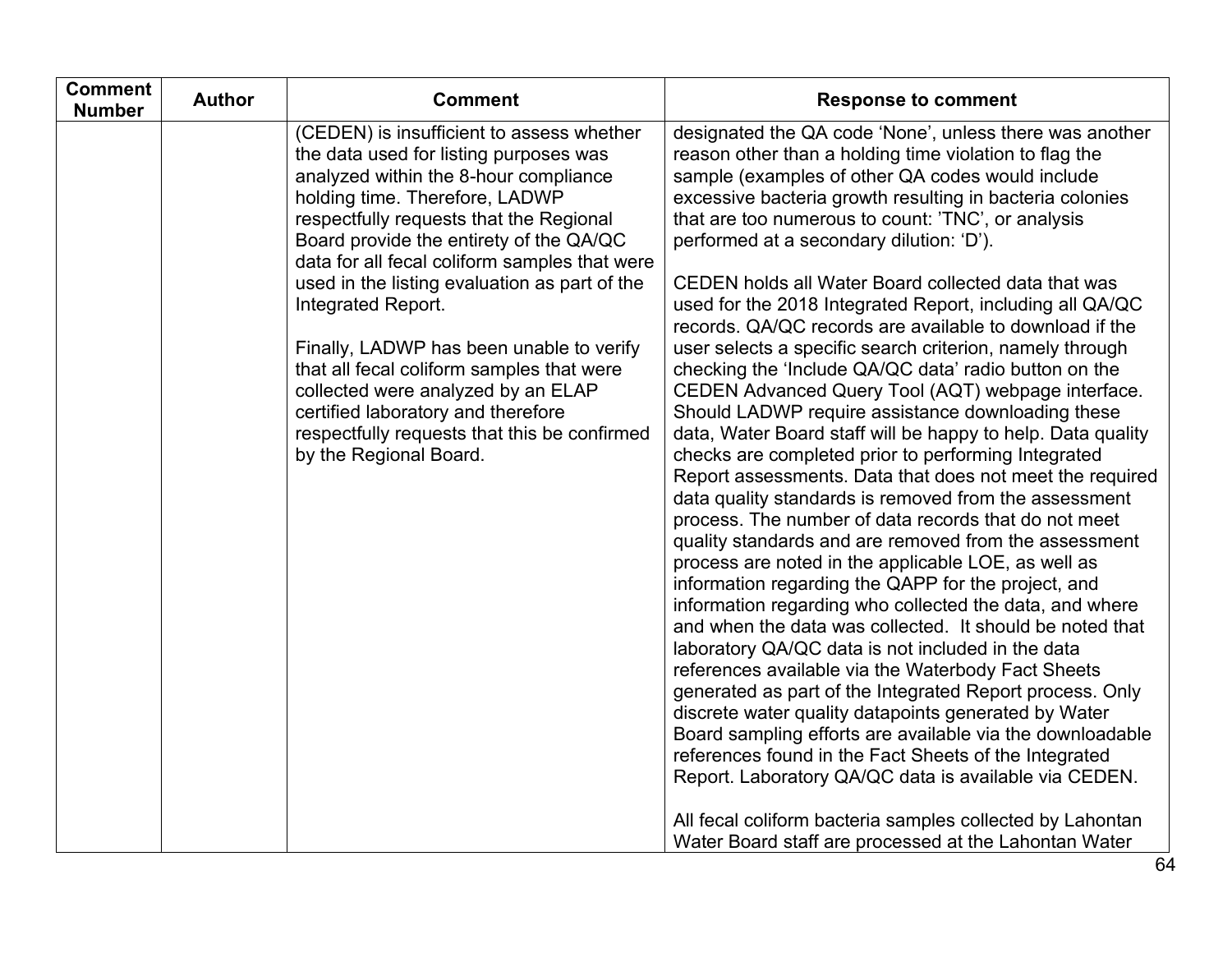| <b>Comment</b><br><b>Number</b> | <b>Author</b>                                                                                                                                  | <b>Comment</b>                                                                                                                                                                                                                                                                                                                                                                                                                                                                                                                                                                                                                                                                                                                                                                                                                                                                                                                                                                                                                                                                                | <b>Response to comment</b>                                                                                                                                                                                                                                                                                                                                                                                                                                                                                                                                                                                                                                                                                                                                                                                                                                                                                                                                                                                                                                                                                                                                                                                                                                                                                                                                                                                                                                                                                                                            |
|---------------------------------|------------------------------------------------------------------------------------------------------------------------------------------------|-----------------------------------------------------------------------------------------------------------------------------------------------------------------------------------------------------------------------------------------------------------------------------------------------------------------------------------------------------------------------------------------------------------------------------------------------------------------------------------------------------------------------------------------------------------------------------------------------------------------------------------------------------------------------------------------------------------------------------------------------------------------------------------------------------------------------------------------------------------------------------------------------------------------------------------------------------------------------------------------------------------------------------------------------------------------------------------------------|-------------------------------------------------------------------------------------------------------------------------------------------------------------------------------------------------------------------------------------------------------------------------------------------------------------------------------------------------------------------------------------------------------------------------------------------------------------------------------------------------------------------------------------------------------------------------------------------------------------------------------------------------------------------------------------------------------------------------------------------------------------------------------------------------------------------------------------------------------------------------------------------------------------------------------------------------------------------------------------------------------------------------------------------------------------------------------------------------------------------------------------------------------------------------------------------------------------------------------------------------------------------------------------------------------------------------------------------------------------------------------------------------------------------------------------------------------------------------------------------------------------------------------------------------------|
|                                 |                                                                                                                                                |                                                                                                                                                                                                                                                                                                                                                                                                                                                                                                                                                                                                                                                                                                                                                                                                                                                                                                                                                                                                                                                                                               | Board inhouse laboratory in South Lake Tahoe. The Water<br>Board follows a strict SOP for sample collection and<br>analysis, and analyses are performed in accordance with<br>U.S.EPA method 9222D.                                                                                                                                                                                                                                                                                                                                                                                                                                                                                                                                                                                                                                                                                                                                                                                                                                                                                                                                                                                                                                                                                                                                                                                                                                                                                                                                                   |
| DWP-4                           | Katherine<br>Rubin,<br>Manager of<br>Wastewater<br>Quality and<br>Compliance,<br>Los Angeles<br>Department<br>of Water and<br>Power<br>(LADWP) | 2. Basis for 303(d) Listing Utilizing the use<br>of the Geometric mean<br>It appears that the geometric mean<br>calculations performed by the Regional<br>Board and used for the 303(d) listings are<br>not supported by the data set in the<br>Integrated Report, or the Statewide<br>Bacteria Objectives.<br>The State Water Resources Control Board<br>(State Board) and the Regional Board's<br>data shows that as few as two samples<br>were used for the calculation of the<br>geometric mean, whereas the bacteria<br>objectives require five to six samples to be<br>valid.<br>For example, the Fact Sheet for Bishop<br>Creek Forks (North and South Fork below<br>bifurcation) states that there were four lines<br>of evidence for E. coli and that 55 out of<br>125 geometric means exceeded the water<br>quality objectives of 100 cfu per 100 mL.<br>Since the State Board's newly adopted<br>objectives indicate that 303(d) listings<br>should be based on geometric means with<br>statistically sufficient number of samples,<br>generally not less than five samples over a | The E. coli geometric mean calculations are supported by<br>both the Integrated Report dataset and by the Statewide<br>Bacteria Objectives.<br>To calculate E. coli geometric means (geomeans) for the<br>2018 Integrated Report, Water Board staff used a<br>minimum of three discrete bacteria samples for each six-<br>week period. The reasons for this choice are three-fold.<br>First, given the geography of the Lahontan Region and<br>given the resources available to the Water Board, it is<br>extremely difficult to collect five bacteria samples from<br>many of the region's waters within a six-week period.<br>Second, analysis performed by Water Board staff<br>determined little functional difference in exceedance rates<br>when using a three-sample minimum compared with a<br>five-sample minimum. Third, while the Statewide Bacteria<br>Provisions recommend a minimum sample size, the<br>Regional Water Boards have discretion to decide what the<br>minimum sample size will be for assessment purposes. So<br>that the extensive (and resource intensive) bacteria<br>datasets collected in the Lahontan Region, and from other<br>Water Board Regions, could be assessed against the<br>State Water Board REC-1 E. coli geomean objective,<br>Water Board assessment staff from across the state chose<br>to use a 3-sample minimum for geomean calculations.<br>Where less than 3 samples were available in a six-week<br>period, staff assessed the available data using the<br><b>Statistical Threshold Value.</b> |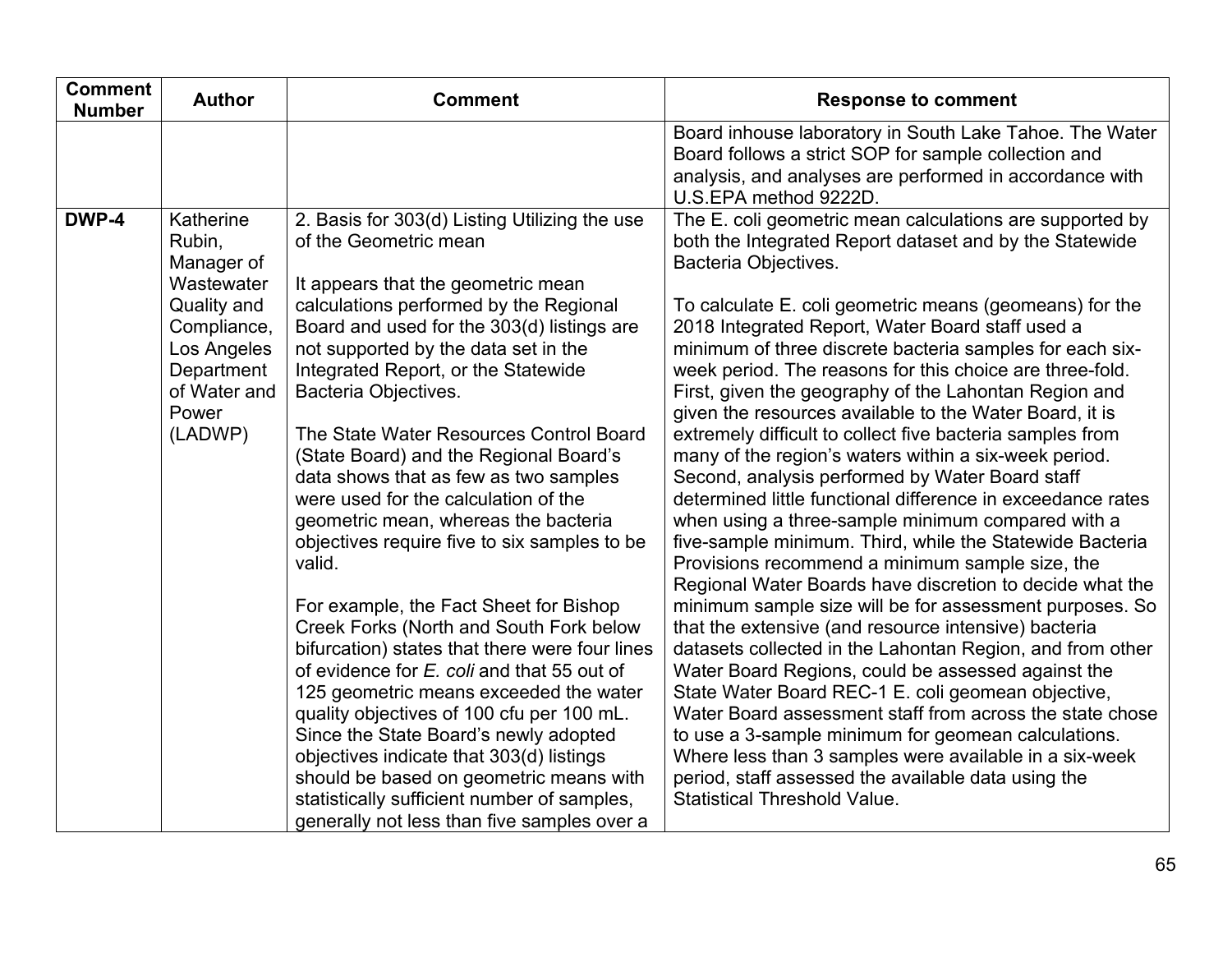| <b>Comment</b><br><b>Number</b> | <b>Author</b>                                                  | <b>Comment</b>                                                                                                                                                                                                                                                                                                                                                                                                                                                                                                                                                                                                                                                                                                                                                                                                                                                                                                                                                                                                                                                                                 | <b>Response to comment</b>                                                                                                                                                                                                                                                                                                                                                                                                                                                                                                                                                                                                                                                                                                                                                                                                                                                                                                                                                                                                                                                                                                                                                                                                                                                                                                                                                                                                                                                                 |
|---------------------------------|----------------------------------------------------------------|------------------------------------------------------------------------------------------------------------------------------------------------------------------------------------------------------------------------------------------------------------------------------------------------------------------------------------------------------------------------------------------------------------------------------------------------------------------------------------------------------------------------------------------------------------------------------------------------------------------------------------------------------------------------------------------------------------------------------------------------------------------------------------------------------------------------------------------------------------------------------------------------------------------------------------------------------------------------------------------------------------------------------------------------------------------------------------------------|--------------------------------------------------------------------------------------------------------------------------------------------------------------------------------------------------------------------------------------------------------------------------------------------------------------------------------------------------------------------------------------------------------------------------------------------------------------------------------------------------------------------------------------------------------------------------------------------------------------------------------------------------------------------------------------------------------------------------------------------------------------------------------------------------------------------------------------------------------------------------------------------------------------------------------------------------------------------------------------------------------------------------------------------------------------------------------------------------------------------------------------------------------------------------------------------------------------------------------------------------------------------------------------------------------------------------------------------------------------------------------------------------------------------------------------------------------------------------------------------|
|                                 |                                                                | six-week period, it is unclear how the<br>Regional Board staff calculated the<br>geometric mean for purposes of listing. In<br>many cases as few as two samples where<br>used to calculate the geometric mean.<br>The REC-1 Bacteria Objectives adopted by<br>the State Board in August 2018 define a<br>geometric mean calculation as the nth root<br>of the product of n numbers based on a<br>statistically sufficient number of samples,<br>which is generally not less than five<br>samples distributed over a six-week period.<br>Based on the standard set forth in the<br>Bacteria Objectives, it appears that some of<br>the geometric mean calculations presented<br>by the Regional Board as a basis for listing<br>in its Integrated Report should not be relied<br>on for listing purposes. Therefore, LADWP<br>requests clarification regarding how the<br>geometric mean was calculated with the<br>data set shown in the Integrated Report,<br>and suggests that no water bodies should<br>be listed until a sufficient number of<br>samples have been collected to accurately | To further support the decision to use a three-sample<br>minimum in geomean calculations, U.S. EPA's 2012<br>Recreational Water Quality Criteria does not specify a<br>minimum number of samples that should be collected by a<br>state to determine if water quality objectives are being<br>exceeded, stating on page 42 Section 3.5.6: "The number<br>of samples, to be collected by a state in determining if<br>[Water Quality Standards] have been exceeded, is not an<br>approvable element of a [Water Quality Standards]<br>package (Florida Public Interest Research Group vs. EPA,<br>2007)." The Statewide Bacteria Provisions adopted by the<br>California State Water Board in 2018 state on page 2 that<br>"waterbody [geometric means] shall not be greater than<br>the applicable [geometric mean] magnitude in any six-<br>week interval, calculated weekly." The Provisions go on to<br>state "Only the GEOMETRIC MEAN values shall be<br>applied based on a statistically sufficient number of<br>samples, which is generally not less than five sample<br>distributed over a six-week period." The key word here is<br>"generally". Given the geographical and resource<br>challenges faced by the Lahontan Water Board, and the<br>desire to protect human health, staff have determined that<br>a three-sample minimum geometric mean is a statistically<br>sufficient number of samples with which to assess<br>waterbody compliance with the Bacteria Objectives. |
|                                 |                                                                | calculate the geometric mean.                                                                                                                                                                                                                                                                                                                                                                                                                                                                                                                                                                                                                                                                                                                                                                                                                                                                                                                                                                                                                                                                  |                                                                                                                                                                                                                                                                                                                                                                                                                                                                                                                                                                                                                                                                                                                                                                                                                                                                                                                                                                                                                                                                                                                                                                                                                                                                                                                                                                                                                                                                                            |
| DWP-5                           | Katherine<br>Rubin,<br>Manager of<br>Wastewater<br>Quality and | 3. Bishop Creek Listing<br>The Integrated Report describes<br>segmentation (seven segments) of Bishop<br>Creek to reflect the overarching land uses                                                                                                                                                                                                                                                                                                                                                                                                                                                                                                                                                                                                                                                                                                                                                                                                                                                                                                                                            | Water Board staff believe that the way Bishop Creek is<br>segmented remains valid and reflects the overarching land<br>uses in the watershed. The current Bishop Creek<br>segments are supported by the available water quality<br>data and information.                                                                                                                                                                                                                                                                                                                                                                                                                                                                                                                                                                                                                                                                                                                                                                                                                                                                                                                                                                                                                                                                                                                                                                                                                                   |
|                                 | Compliance.                                                    | that occur in the watershed. "Bishop Creek                                                                                                                                                                                                                                                                                                                                                                                                                                                                                                                                                                                                                                                                                                                                                                                                                                                                                                                                                                                                                                                     |                                                                                                                                                                                                                                                                                                                                                                                                                                                                                                                                                                                                                                                                                                                                                                                                                                                                                                                                                                                                                                                                                                                                                                                                                                                                                                                                                                                                                                                                                            |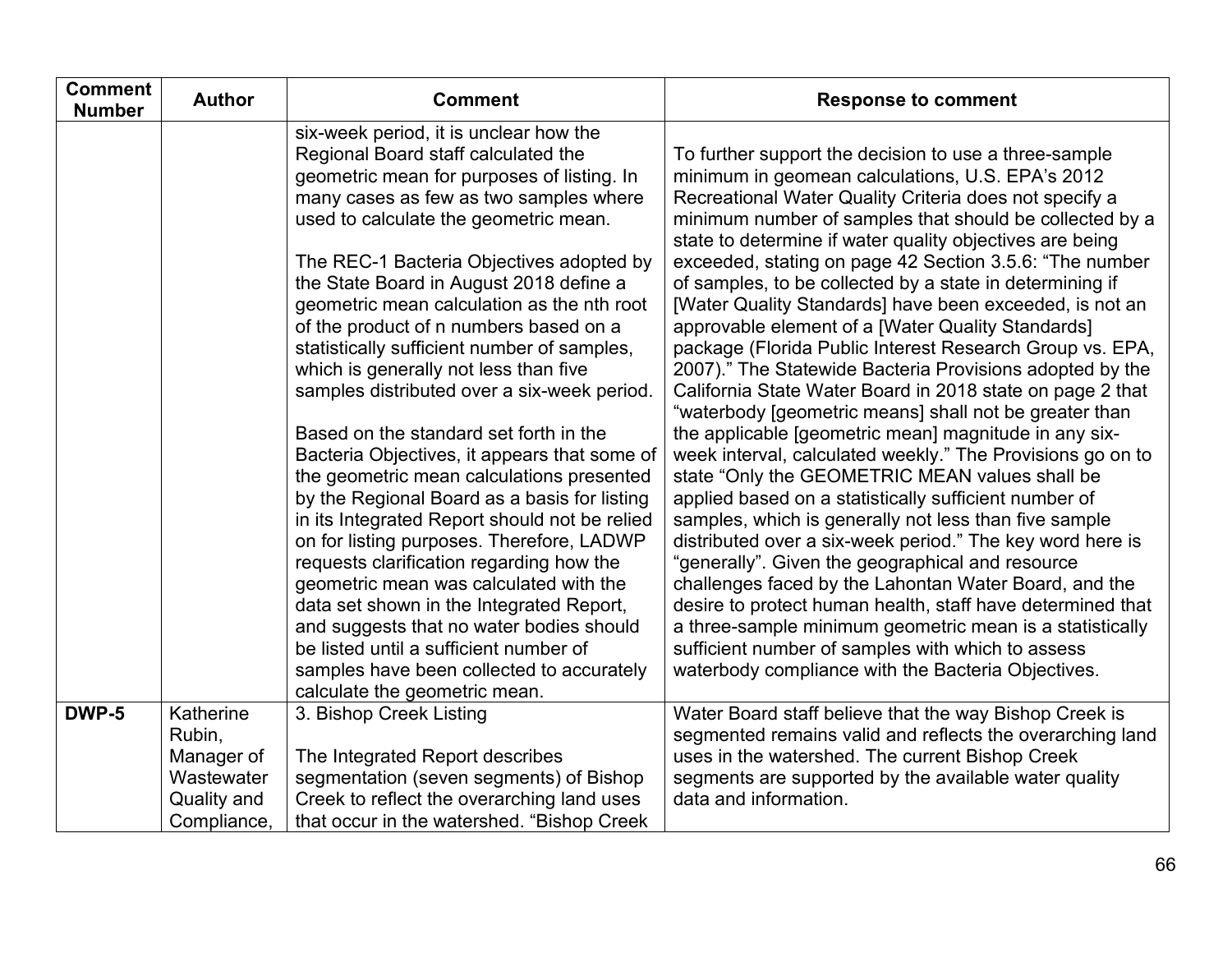| <b>Comment</b><br><b>Number</b> | <b>Author</b> | <b>Comment</b>                                                                         | <b>Response to comment</b>                                                                                          |
|---------------------------------|---------------|----------------------------------------------------------------------------------------|---------------------------------------------------------------------------------------------------------------------|
|                                 | Los Angeles   | Forks" (north and south forks below                                                    | The Lahontan Water Board spent considerable time                                                                    |
|                                 | Department    | bifurcation) is currently listed as impaired in                                        | sampling Bishop Creek Forks so that any potential human                                                             |
|                                 | of Water and  | the Integrated Report based on E. coli and                                             | health concerns stemming from bacteria contamination in                                                             |
|                                 | Power         | fecal coliform exceedances. However, most                                              | the creek could be characterized. Sampling was focused in                                                           |
|                                 | (LADWP)       | of the sampling stations are concentrated in                                           | the eastern portions of the waterbody segment. The                                                                  |
|                                 |               | the eastern portion of the waterbody, and<br>near the tribal reservation. The sampling | eastern portions of the watershed are more populated and<br>receive more water contact recreation (REC-1) uses when |
|                                 |               | stations are not necessarily representative                                            | compared with the western portions of the segment, hence                                                            |
|                                 |               | of their [sic] entire waterbody as described                                           | the focused bacteria sampling in this area of the                                                                   |
|                                 |               | in the Integrated Report.                                                              | watershed. There are five sampling stations in the western                                                          |
|                                 |               |                                                                                        | portions of the Bishop Creek Forks segment, and generally                                                           |
|                                 |               | Since 2014, LADWP sampled E. coli on a                                                 | bacteria water quality conditions in this portion of the creek                                                      |
|                                 |               | weekly basis over a more comprehensive                                                 | can be described as good, compared with somewhat                                                                    |
|                                 |               | stretch of Bishop Creek, and the data                                                  | poorer bacteria conditions in the downstream reaches.                                                               |
|                                 |               | shows that much of the North and South                                                 |                                                                                                                     |
|                                 |               | Forks are not impaired and that the North                                              | The Water Board would like to commend LADWP for their                                                               |
|                                 |               | Fork generally has lower concentrations                                                | sampling efforts in Bishop Creek. However, despite a                                                                |
|                                 |               | that the South Fork. Additionally, LADWP's<br>data shows that although E. coli         | submission of a portion of its dataset in 2015 (which was<br>not submitted to CEDEN and which did not contain the   |
|                                 |               | concentrations were relatively high in 2015,                                           | required information to be included in Integrated Report                                                            |
|                                 |               | they improved and remained low at most                                                 | assessments), LADWP only provided its complete dataset                                                              |
|                                 |               | sampling locations between 2016 and                                                    | to the Water Board via CEDEN in June 2019. The deadline                                                             |
|                                 |               | 2019. Since 2015, LADWP has provided                                                   | for data submissions to CEDEN for use in the 2018                                                                   |
|                                 |               | the Regional Board the E. coli results and                                             | Integrated Report was May 3rd, 2017. The notice regarding                                                           |
|                                 |               | has uploaded the data into CEDEN.                                                      | the data solicitation deadline is available on the Lahontan                                                         |
|                                 |               | LADWP plans to continue communication                                                  | Region's Integrated Report website and it titled 2018                                                               |
|                                 |               | with the Regional Board providing data and                                             | <b>Integrated Report data solicitation notice. Water Board</b>                                                      |
|                                 |               | information as requested.                                                              | assessment staff did not have access to LADWP collected                                                             |
|                                 |               | Therefore, LADWP recommends                                                            | data for the 2018 assessment cycle, nor was the<br>information collected by LADWP available to the Water            |
|                                 |               | separating Bishop Creek into additional                                                | Board whilst making reach segmentation decisions.                                                                   |
|                                 |               | reaches for listing purposes, specifically                                             |                                                                                                                     |
|                                 |               | defining the North and South Forks of                                                  | LADWP-collected bacteria data will play a critical role in                                                          |
|                                 |               | Bishop Creek as separate segments to                                                   | the development of the Bishop Creek Vision Project plan,                                                            |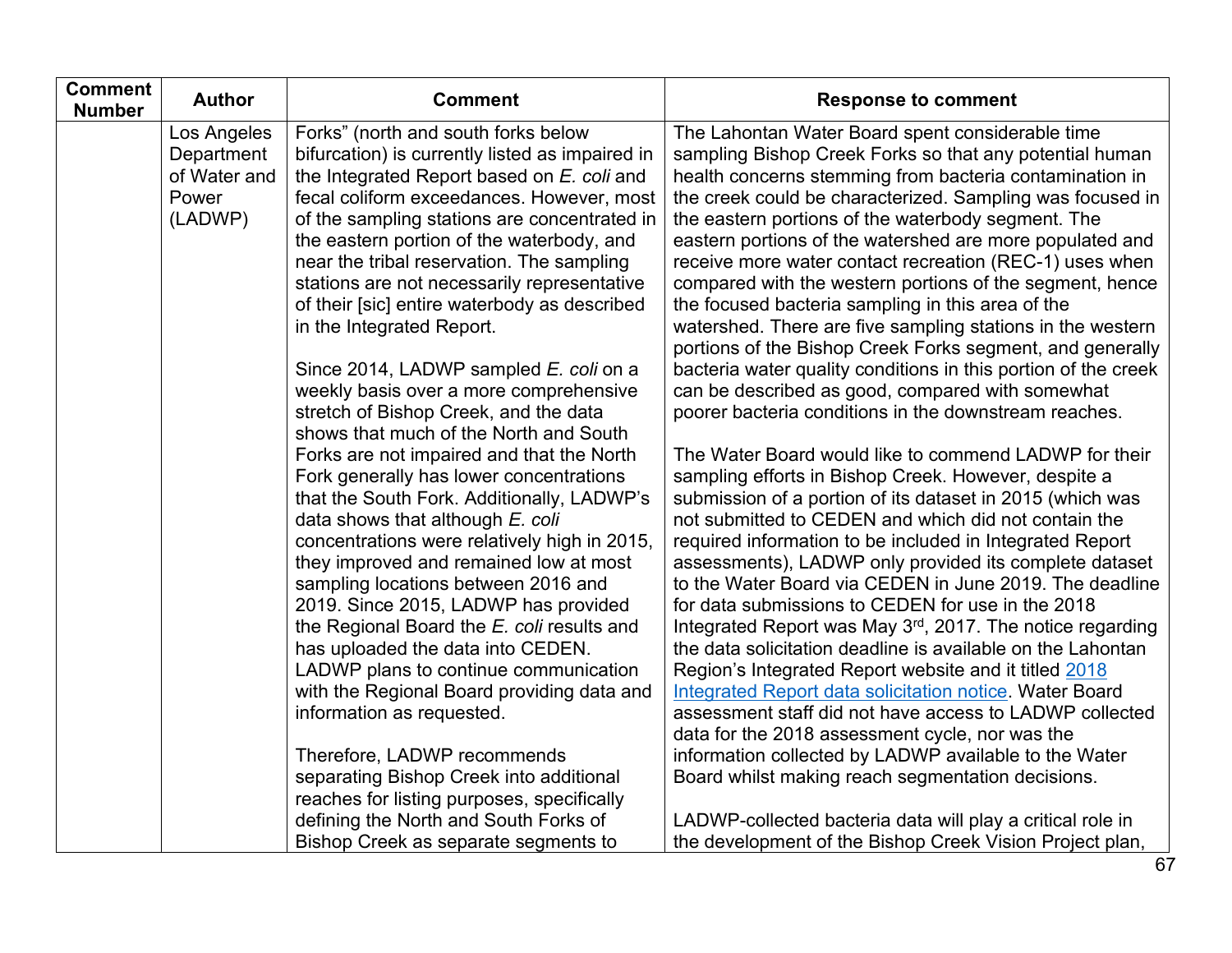| <b>Comment</b><br><b>Number</b> | <b>Author</b>                                                                                                                                  | <b>Comment</b>                                                                                                                                                                                                                                                                                                                                                                                                                                                                                                                                                                                                                                                                                                                                                                                                   | <b>Response to comment</b>                                                                                                                                                                                                                                                                                                                                                                                                                                                                                                                                                                                                                                                                                                                                                                                                                                                                                                                                                                                                                                                                                                                                                       |
|---------------------------------|------------------------------------------------------------------------------------------------------------------------------------------------|------------------------------------------------------------------------------------------------------------------------------------------------------------------------------------------------------------------------------------------------------------------------------------------------------------------------------------------------------------------------------------------------------------------------------------------------------------------------------------------------------------------------------------------------------------------------------------------------------------------------------------------------------------------------------------------------------------------------------------------------------------------------------------------------------------------|----------------------------------------------------------------------------------------------------------------------------------------------------------------------------------------------------------------------------------------------------------------------------------------------------------------------------------------------------------------------------------------------------------------------------------------------------------------------------------------------------------------------------------------------------------------------------------------------------------------------------------------------------------------------------------------------------------------------------------------------------------------------------------------------------------------------------------------------------------------------------------------------------------------------------------------------------------------------------------------------------------------------------------------------------------------------------------------------------------------------------------------------------------------------------------|
|                                 |                                                                                                                                                | more accurately reflect the land uses that<br>occur in each reach. A similar approach<br>has been successfully used by the Los<br>Angeles Regional Board for the Los<br>Angeles River.                                                                                                                                                                                                                                                                                                                                                                                                                                                                                                                                                                                                                           | and, because the dataset was submitted to CEDEN in<br>June 2019, these data will also be used for assessment<br>purposes during a future Integrated Report assessment<br>cycle. However, staff cannot accept LADWP's<br>recommendation to split Bishop Creek into further<br>segments at this stage of the 2018 Integrated Report.<br>Water Board staff hope that LADWP will continue to<br>provide bacteria data collected from Bishop Creek to the<br>Lahontan Board at regular intervals, and staff look forward<br>to working with LADWP to investigate and address the<br>bacteria water quality issues in the Bishop Creek<br>watershed.                                                                                                                                                                                                                                                                                                                                                                                                                                                                                                                                   |
| DWP-6                           | Katherine<br>Rubin,<br>Manager of<br>Wastewater<br>Quality and<br>Compliance,<br>Los Angeles<br>Department<br>of Water and<br>Power<br>(LADWP) | 4. Crowley Lake listing<br>The listing of Crowley Lake is an important<br>issue for LADWP. Crowley Lake is a<br>popular recreational area and is critical to<br>the local tourism and economy. Crowley<br>Lake is currently listed as impaired in the<br>Integrated Report based on fish tissue data<br>that indicated the Statewide water quality<br>objective for mercury is being exceeded.<br>However, this determination appears to<br>have been based primarily on one fish<br>sample and consideration of a 2015 USGS<br>investigation into mercury exposure for fish<br>eating birds in California Lakes which<br>concluded that fish contaminated with<br>mercury in the Lake [sic] were likely<br>contributing to elevated mercury levels<br>found in the grebe populations living in the<br>vicinity. | The Water Board agrees that mercury contamination in<br>Crowley Lake is an important water quality issue. Crowley<br>Lake is a major sport fishery in Mono County and the<br>Water Board takes mercury contamination of fish tissue in<br>such a popular fishery very seriously. The Lahontan Water<br>Board detailed the decision to recommend the listing of<br>Crowley Lake in the 2018 Integrated Report staff report but<br>will briefly outline the reasons why it is recommending the<br>reservoir be added to the 303(d) list in this response to<br>comment.<br>1) The Water Board has data available for assessment<br>that indicates the Wildlife Habitat (WILD) beneficial use is<br>impaired because of mercury concentrations recovered<br>from rainbow trout fish tissue. Line of evidence 132834<br>contains one composite sample consisting of eight<br>individual rainbow trout. Rainbow trout is a trophic level<br>three fish. These fish were collected between June and<br>August 2012, and the averaged mercury concentration<br>was found to exceed the 0.2 mg/Kg sportfish water quality<br>objective. The Mercury Provisions, Part 2 d 1 state "if the |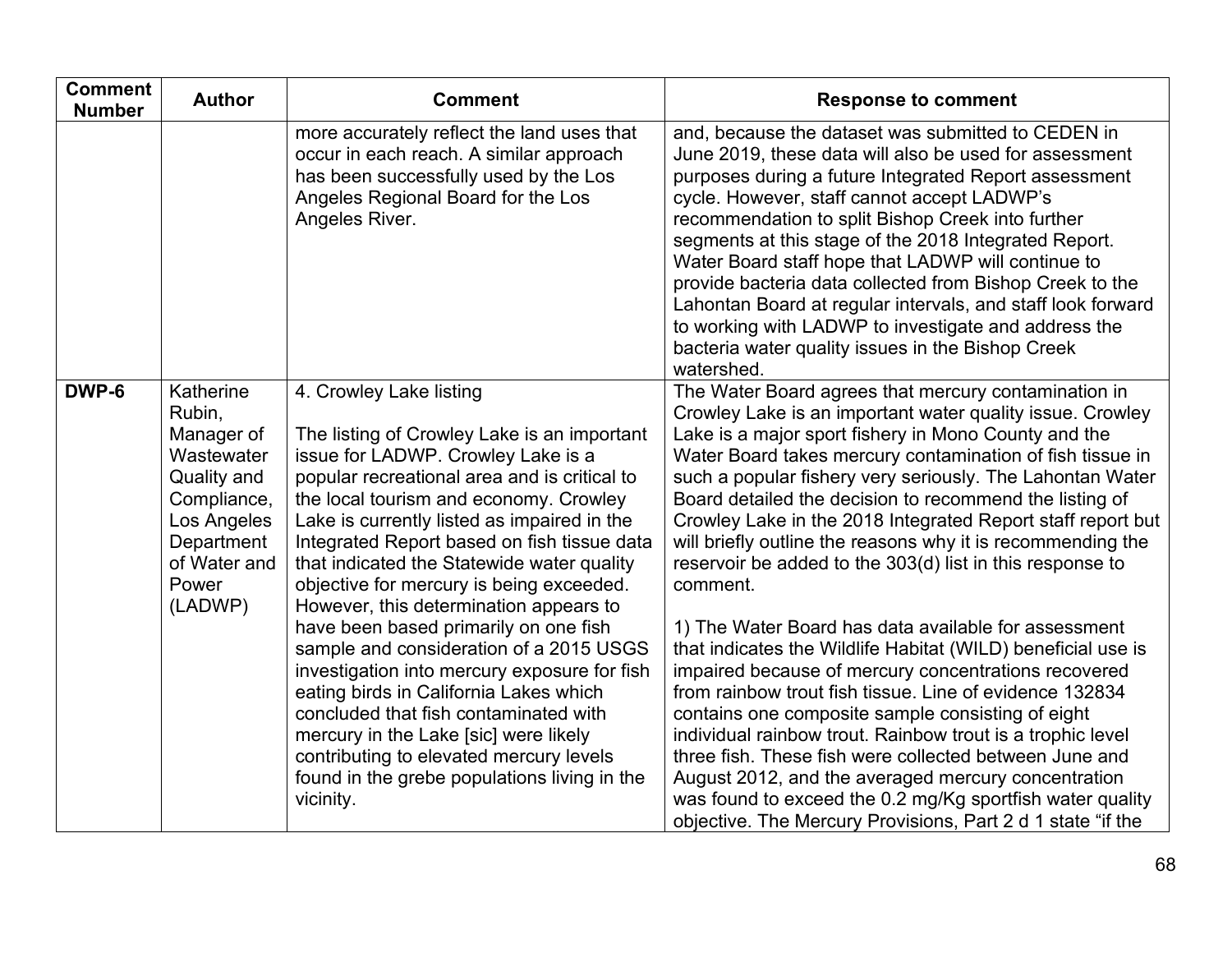| <b>Comment</b><br><b>Number</b> | <b>Author</b> | <b>Comment</b>                                                                          | <b>Response to comment</b>                                                                                           |
|---------------------------------|---------------|-----------------------------------------------------------------------------------------|----------------------------------------------------------------------------------------------------------------------|
|                                 |               | According to the fact sheet, this listing is                                            | Sport Fish Water Quality Objective is exceeded when                                                                  |
|                                 |               | justified since the mercury concentration in                                            | applied to TROPHIC LEVEL 3 fish, that is sufficient                                                                  |
|                                 |               | one composite (of eight rainbow trout)                                                  | evidence to indicate that the Prey Fish Water Quality                                                                |
|                                 |               | exceeded the water quality objective and                                                | Objective is also exceeded without having to measure the                                                             |
|                                 |               | because a USGS report states that local                                                 | latter objective". Section 3.5 of the Listing Policy does not                                                        |
|                                 |               | populations of grebes were very likely<br>impacted by mercury contamination of fish     | apply in this case as there is no other comparable data to<br>add together with LOE 132834. LOE 132862 also          |
|                                 |               | from Crowley Reservoir. However, LADWP                                                  | assesses rainbow trout (collected in 2007; ten individual                                                            |
|                                 |               | respectively [sic] disagrees and believes                                               | fish averaged to one composite) and compares the data to                                                             |
|                                 |               | that this listing is not justified, since section                                       | the Sportfish Water Quality Objective. The result is 0 of 1                                                          |
|                                 |               | 3.5 (Bioaccumulation of Pollutants in                                                   | samples exceed the objective, but as the assessment's                                                                |
|                                 |               | Aquatic Life Tissue) of the Listing Policy                                              | aim is to assess compliance with the Prey Fish Water                                                                 |
|                                 |               | requires a minimum of two exceedances of                                                | Quality Objective (which is 0.05 mg/Kg), it is impossible to                                                         |
|                                 |               | a water quality objective for listing.                                                  | determine whether or not the Prey Fish objective is being                                                            |
|                                 |               |                                                                                         | exceeded. For this reason, LOE 132862 is not added                                                                   |
|                                 |               | In addition, the 2015 USGS report does not                                              | together with LOE 132834 and the binomial distribution                                                               |
|                                 |               | state that grebes are very likely impacted                                              | has not been applied.                                                                                                |
|                                 |               | by mercury; rather it indicates that grebes<br>in Crowley Lake has blood mercury levels | 2) Data assessed for the Commercial and Sportfishing                                                                 |
|                                 |               | that generally would put the birds at                                                   | (COMM) beneficial use exceed the Sportfish Water Quality                                                             |
|                                 |               | elevated risk of potential impairment. The                                              | Objective. Only two Rainbow Trout were collected during                                                              |
|                                 |               | report also mentions that the modeling and                                              | the 2012 sample event which met the size class                                                                       |
|                                 |               | predictive tool developed to estimate levels                                            | requirements stipulated in the Mercury Provisions. As                                                                |
|                                 |               | of risk has limitations, and that there is no                                           | such, LOE 133338 cannot be used to support an addition                                                               |
|                                 |               | substitute for direct sampling of birds or                                              | to the 303(d) list alone. However, using this LOE, analysis                                                          |
|                                 |               | other wildlife for more precise estimates of                                            | of the individual Rainbow Trout outside of the size class                                                            |
|                                 |               | mercury exposure.                                                                       | requirements which were collected during the 2012 sample                                                             |
|                                 |               |                                                                                         | event, and the evidence citied in 3) & 4) below, Water                                                               |
|                                 |               | For these reasons, LADWP believes that                                                  | Board staff believe there is a site specific weight of                                                               |
|                                 |               | listing Crowley Lake as impaired for<br>mercury is premature at this time. LADWP        | evidence case to be made for listing Crowley Lake using<br>Listing Policy Section 3.11. Analysis of the mercury data |
|                                 |               | requests the Regional Board allow for the                                               | recovered from Rainbow Trout collected in 2012 ranged                                                                |
|                                 |               | submittal of additional data before making                                              | from 0.05 mg/kg wet weight to 0.60 mg/kg wet weight, but                                                             |
|                                 |               | the final determination to continue with this                                           | only three of ten individual fish attained the mercury water                                                         |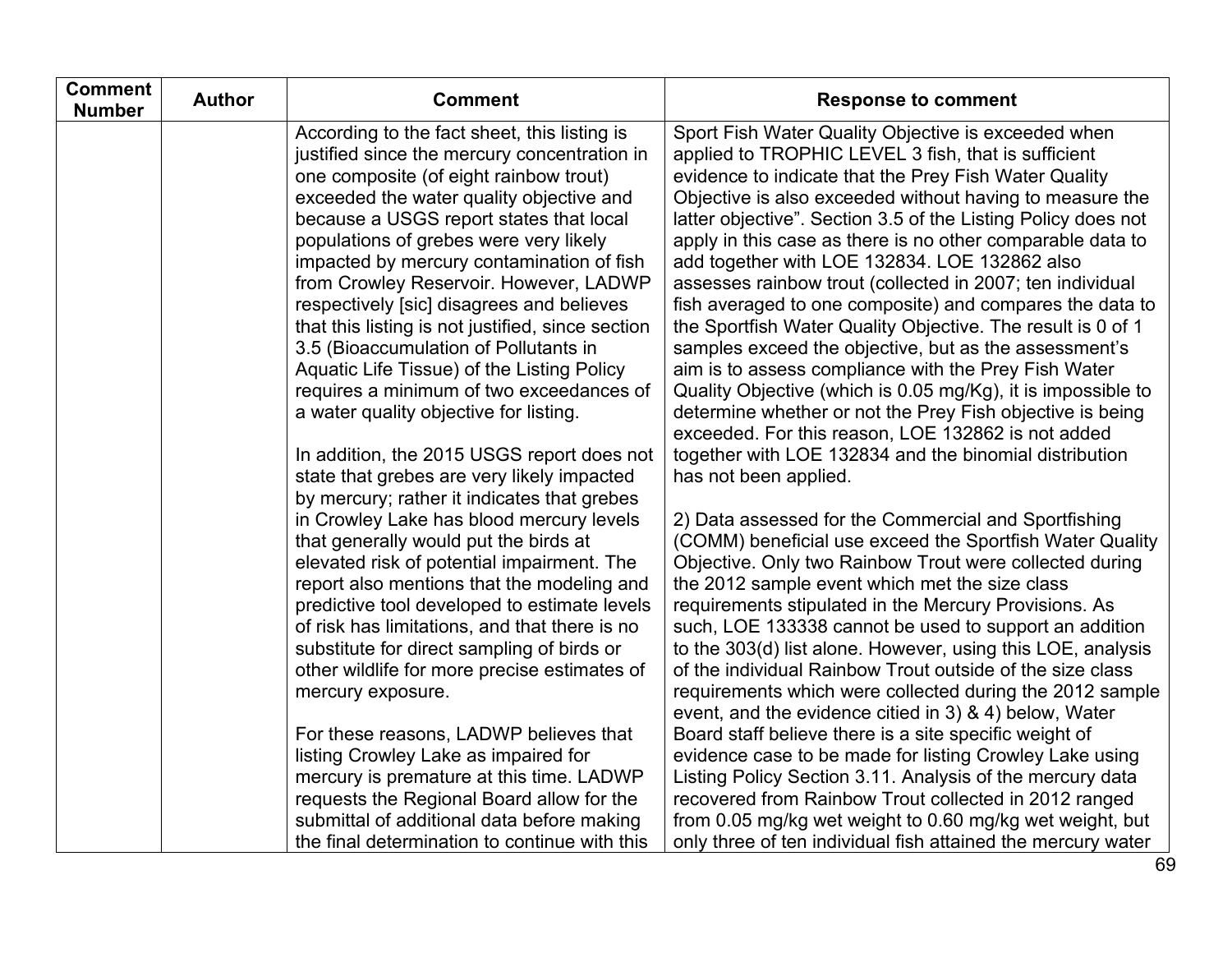| <b>Comment</b><br><b>Number</b> | <b>Author</b> | <b>Comment</b>                                                                            | <b>Response to comment</b>                                                                                                                                                                                                                                                                                                                                                                                                                                                                                                                                                                                                                                                                                                                                                                                                                                                                                                                                                                                                                                                                         |
|---------------------------------|---------------|-------------------------------------------------------------------------------------------|----------------------------------------------------------------------------------------------------------------------------------------------------------------------------------------------------------------------------------------------------------------------------------------------------------------------------------------------------------------------------------------------------------------------------------------------------------------------------------------------------------------------------------------------------------------------------------------------------------------------------------------------------------------------------------------------------------------------------------------------------------------------------------------------------------------------------------------------------------------------------------------------------------------------------------------------------------------------------------------------------------------------------------------------------------------------------------------------------|
|                                 |               | listing. And therefore, LADWP recommends<br>that Crowley Lake not be listed at this time. | quality objective, and the average concentration across all<br>individuals was 0.33 mg/kg. The water quality objective for<br>the protection of the COMM beneficial use is 0.20 mg/kg<br>ww. The two fish that met the DFW length requirements<br>had mercury concentrations of 0.404 mg/kg and 0.519<br>mg/kg, respectively. Considering that the lake is a sportfish<br>destination, Lahontan Water Board staff has identified that<br>there is a mercury human health concern present in<br>Crowley Lake that prevents attainment of the COMM<br>beneficial use.                                                                                                                                                                                                                                                                                                                                                                                                                                                                                                                                |
|                                 |               |                                                                                           | 3) Fish tissue data available for Sacramento Perch<br>recovered from the reservoir show concentrations far in<br>excess of the Prey Fish Water Quality Objective. While<br>these data have not been officially assessed for the<br>Integrated Report, elevated mercury concentrations in this<br>species support the findings of the 2015 USGS Report<br>titled 'Estimating Exposure of Piscivorous Birds and Sport<br>Fish to Mercury in California Lakes Using Prey Fish<br>Monitoring'. Sacramento Perch are a prey fish for Western<br>Grebes. The USGS report found that more than 40% of<br>grebes sampled from around Crowley Lake had blood<br>Total Mercury concentrations of more than 1.0 ug/g ww.<br>For reference, sub-lethal effects are seen in birds at<br>approximately 1.3 ug/g ww. There is a linkage between<br>contaminated prey fish in Crowley Lake and contaminated<br>grebe populations in the watershed. This linkage is<br>supported by the elevated concentrations of mercury<br>recovered from Rainbow Trout in 2012. Rainbow Trout<br>also prey on Sacramento Perch. |
|                                 |               |                                                                                           | 4) Two tributary streams to Crowley Lake have been found<br>to be impaired by mercury. Mammoth Creek is listed for<br>mercury based on water column and fish tissue data; Hot                                                                                                                                                                                                                                                                                                                                                                                                                                                                                                                                                                                                                                                                                                                                                                                                                                                                                                                      |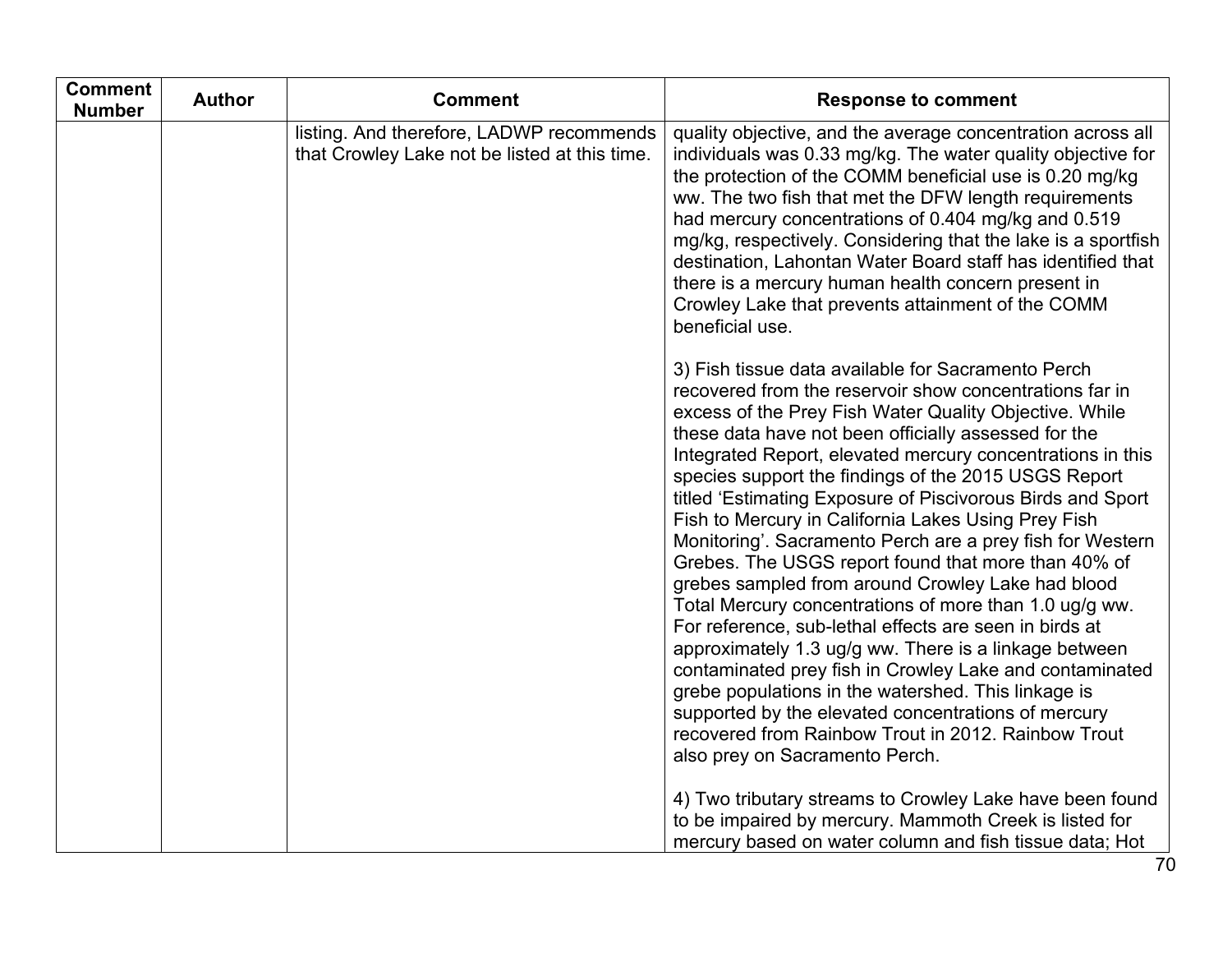| <b>Comment</b><br><b>Number</b> | <b>Author</b>                                                                                                                                  | <b>Comment</b>                                                                                                                                                                                                                                                                                                                                                                                                                                                                                                                                                                                                                                                                                                                                                     | <b>Response to comment</b>                                                                                                                                                                                                                                                                                                                                                                                                                                                                                                                                                                                                                                                                                                                                                                                                                                                                                                                                                                                                           |
|---------------------------------|------------------------------------------------------------------------------------------------------------------------------------------------|--------------------------------------------------------------------------------------------------------------------------------------------------------------------------------------------------------------------------------------------------------------------------------------------------------------------------------------------------------------------------------------------------------------------------------------------------------------------------------------------------------------------------------------------------------------------------------------------------------------------------------------------------------------------------------------------------------------------------------------------------------------------|--------------------------------------------------------------------------------------------------------------------------------------------------------------------------------------------------------------------------------------------------------------------------------------------------------------------------------------------------------------------------------------------------------------------------------------------------------------------------------------------------------------------------------------------------------------------------------------------------------------------------------------------------------------------------------------------------------------------------------------------------------------------------------------------------------------------------------------------------------------------------------------------------------------------------------------------------------------------------------------------------------------------------------------|
|                                 |                                                                                                                                                |                                                                                                                                                                                                                                                                                                                                                                                                                                                                                                                                                                                                                                                                                                                                                                    | Creek has also been found as impaired by mercury based<br>on the same matrices. Analyzing the available data for<br>these waterbodies and Crowley Lake together reveals a<br>mercury water quality impairment issue in the Upper<br>Owens River watershed.                                                                                                                                                                                                                                                                                                                                                                                                                                                                                                                                                                                                                                                                                                                                                                           |
|                                 |                                                                                                                                                |                                                                                                                                                                                                                                                                                                                                                                                                                                                                                                                                                                                                                                                                                                                                                                    | The Water Board believes there is enough evidence<br>concerning mercury water quality in Crowley Lake that the<br>waterbody must be included on the 303(d) list during the<br>present assessment cycle. Staff welcome the submission<br>of more mercury water quality data that will help<br>characterize and address the issue and look forward to<br>working with LADWP on this important water quality<br>impairment issue.                                                                                                                                                                                                                                                                                                                                                                                                                                                                                                                                                                                                       |
| DWP-7                           | Katherine<br>Rubin,<br>Manager of<br>Wastewater<br>Quality and<br>Compliance,<br>Los Angeles<br>Department<br>of Water and<br>Power<br>(LADWP) | 6. Other water bodies - Horton and Pine<br>Creek<br>Horton and Pine Creek currently are listed<br>as impaired in the Integrated Report based<br>on E. coli and fecal coliform exceedances.<br>However, only two sampling stations were<br>monitored, and all the exceedances were<br>associated with one station in Horton Creek<br>and one station in Pine Creek. Both<br>stations were located in the eastern portion<br>of their respective watersheds,<br>characterized by more land uses impacts<br>than the western portions. LADWP believes<br>that the data collected are not<br>representative of the overall condition of<br>these creeks and that it would be<br>inappropriate to list Horton Creek or Pine<br>Creek based on exceedances from a single | Assessment of available water quality data for Horton<br>Creek and Pine Creek reveals impairments of both the<br>Statewide E. coli REC-1 water quality objective and the<br>Lahontan Region fecal coliform water quality objective,<br>consistent with Section 3.3 and Table 3.2 of the Listing<br>Policy. The available water quality data is representative of<br>water quality conditions in the watershed, and the<br>downstream stations on each creek reveal that land uses<br>in each respective watershed are negatively impacting<br>water quality.<br>The Water Board commends LADWP for their sampling<br>efforts in the Horton Creek and Pine Creek watersheds.<br>LADWP provided these datasets to Water Board staff and<br>uploaded the data to CEDEN in June 2019. The data<br>submission deadline for the 2018 Integrated Report was<br>May 3, 2017. Water Board staff appreciate the recent data<br>submission made by LADWP, but these data cannot be<br>included in the 2018 Integrated Report as neither dataset |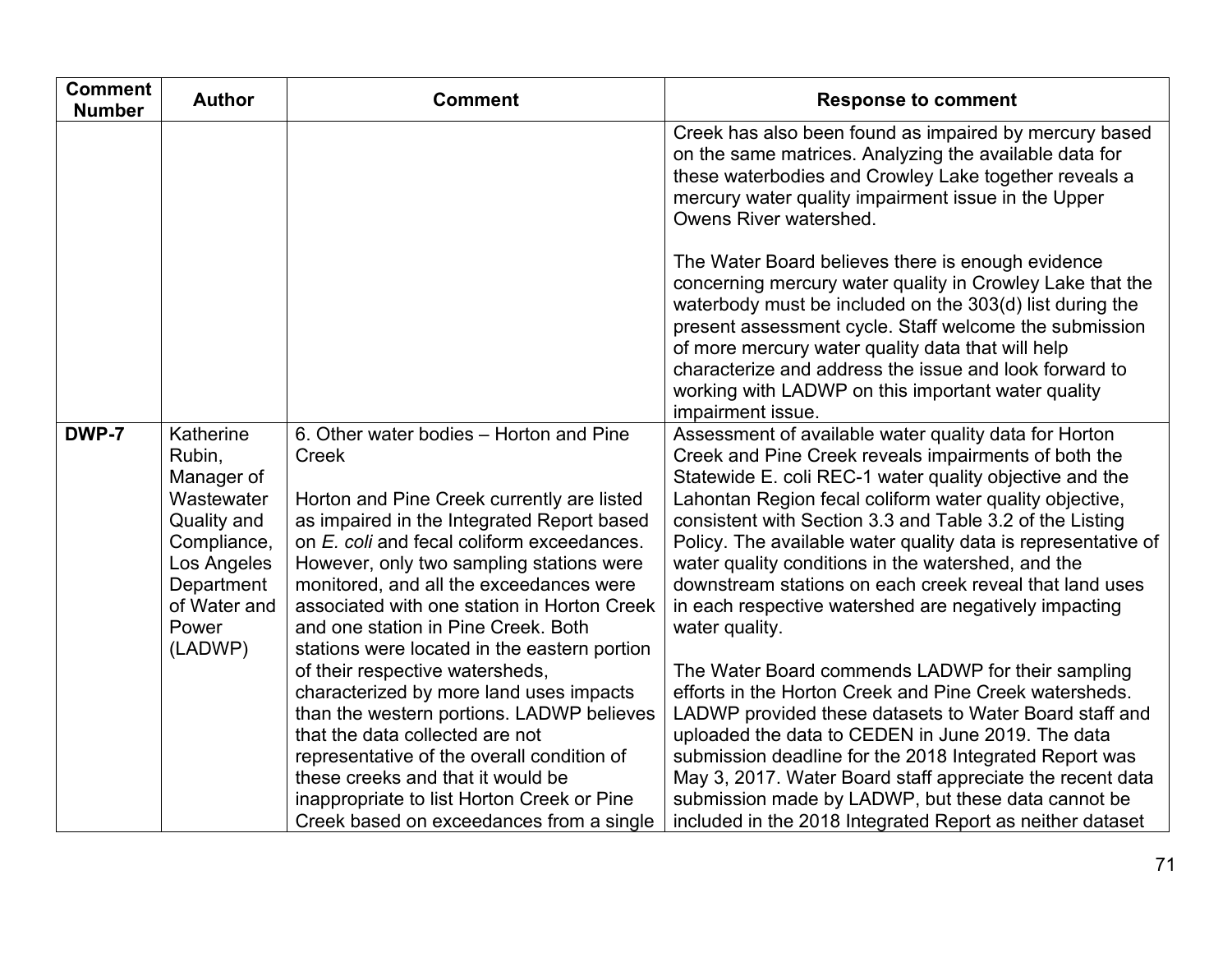| <b>Comment</b><br><b>Number</b> | <b>Author</b>                      | <b>Comment</b>                                                                                                                                                                                                                                                                                                                                                                                                                                                                                                                                                            | <b>Response to comment</b>                                                                                                                                                                                                                                                                                                                                                                                                                                                                                                                                                                                                                                                                                                                                                                 |
|---------------------------------|------------------------------------|---------------------------------------------------------------------------------------------------------------------------------------------------------------------------------------------------------------------------------------------------------------------------------------------------------------------------------------------------------------------------------------------------------------------------------------------------------------------------------------------------------------------------------------------------------------------------|--------------------------------------------------------------------------------------------------------------------------------------------------------------------------------------------------------------------------------------------------------------------------------------------------------------------------------------------------------------------------------------------------------------------------------------------------------------------------------------------------------------------------------------------------------------------------------------------------------------------------------------------------------------------------------------------------------------------------------------------------------------------------------------------|
|                                 |                                    | station.<br>Since 2016, LADWP has sampled on a<br>weekly bases over a more comprehensive<br>stretch of Horton Creek and Pine Creek,<br>and the data shows that much of both<br>waterbodies are not impaired. LADWP has<br>provided the data to the Regional Board,<br>and has uploaded the data into CEDEN,<br>and will continue communication with the<br>Regional Board, providing data and<br>information as requested.<br>For the foregoing reasons, LADWP<br>recommends that Horton and Pine Creek<br>should not be listed as impaired at this<br>time.              | was submitted to the Water Board prior to the closure of<br>the data submission period. LADWP bacteria data<br>collected from Horton Creek and Pine Creek will be<br>assessed during the next round of Integrated Report<br>assessments in the Lahontan Region.<br>LADWP-collected bacteria data will play a critical role in<br>characterizing water quality impairments in Horton Creek<br>and Pine Creek. Water Board staff hope that LADWP will<br>continue to provide bacteria data collected from each<br>respective creek to the Lahontan Board at regular<br>intervals, and staff look forward to working with LADWP to<br>investigate and address the bacteria water quality issues<br>in each watershed.                                                                         |
| SBC-1                           | San<br><b>Bernardino</b><br>County | The purpose of these assessments is to<br>identify water bodies that are "impaired"<br>and do not meet water quality standards.<br>Based on our analysis and review of the<br>data, the County is concerned that the<br>proposed updates set forth in the staff<br>recommendations do not acknowledge the<br>current watershed land use. We want to<br>highlight this issue as the waterbodies<br>listed in Appendix A, for San Bernardino<br>County, are primarily in United States<br>Forest Service land; the current use would<br>be natural or reference conditions. | The Lahontan Water Board recognizes that land use is an<br>important driver of water quality conditions in adjacent<br>surface waters. However, the purpose of the Integrated<br>Report is to satisfy Clean Water Act (CWA) Sections<br>303(d) and 305(b), which require an assessment of waters<br>not meeting applicable water quality objectives and a<br>report of ambient conditions in surface waters attaining<br>water quality objectives, respectively. Section 303(d)<br>requirements are prescriptive in nature, and the purpose of<br>these assessments is to identify waterbodies where water<br>quality objectives are being exceeded. Source evaluations<br>may occur in Water Board actions that follow placing a<br>waterbody on the 303(d) list of impaired waterbodies. |
| SBC-2                           | San<br><b>Bernardino</b><br>County | Crab Creek: The creeks tributary is made<br>of undeveloped area, with majority of the<br>land within it owned by the United States                                                                                                                                                                                                                                                                                                                                                                                                                                        | There are no provisions in the Water Quality Control Policy<br>for Developing California's Clean Water Act Section 303(d)<br>List (California Listing Policy) to account for natural                                                                                                                                                                                                                                                                                                                                                                                                                                                                                                                                                                                                       |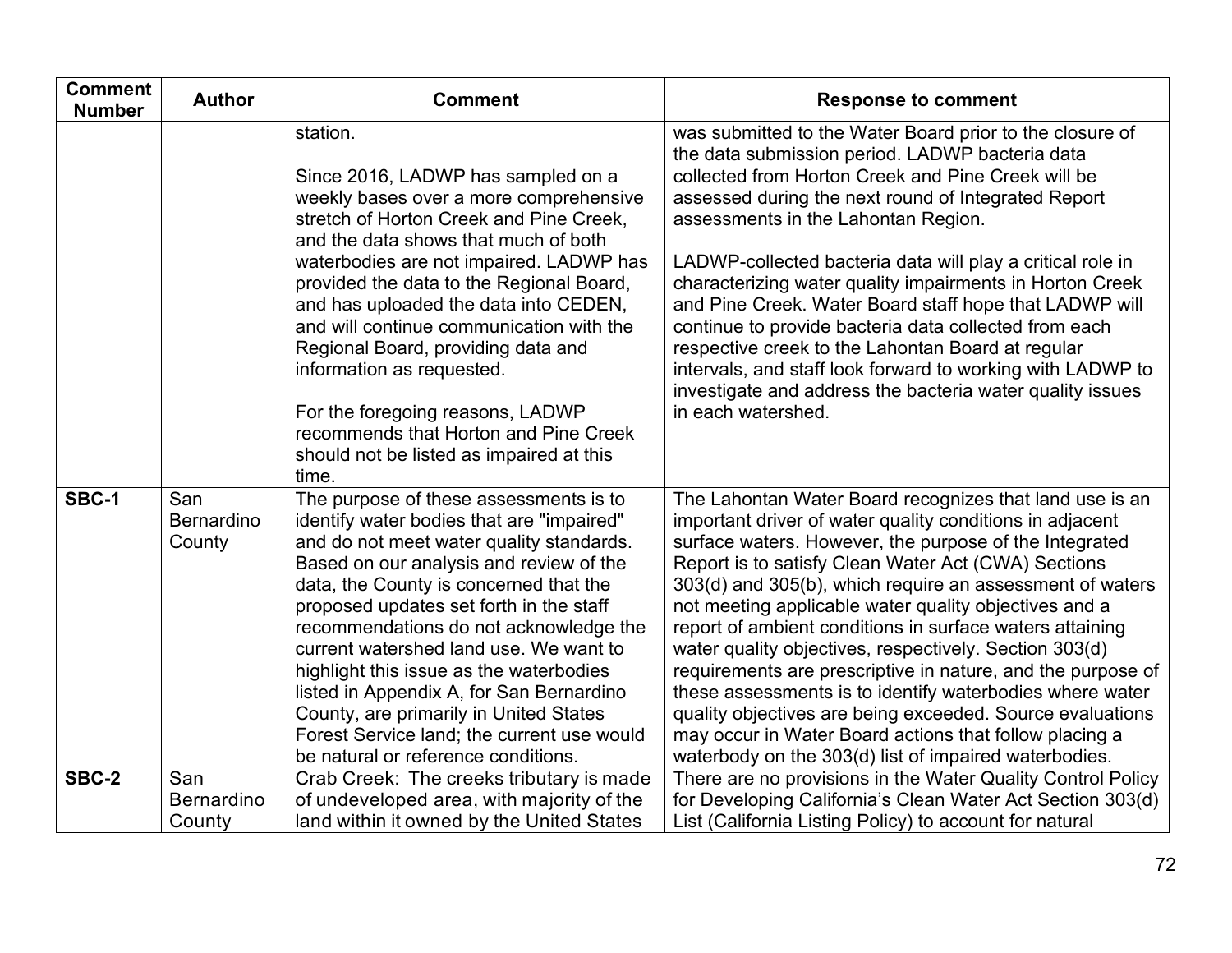| <b>Comment</b><br><b>Number</b> | <b>Author</b>               | <b>Comment</b>                                                                                                                                                                                                                                                                                                                                                                                                                                                        | <b>Response to comment</b>                                                                                                                                                                                                                                                                                                                                                                                                                                                                                                                                                                                                                                                                                                                                                                                                                                                                                         |
|---------------------------------|-----------------------------|-----------------------------------------------------------------------------------------------------------------------------------------------------------------------------------------------------------------------------------------------------------------------------------------------------------------------------------------------------------------------------------------------------------------------------------------------------------------------|--------------------------------------------------------------------------------------------------------------------------------------------------------------------------------------------------------------------------------------------------------------------------------------------------------------------------------------------------------------------------------------------------------------------------------------------------------------------------------------------------------------------------------------------------------------------------------------------------------------------------------------------------------------------------------------------------------------------------------------------------------------------------------------------------------------------------------------------------------------------------------------------------------------------|
|                                 |                             | Forest Service (USFS). The parcels that<br>are not managed by the USFS also show<br>no development has occurred. This<br>indicates that the water quality results of<br>the testing done within this creek's<br>tributary occur naturally and should not<br>be included in the 303d listings.                                                                                                                                                                         | sources or naturally-occurring conditions that may<br>contribute to an observed impairment. This means that<br>even when the exceedance of the water quality objectives<br>is likely due to natural conditions, it still must be listed as<br>impaired on the 303(d) list.                                                                                                                                                                                                                                                                                                                                                                                                                                                                                                                                                                                                                                         |
| $SB-3$                          | San<br>Bernardino<br>County | Deep Creek (below Lake): As the largest<br>tributary to the Mojave River Forks<br>Reservoir, the creek's tributary is founded<br>in an undeveloped area, with majority of<br>the land within it owned by the USFS. The<br>parcels not owned by USFS show no<br>development has occurred. This indicates<br>that the water quality results of the testing<br>done within this creek's tributary occur<br>naturally and should not be included in the<br>303d listings. | See response to SBC-2, above.                                                                                                                                                                                                                                                                                                                                                                                                                                                                                                                                                                                                                                                                                                                                                                                                                                                                                      |
| $SB-4$                          | San<br>Bernardino<br>County | Gregory, Lake: The draft staff report does<br>not provide insight on the addition of the<br>Chlordane impairment. Being that<br>Chlordane is a compound used for<br>terminates, this product may have been<br>used for the Bark Beetle. The County is<br>requesting more information on how this<br>impairment has been determined.                                                                                                                                   | The Lahontan Water Board recommends the addition of<br>Lake Gregory to the 303(d) list of impaired waters because<br>of chlordane concentrations measured in fish tissue, which<br>exceed the water quality objective established to protect<br>the Commercial and Sportfishing (COMM) beneficial use.<br>Five common carp were collected from the lake in<br>November 2007, and tissue from these individuals were<br>composited into one sample. The analytical results from<br>this sample exceeded the objective for chlordane. In June<br>2014, ten Brown Bullhead and ten White Crappie fish were<br>collected from the reservoir and composited into samples<br>based on each fish species. The analytical results from the<br>Brown Bullhead composite sample exceeded the<br>applicable water quality objective for chlordane. Chlordane<br>is considered a toxicant pollutant and the California Listing |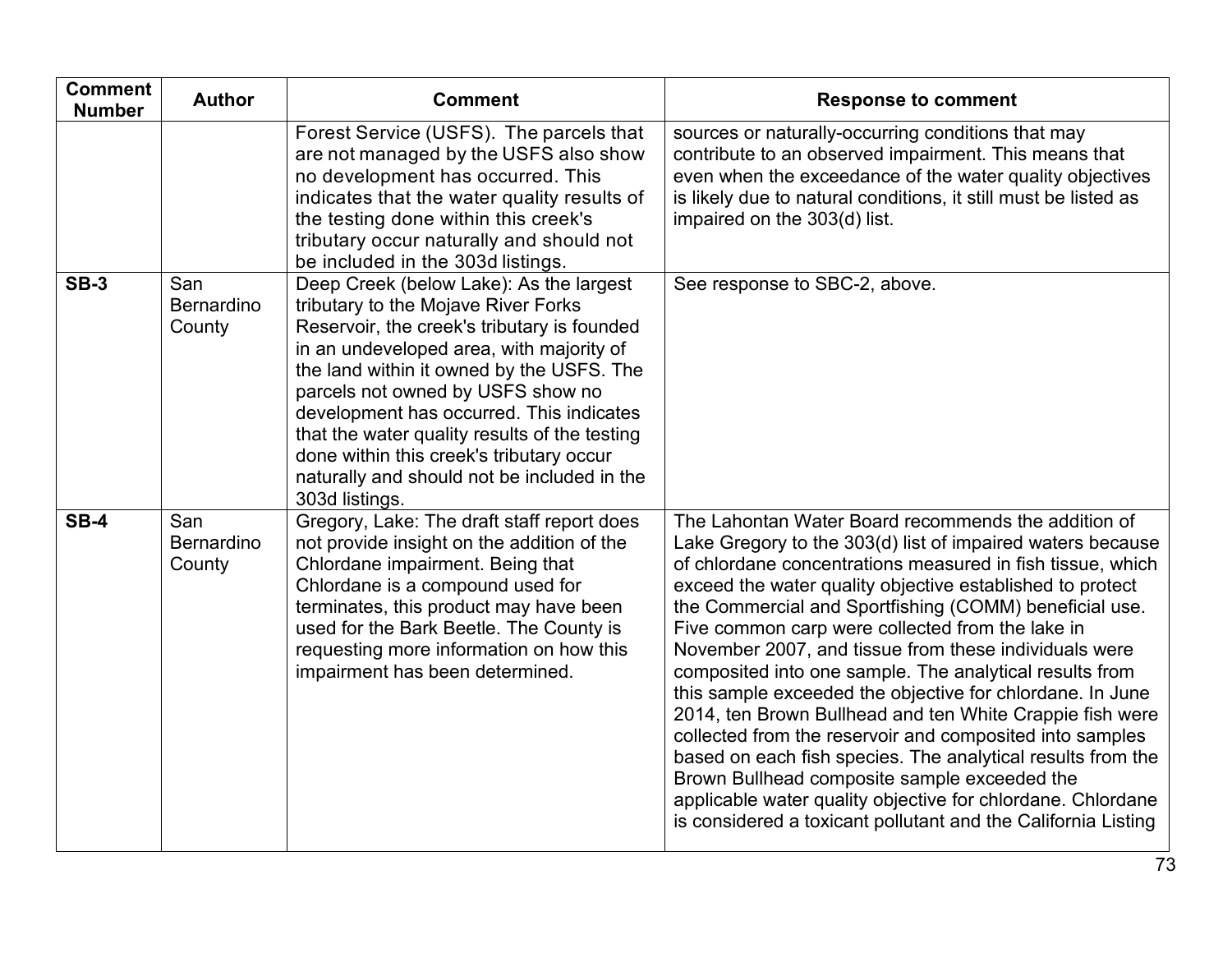| <b>Comment</b><br><b>Number</b> | <b>Author</b>               | <b>Comment</b>                                                                                                                                                                                                                                                                                                                                                                            | <b>Response to comment</b>                                                                                                                                                                                                                                |
|---------------------------------|-----------------------------|-------------------------------------------------------------------------------------------------------------------------------------------------------------------------------------------------------------------------------------------------------------------------------------------------------------------------------------------------------------------------------------------|-----------------------------------------------------------------------------------------------------------------------------------------------------------------------------------------------------------------------------------------------------------|
|                                 |                             |                                                                                                                                                                                                                                                                                                                                                                                           | Policy specifies that two exceedances of a toxicant<br>pollutant warrant adding a waterbody to the 303(d) list<br>(California Listing Policy, section 3.1, table 3.1). This is the<br>basis for placing Lake Gregory on the 303(d) list for<br>Chlordane. |
| <b>SB-5</b>                     | San<br>Bernardino<br>County | Hilton Creek: Hilton Creek is not part of the<br>County of San Bernardino. Within the draft<br>staff report Table 15, Hilton Creek is<br>labeled to be within the Mono County<br>boundary. This listed water body is a typo<br>in Appendix A.                                                                                                                                             | Lahontan Water Board staff agrees that this is a typo in<br>Appendix A. The mistake will be corrected for the final<br>report.                                                                                                                            |
| $SB-6$                          | San<br>Bernardino<br>County | Holcomb Creek: The creeks tributary is<br>made of undeveloped area, with majority of<br>the land within it owned by the USFS. The<br>parcels that are not owned by USFS show<br>no development has occurred. This<br>indicates that the water quality results of<br>the testing done within this creek's tributary<br>occur naturally and should not be included<br>in the 303d listings. | The Lahontan Water Board recommends the addition of<br>Holcomb Creek to the 303(d) list because of impairment<br>by fluoride and sulfates. See response to SB-2, above.                                                                                   |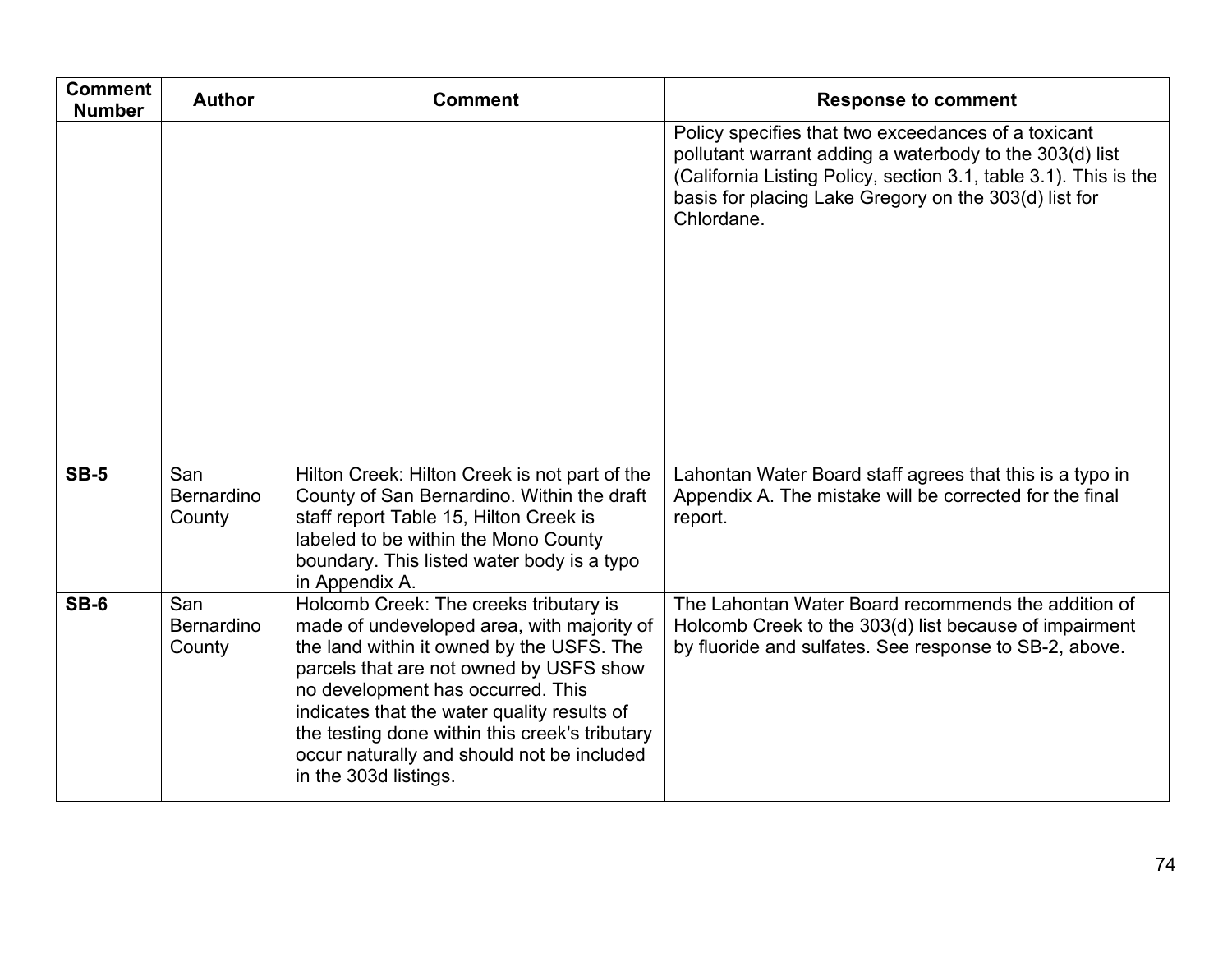| <b>Comment</b><br><b>Number</b> | <b>Author</b>                      | <b>Comment</b>                                                                                                                                                                                                                                                                                        | <b>Response to comment</b>                                                                                                                                                                                                                                                                                                                                                                                                                                                                                                                                                                                                                                                                                                                                                                                                                                                                                                                                                                                                                                                                                                                 |
|---------------------------------|------------------------------------|-------------------------------------------------------------------------------------------------------------------------------------------------------------------------------------------------------------------------------------------------------------------------------------------------------|--------------------------------------------------------------------------------------------------------------------------------------------------------------------------------------------------------------------------------------------------------------------------------------------------------------------------------------------------------------------------------------------------------------------------------------------------------------------------------------------------------------------------------------------------------------------------------------------------------------------------------------------------------------------------------------------------------------------------------------------------------------------------------------------------------------------------------------------------------------------------------------------------------------------------------------------------------------------------------------------------------------------------------------------------------------------------------------------------------------------------------------------|
| <b>SB-7</b>                     | San<br><b>Bernardino</b><br>County | Mojave River (Mojave Forks Reservoir to<br>Upper Narrows): The draft staff report does<br>not provide insight on the addition of the<br>sulfate impairment. Being that the<br>compound is naturally occurring, the<br>County is requesting more information on<br>how this impairment was determined. | Mojave River (Mojave Forks Reservoir to Upper Narrows)<br>is recommended as an addition to the 303(d) list for<br>sulfates based on data collected by the Lahontan Water<br>Board between 2001-2005, 2010-2015, and on one<br>occasion in 2013. Between 2001-2005, three of five<br>annual averages exceeded the site-specific water quality<br>objective for sulfates. Between 2010-2015, three of six<br>annual averages exceeded the site-specific water quality<br>objective for sulfates. In 2013, the single sample collected<br>from the waterbody exceeded the site-specific water<br>quality objective for sulfates. In total, 7 of 12 samples<br>exceeded the water quality objective for sulfates in the<br>waterbody, and California Listing Policy specifies that a<br>waterbody exceeding a water quality objective at a<br>frequency of 15% or greater for a conventional pollutant<br>like sulfate warrants adding the waterbody to the 303(d)<br>list (California List Policy, section 3.2, table 3.2). This is<br>the basis for adding the Mojave River, Mojave Forks<br>Reservoir to Upper Narrows, to the 303(d) list. |
| <b>SB-8</b>                     | San<br><b>Bernardino</b><br>County | Mojave River (Upper Narrows to Lower<br>Narrows): The draft staff report does not<br>provide insight on the addition of the sulfate<br>impairment. Being that the compound is<br>naturally occurring, the County is<br>requesting more information on how this<br>impairment was determined.          | Mojave River (Upper Narrows to Lower Narrows) was<br>listed on the 303(d) list as impaired by sulfates during the<br>2010 Integrated Report. In the time between the 2010 and<br>2018 assessment cycles, the United States Geological<br>Survey (USGS) collected sulfates data from the waterbody<br>on a bimonthly basis between 2010-2017. All eight of the<br>annual average calculations for sulfates exceed the site-<br>specific objective for the waterbody, which is greater than<br>the 15% exceedance frequency threshold for listing on the<br>303(d) list (California List Policy, section 3.2, table 3.2).                                                                                                                                                                                                                                                                                                                                                                                                                                                                                                                    |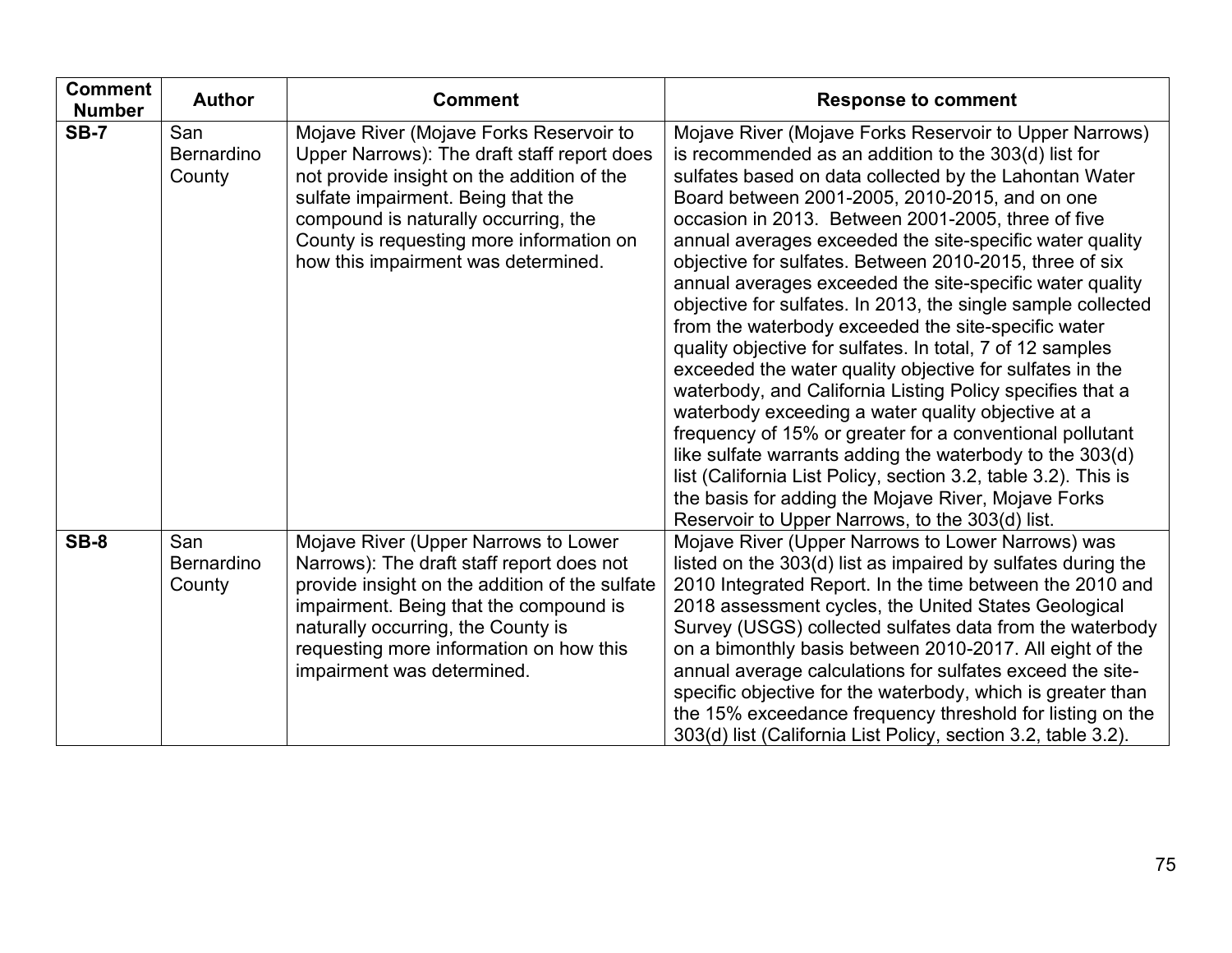| <b>Comment</b><br><b>Number</b> | <b>Author</b>                                                                                                      | <b>Comment</b>                                                                                                                                                                                                                                                                                                                                                                                  | <b>Response to comment</b>                                                                                                                                                                                                                                                                                                                                                                                                                                                              |
|---------------------------------|--------------------------------------------------------------------------------------------------------------------|-------------------------------------------------------------------------------------------------------------------------------------------------------------------------------------------------------------------------------------------------------------------------------------------------------------------------------------------------------------------------------------------------|-----------------------------------------------------------------------------------------------------------------------------------------------------------------------------------------------------------------------------------------------------------------------------------------------------------------------------------------------------------------------------------------------------------------------------------------------------------------------------------------|
| $SB-9$                          | San<br><b>Bernardino</b><br>County                                                                                 | Sheep Creek: Sheep creeks tributary, the<br>smallest of the newly updated 303d listing<br>creeks, is made up of mostly un-<br>development mountainous terrain. This<br>indicates that the water quality results of<br>the testing done within this creek's tributary<br>occurred naturally and should not be<br>included in the 303d listings.                                                  | See response to SB-2, above.                                                                                                                                                                                                                                                                                                                                                                                                                                                            |
| <b>SB-10</b>                    | San<br><b>Bernardino</b><br>County                                                                                 | West Fork Mojave River below Silverwood:<br>As is noted in the draft staff report, this<br>portion of the Mojave River is generally an<br>ephemeral stream augmented by<br>Silverwood Reservoir discharges. The<br>Water from Silverwood Reservoir is State<br>Water Project supply. The 303d listing<br>should reference or acknowledge this fact.                                             | Lahontan Water Board staff will incorporate the<br>recommended revisions into the Lines of Evidence<br>contained in the Fact Sheets for the West Fork Mojave<br>River below Silverwood in Appendix H to the staff report.                                                                                                                                                                                                                                                               |
| <b>WK-1</b>                     | Colin Kelly<br>et al., Inland<br>Empire<br>Waterkeeper<br>, Los<br>Angeles<br>Waterkeeper<br>& Earth Law<br>Center | The Clean Water Act and Porter-Cologne<br>Water Quality Act (which incorporates the<br>requirements of the Clean Water Act)<br>mandate completion of 303(d) and 305(b)<br>reports every two years by April 1 of even<br>numbered years. The 2018 report therefore<br>should have been submitted to U.S.<br>Environmental Protection Agency ("U.S.<br>EPA") on April 1, 2018. The report is more | Section 303(d) of the Clean Water Act requires states to<br>submit 303(d) lists "from time to time." U.S. EPA's<br>regulations which implement the Act specify the biennial<br>deadline. (40 C.F.R. D 130.7(d).) Water Code section<br>13181, subdivision (e)(6), requires the State Water Board<br>to work in conjunction with the California Water Monitoring<br>Council to "develop the production of timely and complete"<br>lists and reports.                                     |
|                                 |                                                                                                                    | than fourteen months late and counting.<br>Both the Clean Water Act and Porter-<br>Cologne require the State Board to submit<br>303(d) lists and 305(b) reports to U.S. EPA<br>every even numbered year on April 1,<br>which the board typically does as an<br>"Integrated Report" of both lists. California                                                                                    | The development of the Integrated Report is a significant<br>undertaking. Staff devote considerable effort to<br>assembling new data and information for each Integrated<br>Report. Staff compile data and information from multiple<br>sources, after issuing the public notice soliciting data and<br>information from the public on November 3, 2016, with<br>submittals requested by May 3, 2017. The aforementioned<br>solicitation notice was emailed to an extensive email list. |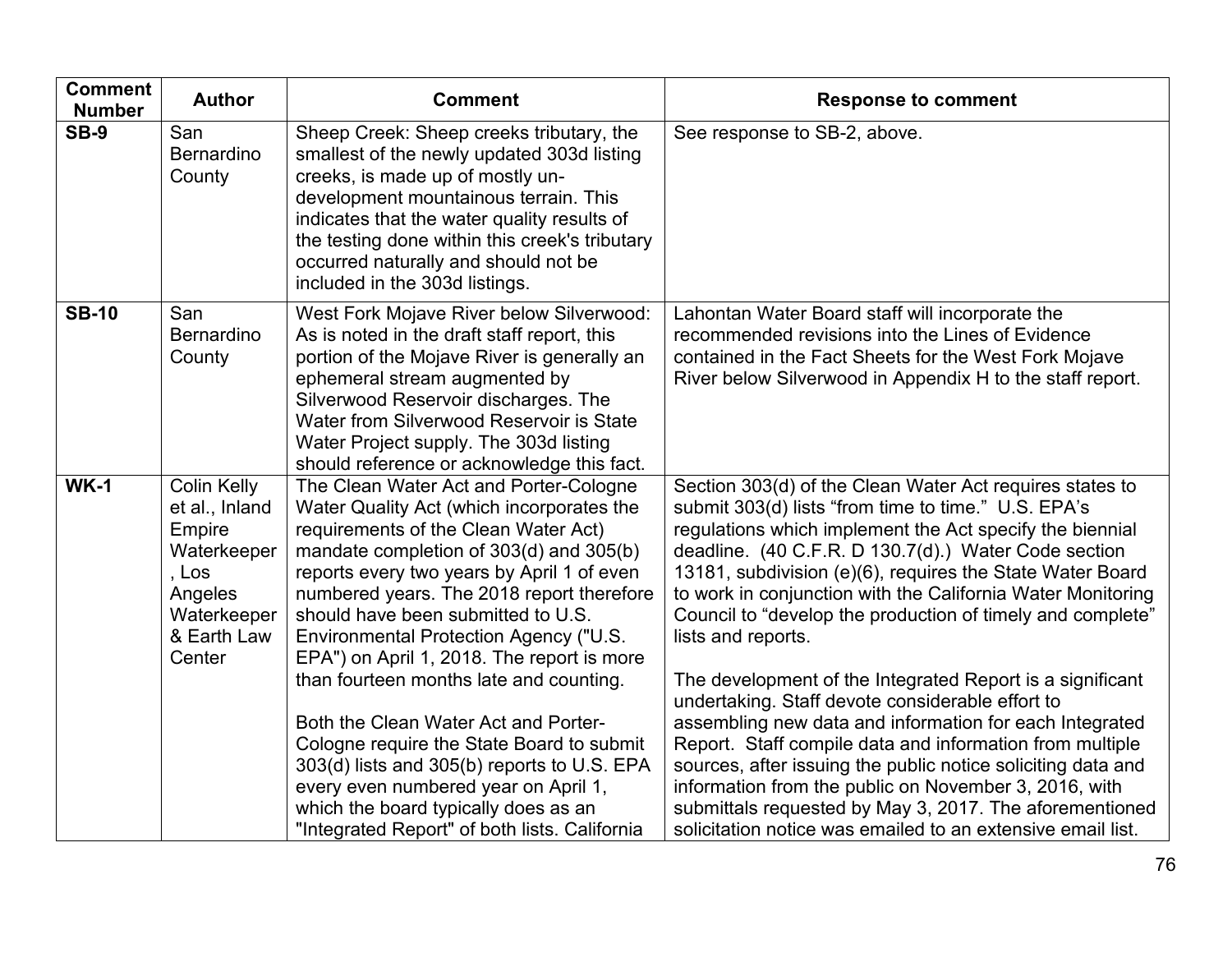| <b>Comment</b><br><b>Number</b> | <b>Author</b>                                                 | <b>Comment</b>                                                                                                                                                                                                                                                                                                                                                                                                                                 | <b>Response to comment</b>                                                                                                                                                                                                                                                                                                                                                                                                                                                                                                                                                                                                                                                                                                                                                                                                                                                                                                                                                                                                                       |
|---------------------------------|---------------------------------------------------------------|------------------------------------------------------------------------------------------------------------------------------------------------------------------------------------------------------------------------------------------------------------------------------------------------------------------------------------------------------------------------------------------------------------------------------------------------|--------------------------------------------------------------------------------------------------------------------------------------------------------------------------------------------------------------------------------------------------------------------------------------------------------------------------------------------------------------------------------------------------------------------------------------------------------------------------------------------------------------------------------------------------------------------------------------------------------------------------------------------------------------------------------------------------------------------------------------------------------------------------------------------------------------------------------------------------------------------------------------------------------------------------------------------------------------------------------------------------------------------------------------------------|
|                                 |                                                               | Water Code section 13181(e)(6) requires<br>the "[p]roduction of timely and complete<br>water quality reports and lists that are<br>required under sections 303(d), 305(b),<br>314, and 319 of the federal Clean Water<br>Act" (Cal. Water Code § 13181( e )( 6).)<br>To address this, we ask that you call upon<br>the State Board to agree to a binding<br>schedule for completing its Integrated<br>Report on time during all future cycles. | Millions of rows of data are submitted during the data<br>solicitation period for consideration at each listing cycle.<br>The use of CEDEN by many organizations as a repository<br>for monitoring data, coupled with the enhancements we<br>have made to our monitoring programs, have produced, as<br>a practical matter, a significant volume of data that must<br>be reviewed, processed, and managed until assessment<br>recommendations can be made. It takes approximately<br>two years to adequately process, map, review for quality,<br>and assess the data to evaluate whether water quality<br>standards are attained, and beneficial uses are being<br>supported at the waterbody level. Once these preliminary<br>assessments are complete, the Regional Boards and the<br>State Water Board seek public input at several points<br>during the development of the Integrated Report. The<br>public review procedures provide for a transparent<br>decision-making process that is responsive to stakeholder<br>concerns and input. |
|                                 |                                                               |                                                                                                                                                                                                                                                                                                                                                                                                                                                | The State Water Board recognizes that producing timely<br>and complete Integrated Reports is important. The State<br>Water Board is currently working on several fronts to<br>improve the process to administer the requirements of the<br>"Water Quality Control Policy for Developing California's<br>Clean Water Act Section 303(d) List" ("Listing Policy").<br>This includes upgrading existing data assessment tools<br>and scheduling overlapping integrated reporting cycles<br>with the biennial submissions to U.S. EPA being the goal.                                                                                                                                                                                                                                                                                                                                                                                                                                                                                                |
| <b>WK-2</b>                     | <b>Colin Kelly</b><br>et al., Inland<br>Empire<br>Waterkeeper | The policy requires that all regions<br>complete the report, but this report contains<br>data from only three, noncontiguous<br>regions. This is only a partial list of all of                                                                                                                                                                                                                                                                 | The rotating region approach is consistent with federal<br>requirements and is reflected in the State Water Board's<br>recent amendment to the Listing Policy (Feb. 3, 2015).<br>Indeed, U.S. EPA has now approved two of California's                                                                                                                                                                                                                                                                                                                                                                                                                                                                                                                                                                                                                                                                                                                                                                                                           |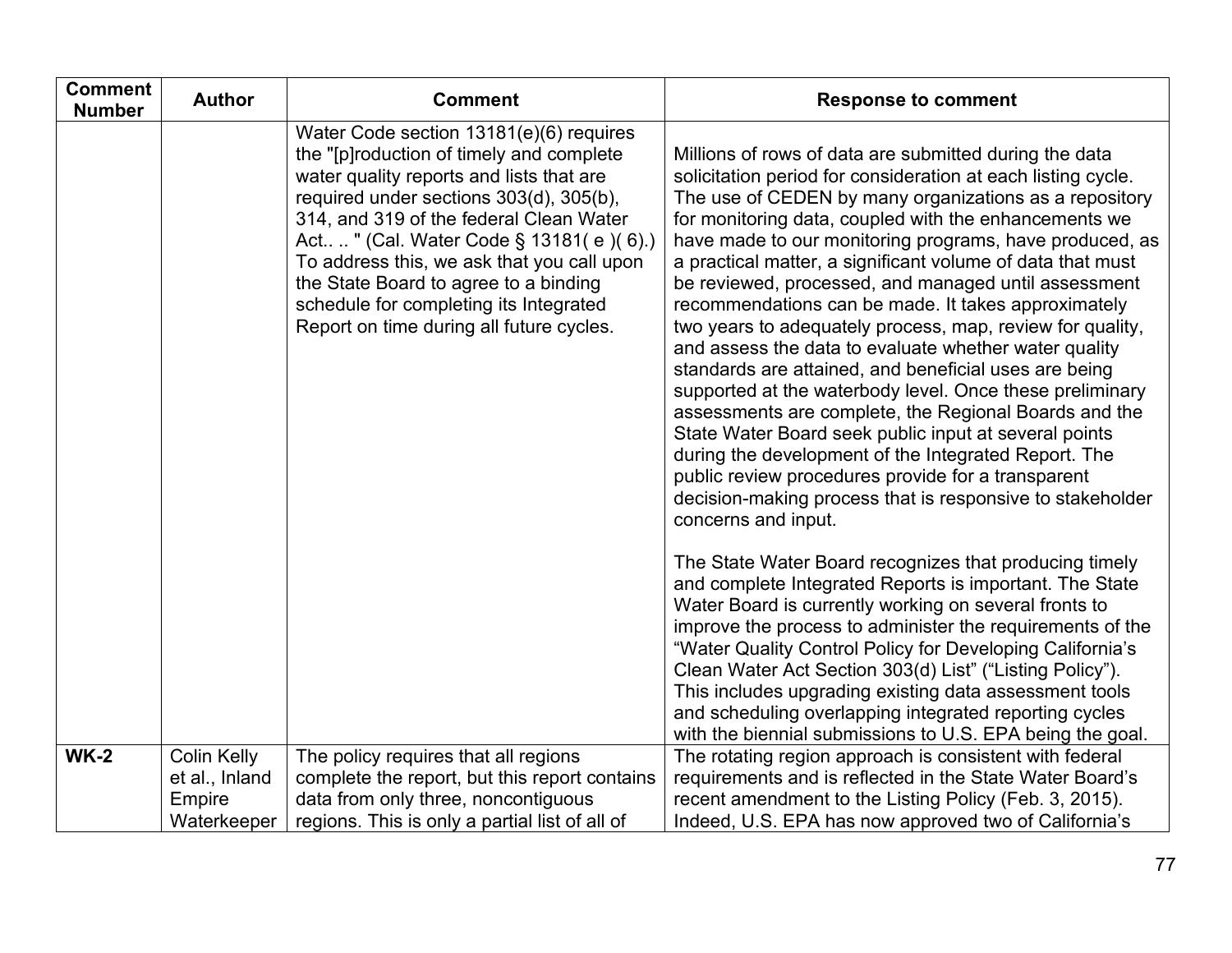| <b>Comment</b><br><b>Number</b> | <b>Author</b>                                                                                                             | <b>Comment</b>                                                                                                                                                                                                                                                                                                                                                                                                                                                                                     | <b>Response to comment</b>                                                                                                                                                                                                                                                                                                                                                                                                                                                                                                                                                                                                                                                                                                                                                                                                                                                                                                                                                                                                                                                                                                                                                                                               |
|---------------------------------|---------------------------------------------------------------------------------------------------------------------------|----------------------------------------------------------------------------------------------------------------------------------------------------------------------------------------------------------------------------------------------------------------------------------------------------------------------------------------------------------------------------------------------------------------------------------------------------------------------------------------------------|--------------------------------------------------------------------------------------------------------------------------------------------------------------------------------------------------------------------------------------------------------------------------------------------------------------------------------------------------------------------------------------------------------------------------------------------------------------------------------------------------------------------------------------------------------------------------------------------------------------------------------------------------------------------------------------------------------------------------------------------------------------------------------------------------------------------------------------------------------------------------------------------------------------------------------------------------------------------------------------------------------------------------------------------------------------------------------------------------------------------------------------------------------------------------------------------------------------------------|
|                                 | , $Los$<br>Angeles<br>Waterkeeper<br>& Earth Law<br>Center                                                                | the regions that should be included in the<br>Integrated Report. Though the State Board<br>allowed other regions to submit data, by<br>not requiring the submission, the reports<br>remain incomplete in violation of both<br>federal and state statutes. To address this,<br>we ask that you call upon the State Board<br>to end the "three cycle" listing approach<br>such that the Integrated Report is fully<br>updated every two years.                                                       | Integrated Reports (the 2012 and the 2014-2016<br>Integrated Report) that were comprised of the regional<br>approach, as being consistent with federal requirements.<br>For each integrated reporting cycle, the State Water Board<br>uses the previous Integrated Report as its starting point<br>and evaluates readily available data and information for<br>the "on cycle" regions to determine whether additions to or<br>deletions from that previous report is necessary.<br>The Listing Policy (Section 6.1.2.1), states that the notice<br>of solicitation for each Listing Cycle shall identify which<br>Regional Water Boards will administer the listing process.<br>It also provides that the "off cycle" regions may administer<br>the listing process for one or more water segments that<br>would lead to a direct listing change from the previous<br>Listing Cycle. Consistent with the Listing Policy, the 2018<br>notice of solicitation identified the North Coast, Lahontan<br>and Colorado River Basin Regional Boards for the 2018<br>Listing Cycle. Three of the six "off cycle" Regions have<br>chosen to assess new data and update their Integrated<br>Reports during the 2018 Listing Cycle. |
| $WK-3$                          | <b>Colin Kelly</b><br>et al., Inland<br>Empire<br>Waterkeeper<br>, Los<br>Angeles<br>Waterkeeper<br>& Earth Law<br>Center | The current listing policy is insufficient and<br>unlawful, as it does not require inclusion of<br>all regions in the biennial reports. The<br><b>Clean Water Act and Porter-Cologne</b><br>requires California to identify all bodies of<br>water for which technologically-based<br>effluent limitations are insufficient to<br>maintain water quality standards, which the<br>Integrated Report will fail to do, because it<br>only includes three of California's nine<br>Water Board regions. | Please refer to response to comment WK-2. Additionally,<br>the scope of permissible comments to which the Regional<br>Board will provide a response pertains to the current 2018<br>integrated reporting cycle, and not to the Listing Policy.                                                                                                                                                                                                                                                                                                                                                                                                                                                                                                                                                                                                                                                                                                                                                                                                                                                                                                                                                                           |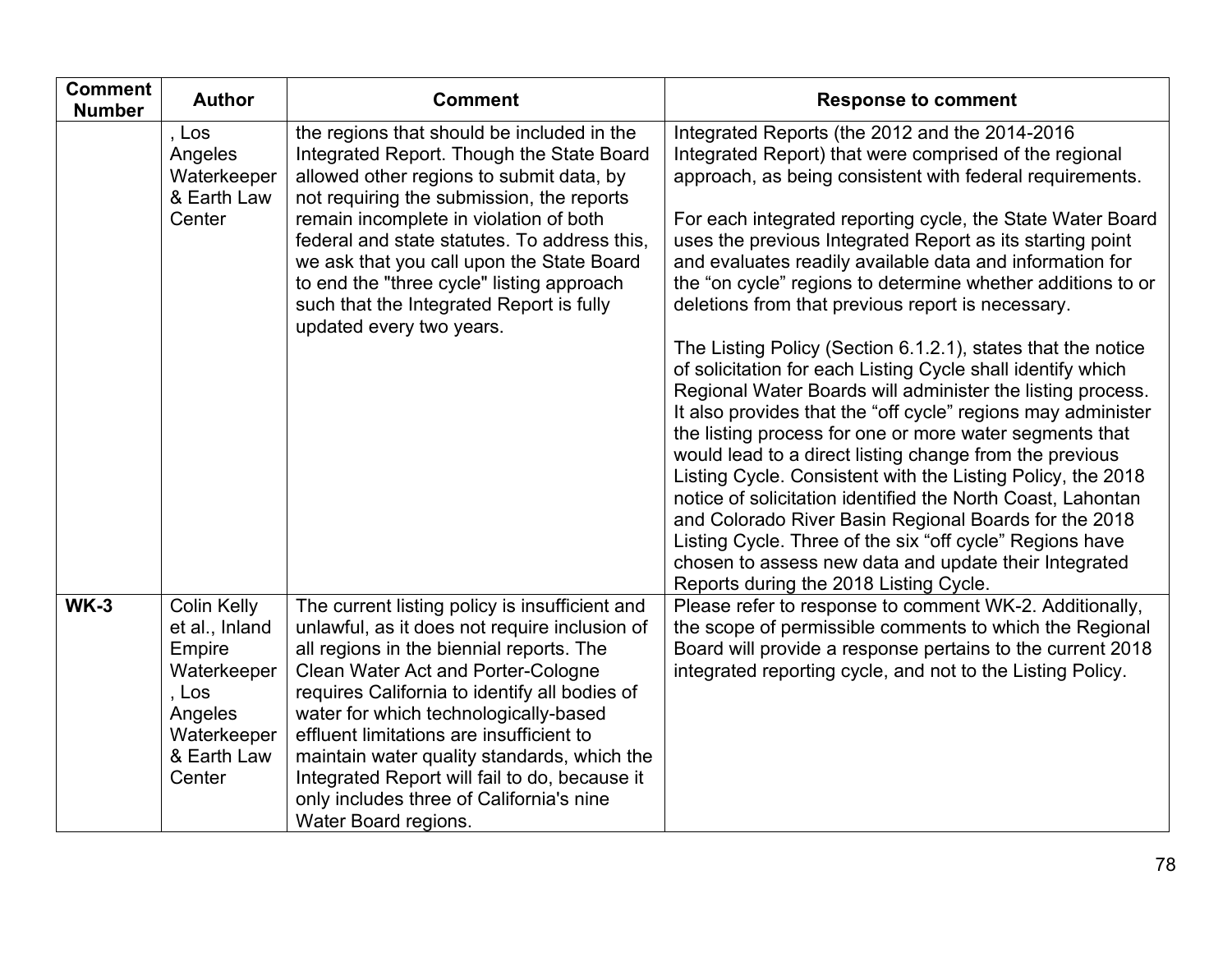| <b>Comment</b><br><b>Number</b> | <b>Author</b>                                                                                                             | <b>Comment</b>                                                                                                                                                                                                                                                                                                                                                                                                                                                                                                                                                                                                                                                                                                                                                                                                                                                                                                                                                                                                                                                                                                                                                                                                                                                                                                                                                                                                     | <b>Response to comment</b>                                                                                                                                                                                                                                                                                                                                                                                                                                                                                                                                                                                                                                                                                                                                                                                                                                                                                                                                                                                                                                                                                                                                                                                                                                                     |
|---------------------------------|---------------------------------------------------------------------------------------------------------------------------|--------------------------------------------------------------------------------------------------------------------------------------------------------------------------------------------------------------------------------------------------------------------------------------------------------------------------------------------------------------------------------------------------------------------------------------------------------------------------------------------------------------------------------------------------------------------------------------------------------------------------------------------------------------------------------------------------------------------------------------------------------------------------------------------------------------------------------------------------------------------------------------------------------------------------------------------------------------------------------------------------------------------------------------------------------------------------------------------------------------------------------------------------------------------------------------------------------------------------------------------------------------------------------------------------------------------------------------------------------------------------------------------------------------------|--------------------------------------------------------------------------------------------------------------------------------------------------------------------------------------------------------------------------------------------------------------------------------------------------------------------------------------------------------------------------------------------------------------------------------------------------------------------------------------------------------------------------------------------------------------------------------------------------------------------------------------------------------------------------------------------------------------------------------------------------------------------------------------------------------------------------------------------------------------------------------------------------------------------------------------------------------------------------------------------------------------------------------------------------------------------------------------------------------------------------------------------------------------------------------------------------------------------------------------------------------------------------------|
| <b>WK-4</b>                     | <b>Colin Kelly</b><br>et al., Inland<br>Empire<br>Waterkeeper<br>, Los<br>Angeles<br>Waterkeeper<br>& Earth Law<br>Center | The Clean Water Act, as implemented into<br>state law by Porter-Cologne, requires<br>listing all sources of impairment-including<br>hydrologically-impaired waterways, such as<br>those with low flows. Aside from being<br>required, such listings are good public<br>policy: Why would a state limit the amount<br>of information it releases on impaired<br>waters, information that could help it make<br>better decisions about how to prioritize its<br>resources? Many other states already<br>correctly list hydrologically impaired waters,<br>and so should the Lahontan Region.<br>In the Lahontan Region, hydrologically-<br>impaired waterways should be listed under<br>Category 4C, which is reserved for<br>waterways that are "impaired due to<br>pollution not caused by a pollutant."2<br>Although hydrological impairments do not<br>trigger TMDLs, as explained by U.S. EPA,<br>"States can employ a variety of watershed<br>restoration tools and approaches to<br>address the source(s) of the impairment"<br>for Category 4C listings."<br>Based on the legal and public policy<br>justifications, we ask that the Lahontan<br><b>Regional Water Quality Control Board</b><br>("Lahontan Regional Board") to begin the<br>practice of listing appropriate hydrologically<br>impaired waterways. We recommend that<br>you begin with those waterways that are<br>undeniably impaired due to | Neither the Porter-Cologne Act nor the Clean Water Act<br>require the inclusion of hydrologically impaired<br>waterbodies on the 303(d) list or the 305(b) report. By its<br>express terms, 303(d) list and the Listing Policy pertain<br>only to pollutant impairments for which total maximum<br>daily loads may be developed to address the pollutant<br>impairment. The Water Board's approach is to place a<br>waterbody in one Category only. Portions of the Mojave<br>River and Squaw Creek are in Categories 5 and 4a<br>respectively, so placing them in Category 4c would be<br>inconsistent with the current approach.<br>Additionally, the State Water Board has not established a<br>consistent methodology by which waters impaired by<br>"pollution" are placed in Integrated Report Category 4c.<br>Without a defined methodology, Regional Water Board<br>and State Water Board staff do not have a consistent and<br>transparent approach to analyzing the extent to which<br>flow-related alterations cause or impact water quality<br>standards. There are efforts underway to develop flow<br>objectives for several waterbodies and once established<br>staff will likely be able to use them to assess waters under<br>Clean Water Act section 305(b). |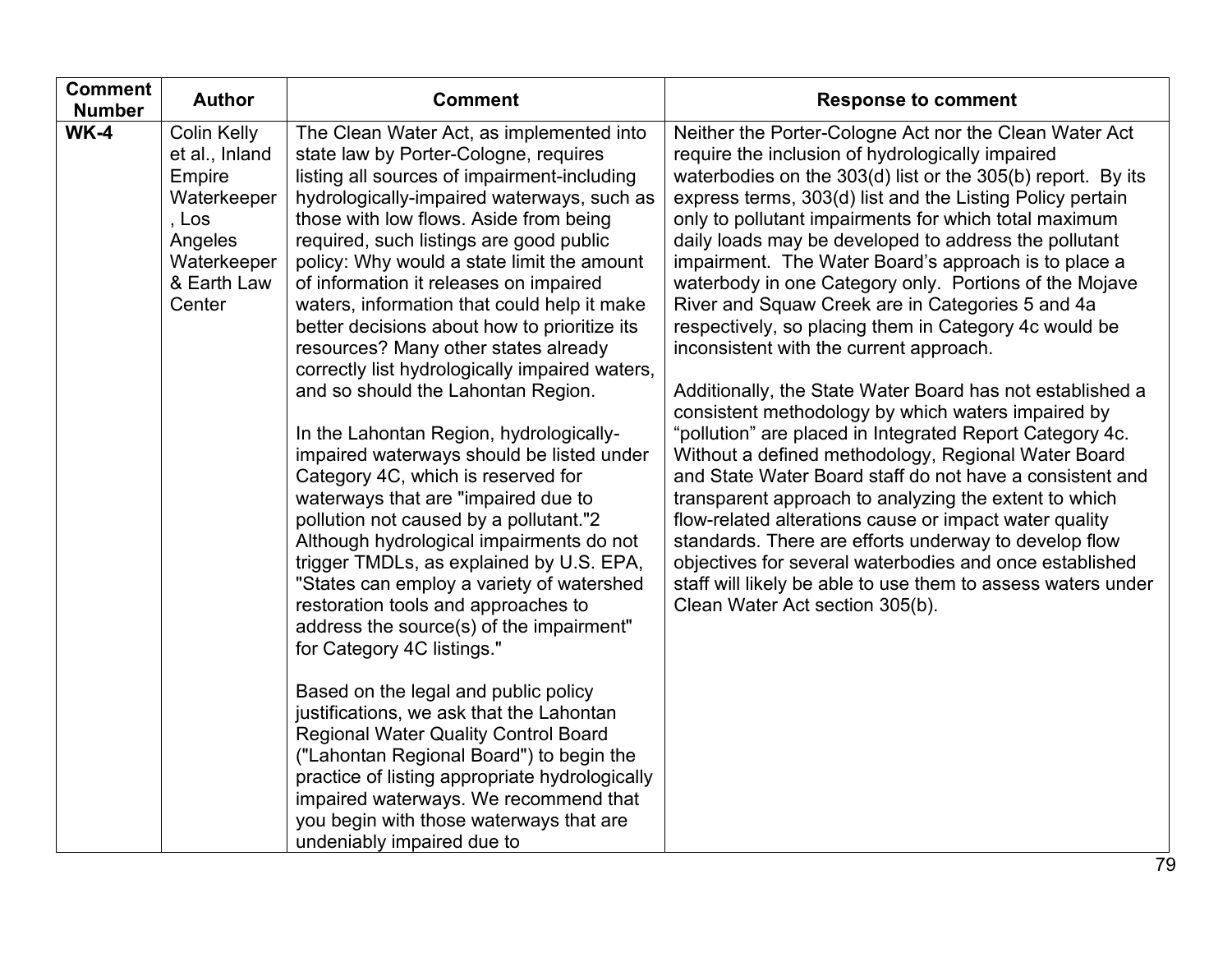| <b>Comment</b><br><b>Number</b> | <b>Author</b>                                                                                                             | <b>Comment</b>                                                                                                                                                                                                                                                                                                                                                                                                                                                                                                                                                                                                                                                                                                                                  | <b>Response to comment</b>                                                                                                                                                                                                                                                                                                                                                                                                                                                                                                                                                                                                                                                                                                                                                                                                                                                                                                                                                                                                                                               |
|---------------------------------|---------------------------------------------------------------------------------------------------------------------------|-------------------------------------------------------------------------------------------------------------------------------------------------------------------------------------------------------------------------------------------------------------------------------------------------------------------------------------------------------------------------------------------------------------------------------------------------------------------------------------------------------------------------------------------------------------------------------------------------------------------------------------------------------------------------------------------------------------------------------------------------|--------------------------------------------------------------------------------------------------------------------------------------------------------------------------------------------------------------------------------------------------------------------------------------------------------------------------------------------------------------------------------------------------------------------------------------------------------------------------------------------------------------------------------------------------------------------------------------------------------------------------------------------------------------------------------------------------------------------------------------------------------------------------------------------------------------------------------------------------------------------------------------------------------------------------------------------------------------------------------------------------------------------------------------------------------------------------|
|                                 |                                                                                                                           | hydromodification based on readily<br>available data and information. These may<br>include, for example, the Mojave River<br>(which has been severely dewatered by the<br>over-utilization of interconnected<br>groundwater) and Squaw Creek (noting<br>that the State Board itself "recognize[d] that<br>beneficial uses of Squaw Creek may also<br>be affected by diminished flow conditions"<br>in a 2007 resolution approving a sediment<br>TMDL). The Lahontan Regional Board has<br>an abundance of information supporting<br>hydromodification listings from its work to<br>establish regional instream flow<br>requirements that protect beneficial uses.                                                                               |                                                                                                                                                                                                                                                                                                                                                                                                                                                                                                                                                                                                                                                                                                                                                                                                                                                                                                                                                                                                                                                                          |
| <b>WK-5</b>                     | <b>Colin Kelly</b><br>et al., Inland<br>Empire<br>Waterkeeper<br>, Los<br>Angeles<br>Waterkeeper<br>& Earth Law<br>Center | Once again, there are too many barriers to<br>the data submission process, discouraging<br>full public participation. This includes the<br>exclusion of data and information not<br>submitted through CEDEN, or exclusion of<br>data that fails to meet strict formatting and<br>quality assurance requirements, such as<br>the exclusion of all PDF submissions and<br>the mandatory inclusion of a signed QAPP.<br>The Board also once again did not commit<br>to collecting all readily available data and<br>information, regardless of whether it is<br>submitted by the public. To address this,<br>we ask that you call upon the State Board<br>to expand the ability of the system to<br>accommodate information in various<br>formats. | Data that cannot be submitted into CEDEN because<br>CEDEN is not designed to accept it, such as photographic<br>evidence and continuous temperature data, is solicited<br>and accepted if it meets the requirements of Sections<br>6.1.2 and 6.1.4 of the Listing Policy and as outlined in the<br>data solicitation memo. Through the use of CEDEN for<br>CEDEN-compatible data, Water Board staff are better able<br>to standardize datasets, understand data quality, and<br>perform accurate and consistent assessments of water<br>quality data for 303(d) listing decisions. Tools and<br>resources are available on the CEDEN website to assist<br>the stakeholders and the public with uploading data, and<br>the CEDEN Regional Data Centers are available to aid<br>data providers in successful submittal of data into CEDEN.<br>Furthermore, the utilization of CEDEN allows data<br>collected to be analyzed and used by many other<br>programs, making the resources spent on collecting and<br>analyzing that data more valuable and widely utilized. The |